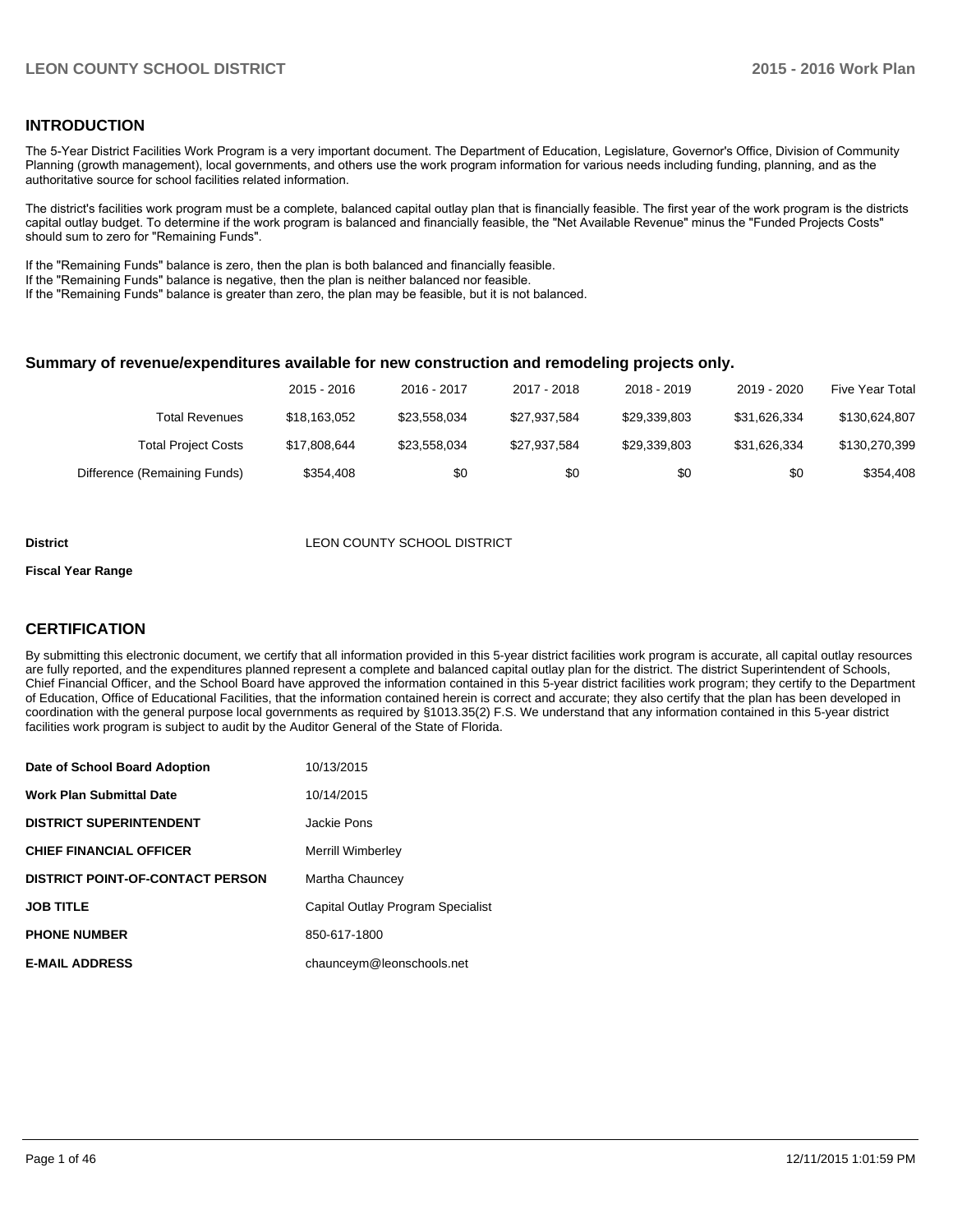# **Expenditures**

#### **Expenditure for Maintenance, Repair and Renovation from 1.50-Mills and PECO**

Annually, prior to the adoption of the district school budget, each school board must prepare a tentative district facilities work program that includes a schedule of major repair and renovation projects necessary to maintain the educational and ancillary facilities of the district.

| Item                                          | $2015 - 2016$<br><b>Actual Budget</b> | 2016 - 2017<br>Projected | 2017 - 2018<br>Projected | 2018 - 2019<br>Projected | 2019 - 2020<br>Projected | <b>Total</b> |
|-----------------------------------------------|---------------------------------------|--------------------------|--------------------------|--------------------------|--------------------------|--------------|
| <b>HVAC</b>                                   | \$0                                   | \$0                      | \$0                      | \$0                      | \$0                      | \$0          |
| Locations: No Locations for this expenditure. |                                       |                          |                          |                          |                          |              |
| Flooring                                      | \$0                                   | \$0                      | \$0                      | \$0                      | \$0                      | \$0          |
| Locations: No Locations for this expenditure. |                                       |                          |                          |                          |                          |              |
| Roofing                                       | \$0                                   | \$0                      | \$0                      | \$0                      | \$0                      | \$0          |
| Locations: No Locations for this expenditure. |                                       |                          |                          |                          |                          |              |
| Safety to Life                                | \$0                                   | \$0                      | \$0                      | \$0                      | \$0                      | \$0          |
| Locations: No Locations for this expenditure. |                                       |                          |                          |                          |                          |              |
| Fencing                                       | \$0                                   | \$0                      | \$0                      | \$0                      | \$0                      | \$0          |
| Locations: No Locations for this expenditure. |                                       |                          |                          |                          |                          |              |
| Parking                                       | \$0                                   | \$0                      | \$0                      | \$0                      | \$0                      | \$0          |
| Locations: No Locations for this expenditure. |                                       |                          |                          |                          |                          |              |
| Electrical                                    | \$0                                   | \$0                      | \$0                      | \$0                      | \$0                      | \$0          |
| Locations: No Locations for this expenditure. |                                       |                          |                          |                          |                          |              |
| Fire Alarm                                    | \$0                                   | \$0                      | \$0                      | \$0                      | \$0                      | \$0          |
| Locations: No Locations for this expenditure. |                                       |                          |                          |                          |                          |              |
| Telephone/Intercom System                     | \$0                                   | \$0                      | \$0                      | \$0                      | \$0                      | \$0          |
| Locations: No Locations for this expenditure. |                                       |                          |                          |                          |                          |              |
| <b>Closed Circuit Television</b>              | \$0                                   | \$0                      | \$0                      | \$0                      | \$0                      | \$0          |
| Locations: No Locations for this expenditure. |                                       |                          |                          |                          |                          |              |
| Paint                                         | \$0                                   | \$0                      | \$0                      | \$0                      | \$0                      | \$0          |
| Locations: No Locations for this expenditure. |                                       |                          |                          |                          |                          |              |
| Maintenance/Repair                            | \$0                                   | \$0                      | \$0                      | \$0                      | \$0                      | \$0          |
| Locations: No Locations for this expenditure. |                                       |                          |                          |                          |                          |              |
| <b>Sub Total:</b>                             | \$0                                   | \$0                      | \$0                      | \$0                      | \$0                      | \$0          |

| IPECO Maintenance Expenditures | \$803,995   | \$1.125.593 | \$1,251,064 | \$1,482,755 | \$1,602,111  | \$6,265,518  |
|--------------------------------|-------------|-------------|-------------|-------------|--------------|--------------|
| l.50 Mill Sub Total: I         | \$5,188,449 | \$7,103,711 | \$6,983,240 | \$6,751,549 | \$6,632,193] | \$32,659,142 |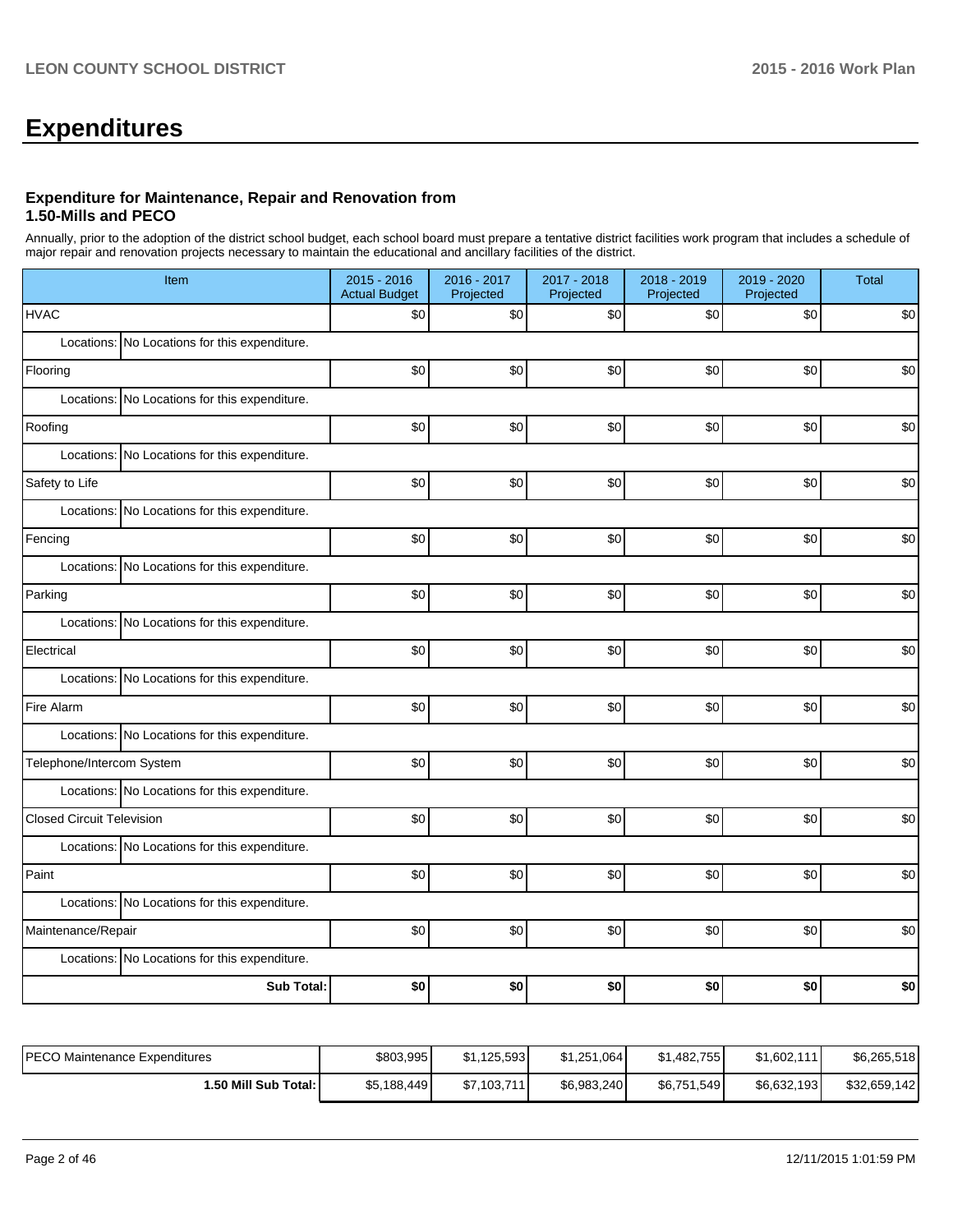| <b>Other Items</b>                                                                                                                                                                                                                                                                                                                                                                                                                                                                                                                                                                                                                                                                                                                                                                                                                                                                                                                                                                                                                                                                                                                                                                                                                                                                                                                                                                                                                                                                                                                                                                                                                                                                                                                                                        |  | $2015 - 2016$<br><b>Actual Budget</b>                                             | 2016 - 2017<br>Projected | 2017 - 2018<br>Projected | 2018 - 2019<br>Projected | 2019 - 2020<br>Projected                                                                                                                                                                                                                                                                                                                                                                                                                                                                                                                                                                                                                                                                                                                                                                                                                                                                                                                                                                                                                                                                                                                                                                                                                                                                                                                                                                                                                       | <b>Total</b>                                                                                                       |
|---------------------------------------------------------------------------------------------------------------------------------------------------------------------------------------------------------------------------------------------------------------------------------------------------------------------------------------------------------------------------------------------------------------------------------------------------------------------------------------------------------------------------------------------------------------------------------------------------------------------------------------------------------------------------------------------------------------------------------------------------------------------------------------------------------------------------------------------------------------------------------------------------------------------------------------------------------------------------------------------------------------------------------------------------------------------------------------------------------------------------------------------------------------------------------------------------------------------------------------------------------------------------------------------------------------------------------------------------------------------------------------------------------------------------------------------------------------------------------------------------------------------------------------------------------------------------------------------------------------------------------------------------------------------------------------------------------------------------------------------------------------------------|--|-----------------------------------------------------------------------------------|--------------------------|--------------------------|--------------------------|------------------------------------------------------------------------------------------------------------------------------------------------------------------------------------------------------------------------------------------------------------------------------------------------------------------------------------------------------------------------------------------------------------------------------------------------------------------------------------------------------------------------------------------------------------------------------------------------------------------------------------------------------------------------------------------------------------------------------------------------------------------------------------------------------------------------------------------------------------------------------------------------------------------------------------------------------------------------------------------------------------------------------------------------------------------------------------------------------------------------------------------------------------------------------------------------------------------------------------------------------------------------------------------------------------------------------------------------------------------------------------------------------------------------------------------------|--------------------------------------------------------------------------------------------------------------------|
| Carpet/Flooring D/W - Facilities                                                                                                                                                                                                                                                                                                                                                                                                                                                                                                                                                                                                                                                                                                                                                                                                                                                                                                                                                                                                                                                                                                                                                                                                                                                                                                                                                                                                                                                                                                                                                                                                                                                                                                                                          |  | \$0                                                                               | \$60,000                 | \$60,000                 | \$60,000                 | \$60,000                                                                                                                                                                                                                                                                                                                                                                                                                                                                                                                                                                                                                                                                                                                                                                                                                                                                                                                                                                                                                                                                                                                                                                                                                                                                                                                                                                                                                                       | \$240,000                                                                                                          |
| Locations ACADEMIC RESOURCE CENTER, ACADEMY OF ACADEMICS AND TECHNOLOGY, AMOS P GODBY SENIOR HIGH, APALACHEE<br>ELEMENTARY, ASTORIA PARK ELEMENTARY, AUGUSTA RAA MIDDLE, BELLE VUE MIDDLE, Bloxham Building, BOND<br>ELEMENTARY SCHOOL, BUCK LAKE ELEMENTARY, CANOPY OAKS ELEMENTARY, CENTER FOR COMMUNITY EDUCATION,<br>CHAIRES ELEMENTARY, CHAIRES ELEMENTARY PRE-KINDERGARTEN, CONCORD ELEMENTARY, CONNOR BOULEVARD<br>TRANSPORTATION FACILITY, DEERLAKE MIDDLE, DESOTO TRAIL ELEMENTARY, Devurn Glenn Service Center, ELIZABETH COBB<br>MIDDLE, FAIRVIEW MIDDLE, FOOD SERVICES FACILITY, FORT BRADEN ELEMENTARY (OLD), FORT BRADEN SCHOOL (NEW),<br>FRANK HARTSFIELD ELEMENTARY. FRANK R NIMS MIDDLE, GILCHRIST ELEMENTARY. GRETCHEN EVERHART TRAINABLE<br>MENTALLY HANDICAP CENT, GRIFFIN MIDDLE, HAWKS RISE ELEMENTARY, HOWELL CENTER, JAMES RICKARDS SENIOR HIGH,<br>JOHN C RILEY ELEMENTARY, KATE SULLIVAN ELEMENTARY, KILLEARN LAKES ELEMENTARY, LAWTON M CHILES SENIOR HIGH,<br>LCSB FACILITIES, MAINTENANCE & CONSTRUCTION COMPOUND, LEON SENIOR HIGH, LEWIS M LIVELY TECHNICAL CENTER,<br>LILLIAN RUEDIGER ELEMENTARY, LINCOLN SENIOR HIGH, MAIN TRANSPORTATION FACILITY, Mehrdad "Pepper" Ghazvini Learning<br>Center, Michael J. Conley Elementary School at Southwood, OAK RIDGE ELEMENTARY, P A C E CENTER, PINEVIEW ELEMENTARY,<br>PROPERTY MANAGEMENT WAREHOUSE, R.N. Gooden/Nancy Russell Center at Wesson, ROBERTS ELEMENTARY, SABAL PALM<br>ELEMENTARY, SAIL (OLD), School for Applied Individualized Learning-SAIL (NEW), SEALEY ELEMENTARY, SECOND CHANCE<br>SCHOOL, SPRINGWOOD ELEMENTARY, SWIFT CREEK MIDDLE, TECHNOLOGY AND INFORMATION SERVICES, WALTER T<br>MOORE JR ELEMENTARY, William J. Montford, III Middle School, WOODVILLE ELEMENTARY |  |                                                                                   |                          |                          |                          |                                                                                                                                                                                                                                                                                                                                                                                                                                                                                                                                                                                                                                                                                                                                                                                                                                                                                                                                                                                                                                                                                                                                                                                                                                                                                                                                                                                                                                                |                                                                                                                    |
| Relocatables: Facilities / DW                                                                                                                                                                                                                                                                                                                                                                                                                                                                                                                                                                                                                                                                                                                                                                                                                                                                                                                                                                                                                                                                                                                                                                                                                                                                                                                                                                                                                                                                                                                                                                                                                                                                                                                                             |  | \$70,000                                                                          | \$125,000                | \$125,000                | \$125,000                | \$125,000                                                                                                                                                                                                                                                                                                                                                                                                                                                                                                                                                                                                                                                                                                                                                                                                                                                                                                                                                                                                                                                                                                                                                                                                                                                                                                                                                                                                                                      | \$570,000                                                                                                          |
| Locations ACADEMIC RESOURCE CENTER, ACADEMY OF ACADEMICS AND TECHNOLOGY, AMOS P GODBY SENIOR HIGH, APALACHEE                                                                                                                                                                                                                                                                                                                                                                                                                                                                                                                                                                                                                                                                                                                                                                                                                                                                                                                                                                                                                                                                                                                                                                                                                                                                                                                                                                                                                                                                                                                                                                                                                                                              |  | MOORE JR ELEMENTARY, William J. Montford, III Middle School, WOODVILLE ELEMENTARY |                          |                          |                          | ELEMENTARY, ASTORIA PARK ELEMENTARY, AUGUSTA RAA MIDDLE, BELLE VUE MIDDLE, Bloxham Building, BOND<br>ELEMENTARY SCHOOL, BUCK LAKE ELEMENTARY, CANOPY OAKS ELEMENTARY, CENTER FOR COMMUNITY EDUCATION,<br>CHAIRES ELEMENTARY, CHAIRES ELEMENTARY PRE-KINDERGARTEN, CONCORD ELEMENTARY, CONNOR BOULEVARD<br>TRANSPORTATION FACILITY, DEERLAKE MIDDLE, DESOTO TRAIL ELEMENTARY, Devurn Glenn Service Center, ELIZABETH COBB<br>MIDDLE, FAIRVIEW MIDDLE, FOOD SERVICES FACILITY, FORT BRADEN ELEMENTARY (OLD), FORT BRADEN SCHOOL (NEW),<br>FRANK HARTSFIELD ELEMENTARY, FRANK R NIMS MIDDLE, GILCHRIST ELEMENTARY, GRETCHEN EVERHART TRAINABLE<br>MENTALLY HANDICAP CENT, GRIFFIN MIDDLE, HAWKS RISE ELEMENTARY, HOWELL CENTER, JAMES RICKARDS SENIOR HIGH,<br>JOHN C RILEY ELEMENTARY, KATE SULLIVAN ELEMENTARY, KILLEARN LAKES ELEMENTARY, LAWTON M CHILES SENIOR HIGH,<br>LCSB FACILITIES, MAINTENANCE & CONSTRUCTION COMPOUND, LEON SENIOR HIGH, LEWIS M LIVELY TECHNICAL CENTER,<br>Center, Michael J. Conley Elementary School at Southwood, OAK RIDGE ELEMENTARY, P A C E CENTER, PINEVIEW ELEMENTARY,<br>PROPERTY MANAGEMENT WAREHOUSE, R.N. Gooden/Nancy Russell Center at Wesson, ROBERTS ELEMENTARY, SABAL PALM<br>ELEMENTARY, SAIL (OLD), School for Applied Individualized Learning-SAIL (NEW), SEALEY ELEMENTARY, SECOND CHANCE<br>SCHOOL, SPRINGWOOD ELEMENTARY, SWIFT CREEK MIDDLE, TECHNOLOGY AND INFORMATION SERVICES, WALTER T | LILLIAN RUEDIGER ELEMENTARY, LINCOLN SENIOR HIGH, MAIN TRANSPORTATION FACILITY, Mehrdad "Pepper" Ghazvini Learning |
| Sitework: Facilities / DW                                                                                                                                                                                                                                                                                                                                                                                                                                                                                                                                                                                                                                                                                                                                                                                                                                                                                                                                                                                                                                                                                                                                                                                                                                                                                                                                                                                                                                                                                                                                                                                                                                                                                                                                                 |  | \$0                                                                               | \$230,000                | \$230,000                | \$230,000                | \$230,000                                                                                                                                                                                                                                                                                                                                                                                                                                                                                                                                                                                                                                                                                                                                                                                                                                                                                                                                                                                                                                                                                                                                                                                                                                                                                                                                                                                                                                      | \$920,000                                                                                                          |
| Locations ACADEMIC RESOURCE CENTER, ACADEMY OF ACADEMICS AND TECHNOLOGY, AMOS P GODBY SENIOR HIGH, APALACHEE                                                                                                                                                                                                                                                                                                                                                                                                                                                                                                                                                                                                                                                                                                                                                                                                                                                                                                                                                                                                                                                                                                                                                                                                                                                                                                                                                                                                                                                                                                                                                                                                                                                              |  | MOORE JR ELEMENTARY, William J. Montford, III Middle School, WOODVILLE ELEMENTARY |                          |                          |                          | ELEMENTARY, ASTORIA PARK ELEMENTARY, AUGUSTA RAA MIDDLE, BELLE VUE MIDDLE, Bloxham Building, BOND<br>ELEMENTARY SCHOOL, BUCK LAKE ELEMENTARY, CANOPY OAKS ELEMENTARY, CENTER FOR COMMUNITY EDUCATION,<br>CHAIRES ELEMENTARY, CHAIRES ELEMENTARY PRE-KINDERGARTEN, CONCORD ELEMENTARY, CONNOR BOULEVARD<br>TRANSPORTATION FACILITY, DEERLAKE MIDDLE, DESOTO TRAIL ELEMENTARY, Devurn Glenn Service Center, ELIZABETH COBB<br>MIDDLE, FAIRVIEW MIDDLE, FOOD SERVICES FACILITY, FORT BRADEN ELEMENTARY (OLD), FORT BRADEN SCHOOL (NEW),<br>FRANK HARTSFIELD ELEMENTARY, FRANK R NIMS MIDDLE, GILCHRIST ELEMENTARY, GRETCHEN EVERHART TRAINABLE<br>MENTALLY HANDICAP CENT, GRIFFIN MIDDLE, HAWKS RISE ELEMENTARY, HOWELL CENTER, JAMES RICKARDS SENIOR HIGH,<br>JOHN C RILEY ELEMENTARY, KATE SULLIVAN ELEMENTARY, KILLEARN LAKES ELEMENTARY, LAWTON M CHILES SENIOR HIGH,<br>LCSB FACILITIES. MAINTENANCE & CONSTRUCTION COMPOUND. LEON SENIOR HIGH. LEWIS M LIVELY TECHNICAL CENTER.<br>Center, Michael J. Conley Elementary School at Southwood, OAK RIDGE ELEMENTARY, P A C E CENTER, PINEVIEW ELEMENTARY,<br>PROPERTY MANAGEMENT WAREHOUSE, R.N. Gooden/Nancy Russell Center at Wesson, ROBERTS ELEMENTARY, SABAL PALM<br>ELEMENTARY, SAIL (OLD), School for Applied Individualized Learning-SAIL (NEW), SEALEY ELEMENTARY, SECOND CHANCE<br>SCHOOL, SPRINGWOOD ELEMENTARY, SWIFT CREEK MIDDLE, TECHNOLOGY AND INFORMATION SERVICES, WALTER T | LILLIAN RUEDIGER ELEMENTARY, LINCOLN SENIOR HIGH, MAIN TRANSPORTATION FACILITY, Mehrdad "Pepper" Ghazvini Learning |
| Asphalt/Drainage: Maintenance / DW                                                                                                                                                                                                                                                                                                                                                                                                                                                                                                                                                                                                                                                                                                                                                                                                                                                                                                                                                                                                                                                                                                                                                                                                                                                                                                                                                                                                                                                                                                                                                                                                                                                                                                                                        |  | \$25,000                                                                          | \$30,000                 | \$30,000                 | \$30,000                 | \$30,000                                                                                                                                                                                                                                                                                                                                                                                                                                                                                                                                                                                                                                                                                                                                                                                                                                                                                                                                                                                                                                                                                                                                                                                                                                                                                                                                                                                                                                       | \$145,000                                                                                                          |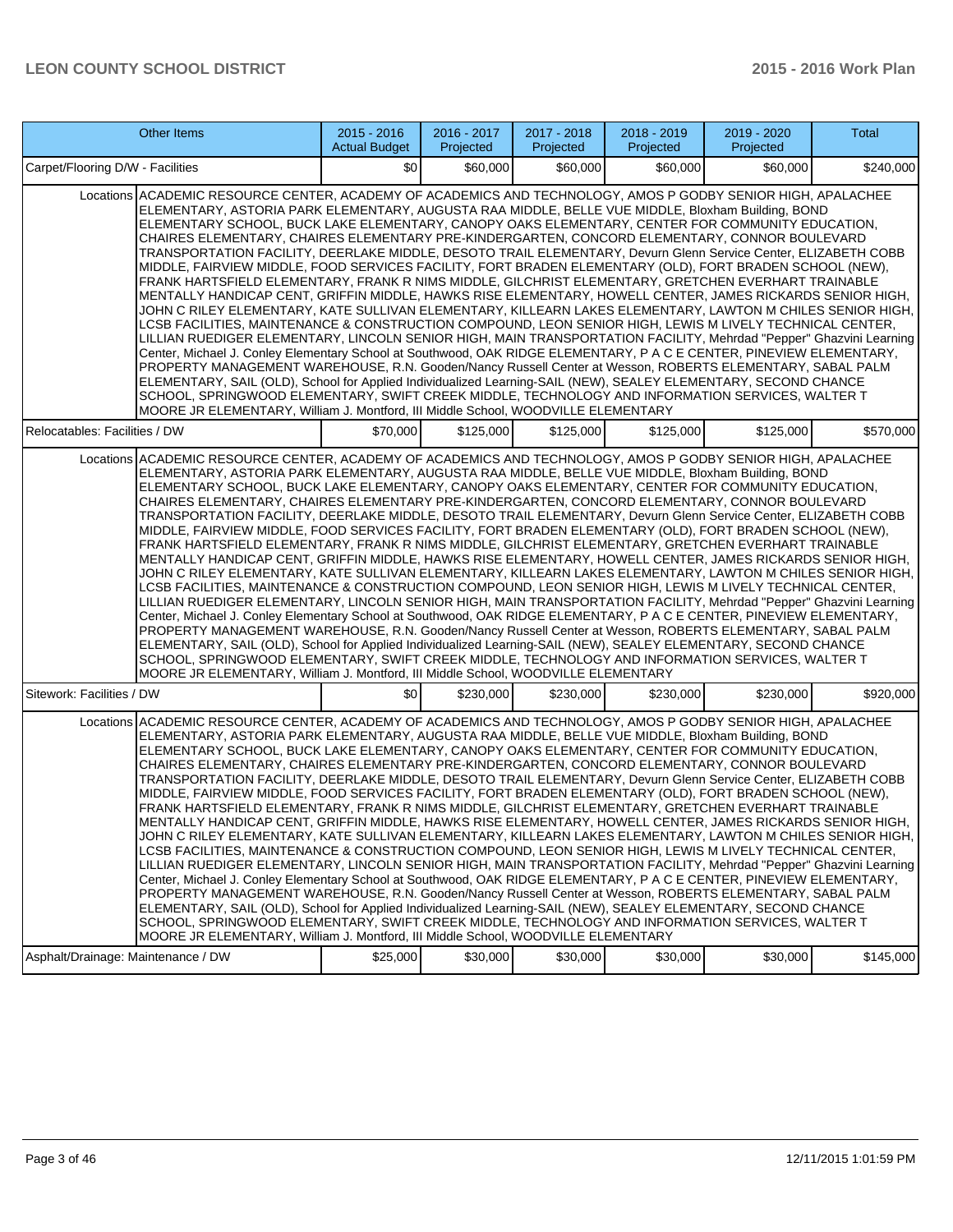| Locations ACADEMIC RESOURCE CENTER, ACADEMY OF ACADEMICS AND TECHNOLOGY, AMOS P GODBY SENIOR HIGH, APALACHEE<br>ELEMENTARY, ASTORIA PARK ELEMENTARY, AUGUSTA RAA MIDDLE, BELLE VUE MIDDLE, Bloxham Building, BOND<br>ELEMENTARY SCHOOL, BUCK LAKE ELEMENTARY, CANOPY OAKS ELEMENTARY, CENTER FOR COMMUNITY EDUCATION,<br>CHAIRES ELEMENTARY, CHAIRES ELEMENTARY PRE-KINDERGARTEN, CONCORD ELEMENTARY, CONNOR BOULEVARD<br>TRANSPORTATION FACILITY, DEERLAKE MIDDLE, DESOTO TRAIL ELEMENTARY, Devurn Glenn Service Center, ELIZABETH COBB<br>MIDDLE, FAIRVIEW MIDDLE, FOOD SERVICES FACILITY, FORT BRADEN ELEMENTARY (OLD), FORT BRADEN SCHOOL (NEW),<br>FRANK HARTSFIELD ELEMENTARY, FRANK R NIMS MIDDLE, GILCHRIST ELEMENTARY, GRETCHEN EVERHART TRAINABLE<br>MENTALLY HANDICAP CENT, GRIFFIN MIDDLE, HAWKS RISE ELEMENTARY, HOWELL CENTER, JAMES RICKARDS SENIOR HIGH,<br>JOHN C RILEY ELEMENTARY, KATE SULLIVAN ELEMENTARY, KILLEARN LAKES ELEMENTARY, LAWTON M CHILES SENIOR HIGH,<br>LCSB FACILITIES, MAINTENANCE & CONSTRUCTION COMPOUND, LEON SENIOR HIGH, LEWIS M LIVELY TECHNICAL CENTER,<br>LILLIAN RUEDIGER ELEMENTARY, LINCOLN SENIOR HIGH, MAIN TRANSPORTATION FACILITY, Mehrdad "Pepper" Ghazvini Learning<br>Center, Michael J. Conley Elementary School at Southwood, OAK RIDGE ELEMENTARY, P A C E CENTER, PINEVIEW ELEMENTARY,<br>PROPERTY MANAGEMENT WAREHOUSE, R.N. Gooden/Nancy Russell Center at Wesson, ROBERTS ELEMENTARY, SABAL PALM<br>ELEMENTARY, SAIL (OLD), School for Applied Individualized Learning-SAIL (NEW), SEALEY ELEMENTARY, SECOND CHANCE<br>SCHOOL, SPRINGWOOD ELEMENTARY, SWIFT CREEK MIDDLE, TECHNOLOGY AND INFORMATION SERVICES, WALTER T<br>MOORE JR ELEMENTARY, William J. Montford, III Middle School, WOODVILLE ELEMENTARY |          |          |          |          |          |           |
|---------------------------------------------------------------------------------------------------------------------------------------------------------------------------------------------------------------------------------------------------------------------------------------------------------------------------------------------------------------------------------------------------------------------------------------------------------------------------------------------------------------------------------------------------------------------------------------------------------------------------------------------------------------------------------------------------------------------------------------------------------------------------------------------------------------------------------------------------------------------------------------------------------------------------------------------------------------------------------------------------------------------------------------------------------------------------------------------------------------------------------------------------------------------------------------------------------------------------------------------------------------------------------------------------------------------------------------------------------------------------------------------------------------------------------------------------------------------------------------------------------------------------------------------------------------------------------------------------------------------------------------------------------------------------------------------------------------------------------------------------------------------------|----------|----------|----------|----------|----------|-----------|
| Intercoms & clocks: Maintenance / DW                                                                                                                                                                                                                                                                                                                                                                                                                                                                                                                                                                                                                                                                                                                                                                                                                                                                                                                                                                                                                                                                                                                                                                                                                                                                                                                                                                                                                                                                                                                                                                                                                                                                                                                                      | \$25,000 | \$40,000 | \$40,000 | \$40,000 | \$40,000 | \$185,000 |
| Locations ACADEMIC RESOURCE CENTER, ACADEMY OF ACADEMICS AND TECHNOLOGY, AMOS P GODBY SENIOR HIGH, APALACHEE<br>ELEMENTARY, ASTORIA PARK ELEMENTARY, AUGUSTA RAA MIDDLE, BELLE VUE MIDDLE, Bloxham Building, BOND<br>ELEMENTARY SCHOOL, BUCK LAKE ELEMENTARY, CANOPY OAKS ELEMENTARY, CENTER FOR COMMUNITY EDUCATION,<br>CHAIRES ELEMENTARY, CHAIRES ELEMENTARY PRE-KINDERGARTEN, CONCORD ELEMENTARY, CONNOR BOULEVARD<br>TRANSPORTATION FACILITY, DEERLAKE MIDDLE, DESOTO TRAIL ELEMENTARY, Devurn Glenn Service Center, ELIZABETH COBB<br>MIDDLE, FAIRVIEW MIDDLE, FOOD SERVICES FACILITY, FORT BRADEN ELEMENTARY (OLD), FORT BRADEN SCHOOL (NEW),<br>FRANK HARTSFIELD ELEMENTARY, FRANK R NIMS MIDDLE, GILCHRIST ELEMENTARY, GRETCHEN EVERHART TRAINABLE<br>MENTALLY HANDICAP CENT, GRIFFIN MIDDLE, HAWKS RISE ELEMENTARY, HOWELL CENTER, JAMES RICKARDS SENIOR HIGH,<br>JOHN C RILEY ELEMENTARY, KATE SULLIVAN ELEMENTARY, KILLEARN LAKES ELEMENTARY, LAWTON M CHILES SENIOR HIGH,<br>LCSB FACILITIES, MAINTENANCE & CONSTRUCTION COMPOUND, LEON SENIOR HIGH, LEWIS M LIVELY TECHNICAL CENTER,<br>LILLIAN RUEDIGER ELEMENTARY, LINCOLN SENIOR HIGH, MAIN TRANSPORTATION FACILITY, Mehrdad "Pepper" Ghazvini Learning<br>Center, Michael J. Conley Elementary School at Southwood, OAK RIDGE ELEMENTARY, P A C E CENTER, PINEVIEW ELEMENTARY,<br>PROPERTY MANAGEMENT WAREHOUSE, R.N. Gooden/Nancy Russell Center at Wesson, ROBERTS ELEMENTARY, SABAL PALM<br>ELEMENTARY, SAIL (OLD), School for Applied Individualized Learning-SAIL (NEW), SEALEY ELEMENTARY, SECOND CHANCE<br>SCHOOL, SPRINGWOOD ELEMENTARY, SWIFT CREEK MIDDLE. TECHNOLOGY AND INFORMATION SERVICES, WALTER T<br>MOORE JR ELEMENTARY, William J. Montford, III Middle School, WOODVILLE ELEMENTARY |          |          |          |          |          |           |
| Lockers: Maintenance / DW                                                                                                                                                                                                                                                                                                                                                                                                                                                                                                                                                                                                                                                                                                                                                                                                                                                                                                                                                                                                                                                                                                                                                                                                                                                                                                                                                                                                                                                                                                                                                                                                                                                                                                                                                 | \$0      | \$30,000 | \$30,000 | \$30,000 | \$30,000 | \$120,000 |
| Locations ACADEMIC RESOURCE CENTER, ACADEMY OF ACADEMICS AND TECHNOLOGY, AMOS P GODBY SENIOR HIGH, APALACHEE<br>ELEMENTARY, ASTORIA PARK ELEMENTARY, AUGUSTA RAA MIDDLE, BELLE VUE MIDDLE, Bloxham Building, BOND<br>ELEMENTARY SCHOOL, BUCK LAKE ELEMENTARY, CANOPY OAKS ELEMENTARY, CENTER FOR COMMUNITY EDUCATION,<br>CHAIRES ELEMENTARY, CHAIRES ELEMENTARY PRE-KINDERGARTEN, CONCORD ELEMENTARY, CONNOR BOULEVARD<br>TRANSPORTATION FACILITY, DEERLAKE MIDDLE, DESOTO TRAIL ELEMENTARY, Devurn Glenn Service Center, ELIZABETH COBB<br>MIDDLE, FAIRVIEW MIDDLE, FOOD SERVICES FACILITY, FORT BRADEN ELEMENTARY (OLD), FORT BRADEN SCHOOL (NEW),<br>FRANK HARTSFIELD ELEMENTARY. FRANK R NIMS MIDDLE, GILCHRIST ELEMENTARY, GRETCHEN EVERHART TRAINABLE<br>MENTALLY HANDICAP CENT, GRIFFIN MIDDLE, HAWKS RISE ELEMENTARY, HOWELL CENTER, JAMES RICKARDS SENIOR HIGH,<br>JOHN C RILEY ELEMENTARY. KATE SULLIVAN ELEMENTARY. KILLEARN LAKES ELEMENTARY. LAWTON M CHILES SENIOR HIGH.<br>LCSB FACILITIES, MAINTENANCE & CONSTRUCTION COMPOUND, LEON SENIOR HIGH, LEWIS M LIVELY TECHNICAL CENTER,<br>LILLIAN RUEDIGER ELEMENTARY, LINCOLN SENIOR HIGH, MAIN TRANSPORTATION FACILITY, Mehrdad "Pepper" Ghazvini Learning<br>Center, Michael J. Conley Elementary School at Southwood, OAK RIDGE ELEMENTARY, P A C E CENTER, PINEVIEW ELEMENTARY,<br>PROPERTY MANAGEMENT WAREHOUSE, R.N. Gooden/Nancy Russell Center at Wesson, ROBERTS ELEMENTARY, SABAL PALM<br>ELEMENTARY, SAIL (OLD), School for Applied Individualized Learning-SAIL (NEW), SEALEY ELEMENTARY, SECOND CHANCE<br>SCHOOL, SPRINGWOOD ELEMENTARY, SWIFT CREEK MIDDLE, TECHNOLOGY AND INFORMATION SERVICES, WALTER T<br>MOORE JR ELEMENTARY, William J. Montford, III Middle School, WOODVILLE ELEMENTARY |          |          |          |          |          |           |
| HVAC controls: Maintenance / DW                                                                                                                                                                                                                                                                                                                                                                                                                                                                                                                                                                                                                                                                                                                                                                                                                                                                                                                                                                                                                                                                                                                                                                                                                                                                                                                                                                                                                                                                                                                                                                                                                                                                                                                                           | \$0      | \$50,000 | \$50,000 | \$50,000 | \$50,000 | \$200,000 |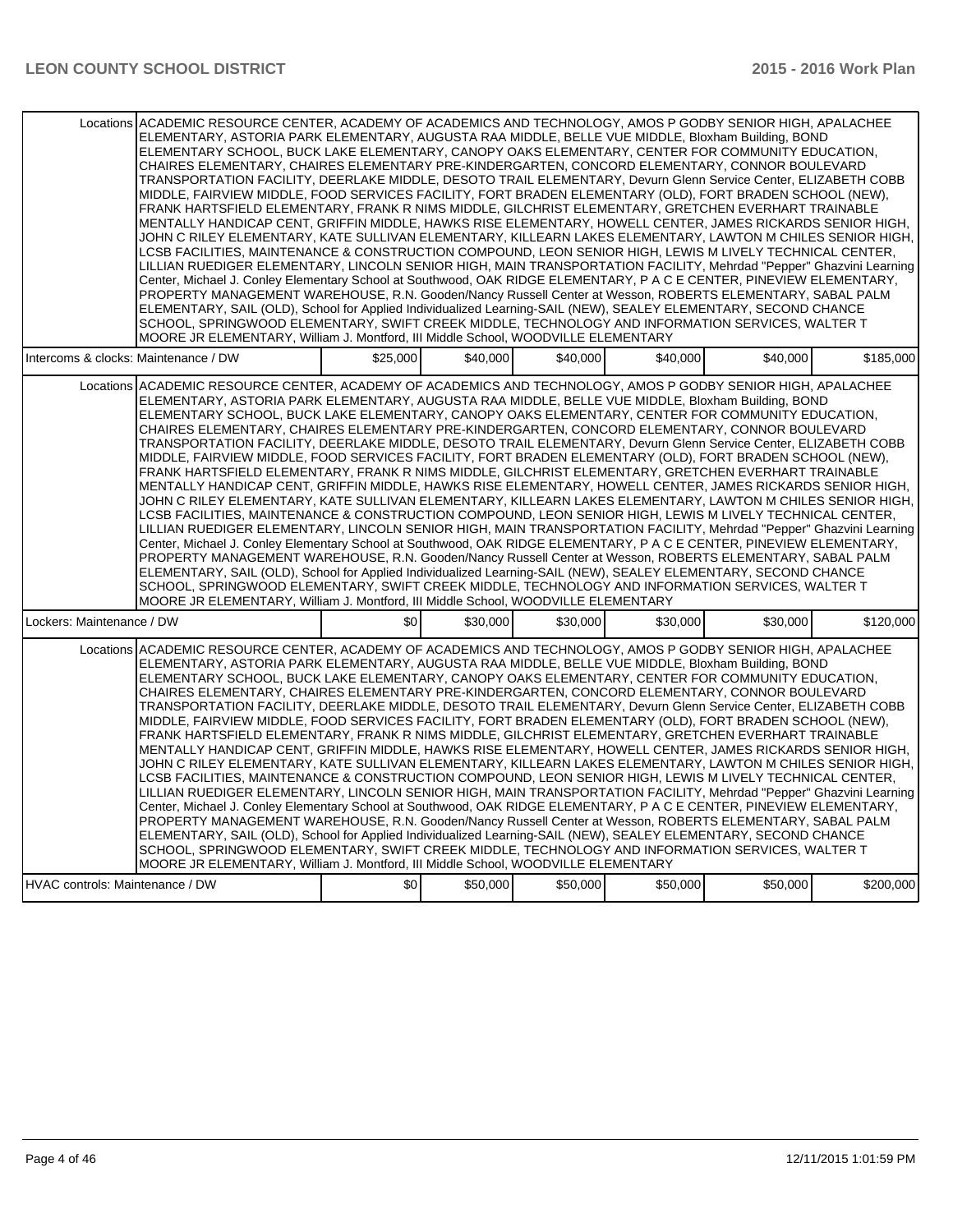| Locations ACADEMIC RESOURCE CENTER, ACADEMY OF ACADEMICS AND TECHNOLOGY, AMOS P GODBY SENIOR HIGH, APALACHEE |                                                                                   |           |           |           | ELEMENTARY, ASTORIA PARK ELEMENTARY, AUGUSTA RAA MIDDLE, BELLE VUE MIDDLE, Bloxham Building, BOND<br>ELEMENTARY SCHOOL, BUCK LAKE ELEMENTARY, CANOPY OAKS ELEMENTARY, CENTER FOR COMMUNITY EDUCATION,<br>CHAIRES ELEMENTARY, CHAIRES ELEMENTARY PRE-KINDERGARTEN, CONCORD ELEMENTARY, CONNOR BOULEVARD<br>TRANSPORTATION FACILITY, DEERLAKE MIDDLE, DESOTO TRAIL ELEMENTARY, Devurn Glenn Service Center, ELIZABETH COBB<br>MIDDLE, FAIRVIEW MIDDLE, FOOD SERVICES FACILITY, FORT BRADEN ELEMENTARY (OLD), FORT BRADEN SCHOOL (NEW),<br>FRANK HARTSFIELD ELEMENTARY, FRANK R NIMS MIDDLE, GILCHRIST ELEMENTARY, GRETCHEN EVERHART TRAINABLE<br>MENTALLY HANDICAP CENT, GRIFFIN MIDDLE, HAWKS RISE ELEMENTARY, HOWELL CENTER, JAMES RICKARDS SENIOR HIGH,<br>JOHN C RILEY ELEMENTARY, KATE SULLIVAN ELEMENTARY, KILLEARN LAKES ELEMENTARY, LAWTON M CHILES SENIOR HIGH,<br>LCSB FACILITIES. MAINTENANCE & CONSTRUCTION COMPOUND. LEON SENIOR HIGH. LEWIS M LIVELY TECHNICAL CENTER.<br>LILLIAN RUEDIGER ELEMENTARY, LINCOLN SENIOR HIGH, MAIN TRANSPORTATION FACILITY, Mehrdad "Pepper" Ghazvini Learning<br>Center, Michael J. Conley Elementary School at Southwood, OAK RIDGE ELEMENTARY, P A C E CENTER, PINEVIEW ELEMENTARY,<br>PROPERTY MANAGEMENT WAREHOUSE, R.N. Gooden/Nancy Russell Center at Wesson, ROBERTS ELEMENTARY, SABAL PALM                                                                                                                                                                                                                        |             |
|--------------------------------------------------------------------------------------------------------------|-----------------------------------------------------------------------------------|-----------|-----------|-----------|----------------------------------------------------------------------------------------------------------------------------------------------------------------------------------------------------------------------------------------------------------------------------------------------------------------------------------------------------------------------------------------------------------------------------------------------------------------------------------------------------------------------------------------------------------------------------------------------------------------------------------------------------------------------------------------------------------------------------------------------------------------------------------------------------------------------------------------------------------------------------------------------------------------------------------------------------------------------------------------------------------------------------------------------------------------------------------------------------------------------------------------------------------------------------------------------------------------------------------------------------------------------------------------------------------------------------------------------------------------------------------------------------------------------------------------------------------------------------------------------------------------------------------------------------------------------|-------------|
|                                                                                                              | MOORE JR ELEMENTARY, William J. Montford, III Middle School, WOODVILLE ELEMENTARY |           |           |           | ELEMENTARY, SAIL (OLD), School for Applied Individualized Learning-SAIL (NEW), SEALEY ELEMENTARY, SECOND CHANCE<br>SCHOOL, SPRINGWOOD ELEMENTARY, SWIFT CREEK MIDDLE, TECHNOLOGY AND INFORMATION SERVICES, WALTER T                                                                                                                                                                                                                                                                                                                                                                                                                                                                                                                                                                                                                                                                                                                                                                                                                                                                                                                                                                                                                                                                                                                                                                                                                                                                                                                                                  |             |
| Sitework: Maintenence / DW                                                                                   | \$100,000                                                                         | \$30,000  | \$30.000  | \$30,000  | \$30.000                                                                                                                                                                                                                                                                                                                                                                                                                                                                                                                                                                                                                                                                                                                                                                                                                                                                                                                                                                                                                                                                                                                                                                                                                                                                                                                                                                                                                                                                                                                                                             | \$220,000   |
| Locations ACADEMIC RESOURCE CENTER, ACADEMY OF ACADEMICS AND TECHNOLOGY, AMOS P GODBY SENIOR HIGH, APALACHEE | MOORE JR ELEMENTARY, William J. Montford, III Middle School, WOODVILLE ELEMENTARY |           |           |           | ELEMENTARY, ASTORIA PARK ELEMENTARY, AUGUSTA RAA MIDDLE, BELLE VUE MIDDLE, Bloxham Building, BOND<br>ELEMENTARY SCHOOL, BUCK LAKE ELEMENTARY, CANOPY OAKS ELEMENTARY, CENTER FOR COMMUNITY EDUCATION,<br>CHAIRES ELEMENTARY, CHAIRES ELEMENTARY PRE-KINDERGARTEN, CONCORD ELEMENTARY, CONNOR BOULEVARD<br>TRANSPORTATION FACILITY, DEERLAKE MIDDLE, DESOTO TRAIL ELEMENTARY, Devurn Glenn Service Center, ELIZABETH COBB<br>MIDDLE, FAIRVIEW MIDDLE, FOOD SERVICES FACILITY, FORT BRADEN ELEMENTARY (OLD), FORT BRADEN SCHOOL (NEW),<br>FRANK HARTSFIELD ELEMENTARY, FRANK R NIMS MIDDLE, GILCHRIST ELEMENTARY, GRETCHEN EVERHART TRAINABLE<br>MENTALLY HANDICAP CENT, GRIFFIN MIDDLE, HAWKS RISE ELEMENTARY, HOWELL CENTER, JAMES RICKARDS SENIOR HIGH,<br>JOHN C RILEY ELEMENTARY, KATE SULLIVAN ELEMENTARY, KILLEARN LAKES ELEMENTARY, LAWTON M CHILES SENIOR HIGH,<br>LCSB FACILITIES, MAINTENANCE & CONSTRUCTION COMPOUND, LEON SENIOR HIGH, LEWIS M LIVELY TECHNICAL CENTER,<br>LILLIAN RUEDIGER ELEMENTARY, LINCOLN SENIOR HIGH, MAIN TRANSPORTATION FACILITY, Mehrdad "Pepper" Ghazvini Learning<br>Center, Michael J. Conley Elementary School at Southwood, OAK RIDGE ELEMENTARY, P A C E CENTER, PINEVIEW ELEMENTARY,<br>PROPERTY MANAGEMENT WAREHOUSE, R.N. Gooden/Nancy Russell Center at Wesson, ROBERTS ELEMENTARY, SABAL PALM<br>ELEMENTARY, SAIL (OLD), School for Applied Individualized Learning-SAIL (NEW), SEALEY ELEMENTARY, SECOND CHANCE<br>SCHOOL, SPRINGWOOD ELEMENTARY, SWIFT CREEK MIDDLE. TECHNOLOGY AND INFORMATION SERVICES, WALTER T |             |
| Roof PM program: Maintenance / DW                                                                            | \$375,000                                                                         | \$400,000 | \$400,000 | \$400,000 | \$400,000                                                                                                                                                                                                                                                                                                                                                                                                                                                                                                                                                                                                                                                                                                                                                                                                                                                                                                                                                                                                                                                                                                                                                                                                                                                                                                                                                                                                                                                                                                                                                            | \$1,975,000 |
| Locations ACADEMIC RESOURCE CENTER. ACADEMY OF ACADEMICS AND TECHNOLOGY. AMOS P GODBY SENIOR HIGH. APALACHEE | MOORE JR ELEMENTARY, William J. Montford, III Middle School, WOODVILLE ELEMENTARY |           |           |           | ELEMENTARY, ASTORIA PARK ELEMENTARY, AUGUSTA RAA MIDDLE, BELLE VUE MIDDLE, Bloxham Building, BOND<br>ELEMENTARY SCHOOL, BUCK LAKE ELEMENTARY, CANOPY OAKS ELEMENTARY, CENTER FOR COMMUNITY EDUCATION,<br>CHAIRES ELEMENTARY, CHAIRES ELEMENTARY PRE-KINDERGARTEN, CONCORD ELEMENTARY, CONNOR BOULEVARD<br>TRANSPORTATION FACILITY, DEERLAKE MIDDLE, DESOTO TRAIL ELEMENTARY, Devurn Glenn Service Center, ELIZABETH COBB<br>MIDDLE, FAIRVIEW MIDDLE, FOOD SERVICES FACILITY, FORT BRADEN ELEMENTARY (OLD), FORT BRADEN SCHOOL (NEW),<br>FRANK HARTSFIELD ELEMENTARY, FRANK R NIMS MIDDLE, GILCHRIST ELEMENTARY, GRETCHEN EVERHART TRAINABLE<br>MENTALLY HANDICAP CENT, GRIFFIN MIDDLE, HAWKS RISE ELEMENTARY, HOWELL CENTER, JAMES RICKARDS SENIOR HIGH,<br>JOHN C RILEY ELEMENTARY, KATE SULLIVAN ELEMENTARY, KILLEARN LAKES ELEMENTARY, LAWTON M CHILES SENIOR HIGH,<br>LCSB FACILITIES, MAINTENANCE & CONSTRUCTION COMPOUND, LEON SENIOR HIGH, LEWIS M LIVELY TECHNICAL CENTER,<br>LILLIAN RUEDIGER ELEMENTARY, LINCOLN SENIOR HIGH, MAIN TRANSPORTATION FACILITY, Mehrdad "Pepper" Ghazvini Learning<br>Center, Michael J. Conley Elementary School at Southwood, OAK RIDGE ELEMENTARY, P A C E CENTER, PINEVIEW ELEMENTARY,<br>PROPERTY MANAGEMENT WAREHOUSE, R.N. Gooden/Nancy Russell Center at Wesson, ROBERTS ELEMENTARY, SABAL PALM<br>ELEMENTARY, SAIL (OLD), School for Applied Individualized Learning-SAIL (NEW), SEALEY ELEMENTARY, SECOND CHANCE<br>SCHOOL, SPRINGWOOD ELEMENTARY, SWIFT CREEK MIDDLE, TECHNOLOGY AND INFORMATION SERVICES, WALTER T |             |
| <b>HVAC controls: Facilities / DW</b>                                                                        | \$0                                                                               | \$150,000 | \$150,000 | \$150,000 | \$150,000                                                                                                                                                                                                                                                                                                                                                                                                                                                                                                                                                                                                                                                                                                                                                                                                                                                                                                                                                                                                                                                                                                                                                                                                                                                                                                                                                                                                                                                                                                                                                            | \$600,000   |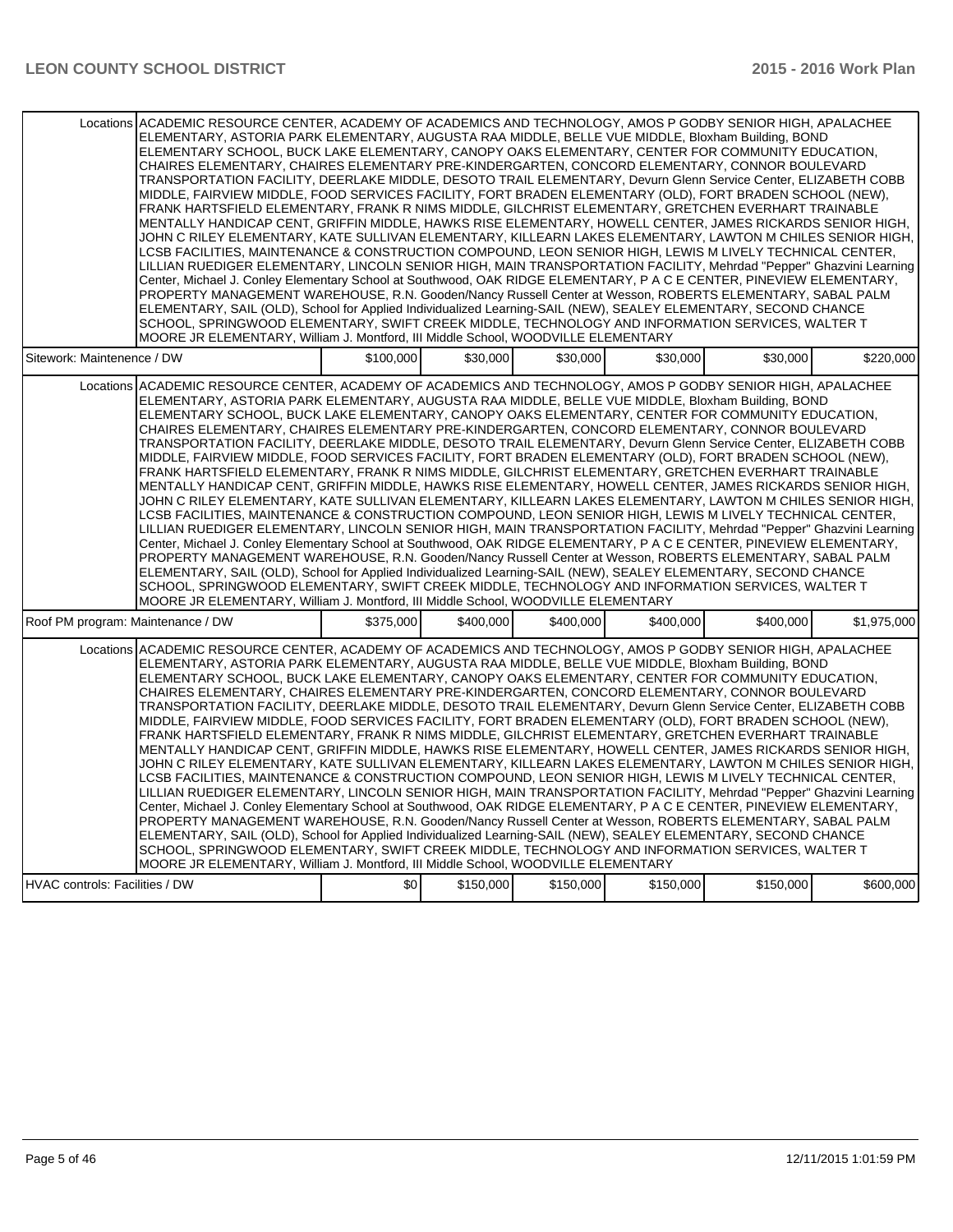| Locations ACADEMIC RESOURCE CENTER, ACADEMY OF ACADEMICS AND TECHNOLOGY, AMOS P GODBY SENIOR HIGH, APALACHEE<br>ELEMENTARY, ASTORIA PARK ELEMENTARY, AUGUSTA RAA MIDDLE, BELLE VUE MIDDLE, Bloxham Building, BOND<br>ELEMENTARY SCHOOL, BUCK LAKE ELEMENTARY, CANOPY OAKS ELEMENTARY, CENTER FOR COMMUNITY EDUCATION,<br>CHAIRES ELEMENTARY, CHAIRES ELEMENTARY PRE-KINDERGARTEN, CONCORD ELEMENTARY, CONNOR BOULEVARD<br>TRANSPORTATION FACILITY, DEERLAKE MIDDLE, DESOTO TRAIL ELEMENTARY, Devurn Glenn Service Center, ELIZABETH COBB<br>MIDDLE, FAIRVIEW MIDDLE, FOOD SERVICES FACILITY, FORT BRADEN ELEMENTARY (OLD), FORT BRADEN SCHOOL (NEW),<br>FRANK HARTSFIELD ELEMENTARY, FRANK R NIMS MIDDLE, GILCHRIST ELEMENTARY, GRETCHEN EVERHART TRAINABLE<br>MENTALLY HANDICAP CENT, GRIFFIN MIDDLE, HAWKS RISE ELEMENTARY, HOWELL CENTER, JAMES RICKARDS SENIOR HIGH,<br>JOHN C RILEY ELEMENTARY, KATE SULLIVAN ELEMENTARY, KILLEARN LAKES ELEMENTARY, LAWTON M CHILES SENIOR HIGH,<br>LCSB FACILITIES, MAINTENANCE & CONSTRUCTION COMPOUND, LEON SENIOR HIGH, LEWIS M LIVELY TECHNICAL CENTER,<br>LILLIAN RUEDIGER ELEMENTARY, LINCOLN SENIOR HIGH, MAIN TRANSPORTATION FACILITY, Mehrdad "Pepper" Ghazvini Learning<br>Center, Michael J. Conley Elementary School at Southwood, OAK RIDGE ELEMENTARY, P A C E CENTER, PINEVIEW ELEMENTARY,<br>PROPERTY MANAGEMENT WAREHOUSE, R.N. Gooden/Nancy Russell Center at Wesson, ROBERTS ELEMENTARY, SABAL PALM<br>ELEMENTARY, SAIL (OLD), School for Applied Individualized Learning-SAIL (NEW), SEALEY ELEMENTARY, SECOND CHANCE<br>SCHOOL, SPRINGWOOD ELEMENTARY, SWIFT CREEK MIDDLE, TECHNOLOGY AND INFORMATION SERVICES, WALTER T<br>MOORE JR ELEMENTARY, William J. Montford, III Middle School, WOODVILLE ELEMENTARY |          |           |           |           |           |           |
|---------------------------------------------------------------------------------------------------------------------------------------------------------------------------------------------------------------------------------------------------------------------------------------------------------------------------------------------------------------------------------------------------------------------------------------------------------------------------------------------------------------------------------------------------------------------------------------------------------------------------------------------------------------------------------------------------------------------------------------------------------------------------------------------------------------------------------------------------------------------------------------------------------------------------------------------------------------------------------------------------------------------------------------------------------------------------------------------------------------------------------------------------------------------------------------------------------------------------------------------------------------------------------------------------------------------------------------------------------------------------------------------------------------------------------------------------------------------------------------------------------------------------------------------------------------------------------------------------------------------------------------------------------------------------------------------------------------------------------------------------------------------------|----------|-----------|-----------|-----------|-----------|-----------|
| Floor covering: Maintenance / DW                                                                                                                                                                                                                                                                                                                                                                                                                                                                                                                                                                                                                                                                                                                                                                                                                                                                                                                                                                                                                                                                                                                                                                                                                                                                                                                                                                                                                                                                                                                                                                                                                                                                                                                                          | \$25,000 | \$100,000 | \$100,000 | \$100,000 | \$100,000 | \$425,000 |
| Locations ACADEMIC RESOURCE CENTER, ACADEMY OF ACADEMICS AND TECHNOLOGY, AMOS P GODBY SENIOR HIGH, APALACHEE<br>ELEMENTARY, ASTORIA PARK ELEMENTARY, AUGUSTA RAA MIDDLE, BELLE VUE MIDDLE, Bloxham Building, BOND<br>ELEMENTARY SCHOOL, BUCK LAKE ELEMENTARY, CANOPY OAKS ELEMENTARY, CENTER FOR COMMUNITY EDUCATION,<br>CHAIRES ELEMENTARY, CHAIRES ELEMENTARY PRE-KINDERGARTEN, CONCORD ELEMENTARY, CONNOR BOULEVARD<br>TRANSPORTATION FACILITY, DEERLAKE MIDDLE, DESOTO TRAIL ELEMENTARY, Devurn Glenn Service Center, ELIZABETH COBB<br>MIDDLE, FAIRVIEW MIDDLE, FOOD SERVICES FACILITY, FORT BRADEN ELEMENTARY (OLD), FORT BRADEN SCHOOL (NEW),<br>FRANK HARTSFIELD ELEMENTARY, FRANK R NIMS MIDDLE, GILCHRIST ELEMENTARY, GRETCHEN EVERHART TRAINABLE<br>MENTALLY HANDICAP CENT, GRIFFIN MIDDLE, HAWKS RISE ELEMENTARY, HOWELL CENTER, JAMES RICKARDS SENIOR HIGH,<br>JOHN C RILEY ELEMENTARY, KATE SULLIVAN ELEMENTARY, KILLEARN LAKES ELEMENTARY, LAWTON M CHILES SENIOR HIGH,<br>LCSB FACILITIES, MAINTENANCE & CONSTRUCTION COMPOUND, LEON SENIOR HIGH, LEWIS M LIVELY TECHNICAL CENTER,<br>LILLIAN RUEDIGER ELEMENTARY, LINCOLN SENIOR HIGH, MAIN TRANSPORTATION FACILITY, Mehrdad "Pepper" Ghazvini Learning<br>Center, Michael J. Conley Elementary School at Southwood, OAK RIDGE ELEMENTARY, P A C E CENTER, PINEVIEW ELEMENTARY,<br>PROPERTY MANAGEMENT WAREHOUSE, R.N. Gooden/Nancy Russell Center at Wesson, ROBERTS ELEMENTARY, SABAL PALM<br>ELEMENTARY, SAIL (OLD), School for Applied Individualized Learning-SAIL (NEW), SEALEY ELEMENTARY, SECOND CHANCE<br>SCHOOL, SPRINGWOOD ELEMENTARY, SWIFT CREEK MIDDLE. TECHNOLOGY AND INFORMATION SERVICES, WALTER T<br>MOORE JR ELEMENTARY, William J. Montford, III Middle School, WOODVILLE ELEMENTARY |          |           |           |           |           |           |
| Athletic Tracks & Courts D/W - Facilities                                                                                                                                                                                                                                                                                                                                                                                                                                                                                                                                                                                                                                                                                                                                                                                                                                                                                                                                                                                                                                                                                                                                                                                                                                                                                                                                                                                                                                                                                                                                                                                                                                                                                                                                 | \$0      | \$60,000  | \$60,000  | \$60,000  | \$60,000  | \$240,000 |
| Locations ACADEMIC RESOURCE CENTER, ACADEMY OF ACADEMICS AND TECHNOLOGY, AMOS P GODBY SENIOR HIGH, APALACHEE<br>ELEMENTARY, ASTORIA PARK ELEMENTARY, AUGUSTA RAA MIDDLE, BELLE VUE MIDDLE, Bloxham Building, BOND<br>ELEMENTARY SCHOOL, BUCK LAKE ELEMENTARY, CANOPY OAKS ELEMENTARY, CENTER FOR COMMUNITY EDUCATION,<br>CHAIRES ELEMENTARY, CHAIRES ELEMENTARY PRE-KINDERGARTEN, CONCORD ELEMENTARY, CONNOR BOULEVARD<br>TRANSPORTATION FACILITY, DEERLAKE MIDDLE, DESOTO TRAIL ELEMENTARY, Devurn Glenn Service Center, ELIZABETH COBB<br>MIDDLE, FAIRVIEW MIDDLE, FOOD SERVICES FACILITY, FORT BRADEN ELEMENTARY (OLD), FORT BRADEN SCHOOL (NEW),<br>FRANK HARTSFIELD ELEMENTARY. FRANK R NIMS MIDDLE, GILCHRIST ELEMENTARY, GRETCHEN EVERHART TRAINABLE<br>MENTALLY HANDICAP CENT, GRIFFIN MIDDLE, HAWKS RISE ELEMENTARY, HOWELL CENTER, JAMES RICKARDS SENIOR HIGH,<br>JOHN C RILEY ELEMENTARY, KATE SULLIVAN ELEMENTARY, KILLEARN LAKES ELEMENTARY, LAWTON M CHILES SENIOR HIGH,<br>LCSB FACILITIES, MAINTENANCE & CONSTRUCTION COMPOUND, LEON SENIOR HIGH, LEWIS M LIVELY TECHNICAL CENTER,<br>LILLIAN RUEDIGER ELEMENTARY, LINCOLN SENIOR HIGH, MAIN TRANSPORTATION FACILITY, Mehrdad "Pepper" Ghazvini Learning<br>Center, Michael J. Conley Elementary School at Southwood, OAK RIDGE ELEMENTARY, P A C E CENTER, PINEVIEW ELEMENTARY,<br>PROPERTY MANAGEMENT WAREHOUSE, R.N. Gooden/Nancy Russell Center at Wesson, ROBERTS ELEMENTARY, SABAL PALM<br>ELEMENTARY, SAIL (OLD), School for Applied Individualized Learning-SAIL (NEW), SEALEY ELEMENTARY, SECOND CHANCE<br>SCHOOL, SPRINGWOOD ELEMENTARY, SWIFT CREEK MIDDLE, TECHNOLOGY AND INFORMATION SERVICES, WALTER T<br>MOORE JR ELEMENTARY, William J. Montford, III Middle School, WOODVILLE ELEMENTARY |          |           |           |           |           |           |
| Security Cameras D/W - Maintenance                                                                                                                                                                                                                                                                                                                                                                                                                                                                                                                                                                                                                                                                                                                                                                                                                                                                                                                                                                                                                                                                                                                                                                                                                                                                                                                                                                                                                                                                                                                                                                                                                                                                                                                                        | \$0      | \$12,000  | \$12,000  | \$12,000  | \$12,000  | \$48,000  |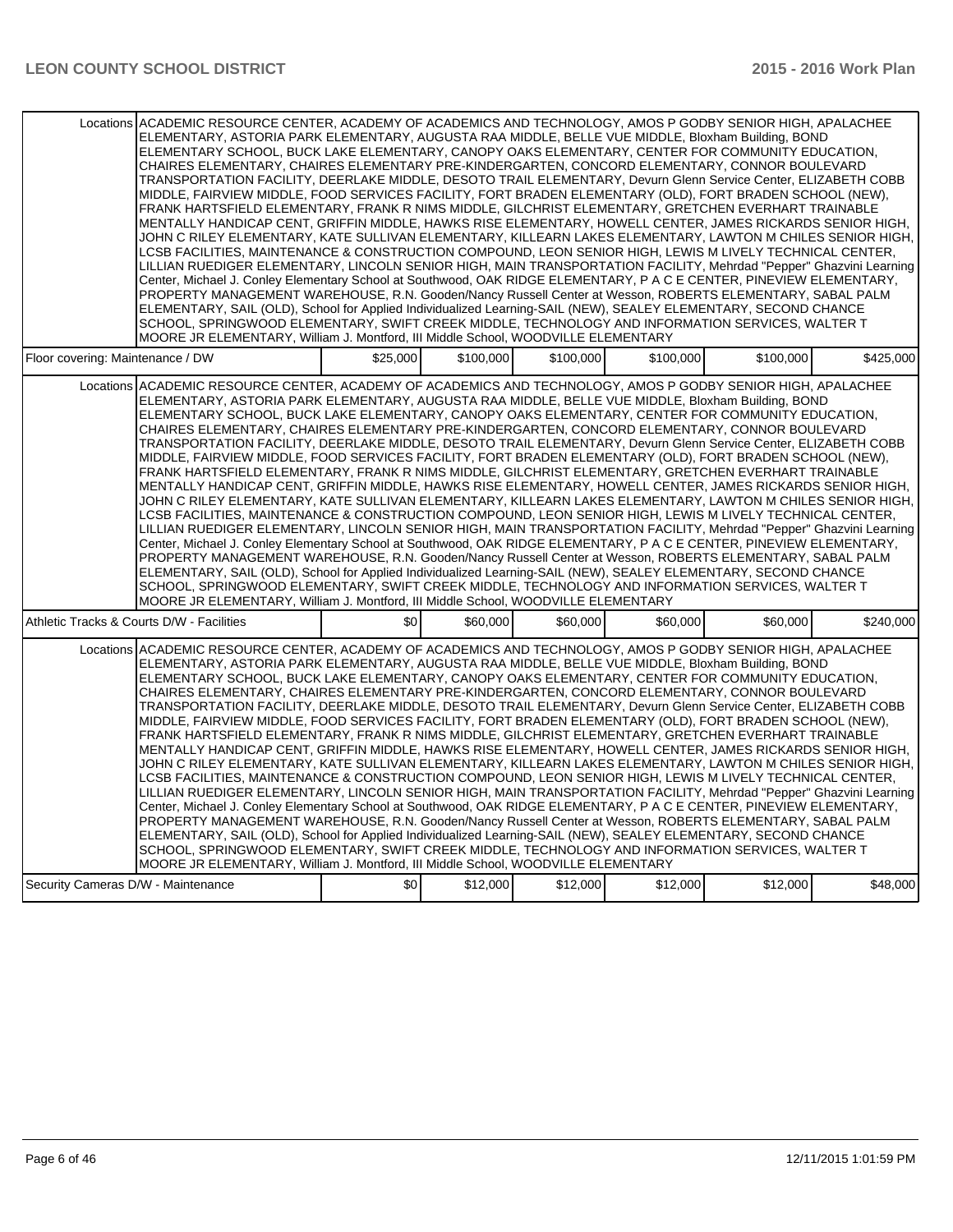| Locations ACADEMIC RESOURCE CENTER, ACADEMY OF ACADEMICS AND TECHNOLOGY, AMOS P GODBY SENIOR HIGH, APALACHEE<br>ELEMENTARY, ASTORIA PARK ELEMENTARY, AUGUSTA RAA MIDDLE, BELLE VUE MIDDLE, Bloxham Building, BOND<br>ELEMENTARY SCHOOL, BUCK LAKE ELEMENTARY, CANOPY OAKS ELEMENTARY, CENTER FOR COMMUNITY EDUCATION,<br>CHAIRES ELEMENTARY, CHAIRES ELEMENTARY PRE-KINDERGARTEN, CONCORD ELEMENTARY, CONNOR BOULEVARD<br>TRANSPORTATION FACILITY, DEERLAKE MIDDLE, DESOTO TRAIL ELEMENTARY, Devurn Glenn Service Center, ELIZABETH COBB<br>MIDDLE, FAIRVIEW MIDDLE, FOOD SERVICES FACILITY, FORT BRADEN ELEMENTARY (OLD), FORT BRADEN SCHOOL (NEW),<br>FRANK HARTSFIELD ELEMENTARY, FRANK R NIMS MIDDLE, GILCHRIST ELEMENTARY, GRETCHEN EVERHART TRAINABLE<br>MENTALLY HANDICAP CENT, GRIFFIN MIDDLE, HAWKS RISE ELEMENTARY, HOWELL CENTER, JAMES RICKARDS SENIOR HIGH,<br>JOHN C RILEY ELEMENTARY, KATE SULLIVAN ELEMENTARY, KILLEARN LAKES ELEMENTARY, LAWTON M CHILES SENIOR HIGH,<br>LCSB FACILITIES. MAINTENANCE & CONSTRUCTION COMPOUND. LEON SENIOR HIGH. LEWIS M LIVELY TECHNICAL CENTER.<br>LILLIAN RUEDIGER ELEMENTARY, LINCOLN SENIOR HIGH, MAIN TRANSPORTATION FACILITY, Mehrdad "Pepper" Ghazvini Learning<br>Center, Michael J. Conley Elementary School at Southwood, OAK RIDGE ELEMENTARY, P A C E CENTER, PINEVIEW ELEMENTARY,<br>PROPERTY MANAGEMENT WAREHOUSE, R.N. Gooden/Nancy Russell Center at Wesson, ROBERTS ELEMENTARY, SABAL PALM<br>ELEMENTARY, SAIL (OLD), School for Applied Individualized Learning-SAIL (NEW), SEALEY ELEMENTARY, SECOND CHANCE<br>SCHOOL, SPRINGWOOD ELEMENTARY, SWIFT CREEK MIDDLE, TECHNOLOGY AND INFORMATION SERVICES, WALTER T<br>MOORE JR ELEMENTARY, William J. Montford, III Middle School, WOODVILLE ELEMENTARY |           |           |           |           |           |             |
|---------------------------------------------------------------------------------------------------------------------------------------------------------------------------------------------------------------------------------------------------------------------------------------------------------------------------------------------------------------------------------------------------------------------------------------------------------------------------------------------------------------------------------------------------------------------------------------------------------------------------------------------------------------------------------------------------------------------------------------------------------------------------------------------------------------------------------------------------------------------------------------------------------------------------------------------------------------------------------------------------------------------------------------------------------------------------------------------------------------------------------------------------------------------------------------------------------------------------------------------------------------------------------------------------------------------------------------------------------------------------------------------------------------------------------------------------------------------------------------------------------------------------------------------------------------------------------------------------------------------------------------------------------------------------------------------------------------------------------------------------------------------------|-----------|-----------|-----------|-----------|-----------|-------------|
| Fire alarm: Maintenance / DW                                                                                                                                                                                                                                                                                                                                                                                                                                                                                                                                                                                                                                                                                                                                                                                                                                                                                                                                                                                                                                                                                                                                                                                                                                                                                                                                                                                                                                                                                                                                                                                                                                                                                                                                              | \$276.092 | \$250.000 | \$250.000 | \$250,000 | \$250.000 | \$1,276,092 |
| Locations ACADEMIC RESOURCE CENTER, ACADEMY OF ACADEMICS AND TECHNOLOGY, AMOS P GODBY SENIOR HIGH, APALACHEE<br>ELEMENTARY, ASTORIA PARK ELEMENTARY, AUGUSTA RAA MIDDLE, BELLE VUE MIDDLE, Bloxham Building, BOND<br>ELEMENTARY SCHOOL, BUCK LAKE ELEMENTARY, CANOPY OAKS ELEMENTARY, CENTER FOR COMMUNITY EDUCATION,<br>CHAIRES ELEMENTARY, CHAIRES ELEMENTARY PRE-KINDERGARTEN, CONCORD ELEMENTARY, CONNOR BOULEVARD<br>TRANSPORTATION FACILITY, DEERLAKE MIDDLE, DESOTO TRAIL ELEMENTARY, Devurn Glenn Service Center, ELIZABETH COBB<br>MIDDLE, FAIRVIEW MIDDLE, FOOD SERVICES FACILITY, FORT BRADEN ELEMENTARY (OLD), FORT BRADEN SCHOOL (NEW),<br>FRANK HARTSFIELD ELEMENTARY, FRANK R NIMS MIDDLE, GILCHRIST ELEMENTARY, GRETCHEN EVERHART TRAINABLE<br>MENTALLY HANDICAP CENT, GRIFFIN MIDDLE, HAWKS RISE ELEMENTARY, HOWELL CENTER, JAMES RICKARDS SENIOR HIGH,<br>JOHN C RILEY ELEMENTARY, KATE SULLIVAN ELEMENTARY, KILLEARN LAKES ELEMENTARY, LAWTON M CHILES SENIOR HIGH,<br>LCSB FACILITIES, MAINTENANCE & CONSTRUCTION COMPOUND, LEON SENIOR HIGH, LEWIS M LIVELY TECHNICAL CENTER,<br>LILLIAN RUEDIGER ELEMENTARY, LINCOLN SENIOR HIGH, MAIN TRANSPORTATION FACILITY, Mehrdad "Pepper" Ghazvini Learning<br>Center, Michael J. Conley Elementary School at Southwood, OAK RIDGE ELEMENTARY, P A C E CENTER, PINEVIEW ELEMENTARY,<br>PROPERTY MANAGEMENT WAREHOUSE, R.N. Gooden/Nancy Russell Center at Wesson, ROBERTS ELEMENTARY, SABAL PALM<br>ELEMENTARY, SAIL (OLD), School for Applied Individualized Learning-SAIL (NEW), SEALEY ELEMENTARY, SECOND CHANCE<br>SCHOOL, SPRINGWOOD ELEMENTARY, SWIFT CREEK MIDDLE. TECHNOLOGY AND INFORMATION SERVICES, WALTER T<br>MOORE JR ELEMENTARY, William J. Montford, III Middle School, WOODVILLE ELEMENTARY |           |           |           |           |           |             |
| Plumbing: Maintenance / DW                                                                                                                                                                                                                                                                                                                                                                                                                                                                                                                                                                                                                                                                                                                                                                                                                                                                                                                                                                                                                                                                                                                                                                                                                                                                                                                                                                                                                                                                                                                                                                                                                                                                                                                                                | \$23,008  | \$30,000  | \$30,000  | \$30,000  | \$30,000  | \$143,008   |
| Locations ACADEMIC RESOURCE CENTER. ACADEMY OF ACADEMICS AND TECHNOLOGY. AMOS P GODBY SENIOR HIGH. APALACHEE<br>ELEMENTARY, ASTORIA PARK ELEMENTARY, AUGUSTA RAA MIDDLE, BELLE VUE MIDDLE, Bloxham Building, BOND<br>ELEMENTARY SCHOOL, BUCK LAKE ELEMENTARY, CANOPY OAKS ELEMENTARY, CENTER FOR COMMUNITY EDUCATION,<br>CHAIRES ELEMENTARY, CHAIRES ELEMENTARY PRE-KINDERGARTEN, CONCORD ELEMENTARY, CONNOR BOULEVARD<br>TRANSPORTATION FACILITY, DEERLAKE MIDDLE, DESOTO TRAIL ELEMENTARY, Devurn Glenn Service Center, ELIZABETH COBB<br>MIDDLE, FAIRVIEW MIDDLE, FOOD SERVICES FACILITY, FORT BRADEN ELEMENTARY (OLD), FORT BRADEN SCHOOL (NEW),<br>FRANK HARTSFIELD ELEMENTARY, FRANK R NIMS MIDDLE, GILCHRIST ELEMENTARY, GRETCHEN EVERHART TRAINABLE<br>MENTALLY HANDICAP CENT, GRIFFIN MIDDLE, HAWKS RISE ELEMENTARY, HOWELL CENTER, JAMES RICKARDS SENIOR HIGH,<br>JOHN C RILEY ELEMENTARY, KATE SULLIVAN ELEMENTARY, KILLEARN LAKES ELEMENTARY, LAWTON M CHILES SENIOR HIGH,<br>LCSB FACILITIES, MAINTENANCE & CONSTRUCTION COMPOUND, LEON SENIOR HIGH, LEWIS M LIVELY TECHNICAL CENTER,<br>LILLIAN RUEDIGER ELEMENTARY, LINCOLN SENIOR HIGH, MAIN TRANSPORTATION FACILITY, Mehrdad "Pepper" Ghazvini Learning<br>Center, Michael J. Conley Elementary School at Southwood, OAK RIDGE ELEMENTARY, P A C E CENTER, PINEVIEW ELEMENTARY,<br>PROPERTY MANAGEMENT WAREHOUSE, R.N. Gooden/Nancy Russell Center at Wesson, ROBERTS ELEMENTARY, SABAL PALM<br>ELEMENTARY, SAIL (OLD), School for Applied Individualized Learning-SAIL (NEW), SEALEY ELEMENTARY, SECOND CHANCE<br>SCHOOL, SPRINGWOOD ELEMENTARY, SWIFT CREEK MIDDLE, TECHNOLOGY AND INFORMATION SERVICES, WALTER T<br>MOORE JR ELEMENTARY, William J. Montford, III Middle School, WOODVILLE ELEMENTARY |           |           |           |           |           |             |
| Energy Controls: Maintenance / DW                                                                                                                                                                                                                                                                                                                                                                                                                                                                                                                                                                                                                                                                                                                                                                                                                                                                                                                                                                                                                                                                                                                                                                                                                                                                                                                                                                                                                                                                                                                                                                                                                                                                                                                                         | \$25,000  | \$50,000  | \$50,000  | \$50,000  | \$50,000  | \$225,000   |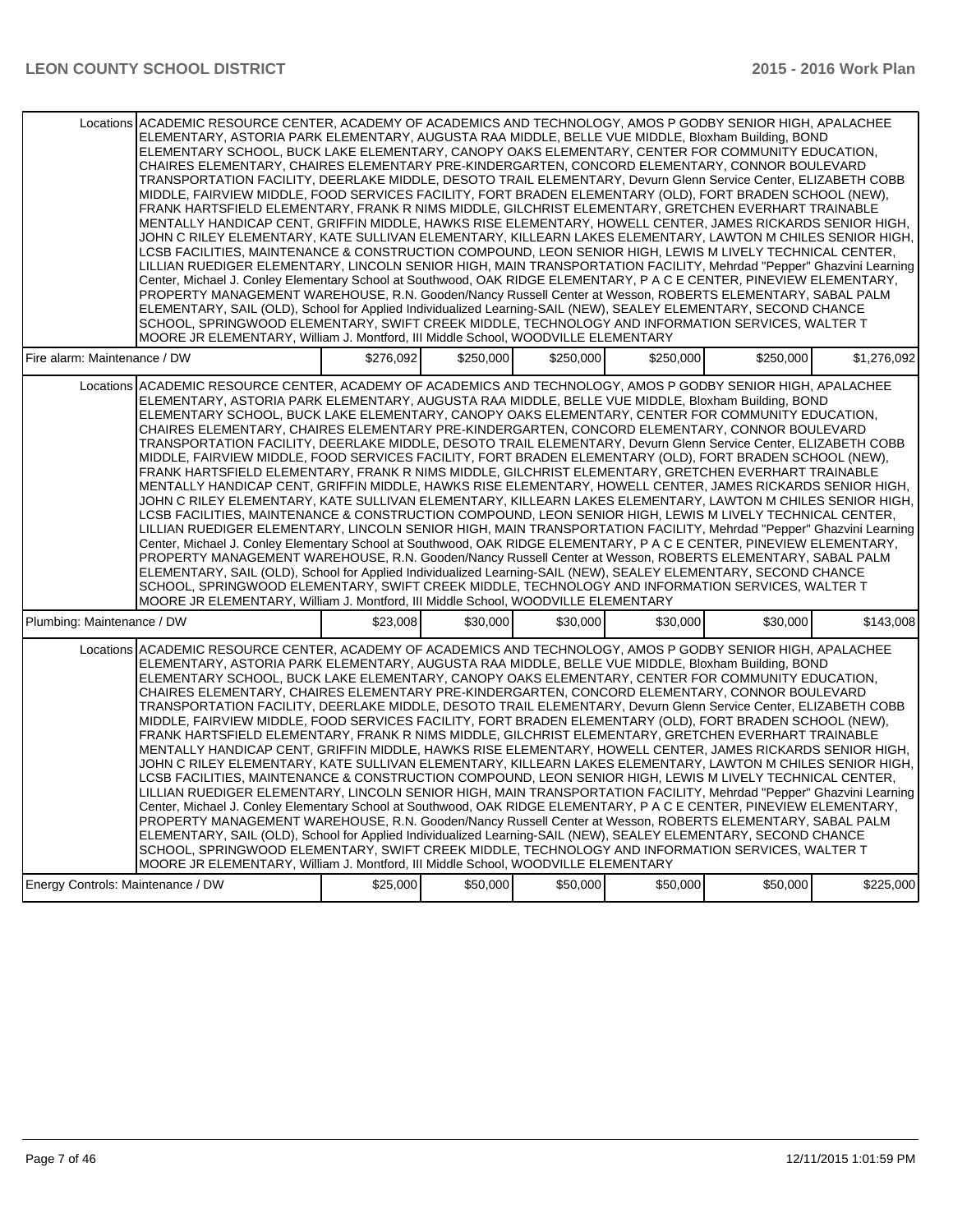| Locations ACADEMIC RESOURCE CENTER, ACADEMY OF ACADEMICS AND TECHNOLOGY, AMOS P GODBY SENIOR HIGH, APALACHEE | MOORE JR ELEMENTARY, William J. Montford, III Middle School, WOODVILLE ELEMENTARY |           |           |           | ELEMENTARY, ASTORIA PARK ELEMENTARY, AUGUSTA RAA MIDDLE, BELLE VUE MIDDLE, Bloxham Building, BOND<br>ELEMENTARY SCHOOL, BUCK LAKE ELEMENTARY, CANOPY OAKS ELEMENTARY, CENTER FOR COMMUNITY EDUCATION.<br>CHAIRES ELEMENTARY, CHAIRES ELEMENTARY PRE-KINDERGARTEN, CONCORD ELEMENTARY, CONNOR BOULEVARD<br>TRANSPORTATION FACILITY, DEERLAKE MIDDLE, DESOTO TRAIL ELEMENTARY, Devurn Glenn Service Center, ELIZABETH COBB<br>MIDDLE, FAIRVIEW MIDDLE, FOOD SERVICES FACILITY, FORT BRADEN ELEMENTARY (OLD), FORT BRADEN SCHOOL (NEW),<br>FRANK HARTSFIELD ELEMENTARY, FRANK R NIMS MIDDLE, GILCHRIST ELEMENTARY, GRETCHEN EVERHART TRAINABLE<br>MENTALLY HANDICAP CENT, GRIFFIN MIDDLE, HAWKS RISE ELEMENTARY, HOWELL CENTER, JAMES RICKARDS SENIOR HIGH,<br>JOHN C RILEY ELEMENTARY, KATE SULLIVAN ELEMENTARY, KILLEARN LAKES ELEMENTARY, LAWTON M CHILES SENIOR HIGH,<br>LCSB FACILITIES, MAINTENANCE & CONSTRUCTION COMPOUND, LEON SENIOR HIGH, LEWIS M LIVELY TECHNICAL CENTER,<br>LILLIAN RUEDIGER ELEMENTARY, LINCOLN SENIOR HIGH, MAIN TRANSPORTATION FACILITY, Mehrdad "Pepper" Ghazvini Learning<br>Center, Michael J. Conley Elementary School at Southwood, OAK RIDGE ELEMENTARY, P A C E CENTER, PINEVIEW ELEMENTARY,<br>PROPERTY MANAGEMENT WAREHOUSE, R.N. Gooden/Nancy Russell Center at Wesson, ROBERTS ELEMENTARY, SABAL PALM<br>ELEMENTARY, SAIL (OLD), School for Applied Individualized Learning-SAIL (NEW), SEALEY ELEMENTARY, SECOND CHANCE<br>SCHOOL, SPRINGWOOD ELEMENTARY, SWIFT CREEK MIDDLE, TECHNOLOGY AND INFORMATION SERVICES, WALTER T |             |
|--------------------------------------------------------------------------------------------------------------|-----------------------------------------------------------------------------------|-----------|-----------|-----------|----------------------------------------------------------------------------------------------------------------------------------------------------------------------------------------------------------------------------------------------------------------------------------------------------------------------------------------------------------------------------------------------------------------------------------------------------------------------------------------------------------------------------------------------------------------------------------------------------------------------------------------------------------------------------------------------------------------------------------------------------------------------------------------------------------------------------------------------------------------------------------------------------------------------------------------------------------------------------------------------------------------------------------------------------------------------------------------------------------------------------------------------------------------------------------------------------------------------------------------------------------------------------------------------------------------------------------------------------------------------------------------------------------------------------------------------------------------------------------------------------------------------------------------------------------------------|-------------|
| <b>Access Control - Security Dept</b>                                                                        | \$20,000                                                                          | \$100,000 | \$100,000 | \$100,000 | \$100,000                                                                                                                                                                                                                                                                                                                                                                                                                                                                                                                                                                                                                                                                                                                                                                                                                                                                                                                                                                                                                                                                                                                                                                                                                                                                                                                                                                                                                                                                                                                                                            | \$420,000   |
| Locations ACADEMIC RESOURCE CENTER, ACADEMY OF ACADEMICS AND TECHNOLOGY, AMOS P GODBY SENIOR HIGH, APALACHEE | MOORE JR ELEMENTARY, William J. Montford, III Middle School, WOODVILLE ELEMENTARY |           |           |           | ELEMENTARY, ASTORIA PARK ELEMENTARY, AUGUSTA RAA MIDDLE, BELLE VUE MIDDLE, Bloxham Building, BOND<br>ELEMENTARY SCHOOL, BUCK LAKE ELEMENTARY, CANOPY OAKS ELEMENTARY, CENTER FOR COMMUNITY EDUCATION,<br>CHAIRES ELEMENTARY, CHAIRES ELEMENTARY PRE-KINDERGARTEN, CONCORD ELEMENTARY, CONNOR BOULEVARD<br>TRANSPORTATION FACILITY, DEERLAKE MIDDLE, DESOTO TRAIL ELEMENTARY, Devurn Glenn Service Center, ELIZABETH COBB<br>MIDDLE, FAIRVIEW MIDDLE, FOOD SERVICES FACILITY, FORT BRADEN ELEMENTARY (OLD), FORT BRADEN SCHOOL (NEW),<br>FRANK HARTSFIELD ELEMENTARY, FRANK R NIMS MIDDLE, GILCHRIST ELEMENTARY, GRETCHEN EVERHART TRAINABLE<br>MENTALLY HANDICAP CENT, GRIFFIN MIDDLE, HAWKS RISE ELEMENTARY, HOWELL CENTER, JAMES RICKARDS SENIOR HIGH,<br>JOHN C RILEY ELEMENTARY, KATE SULLIVAN ELEMENTARY, KILLEARN LAKES ELEMENTARY, LAWTON M CHILES SENIOR HIGH,<br>LCSB FACILITIES, MAINTENANCE & CONSTRUCTION COMPOUND, LEON SENIOR HIGH, LEWIS M LIVELY TECHNICAL CENTER,<br>LILLIAN RUEDIGER ELEMENTARY, LINCOLN SENIOR HIGH, MAIN TRANSPORTATION FACILITY, Mehrdad "Pepper" Ghazvini Learning<br>Center, Michael J. Conley Elementary School at Southwood, OAK RIDGE ELEMENTARY, P A C E CENTER, PINEVIEW ELEMENTARY,<br>PROPERTY MANAGEMENT WAREHOUSE, R.N. Gooden/Nancy Russell Center at Wesson, ROBERTS ELEMENTARY, SABAL PALM<br>ELEMENTARY, SAIL (OLD), School for Applied Individualized Learning-SAIL (NEW), SEALEY ELEMENTARY, SECOND CHANCE<br>SCHOOL, SPRINGWOOD ELEMENTARY, SWIFT CREEK MIDDLE, TECHNOLOGY AND INFORMATION SERVICES, WALTER T |             |
| Emergency maintenance: Maintenance / DW                                                                      | \$300.000                                                                         | \$150,000 | \$150,000 | \$150,000 | \$150,000                                                                                                                                                                                                                                                                                                                                                                                                                                                                                                                                                                                                                                                                                                                                                                                                                                                                                                                                                                                                                                                                                                                                                                                                                                                                                                                                                                                                                                                                                                                                                            | \$900.000   |
| Locations ACADEMIC RESOURCE CENTER. ACADEMY OF ACADEMICS AND TECHNOLOGY. AMOS P GODBY SENIOR HIGH. APALACHEE | MOORE JR ELEMENTARY, William J. Montford, III Middle School, WOODVILLE ELEMENTARY |           |           |           | ELEMENTARY, ASTORIA PARK ELEMENTARY, AUGUSTA RAA MIDDLE, BELLE VUE MIDDLE, Bloxham Building, BOND<br>ELEMENTARY SCHOOL, BUCK LAKE ELEMENTARY, CANOPY OAKS ELEMENTARY, CENTER FOR COMMUNITY EDUCATION,<br>CHAIRES ELEMENTARY, CHAIRES ELEMENTARY PRE-KINDERGARTEN, CONCORD ELEMENTARY, CONNOR BOULEVARD<br>TRANSPORTATION FACILITY, DEERLAKE MIDDLE, DESOTO TRAIL ELEMENTARY, Devurn Glenn Service Center, ELIZABETH COBB<br>MIDDLE, FAIRVIEW MIDDLE, FOOD SERVICES FACILITY, FORT BRADEN ELEMENTARY (OLD), FORT BRADEN SCHOOL (NEW),<br>FRANK HARTSFIELD ELEMENTARY, FRANK R NIMS MIDDLE, GILCHRIST ELEMENTARY, GRETCHEN EVERHART TRAINABLE<br>MENTALLY HANDICAP CENT, GRIFFIN MIDDLE, HAWKS RISE ELEMENTARY, HOWELL CENTER, JAMES RICKARDS SENIOR HIGH,<br>JOHN C RILEY ELEMENTARY, KATE SULLIVAN ELEMENTARY, KILLEARN LAKES ELEMENTARY, LAWTON M CHILES SENIOR HIGH,<br>LCSB FACILITIES, MAINTENANCE & CONSTRUCTION COMPOUND, LEON SENIOR HIGH, LEWIS M LIVELY TECHNICAL CENTER,<br>LILLIAN RUEDIGER ELEMENTARY, LINCOLN SENIOR HIGH, MAIN TRANSPORTATION FACILITY, Mehrdad "Pepper" Ghazvini Learning<br>Center, Michael J. Conley Elementary School at Southwood, OAK RIDGE ELEMENTARY, P A C E CENTER, PINEVIEW ELEMENTARY,<br>PROPERTY MANAGEMENT WAREHOUSE, R.N. Gooden/Nancy Russell Center at Wesson, ROBERTS ELEMENTARY, SABAL PALM<br>ELEMENTARY, SAIL (OLD), School for Applied Individualized Learning-SAIL (NEW), SEALEY ELEMENTARY, SECOND CHANCE<br>SCHOOL, SPRINGWOOD ELEMENTARY, SWIFT CREEK MIDDLE, TECHNOLOGY AND INFORMATION SERVICES, WALTER T |             |
| Safety-to-life: Maintenance / DW                                                                             | \$300,095                                                                         | \$225,000 | \$225,000 | \$225,000 | \$225,000                                                                                                                                                                                                                                                                                                                                                                                                                                                                                                                                                                                                                                                                                                                                                                                                                                                                                                                                                                                                                                                                                                                                                                                                                                                                                                                                                                                                                                                                                                                                                            | \$1,200,095 |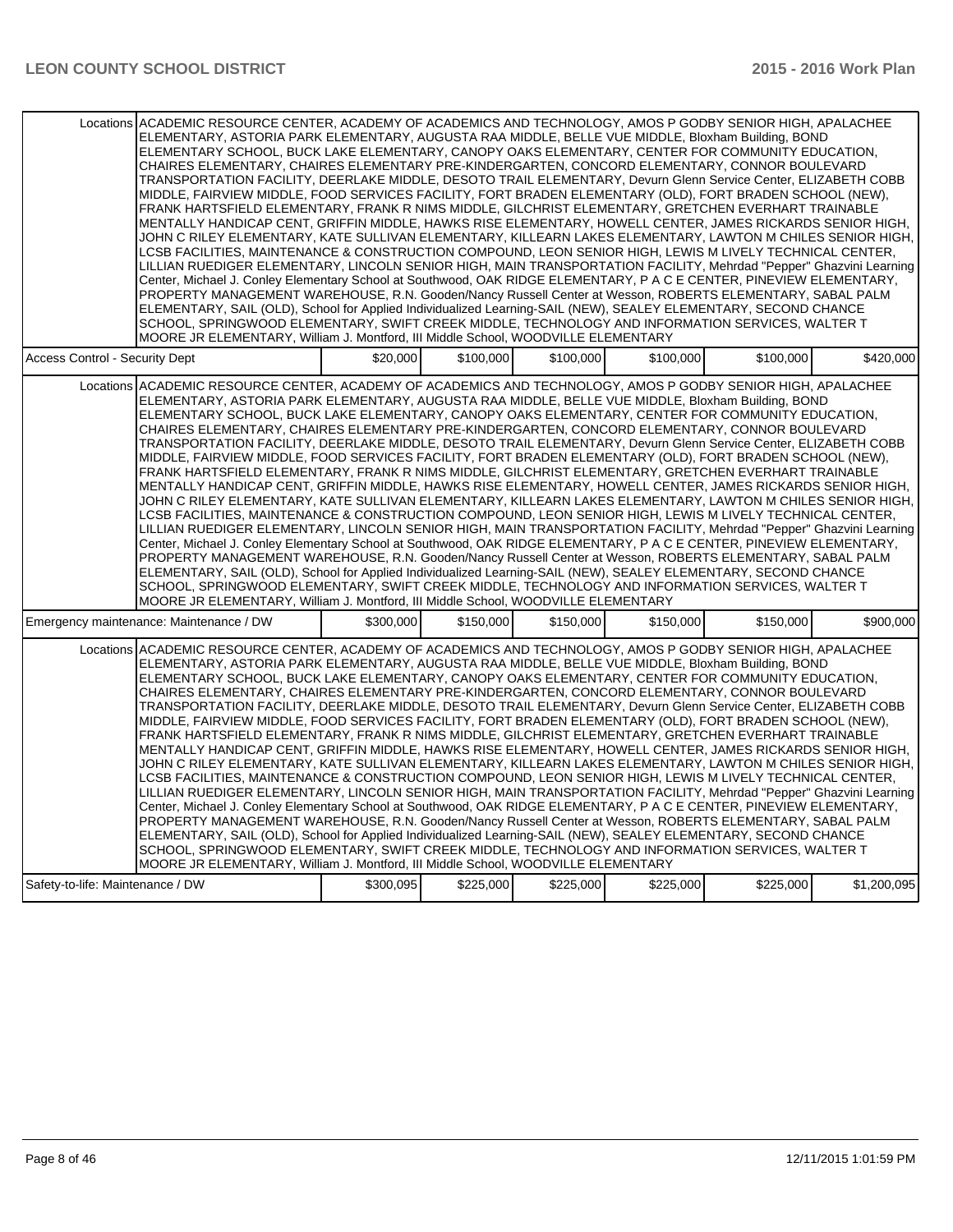|                                                                                                                                                                                                                                                                                                                                                                                                                                                                                                                                                                                                                                                                                                                                                                                                                                                                                                                                                                                                                                                                                                                                                                                                                                                                                                                                                                                                                                                                                                                                                                                                                                                                                                                                                                           | Locations ACADEMIC RESOURCE CENTER, ACADEMY OF ACADEMICS AND TECHNOLOGY, AMOS P GODBY SENIOR HIGH, APALACHEE<br>ELEMENTARY, ASTORIA PARK ELEMENTARY, AUGUSTA RAA MIDDLE, BELLE VUE MIDDLE, Bloxham Building, BOND<br>ELEMENTARY SCHOOL, BUCK LAKE ELEMENTARY, CANOPY OAKS ELEMENTARY, CENTER FOR COMMUNITY EDUCATION,<br>CHAIRES ELEMENTARY, CHAIRES ELEMENTARY PRE-KINDERGARTEN, CONCORD ELEMENTARY, CONNOR BOULEVARD<br>TRANSPORTATION FACILITY, DEERLAKE MIDDLE, DESOTO TRAIL ELEMENTARY, Devurn Glenn Service Center, ELIZABETH COBB<br>MIDDLE, FAIRVIEW MIDDLE, FOOD SERVICES FACILITY, FORT BRADEN ELEMENTARY (OLD), FORT BRADEN SCHOOL (NEW),<br>FRANK HARTSFIELD ELEMENTARY, FRANK R NIMS MIDDLE, GILCHRIST ELEMENTARY, GRETCHEN EVERHART TRAINABLE<br>MENTALLY HANDICAP CENT, GRIFFIN MIDDLE, HAWKS RISE ELEMENTARY, HOWELL CENTER, JAMES RICKARDS SENIOR HIGH,<br>JOHN C RILEY ELEMENTARY, KATE SULLIVAN ELEMENTARY, KILLEARN LAKES ELEMENTARY, LAWTON M CHILES SENIOR HIGH,<br>LCSB FACILITIES, MAINTENANCE & CONSTRUCTION COMPOUND, LEON SENIOR HIGH, LEWIS M LIVELY TECHNICAL CENTER,<br>LILLIAN RUEDIGER ELEMENTARY, LINCOLN SENIOR HIGH, MAIN TRANSPORTATION FACILITY, Mehrdad "Pepper" Ghazvini Learning<br>Center, Michael J. Conley Elementary School at Southwood, OAK RIDGE ELEMENTARY, P A C E CENTER, PINEVIEW ELEMENTARY,<br>PROPERTY MANAGEMENT WAREHOUSE, R.N. Gooden/Nancy Russell Center at Wesson, ROBERTS ELEMENTARY, SABAL PALM |          |          |          |          |          |           |  |
|---------------------------------------------------------------------------------------------------------------------------------------------------------------------------------------------------------------------------------------------------------------------------------------------------------------------------------------------------------------------------------------------------------------------------------------------------------------------------------------------------------------------------------------------------------------------------------------------------------------------------------------------------------------------------------------------------------------------------------------------------------------------------------------------------------------------------------------------------------------------------------------------------------------------------------------------------------------------------------------------------------------------------------------------------------------------------------------------------------------------------------------------------------------------------------------------------------------------------------------------------------------------------------------------------------------------------------------------------------------------------------------------------------------------------------------------------------------------------------------------------------------------------------------------------------------------------------------------------------------------------------------------------------------------------------------------------------------------------------------------------------------------------|---------------------------------------------------------------------------------------------------------------------------------------------------------------------------------------------------------------------------------------------------------------------------------------------------------------------------------------------------------------------------------------------------------------------------------------------------------------------------------------------------------------------------------------------------------------------------------------------------------------------------------------------------------------------------------------------------------------------------------------------------------------------------------------------------------------------------------------------------------------------------------------------------------------------------------------------------------------------------------------------------------------------------------------------------------------------------------------------------------------------------------------------------------------------------------------------------------------------------------------------------------------------------------------------------------------------------------------------------------------------------------------------------------------------------------------------------------------|----------|----------|----------|----------|----------|-----------|--|
| ELEMENTARY, SAIL (OLD), School for Applied Individualized Learning-SAIL (NEW), SEALEY ELEMENTARY, SECOND CHANCE<br>SCHOOL, SPRINGWOOD ELEMENTARY, SWIFT CREEK MIDDLE, TECHNOLOGY AND INFORMATION SERVICES, WALTER T                                                                                                                                                                                                                                                                                                                                                                                                                                                                                                                                                                                                                                                                                                                                                                                                                                                                                                                                                                                                                                                                                                                                                                                                                                                                                                                                                                                                                                                                                                                                                       |                                                                                                                                                                                                                                                                                                                                                                                                                                                                                                                                                                                                                                                                                                                                                                                                                                                                                                                                                                                                                                                                                                                                                                                                                                                                                                                                                                                                                                                               |          |          |          |          |          |           |  |
| MOORE JR ELEMENTARY, William J. Montford, III Middle School, WOODVILLE ELEMENTARY                                                                                                                                                                                                                                                                                                                                                                                                                                                                                                                                                                                                                                                                                                                                                                                                                                                                                                                                                                                                                                                                                                                                                                                                                                                                                                                                                                                                                                                                                                                                                                                                                                                                                         |                                                                                                                                                                                                                                                                                                                                                                                                                                                                                                                                                                                                                                                                                                                                                                                                                                                                                                                                                                                                                                                                                                                                                                                                                                                                                                                                                                                                                                                               |          |          |          |          |          |           |  |
| <b>Electrical - Facilities</b>                                                                                                                                                                                                                                                                                                                                                                                                                                                                                                                                                                                                                                                                                                                                                                                                                                                                                                                                                                                                                                                                                                                                                                                                                                                                                                                                                                                                                                                                                                                                                                                                                                                                                                                                            |                                                                                                                                                                                                                                                                                                                                                                                                                                                                                                                                                                                                                                                                                                                                                                                                                                                                                                                                                                                                                                                                                                                                                                                                                                                                                                                                                                                                                                                               | \$0      | \$90,000 | \$90,000 | \$90,000 | \$90,000 | \$360,000 |  |
|                                                                                                                                                                                                                                                                                                                                                                                                                                                                                                                                                                                                                                                                                                                                                                                                                                                                                                                                                                                                                                                                                                                                                                                                                                                                                                                                                                                                                                                                                                                                                                                                                                                                                                                                                                           |                                                                                                                                                                                                                                                                                                                                                                                                                                                                                                                                                                                                                                                                                                                                                                                                                                                                                                                                                                                                                                                                                                                                                                                                                                                                                                                                                                                                                                                               |          |          |          |          |          |           |  |
| Locations ACADEMIC RESOURCE CENTER, ACADEMY OF ACADEMICS AND TECHNOLOGY, AMOS P GODBY SENIOR HIGH, APALACHEE<br>ELEMENTARY, ASTORIA PARK ELEMENTARY, AUGUSTA RAA MIDDLE, BELLE VUE MIDDLE, Bloxham Building, BOND<br>ELEMENTARY SCHOOL, BUCK LAKE ELEMENTARY, CANOPY OAKS ELEMENTARY, CENTER FOR COMMUNITY EDUCATION,<br>CHAIRES ELEMENTARY, CHAIRES ELEMENTARY PRE-KINDERGARTEN, CONCORD ELEMENTARY, CONNOR BOULEVARD<br>TRANSPORTATION FACILITY, DEERLAKE MIDDLE, DESOTO TRAIL ELEMENTARY, Devurn Glenn Service Center, ELIZABETH COBB<br>MIDDLE, FAIRVIEW MIDDLE, FOOD SERVICES FACILITY, FORT BRADEN ELEMENTARY (OLD), FORT BRADEN SCHOOL (NEW),<br>FRANK HARTSFIELD ELEMENTARY, FRANK R NIMS MIDDLE, GILCHRIST ELEMENTARY, GRETCHEN EVERHART TRAINABLE<br>MENTALLY HANDICAP CENT, GRIFFIN MIDDLE, HAWKS RISE ELEMENTARY, HOWELL CENTER, JAMES RICKARDS SENIOR HIGH,<br>JOHN C RILEY ELEMENTARY, KATE SULLIVAN ELEMENTARY, KILLEARN LAKES ELEMENTARY, LAWTON M CHILES SENIOR HIGH,<br>LCSB FACILITIES, MAINTENANCE & CONSTRUCTION COMPOUND, LEON SENIOR HIGH, LEWIS M LIVELY TECHNICAL CENTER,<br>LILLIAN RUEDIGER ELEMENTARY, LINCOLN SENIOR HIGH, MAIN TRANSPORTATION FACILITY, Mehrdad "Pepper" Ghazvini Learning<br>Center, Michael J. Conley Elementary School at Southwood, OAK RIDGE ELEMENTARY, P A C E CENTER, PINEVIEW ELEMENTARY,<br>PROPERTY MANAGEMENT WAREHOUSE, R.N. Gooden/Nancy Russell Center at Wesson, ROBERTS ELEMENTARY, SABAL PALM<br>ELEMENTARY, SAIL (OLD), School for Applied Individualized Learning-SAIL (NEW), SEALEY ELEMENTARY, SECOND CHANCE<br>SCHOOL, SPRINGWOOD ELEMENTARY, SWIFT CREEK MIDDLE, TECHNOLOGY AND INFORMATION SERVICES, WALTER T<br>MOORE JR ELEMENTARY, William J. Montford, III Middle School, WOODVILLE ELEMENTARY |                                                                                                                                                                                                                                                                                                                                                                                                                                                                                                                                                                                                                                                                                                                                                                                                                                                                                                                                                                                                                                                                                                                                                                                                                                                                                                                                                                                                                                                               |          |          |          |          |          |           |  |
| Equipment: Maintenance / DW                                                                                                                                                                                                                                                                                                                                                                                                                                                                                                                                                                                                                                                                                                                                                                                                                                                                                                                                                                                                                                                                                                                                                                                                                                                                                                                                                                                                                                                                                                                                                                                                                                                                                                                                               |                                                                                                                                                                                                                                                                                                                                                                                                                                                                                                                                                                                                                                                                                                                                                                                                                                                                                                                                                                                                                                                                                                                                                                                                                                                                                                                                                                                                                                                               | \$0      | \$30,000 | \$30,000 | \$30,000 | \$30,000 | \$120,000 |  |
| Locations ACADEMIC RESOURCE CENTER, ACADEMY OF ACADEMICS AND TECHNOLOGY, AMOS P GODBY SENIOR HIGH, APALACHEE<br>ELEMENTARY, ASTORIA PARK ELEMENTARY, AUGUSTA RAA MIDDLE, BELLE VUE MIDDLE, Bloxham Building, BOND<br>ELEMENTARY SCHOOL, BUCK LAKE ELEMENTARY, CANOPY OAKS ELEMENTARY, CENTER FOR COMMUNITY EDUCATION,<br>CHAIRES ELEMENTARY, CHAIRES ELEMENTARY PRE-KINDERGARTEN, CONCORD ELEMENTARY, CONNOR BOULEVARD<br>TRANSPORTATION FACILITY, DEERLAKE MIDDLE, DESOTO TRAIL ELEMENTARY, Devurn Glenn Service Center, ELIZABETH COBB<br>MIDDLE, FAIRVIEW MIDDLE, FOOD SERVICES FACILITY, FORT BRADEN ELEMENTARY (OLD), FORT BRADEN SCHOOL (NEW),<br>FRANK HARTSFIELD ELEMENTARY, FRANK R NIMS MIDDLE, GILCHRIST ELEMENTARY, GRETCHEN EVERHART TRAINABLE<br>MENTALLY HANDICAP CENT, GRIFFIN MIDDLE, HAWKS RISE ELEMENTARY, HOWELL CENTER, JAMES RICKARDS SENIOR HIGH,<br>JOHN C RILEY ELEMENTARY, KATE SULLIVAN ELEMENTARY, KILLEARN LAKES ELEMENTARY, LAWTON M CHILES SENIOR HIGH,<br>LCSB FACILITIES, MAINTENANCE & CONSTRUCTION COMPOUND, LEON SENIOR HIGH, LEWIS M LIVELY TECHNICAL CENTER,<br>LILLIAN RUEDIGER ELEMENTARY, LINCOLN SENIOR HIGH, MAIN TRANSPORTATION FACILITY, Mehrdad "Pepper" Ghazvini Learning<br>Center, Michael J. Conley Elementary School at Southwood, OAK RIDGE ELEMENTARY, P A C E CENTER, PINEVIEW ELEMENTARY,<br>PROPERTY MANAGEMENT WAREHOUSE, R.N. Gooden/Nancy Russell Center at Wesson, ROBERTS ELEMENTARY, SABAL PALM<br>ELEMENTARY, SAIL (OLD), School for Applied Individualized Learning-SAIL (NEW), SEALEY ELEMENTARY, SECOND CHANCE<br>SCHOOL, SPRINGWOOD ELEMENTARY, SWIFT CREEK MIDDLE, TECHNOLOGY AND INFORMATION SERVICES, WALTER T<br>MOORE JR ELEMENTARY, William J. Montford, III Middle School, WOODVILLE ELEMENTARY |                                                                                                                                                                                                                                                                                                                                                                                                                                                                                                                                                                                                                                                                                                                                                                                                                                                                                                                                                                                                                                                                                                                                                                                                                                                                                                                                                                                                                                                               |          |          |          |          |          |           |  |
| Relocatables: Maintenance / DW                                                                                                                                                                                                                                                                                                                                                                                                                                                                                                                                                                                                                                                                                                                                                                                                                                                                                                                                                                                                                                                                                                                                                                                                                                                                                                                                                                                                                                                                                                                                                                                                                                                                                                                                            |                                                                                                                                                                                                                                                                                                                                                                                                                                                                                                                                                                                                                                                                                                                                                                                                                                                                                                                                                                                                                                                                                                                                                                                                                                                                                                                                                                                                                                                               | \$25,000 | \$40,000 | \$40,000 | \$40,000 | \$40,000 | \$185,000 |  |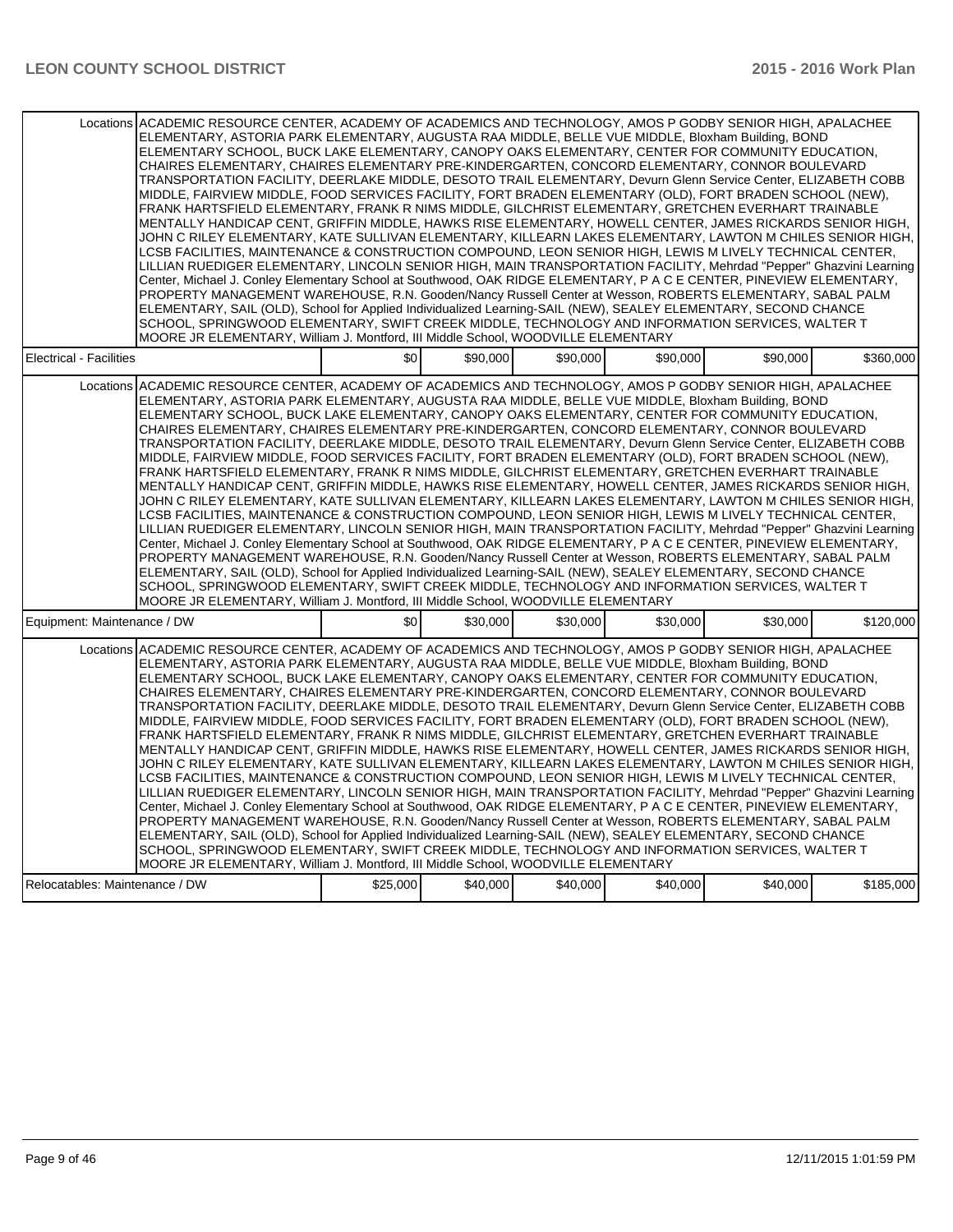| Locations ACADEMIC RESOURCE CENTER, ACADEMY OF ACADEMICS AND TECHNOLOGY, AMOS P GODBY SENIOR HIGH, APALACHEE<br>ELEMENTARY, ASTORIA PARK ELEMENTARY, AUGUSTA RAA MIDDLE, BELLE VUE MIDDLE, Bloxham Building, BOND<br>ELEMENTARY SCHOOL, BUCK LAKE ELEMENTARY, CANOPY OAKS ELEMENTARY, CENTER FOR COMMUNITY EDUCATION,<br>CHAIRES ELEMENTARY, CHAIRES ELEMENTARY PRE-KINDERGARTEN, CONCORD ELEMENTARY, CONNOR BOULEVARD<br>TRANSPORTATION FACILITY, DEERLAKE MIDDLE, DESOTO TRAIL ELEMENTARY, Devurn Glenn Service Center, ELIZABETH COBB<br>MIDDLE, FAIRVIEW MIDDLE, FOOD SERVICES FACILITY, FORT BRADEN ELEMENTARY (OLD), FORT BRADEN SCHOOL (NEW),<br>FRANK HARTSFIELD ELEMENTARY, FRANK R NIMS MIDDLE, GILCHRIST ELEMENTARY, GRETCHEN EVERHART TRAINABLE<br>MENTALLY HANDICAP CENT. GRIFFIN MIDDLE. HAWKS RISE ELEMENTARY. HOWELL CENTER. JAMES RICKARDS SENIOR HIGH.<br>JOHN C RILEY ELEMENTARY, KATE SULLIVAN ELEMENTARY, KILLEARN LAKES ELEMENTARY, LAWTON M CHILES SENIOR HIGH,<br>LCSB FACILITIES, MAINTENANCE & CONSTRUCTION COMPOUND, LEON SENIOR HIGH, LEWIS M LIVELY TECHNICAL CENTER,<br>LILLIAN RUEDIGER ELEMENTARY, LINCOLN SENIOR HIGH, MAIN TRANSPORTATION FACILITY, Mehrdad "Pepper" Ghazvini Learning<br>Center, Michael J. Conley Elementary School at Southwood, OAK RIDGE ELEMENTARY, P A C E CENTER, PINEVIEW ELEMENTARY,<br>PROPERTY MANAGEMENT WAREHOUSE, R.N. Gooden/Nancy Russell Center at Wesson, ROBERTS ELEMENTARY, SABAL PALM<br>ELEMENTARY, SAIL (OLD), School for Applied Individualized Learning-SAIL (NEW), SEALEY ELEMENTARY, SECOND CHANCE<br>SCHOOL, SPRINGWOOD ELEMENTARY, SWIFT CREEK MIDDLE, TECHNOLOGY AND INFORMATION SERVICES, WALTER T<br>MOORE JR ELEMENTARY, William J. Montford, III Middle School, WOODVILLE ELEMENTARY |          |           |           |           |           |           |
|---------------------------------------------------------------------------------------------------------------------------------------------------------------------------------------------------------------------------------------------------------------------------------------------------------------------------------------------------------------------------------------------------------------------------------------------------------------------------------------------------------------------------------------------------------------------------------------------------------------------------------------------------------------------------------------------------------------------------------------------------------------------------------------------------------------------------------------------------------------------------------------------------------------------------------------------------------------------------------------------------------------------------------------------------------------------------------------------------------------------------------------------------------------------------------------------------------------------------------------------------------------------------------------------------------------------------------------------------------------------------------------------------------------------------------------------------------------------------------------------------------------------------------------------------------------------------------------------------------------------------------------------------------------------------------------------------------------------------------------------------------------------------|----------|-----------|-----------|-----------|-----------|-----------|
| Security systems: Maintenance / DW                                                                                                                                                                                                                                                                                                                                                                                                                                                                                                                                                                                                                                                                                                                                                                                                                                                                                                                                                                                                                                                                                                                                                                                                                                                                                                                                                                                                                                                                                                                                                                                                                                                                                                                                        | \$20,000 | \$20,000  | \$20,000  | \$20,000  | \$20,000  | \$100,000 |
| Locations ACADEMIC RESOURCE CENTER, ACADEMY OF ACADEMICS AND TECHNOLOGY, AMOS P GODBY SENIOR HIGH, APALACHEE<br>ELEMENTARY, ASTORIA PARK ELEMENTARY, AUGUSTA RAA MIDDLE, BELLE VUE MIDDLE, Bloxham Building, BOND<br>ELEMENTARY SCHOOL, BUCK LAKE ELEMENTARY, CANOPY OAKS ELEMENTARY, CENTER FOR COMMUNITY EDUCATION,<br>CHAIRES ELEMENTARY. CHAIRES ELEMENTARY PRE-KINDERGARTEN. CONCORD ELEMENTARY. CONNOR BOULEVARD<br>TRANSPORTATION FACILITY, DEERLAKE MIDDLE, DESOTO TRAIL ELEMENTARY, Devurn Glenn Service Center, ELIZABETH COBB<br>MIDDLE, FAIRVIEW MIDDLE, FOOD SERVICES FACILITY, FORT BRADEN ELEMENTARY (OLD), FORT BRADEN SCHOOL (NEW),<br>FRANK HARTSFIELD ELEMENTARY, FRANK R NIMS MIDDLE, GILCHRIST ELEMENTARY, GRETCHEN EVERHART TRAINABLE<br>MENTALLY HANDICAP CENT, GRIFFIN MIDDLE, HAWKS RISE ELEMENTARY, HOWELL CENTER, JAMES RICKARDS SENIOR HIGH,<br>JOHN C RILEY ELEMENTARY, KATE SULLIVAN ELEMENTARY, KILLEARN LAKES ELEMENTARY, LAWTON M CHILES SENIOR HIGH,<br>LCSB FACILITIES, MAINTENANCE & CONSTRUCTION COMPOUND, LEON SENIOR HIGH, LEWIS M LIVELY TECHNICAL CENTER,<br>LILLIAN RUEDIGER ELEMENTARY, LINCOLN SENIOR HIGH, MAIN TRANSPORTATION FACILITY, Mehrdad "Pepper" Ghazvini Learning<br>Center, Michael J. Conley Elementary School at Southwood, OAK RIDGE ELEMENTARY, P A C E CENTER, PINEVIEW ELEMENTARY,<br>PROPERTY MANAGEMENT WAREHOUSE, R.N. Gooden/Nancy Russell Center at Wesson, ROBERTS ELEMENTARY, SABAL PALM<br>ELEMENTARY, SAIL (OLD), School for Applied Individualized Learning-SAIL (NEW), SEALEY ELEMENTARY, SECOND CHANCE<br>SCHOOL, SPRINGWOOD ELEMENTARY, SWIFT CREEK MIDDLE, TECHNOLOGY AND INFORMATION SERVICES, WALTER T<br>MOORE JR ELEMENTARY, William J. Montford, III Middle School, WOODVILLE ELEMENTARY |          |           |           |           |           |           |
| Structural: Maintenance / DW                                                                                                                                                                                                                                                                                                                                                                                                                                                                                                                                                                                                                                                                                                                                                                                                                                                                                                                                                                                                                                                                                                                                                                                                                                                                                                                                                                                                                                                                                                                                                                                                                                                                                                                                              | \$50,000 | \$136,860 | \$136,860 | \$136,860 | \$136,860 | \$597,440 |
| Locations ACADEMIC RESOURCE CENTER, ACADEMY OF ACADEMICS AND TECHNOLOGY, AMOS P GODBY SENIOR HIGH, APALACHEE<br>ELEMENTARY, ASTORIA PARK ELEMENTARY, AUGUSTA RAA MIDDLE, BELLE VUE MIDDLE, Bloxham Building, BOND<br>ELEMENTARY SCHOOL, BUCK LAKE ELEMENTARY, CANOPY OAKS ELEMENTARY, CENTER FOR COMMUNITY EDUCATION,<br>CHAIRES ELEMENTARY, CHAIRES ELEMENTARY PRE-KINDERGARTEN, CONCORD ELEMENTARY, CONNOR BOULEVARD<br>TRANSPORTATION FACILITY, DEERLAKE MIDDLE, DESOTO TRAIL ELEMENTARY, Devurn Glenn Service Center, ELIZABETH COBB<br>MIDDLE, FAIRVIEW MIDDLE, FOOD SERVICES FACILITY, FORT BRADEN ELEMENTARY (OLD), FORT BRADEN SCHOOL (NEW),<br>FRANK HARTSFIELD ELEMENTARY, FRANK R NIMS MIDDLE, GILCHRIST ELEMENTARY, GRETCHEN EVERHART TRAINABLE<br>MENTALLY HANDICAP CENT, GRIFFIN MIDDLE, HAWKS RISE ELEMENTARY, HOWELL CENTER, JAMES RICKARDS SENIOR HIGH,<br>JOHN C RILEY ELEMENTARY, KATE SULLIVAN ELEMENTARY, KILLEARN LAKES ELEMENTARY, LAWTON M CHILES SENIOR HIGH,<br>LCSB FACILITIES, MAINTENANCE & CONSTRUCTION COMPOUND, LEON SENIOR HIGH, LEWIS M LIVELY TECHNICAL CENTER,<br>LILLIAN RUEDIGER ELEMENTARY, LINCOLN SENIOR HIGH, MAIN TRANSPORTATION FACILITY, Mehrdad "Pepper" Ghazvini Learning<br>Center, Michael J. Conley Elementary School at Southwood, OAK RIDGE ELEMENTARY, P A C E CENTER, PINEVIEW ELEMENTARY,<br>PROPERTY MANAGEMENT WAREHOUSE, R.N. Gooden/Nancy Russell Center at Wesson, ROBERTS ELEMENTARY, SABAL PALM<br>ELEMENTARY, SAIL (OLD), School for Applied Individualized Learning-SAIL (NEW), SEALEY ELEMENTARY, SECOND CHANCE<br>SCHOOL, SPRINGWOOD ELEMENTARY, SWIFT CREEK MIDDLE, TECHNOLOGY AND INFORMATION SERVICES, WALTER T<br>MOORE JR ELEMENTARY, William J. Montford, III Middle School, WOODVILLE ELEMENTARY |          |           |           |           |           |           |
| Small engine repair: Maintenance / DW                                                                                                                                                                                                                                                                                                                                                                                                                                                                                                                                                                                                                                                                                                                                                                                                                                                                                                                                                                                                                                                                                                                                                                                                                                                                                                                                                                                                                                                                                                                                                                                                                                                                                                                                     | \$4,602  | \$10,000  | \$10,000  | \$10,000  | \$10,000  | \$44,602  |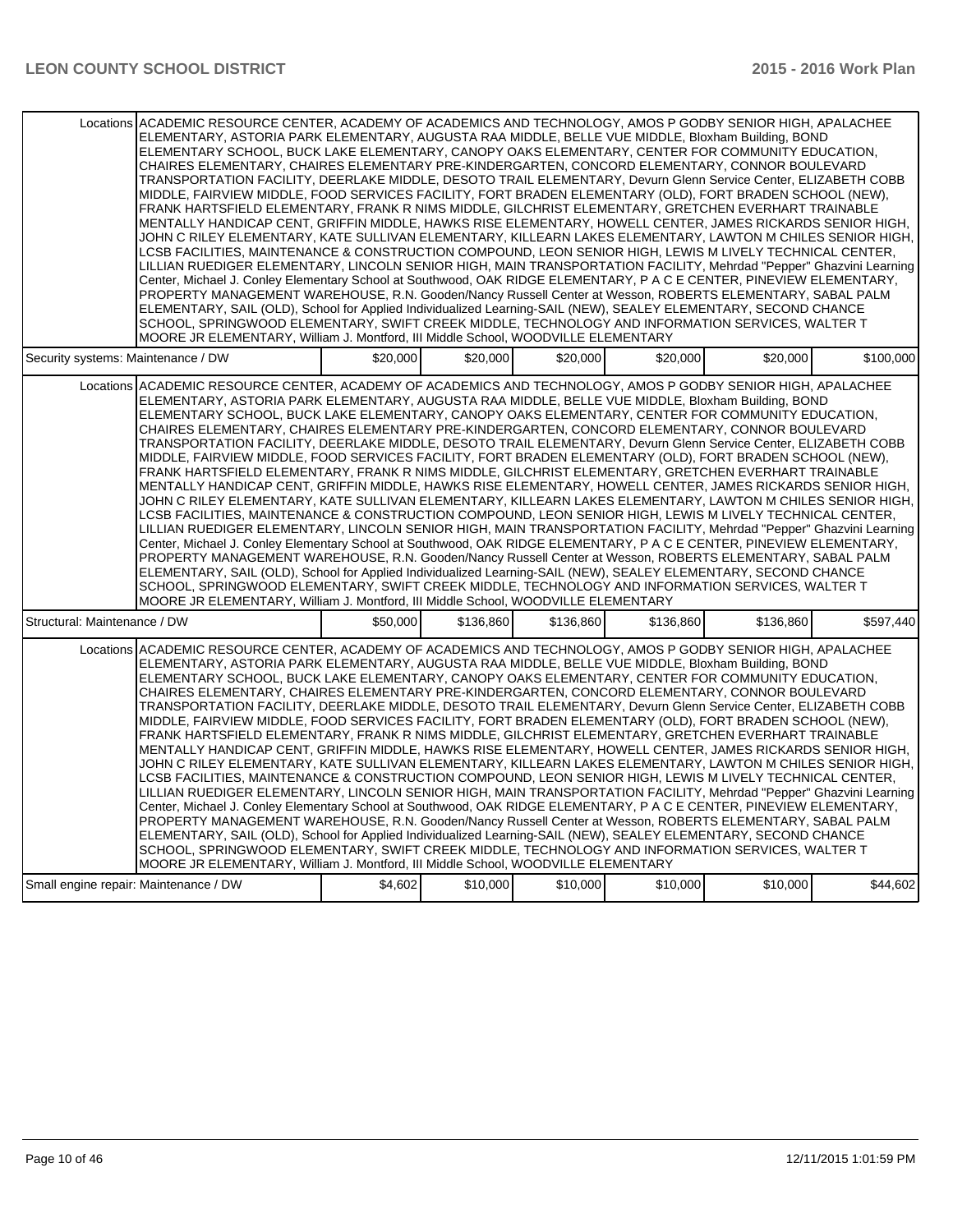| Locations ACADEMIC RESOURCE CENTER, ACADEMY OF ACADEMICS AND TECHNOLOGY, AMOS P GODBY SENIOR HIGH, APALACHEE<br>ELEMENTARY, ASTORIA PARK ELEMENTARY, AUGUSTA RAA MIDDLE, BELLE VUE MIDDLE, Bloxham Building, BOND<br>ELEMENTARY SCHOOL, BUCK LAKE ELEMENTARY, CANOPY OAKS ELEMENTARY, CENTER FOR COMMUNITY EDUCATION,<br>CHAIRES ELEMENTARY, CHAIRES ELEMENTARY PRE-KINDERGARTEN, CONCORD ELEMENTARY, CONNOR BOULEVARD<br>TRANSPORTATION FACILITY, DEERLAKE MIDDLE, DESOTO TRAIL ELEMENTARY, Devurn Glenn Service Center, ELIZABETH COBB<br>MIDDLE, FAIRVIEW MIDDLE, FOOD SERVICES FACILITY, FORT BRADEN ELEMENTARY (OLD), FORT BRADEN SCHOOL (NEW),<br>FRANK HARTSFIELD ELEMENTARY, FRANK R NIMS MIDDLE, GILCHRIST ELEMENTARY, GRETCHEN EVERHART TRAINABLE<br>MENTALLY HANDICAP CENT, GRIFFIN MIDDLE, HAWKS RISE ELEMENTARY, HOWELL CENTER, JAMES RICKARDS SENIOR HIGH,<br>JOHN C RILEY ELEMENTARY, KATE SULLIVAN ELEMENTARY, KILLEARN LAKES ELEMENTARY, LAWTON M CHILES SENIOR HIGH,<br>LCSB FACILITIES. MAINTENANCE & CONSTRUCTION COMPOUND. LEON SENIOR HIGH. LEWIS M LIVELY TECHNICAL CENTER.<br>LILLIAN RUEDIGER ELEMENTARY, LINCOLN SENIOR HIGH, MAIN TRANSPORTATION FACILITY, Mehrdad "Pepper" Ghazvini Learning<br>Center, Michael J. Conley Elementary School at Southwood, OAK RIDGE ELEMENTARY, P A C E CENTER, PINEVIEW ELEMENTARY,<br>PROPERTY MANAGEMENT WAREHOUSE, R.N. Gooden/Nancy Russell Center at Wesson, ROBERTS ELEMENTARY, SABAL PALM<br>ELEMENTARY, SAIL (OLD), School for Applied Individualized Learning-SAIL (NEW), SEALEY ELEMENTARY, SECOND CHANCE<br>SCHOOL, SPRINGWOOD ELEMENTARY, SWIFT CREEK MIDDLE, TECHNOLOGY AND INFORMATION SERVICES, WALTER T<br>MOORE JR ELEMENTARY, William J. Montford, III Middle School, WOODVILLE ELEMENTARY |          |          |          |          |          |           |
|---------------------------------------------------------------------------------------------------------------------------------------------------------------------------------------------------------------------------------------------------------------------------------------------------------------------------------------------------------------------------------------------------------------------------------------------------------------------------------------------------------------------------------------------------------------------------------------------------------------------------------------------------------------------------------------------------------------------------------------------------------------------------------------------------------------------------------------------------------------------------------------------------------------------------------------------------------------------------------------------------------------------------------------------------------------------------------------------------------------------------------------------------------------------------------------------------------------------------------------------------------------------------------------------------------------------------------------------------------------------------------------------------------------------------------------------------------------------------------------------------------------------------------------------------------------------------------------------------------------------------------------------------------------------------------------------------------------------------------------------------------------------------|----------|----------|----------|----------|----------|-----------|
| Underground Storage Tanks - Maintenance                                                                                                                                                                                                                                                                                                                                                                                                                                                                                                                                                                                                                                                                                                                                                                                                                                                                                                                                                                                                                                                                                                                                                                                                                                                                                                                                                                                                                                                                                                                                                                                                                                                                                                                                   | \$0      | \$10,000 | \$10.000 | \$10,000 | \$10.000 | \$40,000  |
| Locations ACADEMIC RESOURCE CENTER, ACADEMY OF ACADEMICS AND TECHNOLOGY, AMOS P GODBY SENIOR HIGH, APALACHEE<br>ELEMENTARY, ASTORIA PARK ELEMENTARY, AUGUSTA RAA MIDDLE, BELLE VUE MIDDLE, Bloxham Building, BOND<br>ELEMENTARY SCHOOL, BUCK LAKE ELEMENTARY, CANOPY OAKS ELEMENTARY, CENTER FOR COMMUNITY EDUCATION,<br>CHAIRES ELEMENTARY, CHAIRES ELEMENTARY PRE-KINDERGARTEN, CONCORD ELEMENTARY, CONNOR BOULEVARD<br>TRANSPORTATION FACILITY, DEERLAKE MIDDLE, DESOTO TRAIL ELEMENTARY, Devurn Glenn Service Center, ELIZABETH COBB<br>MIDDLE, FAIRVIEW MIDDLE, FOOD SERVICES FACILITY, FORT BRADEN ELEMENTARY (OLD), FORT BRADEN SCHOOL (NEW),<br>FRANK HARTSFIELD ELEMENTARY, FRANK R NIMS MIDDLE, GILCHRIST ELEMENTARY, GRETCHEN EVERHART TRAINABLE<br>MENTALLY HANDICAP CENT, GRIFFIN MIDDLE, HAWKS RISE ELEMENTARY, HOWELL CENTER, JAMES RICKARDS SENIOR HIGH,<br>JOHN C RILEY ELEMENTARY, KATE SULLIVAN ELEMENTARY, KILLEARN LAKES ELEMENTARY, LAWTON M CHILES SENIOR HIGH,<br>LCSB FACILITIES, MAINTENANCE & CONSTRUCTION COMPOUND, LEON SENIOR HIGH, LEWIS M LIVELY TECHNICAL CENTER,<br>LILLIAN RUEDIGER ELEMENTARY, LINCOLN SENIOR HIGH, MAIN TRANSPORTATION FACILITY, Mehrdad "Pepper" Ghazvini Learning<br>Center, Michael J. Conley Elementary School at Southwood, OAK RIDGE ELEMENTARY, P A C E CENTER, PINEVIEW ELEMENTARY,<br>PROPERTY MANAGEMENT WAREHOUSE, R.N. Gooden/Nancy Russell Center at Wesson, ROBERTS ELEMENTARY, SABAL PALM<br>ELEMENTARY, SAIL (OLD), School for Applied Individualized Learning-SAIL (NEW), SEALEY ELEMENTARY, SECOND CHANCE<br>SCHOOL, SPRINGWOOD ELEMENTARY, SWIFT CREEK MIDDLE. TECHNOLOGY AND INFORMATION SERVICES, WALTER T<br>MOORE JR ELEMENTARY, William J. Montford, III Middle School, WOODVILLE ELEMENTARY |          |          |          |          |          |           |
| D/W Locks - Maintenance                                                                                                                                                                                                                                                                                                                                                                                                                                                                                                                                                                                                                                                                                                                                                                                                                                                                                                                                                                                                                                                                                                                                                                                                                                                                                                                                                                                                                                                                                                                                                                                                                                                                                                                                                   | \$25,000 | \$50,000 | \$50,000 | \$50,000 | \$50,000 | \$225,000 |
| Locations ACADEMIC RESOURCE CENTER. ACADEMY OF ACADEMICS AND TECHNOLOGY. AMOS P GODBY SENIOR HIGH. APALACHEE<br>ELEMENTARY, ASTORIA PARK ELEMENTARY, AUGUSTA RAA MIDDLE, BELLE VUE MIDDLE, Bloxham Building, BOND<br>ELEMENTARY SCHOOL, BUCK LAKE ELEMENTARY, CANOPY OAKS ELEMENTARY, CENTER FOR COMMUNITY EDUCATION,<br>CHAIRES ELEMENTARY, CHAIRES ELEMENTARY PRE-KINDERGARTEN, CONCORD ELEMENTARY, CONNOR BOULEVARD<br>TRANSPORTATION FACILITY, DEERLAKE MIDDLE, DESOTO TRAIL ELEMENTARY, Devurn Glenn Service Center, ELIZABETH COBB<br>MIDDLE, FAIRVIEW MIDDLE, FOOD SERVICES FACILITY, FORT BRADEN ELEMENTARY (OLD), FORT BRADEN SCHOOL (NEW),<br>FRANK HARTSFIELD ELEMENTARY, FRANK R NIMS MIDDLE, GILCHRIST ELEMENTARY, GRETCHEN EVERHART TRAINABLE<br>MENTALLY HANDICAP CENT, GRIFFIN MIDDLE, HAWKS RISE ELEMENTARY, HOWELL CENTER, JAMES RICKARDS SENIOR HIGH,<br>JOHN C RILEY ELEMENTARY, KATE SULLIVAN ELEMENTARY, KILLEARN LAKES ELEMENTARY, LAWTON M CHILES SENIOR HIGH,<br>LCSB FACILITIES, MAINTENANCE & CONSTRUCTION COMPOUND, LEON SENIOR HIGH, LEWIS M LIVELY TECHNICAL CENTER,<br>LILLIAN RUEDIGER ELEMENTARY, LINCOLN SENIOR HIGH, MAIN TRANSPORTATION FACILITY, Mehrdad "Pepper" Ghazvini Learning<br>Center, Michael J. Conley Elementary School at Southwood, OAK RIDGE ELEMENTARY, P A C E CENTER, PINEVIEW ELEMENTARY,<br>PROPERTY MANAGEMENT WAREHOUSE, R.N. Gooden/Nancy Russell Center at Wesson, ROBERTS ELEMENTARY, SABAL PALM<br>ELEMENTARY, SAIL (OLD), School for Applied Individualized Learning-SAIL (NEW), SEALEY ELEMENTARY, SECOND CHANCE<br>SCHOOL, SPRINGWOOD ELEMENTARY, SWIFT CREEK MIDDLE, TECHNOLOGY AND INFORMATION SERVICES, WALTER T<br>MOORE JR ELEMENTARY, William J. Montford, III Middle School, WOODVILLE ELEMENTARY |          |          |          |          |          |           |
| Sonitrol Replacements - Security Department                                                                                                                                                                                                                                                                                                                                                                                                                                                                                                                                                                                                                                                                                                                                                                                                                                                                                                                                                                                                                                                                                                                                                                                                                                                                                                                                                                                                                                                                                                                                                                                                                                                                                                                               | \$20,000 | \$25,000 | \$25,000 | \$25,000 | \$25,000 | \$120,000 |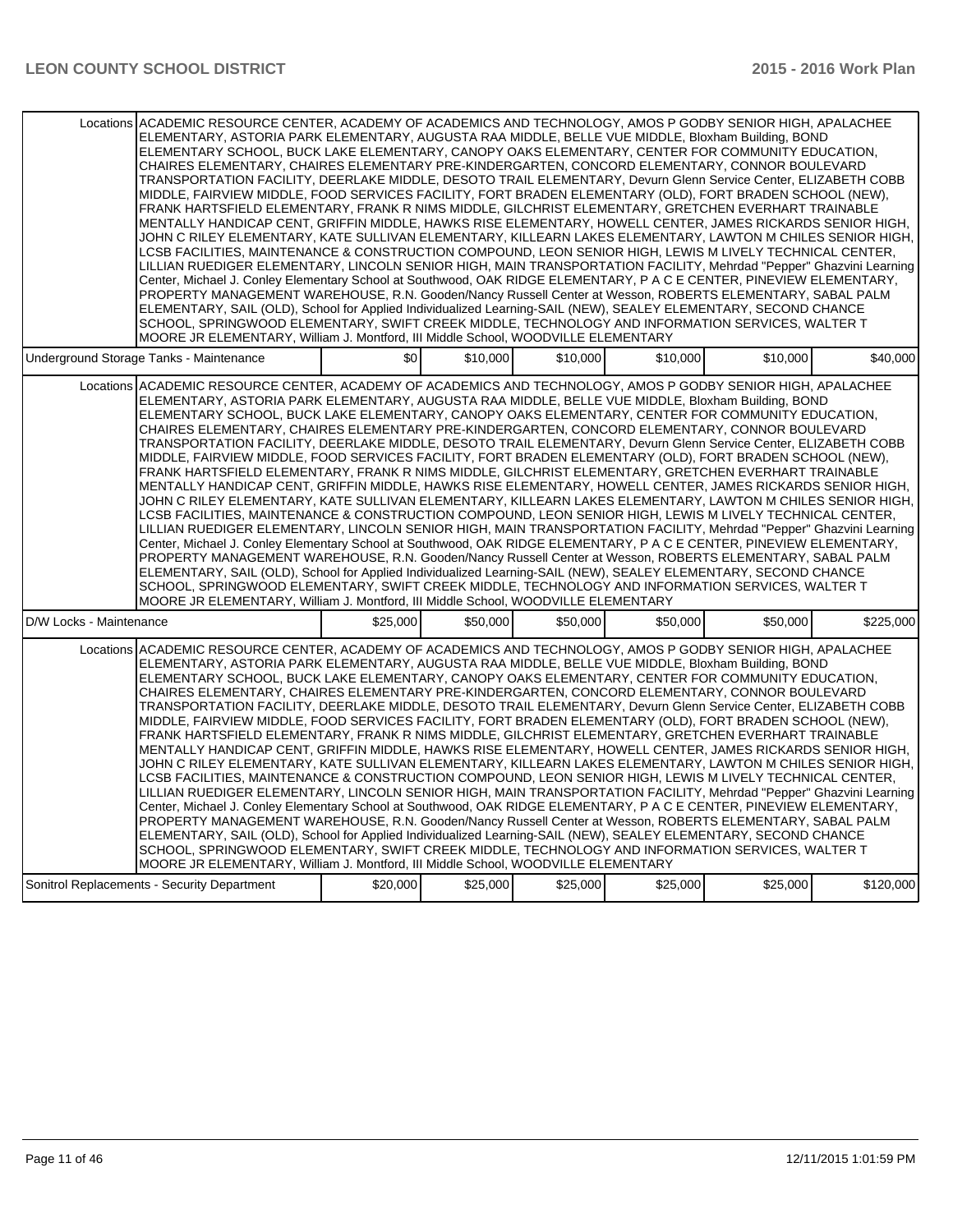|                                      | Locations ACADEMIC RESOURCE CENTER, ACADEMY OF ACADEMICS AND TECHNOLOGY, AMOS P GODBY SENIOR HIGH, APALACHEE<br>ELEMENTARY, ASTORIA PARK ELEMENTARY, AUGUSTA RAA MIDDLE, BELLE VUE MIDDLE, Bloxham Building, BOND<br>ELEMENTARY SCHOOL, BUCK LAKE ELEMENTARY, CANOPY OAKS ELEMENTARY, CENTER FOR COMMUNITY EDUCATION,<br>CHAIRES ELEMENTARY, CHAIRES ELEMENTARY PRE-KINDERGARTEN, CONCORD ELEMENTARY, CONNOR BOULEVARD<br>TRANSPORTATION FACILITY, DEERLAKE MIDDLE, DESOTO TRAIL ELEMENTARY, Devurn Glenn Service Center, ELIZABETH COBB<br>MIDDLE, FAIRVIEW MIDDLE, FOOD SERVICES FACILITY, FORT BRADEN ELEMENTARY (OLD), FORT BRADEN SCHOOL (NEW),<br>FRANK HARTSFIELD ELEMENTARY, FRANK R NIMS MIDDLE, GILCHRIST ELEMENTARY, GRETCHEN EVERHART TRAINABLE<br>MENTALLY HANDICAP CENT, GRIFFIN MIDDLE, HAWKS RISE ELEMENTARY, HOWELL CENTER, JAMES RICKARDS SENIOR HIGH,<br>JOHN C RILEY ELEMENTARY, KATE SULLIVAN ELEMENTARY, KILLEARN LAKES ELEMENTARY, LAWTON M CHILES SENIOR HIGH,<br>LCSB FACILITIES, MAINTENANCE & CONSTRUCTION COMPOUND, LEON SENIOR HIGH, LEWIS M LIVELY TECHNICAL CENTER,<br>LILLIAN RUEDIGER ELEMENTARY, LINCOLN SENIOR HIGH, MAIN TRANSPORTATION FACILITY, Mehrdad "Pepper" Ghazvini Learning<br>Center, Michael J. Conley Elementary School at Southwood, OAK RIDGE ELEMENTARY, P A C E CENTER, PINEVIEW ELEMENTARY,<br>PROPERTY MANAGEMENT WAREHOUSE, R.N. Gooden/Nancy Russell Center at Wesson, ROBERTS ELEMENTARY, SABAL PALM<br>ELEMENTARY, SAIL (OLD), School for Applied Individualized Learning-SAIL (NEW), SEALEY ELEMENTARY, SECOND CHANCE<br>SCHOOL, SPRINGWOOD ELEMENTARY, SWIFT CREEK MIDDLE, TECHNOLOGY AND INFORMATION SERVICES, WALTER T<br>MOORE JR ELEMENTARY, William J. Montford, III Middle School, WOODVILLE ELEMENTARY |     |          |          |          |          |           |
|--------------------------------------|---------------------------------------------------------------------------------------------------------------------------------------------------------------------------------------------------------------------------------------------------------------------------------------------------------------------------------------------------------------------------------------------------------------------------------------------------------------------------------------------------------------------------------------------------------------------------------------------------------------------------------------------------------------------------------------------------------------------------------------------------------------------------------------------------------------------------------------------------------------------------------------------------------------------------------------------------------------------------------------------------------------------------------------------------------------------------------------------------------------------------------------------------------------------------------------------------------------------------------------------------------------------------------------------------------------------------------------------------------------------------------------------------------------------------------------------------------------------------------------------------------------------------------------------------------------------------------------------------------------------------------------------------------------------------------------------------------------------------------------------------------------------------|-----|----------|----------|----------|----------|-----------|
| Safety to Life - Fac                 |                                                                                                                                                                                                                                                                                                                                                                                                                                                                                                                                                                                                                                                                                                                                                                                                                                                                                                                                                                                                                                                                                                                                                                                                                                                                                                                                                                                                                                                                                                                                                                                                                                                                                                                                                                           | \$0 | \$63,000 | \$63,000 | \$63,000 | \$63,000 | \$252,000 |
|                                      | Locations ACADEMIC RESOURCE CENTER, ACADEMY OF ACADEMICS AND TECHNOLOGY, AMOS P GODBY SENIOR HIGH, APALACHEE<br>ELEMENTARY, ASTORIA PARK ELEMENTARY, AUGUSTA RAA MIDDLE, BELLE VUE MIDDLE, Bloxham Building, BOND<br>ELEMENTARY SCHOOL, BUCK LAKE ELEMENTARY, CANOPY OAKS ELEMENTARY, CENTER FOR COMMUNITY EDUCATION,<br>CHAIRES ELEMENTARY, CHAIRES ELEMENTARY PRE-KINDERGARTEN, CONCORD ELEMENTARY, CONNOR BOULEVARD<br>TRANSPORTATION FACILITY, DEERLAKE MIDDLE, DESOTO TRAIL ELEMENTARY, Devurn Glenn Service Center, ELIZABETH COBB<br>MIDDLE, FAIRVIEW MIDDLE, FOOD SERVICES FACILITY, FORT BRADEN ELEMENTARY (OLD), FORT BRADEN SCHOOL (NEW),<br>FRANK HARTSFIELD ELEMENTARY, FRANK R NIMS MIDDLE, GILCHRIST ELEMENTARY, GRETCHEN EVERHART TRAINABLE<br>MENTALLY HANDICAP CENT. GRIFFIN MIDDLE. HAWKS RISE ELEMENTARY. HOWELL CENTER. JAMES RICKARDS SENIOR HIGH.<br>JOHN C RILEY ELEMENTARY, KATE SULLIVAN ELEMENTARY, KILLEARN LAKES ELEMENTARY, LAWTON M CHILES SENIOR HIGH,<br>LCSB FACILITIES, MAINTENANCE & CONSTRUCTION COMPOUND, LEON SENIOR HIGH, LEWIS M LIVELY TECHNICAL CENTER,<br>LILLIAN RUEDIGER ELEMENTARY, LINCOLN SENIOR HIGH, MAIN TRANSPORTATION FACILITY, Mehrdad "Pepper" Ghazvini Learning<br>Center, Michael J. Conley Elementary School at Southwood, OAK RIDGE ELEMENTARY, P A C E CENTER, PINEVIEW ELEMENTARY,<br>PROPERTY MANAGEMENT WAREHOUSE, R.N. Gooden/Nancy Russell Center at Wesson, ROBERTS ELEMENTARY, SABAL PALM<br>ELEMENTARY, SAIL (OLD), School for Applied Individualized Learning-SAIL (NEW), SEALEY ELEMENTARY, SECOND CHANCE<br>SCHOOL, SPRINGWOOD ELEMENTARY, SWIFT CREEK MIDDLE, TECHNOLOGY AND INFORMATION SERVICES, WALTER T<br>MOORE JR ELEMENTARY, William J. Montford, III Middle School, WOODVILLE ELEMENTARY |     |          |          |          |          |           |
| Security Fencing - facilities        |                                                                                                                                                                                                                                                                                                                                                                                                                                                                                                                                                                                                                                                                                                                                                                                                                                                                                                                                                                                                                                                                                                                                                                                                                                                                                                                                                                                                                                                                                                                                                                                                                                                                                                                                                                           | \$0 | \$30,000 | \$30,000 | \$30,000 | \$30,000 | \$120,000 |
|                                      | Locations ACADEMIC RESOURCE CENTER, ACADEMY OF ACADEMICS AND TECHNOLOGY, AMOS P GODBY SENIOR HIGH, APALACHEE<br>ELEMENTARY, ASTORIA PARK ELEMENTARY, AUGUSTA RAA MIDDLE, BELLE VUE MIDDLE, Bloxham Building, BOND<br>ELEMENTARY SCHOOL. BUCK LAKE ELEMENTARY. CANOPY OAKS ELEMENTARY. CENTER FOR COMMUNITY EDUCATION.<br>CHAIRES ELEMENTARY, CHAIRES ELEMENTARY PRE-KINDERGARTEN, CONCORD ELEMENTARY, CONNOR BOULEVARD<br>TRANSPORTATION FACILITY, DEERLAKE MIDDLE, DESOTO TRAIL ELEMENTARY, Devurn Glenn Service Center, ELIZABETH COBB<br>MIDDLE, FAIRVIEW MIDDLE, FOOD SERVICES FACILITY, FORT BRADEN ELEMENTARY (OLD), FORT BRADEN SCHOOL (NEW),<br>FRANK HARTSFIELD ELEMENTARY, FRANK R NIMS MIDDLE, GILCHRIST ELEMENTARY, GRETCHEN EVERHART TRAINABLE<br>MENTALLY HANDICAP CENT, GRIFFIN MIDDLE, HAWKS RISE ELEMENTARY, HOWELL CENTER, JAMES RICKARDS SENIOR HIGH,<br>JOHN C RILEY ELEMENTARY, KATE SULLIVAN ELEMENTARY, KILLEARN LAKES ELEMENTARY, LAWTON M CHILES SENIOR HIGH,<br>LCSB FACILITIES, MAINTENANCE & CONSTRUCTION COMPOUND, LEON SENIOR HIGH, LEWIS M LIVELY TECHNICAL CENTER,<br>LILLIAN RUEDIGER ELEMENTARY, LINCOLN SENIOR HIGH, MAIN TRANSPORTATION FACILITY, Mehrdad "Pepper" Ghazvini Learning<br>Center, Michael J. Conley Elementary School at Southwood, OAK RIDGE ELEMENTARY, P A C E CENTER, PINEVIEW ELEMENTARY,<br>PROPERTY MANAGEMENT WAREHOUSE, R.N. Gooden/Nancy Russell Center at Wesson, ROBERTS ELEMENTARY, SABAL PALM<br>ELEMENTARY, SAIL (OLD), School for Applied Individualized Learning-SAIL (NEW), SEALEY ELEMENTARY, SECOND CHANCE<br>SCHOOL, SPRINGWOOD ELEMENTARY, SWIFT CREEK MIDDLE, TECHNOLOGY AND INFORMATION SERVICES, WALTER T<br>MOORE JR ELEMENTARY, William J. Montford, III Middle School, WOODVILLE ELEMENTARY |     |          |          |          |          |           |
| <b>Security Systems - Facilities</b> |                                                                                                                                                                                                                                                                                                                                                                                                                                                                                                                                                                                                                                                                                                                                                                                                                                                                                                                                                                                                                                                                                                                                                                                                                                                                                                                                                                                                                                                                                                                                                                                                                                                                                                                                                                           | \$0 | \$60,000 | \$60,000 | \$60,000 | \$60,000 | \$240.000 |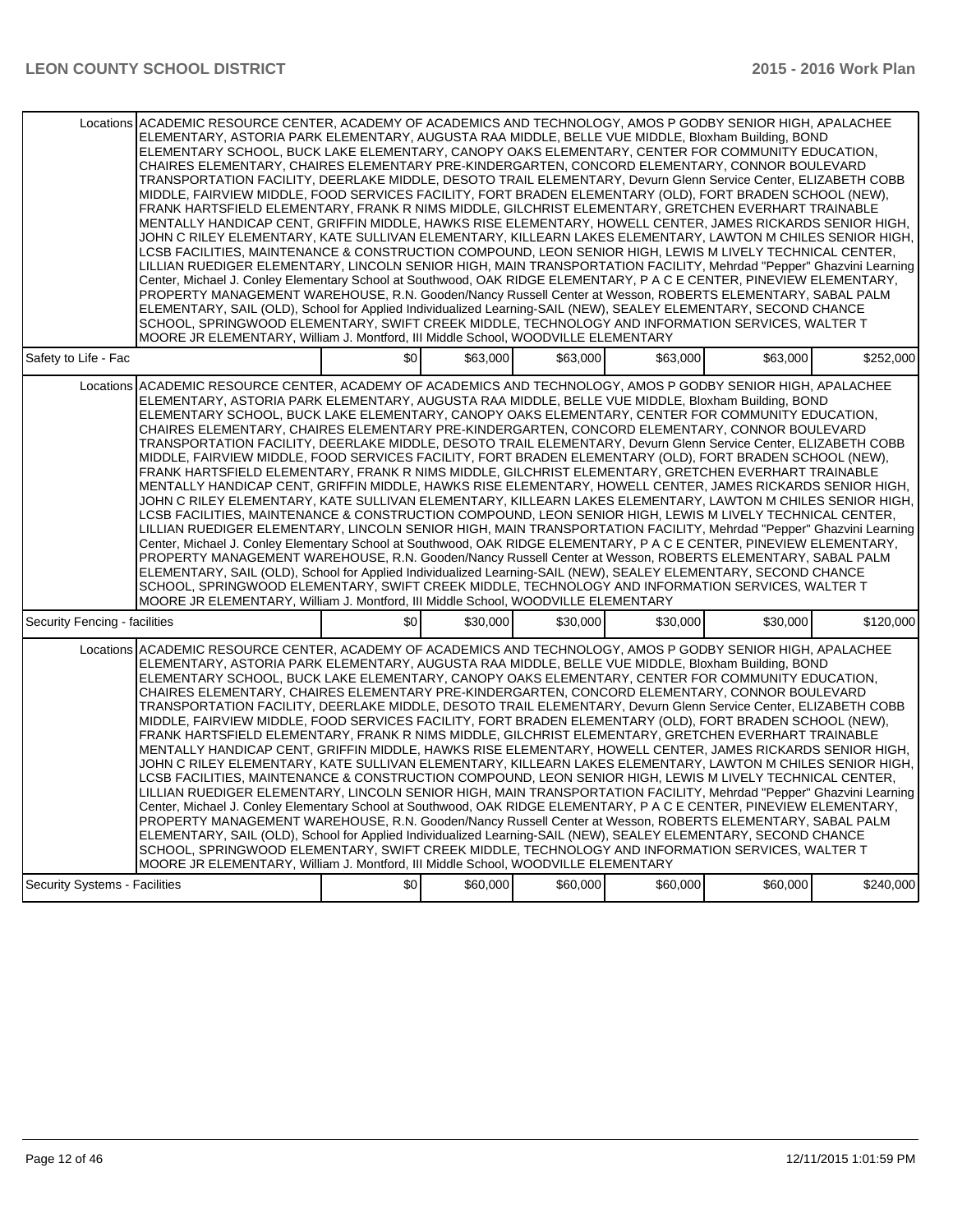|                            | Locations ACADEMIC RESOURCE CENTER, ACADEMY OF ACADEMICS AND TECHNOLOGY, AMOS P GODBY SENIOR HIGH, APALACHEE<br>ELEMENTARY, ASTORIA PARK ELEMENTARY, AUGUSTA RAA MIDDLE, BELLE VUE MIDDLE, Bloxham Building, BOND<br>ELEMENTARY SCHOOL, BUCK LAKE ELEMENTARY, CANOPY OAKS ELEMENTARY, CENTER FOR COMMUNITY EDUCATION, |           |           |           |           |           |             |  |
|----------------------------|-----------------------------------------------------------------------------------------------------------------------------------------------------------------------------------------------------------------------------------------------------------------------------------------------------------------------|-----------|-----------|-----------|-----------|-----------|-------------|--|
|                            | CHAIRES ELEMENTARY, CHAIRES ELEMENTARY PRE-KINDERGARTEN, CONCORD ELEMENTARY, CONNOR BOULEVARD                                                                                                                                                                                                                         |           |           |           |           |           |             |  |
|                            | TRANSPORTATION FACILITY, DEERLAKE MIDDLE, DESOTO TRAIL ELEMENTARY, Devurn Glenn Service Center, ELIZABETH COBB<br>MIDDLE, FAIRVIEW MIDDLE, FOOD SERVICES FACILITY, FORT BRADEN ELEMENTARY (OLD), FORT BRADEN SCHOOL (NEW),                                                                                            |           |           |           |           |           |             |  |
|                            | FRANK HARTSFIELD ELEMENTARY, FRANK R NIMS MIDDLE, GILCHRIST ELEMENTARY, GRETCHEN EVERHART TRAINABLE                                                                                                                                                                                                                   |           |           |           |           |           |             |  |
|                            | MENTALLY HANDICAP CENT, GRIFFIN MIDDLE, HAWKS RISE ELEMENTARY, HOWELL CENTER, JAMES RICKARDS SENIOR HIGH,<br>JOHN C RILEY ELEMENTARY, KATE SULLIVAN ELEMENTARY, KILLEARN LAKES ELEMENTARY, LAWTON M CHILES SENIOR HIGH,                                                                                               |           |           |           |           |           |             |  |
|                            | LCSB FACILITIES, MAINTENANCE & CONSTRUCTION COMPOUND, LEON SENIOR HIGH, LEWIS M LIVELY TECHNICAL CENTER,                                                                                                                                                                                                              |           |           |           |           |           |             |  |
|                            | LILLIAN RUEDIGER ELEMENTARY, LINCOLN SENIOR HIGH, MAIN TRANSPORTATION FACILITY, Mehrdad "Pepper" Ghazvini Learning<br>Center, Michael J. Conley Elementary School at Southwood, OAK RIDGE ELEMENTARY, P A C E CENTER, PINEVIEW ELEMENTARY,                                                                            |           |           |           |           |           |             |  |
|                            | PROPERTY MANAGEMENT WAREHOUSE, R.N. Gooden/Nancy Russell Center at Wesson, ROBERTS ELEMENTARY, SABAL PALM                                                                                                                                                                                                             |           |           |           |           |           |             |  |
|                            | ELEMENTARY, SAIL (OLD), School for Applied Individualized Learning-SAIL (NEW), SEALEY ELEMENTARY, SECOND CHANCE<br>SCHOOL, SPRINGWOOD ELEMENTARY, SWIFT CREEK MIDDLE, TECHNOLOGY AND INFORMATION SERVICES, WALTER T                                                                                                   |           |           |           |           |           |             |  |
|                            | MOORE JR ELEMENTARY, William J. Montford, III Middle School, WOODVILLE ELEMENTARY                                                                                                                                                                                                                                     |           |           |           |           |           |             |  |
| D/W HVAC - Facilities      |                                                                                                                                                                                                                                                                                                                       | \$0       | \$100,000 | \$100,000 | \$100,000 | \$100,000 | \$400,000   |  |
|                            | Locations ACADEMIC RESOURCE CENTER, ACADEMY OF ACADEMICS AND TECHNOLOGY, AMOS P GODBY SENIOR HIGH, APALACHEE                                                                                                                                                                                                          |           |           |           |           |           |             |  |
|                            | ELEMENTARY, ASTORIA PARK ELEMENTARY, AUGUSTA RAA MIDDLE, BELLE VUE MIDDLE, Bloxham Building, BOND<br>ELEMENTARY SCHOOL, BUCK LAKE ELEMENTARY, CANOPY OAKS ELEMENTARY, CENTER FOR COMMUNITY EDUCATION,                                                                                                                 |           |           |           |           |           |             |  |
|                            | CHAIRES ELEMENTARY, CHAIRES ELEMENTARY PRE-KINDERGARTEN, CONCORD ELEMENTARY, CONNOR BOULEVARD                                                                                                                                                                                                                         |           |           |           |           |           |             |  |
|                            | TRANSPORTATION FACILITY, DEERLAKE MIDDLE, DESOTO TRAIL ELEMENTARY, Devurn Glenn Service Center, ELIZABETH COBB<br>MIDDLE, FAIRVIEW MIDDLE, FOOD SERVICES FACILITY, FORT BRADEN ELEMENTARY (OLD), FORT BRADEN SCHOOL (NEW),                                                                                            |           |           |           |           |           |             |  |
|                            | FRANK HARTSFIELD ELEMENTARY, FRANK R NIMS MIDDLE, GILCHRIST ELEMENTARY, GRETCHEN EVERHART TRAINABLE                                                                                                                                                                                                                   |           |           |           |           |           |             |  |
|                            | MENTALLY HANDICAP CENT, GRIFFIN MIDDLE, HAWKS RISE ELEMENTARY, HOWELL CENTER, JAMES RICKARDS SENIOR HIGH,<br>JOHN C RILEY ELEMENTARY, KATE SULLIVAN ELEMENTARY, KILLEARN LAKES ELEMENTARY, LAWTON M CHILES SENIOR HIGH,                                                                                               |           |           |           |           |           |             |  |
|                            | LCSB FACILITIES, MAINTENANCE & CONSTRUCTION COMPOUND, LEON SENIOR HIGH, LEWIS M LIVELY TECHNICAL CENTER,                                                                                                                                                                                                              |           |           |           |           |           |             |  |
|                            | LILLIAN RUEDIGER ELEMENTARY, LINCOLN SENIOR HIGH, MAIN TRANSPORTATION FACILITY, Mehrdad "Pepper" Ghazvini Learning<br>Center, Michael J. Conley Elementary School at Southwood, OAK RIDGE ELEMENTARY, P A C E CENTER, PINEVIEW ELEMENTARY,                                                                            |           |           |           |           |           |             |  |
|                            | PROPERTY MANAGEMENT WAREHOUSE, R.N. Gooden/Nancy Russell Center at Wesson, ROBERTS ELEMENTARY, SABAL PALM                                                                                                                                                                                                             |           |           |           |           |           |             |  |
|                            | ELEMENTARY, SAIL (OLD), School for Applied Individualized Learning-SAIL (NEW), SEALEY ELEMENTARY, SECOND CHANCE<br>SCHOOL, SPRINGWOOD ELEMENTARY, SWIFT CREEK MIDDLE, TECHNOLOGY AND INFORMATION SERVICES, WALTER T                                                                                                   |           |           |           |           |           |             |  |
|                            | MOORE JR ELEMENTARY, William J. Montford, III Middle School, WOODVILLE ELEMENTARY                                                                                                                                                                                                                                     |           |           |           |           |           |             |  |
| <b>HVAC - Maintenance</b>  |                                                                                                                                                                                                                                                                                                                       | \$25,000  | \$500,000 | \$500,000 | \$500,000 | \$500,000 | \$2,025,000 |  |
|                            | Locations ACADEMIC RESOURCE CENTER, ACADEMY OF ACADEMICS AND TECHNOLOGY, AMOS P GODBY SENIOR HIGH, APALACHEE                                                                                                                                                                                                          |           |           |           |           |           |             |  |
|                            | ELEMENTARY, ASTORIA PARK ELEMENTARY, AUGUSTA RAA MIDDLE, BELLE VUE MIDDLE, Bloxham Building, BOND<br>ELEMENTARY SCHOOL, BUCK LAKE ELEMENTARY, CANOPY OAKS ELEMENTARY, CENTER FOR COMMUNITY EDUCATION,                                                                                                                 |           |           |           |           |           |             |  |
|                            | CHAIRES ELEMENTARY, CHAIRES ELEMENTARY PRE-KINDERGARTEN, CONCORD ELEMENTARY, CONNOR BOULEVARD                                                                                                                                                                                                                         |           |           |           |           |           |             |  |
|                            | TRANSPORTATION FACILITY, DEERLAKE MIDDLE, DESOTO TRAIL ELEMENTARY, Devurn Glenn Service Center, ELIZABETH COBB<br>MIDDLE, FAIRVIEW MIDDLE, FOOD SERVICES FACILITY, FORT BRADEN ELEMENTARY (OLD), FORT BRADEN SCHOOL (NEW),                                                                                            |           |           |           |           |           |             |  |
|                            | FRANK HARTSFIELD ELEMENTARY, FRANK R NIMS MIDDLE, GILCHRIST ELEMENTARY, GRETCHEN EVERHART TRAINABLE                                                                                                                                                                                                                   |           |           |           |           |           |             |  |
|                            | MENTALLY HANDICAP CENT, GRIFFIN MIDDLE, HAWKS RISE ELEMENTARY, HOWELL CENTER, JAMES RICKARDS SENIOR HIGH,<br>JOHN C RILEY ELEMENTARY, KATE SULLIVAN ELEMENTARY, KILLEARN LAKES ELEMENTARY, LAWTON M CHILES SENIOR HIGH,                                                                                               |           |           |           |           |           |             |  |
|                            | LCSB FACILITIES, MAINTENANCE & CONSTRUCTION COMPOUND, LEON SENIOR HIGH, LEWIS M LIVELY TECHNICAL CENTER,                                                                                                                                                                                                              |           |           |           |           |           |             |  |
|                            | LILLIAN RUEDIGER ELEMENTARY, LINCOLN SENIOR HIGH, MAIN TRANSPORTATION FACILITY, Mehrdad "Pepper" Ghazvini Learning<br>Center, Michael J. Conley Elementary School at Southwood, OAK RIDGE ELEMENTARY, P A C E CENTER, PINEVIEW ELEMENTARY,                                                                            |           |           |           |           |           |             |  |
|                            | PROPERTY MANAGEMENT WAREHOUSE, R.N. Gooden/Nancy Russell Center at Wesson, ROBERTS ELEMENTARY, SABAL PALM<br>ELEMENTARY, SAIL (OLD), School for Applied Individualized Learning-SAIL (NEW), SEALEY ELEMENTARY, SECOND CHANCE                                                                                          |           |           |           |           |           |             |  |
|                            | SCHOOL, SPRINGWOOD ELEMENTARY, SWIFT CREEK MIDDLE, TECHNOLOGY AND INFORMATION SERVICES, WALTER T                                                                                                                                                                                                                      |           |           |           |           |           |             |  |
|                            | MOORE JR ELEMENTARY, William J. Montford, III Middle School, WOODVILLE ELEMENTARY                                                                                                                                                                                                                                     |           |           |           |           |           |             |  |
| Painting: Maintenance / DW |                                                                                                                                                                                                                                                                                                                       | \$300,000 | \$220,000 | \$225,000 | \$225,000 | \$225,000 | \$1,195,000 |  |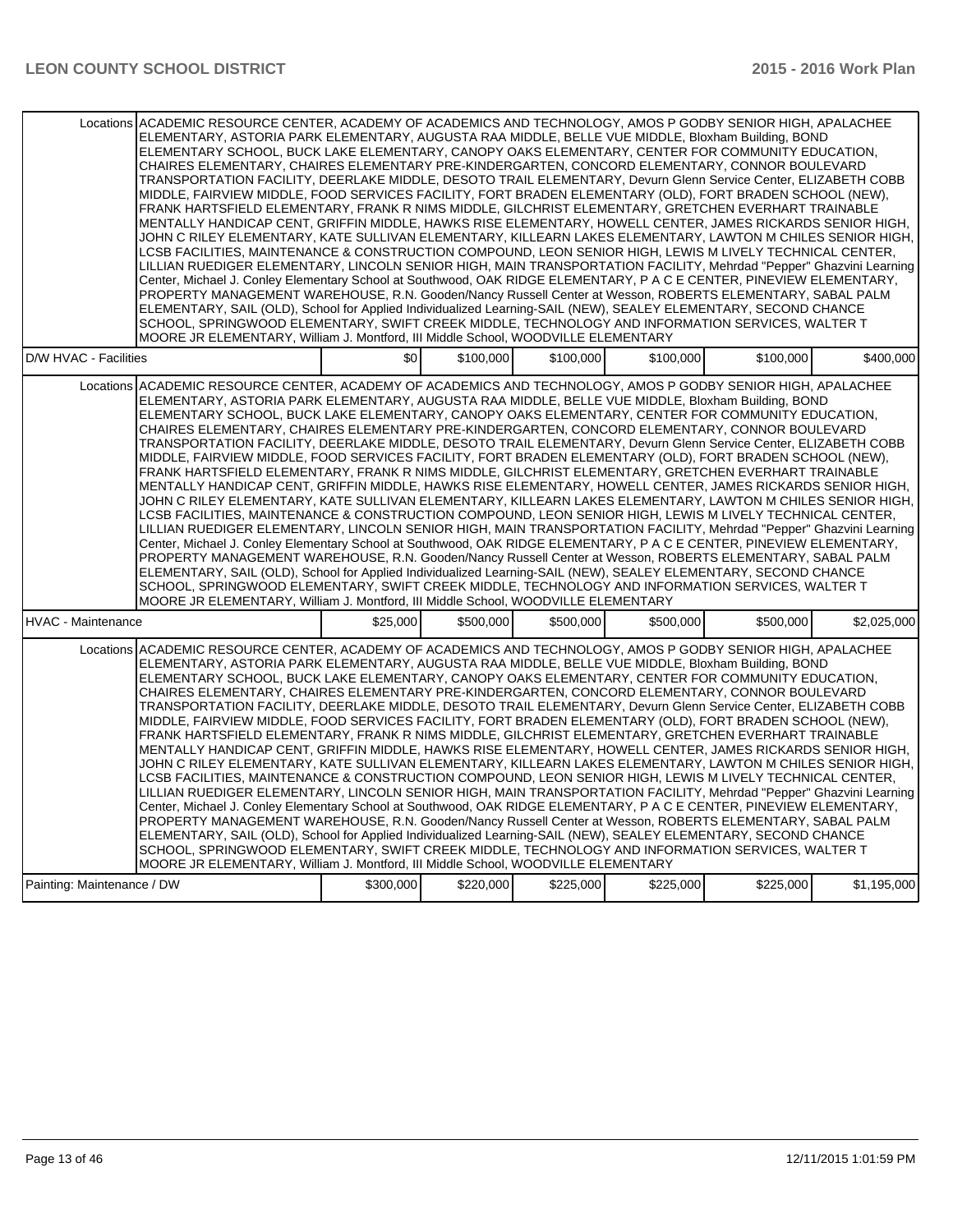| Locations ACADEMIC RESOURCE CENTER, ACADEMY OF ACADEMICS AND TECHNOLOGY, AMOS P GODBY SENIOR HIGH, APALACHEE<br>ELEMENTARY, ASTORIA PARK ELEMENTARY, AUGUSTA RAA MIDDLE, BELLE VUE MIDDLE, Bloxham Building, BOND<br>ELEMENTARY SCHOOL, BUCK LAKE ELEMENTARY, CANOPY OAKS ELEMENTARY, CENTER FOR COMMUNITY EDUCATION,<br>CHAIRES ELEMENTARY, CHAIRES ELEMENTARY PRE-KINDERGARTEN, CONCORD ELEMENTARY, CONNOR BOULEVARD<br>TRANSPORTATION FACILITY, DEERLAKE MIDDLE, DESOTO TRAIL ELEMENTARY, Devurn Glenn Service Center, ELIZABETH COBB<br>MIDDLE, FAIRVIEW MIDDLE, FOOD SERVICES FACILITY, FORT BRADEN ELEMENTARY (OLD), FORT BRADEN SCHOOL (NEW),<br>FRANK HARTSFIELD ELEMENTARY, FRANK R NIMS MIDDLE, GILCHRIST ELEMENTARY, GRETCHEN EVERHART TRAINABLE<br>MENTALLY HANDICAP CENT, GRIFFIN MIDDLE, HAWKS RISE ELEMENTARY, HOWELL CENTER, JAMES RICKARDS SENIOR HIGH,<br>JOHN C RILEY ELEMENTARY, KATE SULLIVAN ELEMENTARY, KILLEARN LAKES ELEMENTARY, LAWTON M CHILES SENIOR HIGH,<br>LCSB FACILITIES, MAINTENANCE & CONSTRUCTION COMPOUND, LEON SENIOR HIGH, LEWIS M LIVELY TECHNICAL CENTER,<br>LILLIAN RUEDIGER ELEMENTARY, LINCOLN SENIOR HIGH, MAIN TRANSPORTATION FACILITY, Mehrdad "Pepper" Ghazvini Learning<br>Center, Michael J. Conley Elementary School at Southwood, OAK RIDGE ELEMENTARY, P A C E CENTER, PINEVIEW ELEMENTARY,<br>PROPERTY MANAGEMENT WAREHOUSE, R.N. Gooden/Nancy Russell Center at Wesson, ROBERTS ELEMENTARY, SABAL PALM<br>ELEMENTARY, SAIL (OLD), School for Applied Individualized Learning-SAIL (NEW), SEALEY ELEMENTARY, SECOND CHANCE<br>SCHOOL, SPRINGWOOD ELEMENTARY, SWIFT CREEK MIDDLE, TECHNOLOGY AND INFORMATION SERVICES, WALTER T<br>MOORE JR ELEMENTARY, William J. Montford, III Middle School, WOODVILLE ELEMENTARY |          |          |          |          |          |           |  |  |
|---------------------------------------------------------------------------------------------------------------------------------------------------------------------------------------------------------------------------------------------------------------------------------------------------------------------------------------------------------------------------------------------------------------------------------------------------------------------------------------------------------------------------------------------------------------------------------------------------------------------------------------------------------------------------------------------------------------------------------------------------------------------------------------------------------------------------------------------------------------------------------------------------------------------------------------------------------------------------------------------------------------------------------------------------------------------------------------------------------------------------------------------------------------------------------------------------------------------------------------------------------------------------------------------------------------------------------------------------------------------------------------------------------------------------------------------------------------------------------------------------------------------------------------------------------------------------------------------------------------------------------------------------------------------------------------------------------------------------------------------------------------------------|----------|----------|----------|----------|----------|-----------|--|--|
| FFE D/W - Facilities                                                                                                                                                                                                                                                                                                                                                                                                                                                                                                                                                                                                                                                                                                                                                                                                                                                                                                                                                                                                                                                                                                                                                                                                                                                                                                                                                                                                                                                                                                                                                                                                                                                                                                                                                      | \$0      | \$12,000 | \$12,000 | \$12,000 | \$12,000 | \$48,000  |  |  |
| Locations ACADEMIC RESOURCE CENTER, ACADEMY OF ACADEMICS AND TECHNOLOGY, AMOS P GODBY SENIOR HIGH, APALACHEE<br>ELEMENTARY, ASTORIA PARK ELEMENTARY, AUGUSTA RAA MIDDLE, BELLE VUE MIDDLE, Bloxham Building, BOND<br>ELEMENTARY SCHOOL, BUCK LAKE ELEMENTARY, CANOPY OAKS ELEMENTARY, CENTER FOR COMMUNITY EDUCATION,<br>CHAIRES ELEMENTARY, CHAIRES ELEMENTARY PRE-KINDERGARTEN, CONCORD ELEMENTARY, CONNOR BOULEVARD<br>TRANSPORTATION FACILITY, DEERLAKE MIDDLE, DESOTO TRAIL ELEMENTARY, Devurn Glenn Service Center, ELIZABETH COBB<br>MIDDLE, FAIRVIEW MIDDLE, FOOD SERVICES FACILITY, FORT BRADEN ELEMENTARY (OLD), FORT BRADEN SCHOOL (NEW),<br>FRANK HARTSFIELD ELEMENTARY, FRANK R NIMS MIDDLE, GILCHRIST ELEMENTARY, GRETCHEN EVERHART TRAINABLE<br>MENTALLY HANDICAP CENT, GRIFFIN MIDDLE, HAWKS RISE ELEMENTARY, HOWELL CENTER, JAMES RICKARDS SENIOR HIGH,<br>JOHN C RILEY ELEMENTARY, KATE SULLIVAN ELEMENTARY, KILLEARN LAKES ELEMENTARY, LAWTON M CHILES SENIOR HIGH,<br>LCSB FACILITIES, MAINTENANCE & CONSTRUCTION COMPOUND, LEON SENIOR HIGH, LEWIS M LIVELY TECHNICAL CENTER,<br>LILLIAN RUEDIGER ELEMENTARY, LINCOLN SENIOR HIGH, MAIN TRANSPORTATION FACILITY, Mehrdad "Pepper" Ghazvini Learning<br>Center, Michael J. Conley Elementary School at Southwood, OAK RIDGE ELEMENTARY, P A C E CENTER, PINEVIEW ELEMENTARY,<br>PROPERTY MANAGEMENT WAREHOUSE, R.N. Gooden/Nancy Russell Center at Wesson, ROBERTS ELEMENTARY, SABAL PALM<br>ELEMENTARY, SAIL (OLD), School for Applied Individualized Learning-SAIL (NEW), SEALEY ELEMENTARY, SECOND CHANCE<br>SCHOOL, SPRINGWOOD ELEMENTARY, SWIFT CREEK MIDDLE, TECHNOLOGY AND INFORMATION SERVICES, WALTER T<br>MOORE JR ELEMENTARY, William J. Montford, III Middle School, WOODVILLE ELEMENTARY |          |          |          |          |          |           |  |  |
| Plumbing D/W - Facilities                                                                                                                                                                                                                                                                                                                                                                                                                                                                                                                                                                                                                                                                                                                                                                                                                                                                                                                                                                                                                                                                                                                                                                                                                                                                                                                                                                                                                                                                                                                                                                                                                                                                                                                                                 | \$0      | \$50,000 | \$50,000 | \$50,000 | \$50,000 | \$200.000 |  |  |
| Locations ACADEMIC RESOURCE CENTER, ACADEMY OF ACADEMICS AND TECHNOLOGY, AMOS P GODBY SENIOR HIGH, APALACHEE<br>ELEMENTARY, ASTORIA PARK ELEMENTARY, AUGUSTA RAA MIDDLE, BELLE VUE MIDDLE, Bloxham Building, BOND<br>ELEMENTARY SCHOOL, BUCK LAKE ELEMENTARY, CANOPY OAKS ELEMENTARY, CENTER FOR COMMUNITY EDUCATION,<br>CHAIRES ELEMENTARY, CHAIRES ELEMENTARY PRE-KINDERGARTEN, CONCORD ELEMENTARY, CONNOR BOULEVARD<br>TRANSPORTATION FACILITY, DEERLAKE MIDDLE, DESOTO TRAIL ELEMENTARY, Devurn Glenn Service Center, ELIZABETH COBB<br>MIDDLE, FAIRVIEW MIDDLE, FOOD SERVICES FACILITY, FORT BRADEN ELEMENTARY (OLD), FORT BRADEN SCHOOL (NEW),<br>FRANK HARTSFIELD ELEMENTARY, FRANK R NIMS MIDDLE, GILCHRIST ELEMENTARY, GRETCHEN EVERHART TRAINABLE<br>MENTALLY HANDICAP CENT, GRIFFIN MIDDLE, HAWKS RISE ELEMENTARY, HOWELL CENTER, JAMES RICKARDS SENIOR HIGH,<br>JOHN C RILEY ELEMENTARY, KATE SULLIVAN ELEMENTARY, KILLEARN LAKES ELEMENTARY, LAWTON M CHILES SENIOR HIGH,<br>LCSB FACILITIES, MAINTENANCE & CONSTRUCTION COMPOUND, LEON SENIOR HIGH, LEWIS M LIVELY TECHNICAL CENTER,<br>LILLIAN RUEDIGER ELEMENTARY, LINCOLN SENIOR HIGH, MAIN TRANSPORTATION FACILITY, Mehrdad "Pepper" Ghazvini Learning<br>Center, Michael J. Conley Elementary School at Southwood, OAK RIDGE ELEMENTARY, P A C E CENTER, PINEVIEW ELEMENTARY,<br>PROPERTY MANAGEMENT WAREHOUSE, R.N. Gooden/Nancy Russell Center at Wesson, ROBERTS ELEMENTARY, SABAL PALM<br>ELEMENTARY, SAIL (OLD), School for Applied Individualized Learning-SAIL (NEW), SEALEY ELEMENTARY, SECOND CHANCE<br>SCHOOL, SPRINGWOOD ELEMENTARY, SWIFT CREEK MIDDLE, TECHNOLOGY AND INFORMATION SERVICES, WALTER T<br>MOORE JR ELEMENTARY, William J. Montford, III Middle School, WOODVILLE ELEMENTARY |          |          |          |          |          |           |  |  |
| ADA Playground Mulch Replacement - Maintenance                                                                                                                                                                                                                                                                                                                                                                                                                                                                                                                                                                                                                                                                                                                                                                                                                                                                                                                                                                                                                                                                                                                                                                                                                                                                                                                                                                                                                                                                                                                                                                                                                                                                                                                            | \$25,000 | \$65,000 | \$65,000 | \$65,000 | \$65,000 | \$285,000 |  |  |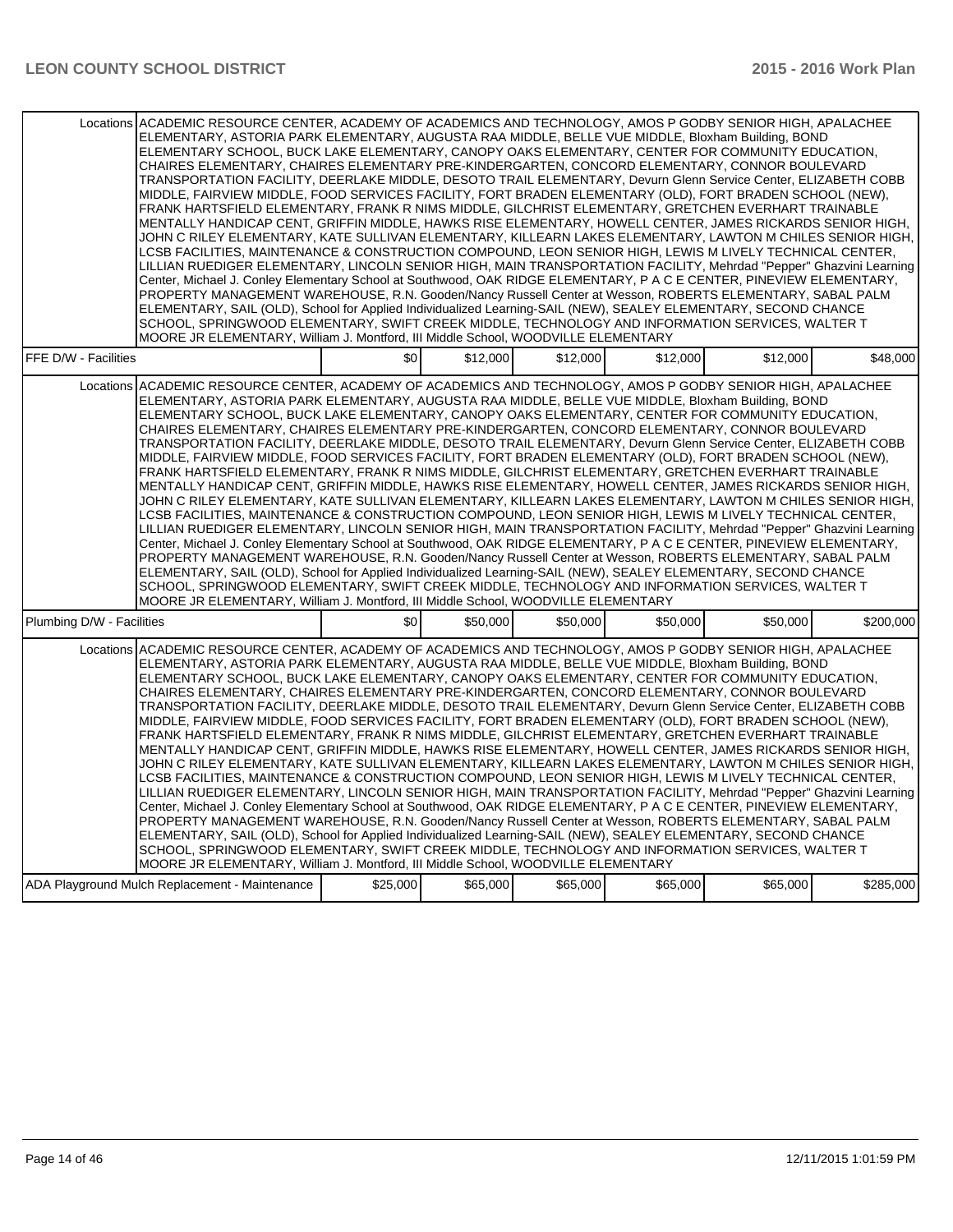|                             | Locations ACADEMIC RESOURCE CENTER, ACADEMY OF ACADEMICS AND TECHNOLOGY, AMOS P GODBY SENIOR HIGH, APALACHEE<br>ELEMENTARY, ASTORIA PARK ELEMENTARY, AUGUSTA RAA MIDDLE, BELLE VUE MIDDLE, Bloxham Building, BOND<br>ELEMENTARY SCHOOL, BUCK LAKE ELEMENTARY, CANOPY OAKS ELEMENTARY, CENTER FOR COMMUNITY EDUCATION.<br>CHAIRES ELEMENTARY, CHAIRES ELEMENTARY PRE-KINDERGARTEN, CONCORD ELEMENTARY, CONNOR BOULEVARD<br>TRANSPORTATION FACILITY, DEERLAKE MIDDLE, DESOTO TRAIL ELEMENTARY, Devurn Glenn Service Center, ELIZABETH COBB<br>MIDDLE, FAIRVIEW MIDDLE, FOOD SERVICES FACILITY, FORT BRADEN ELEMENTARY (OLD), FORT BRADEN SCHOOL (NEW),<br>FRANK HARTSFIELD ELEMENTARY, FRANK R NIMS MIDDLE, GILCHRIST ELEMENTARY, GRETCHEN EVERHART TRAINABLE<br>MENTALLY HANDICAP CENT, GRIFFIN MIDDLE, HAWKS RISE ELEMENTARY, HOWELL CENTER, JAMES RICKARDS SENIOR HIGH,<br>JOHN C RILEY ELEMENTARY, KATE SULLIVAN ELEMENTARY, KILLEARN LAKES ELEMENTARY, LAWTON M CHILES SENIOR HIGH,<br>LCSB FACILITIES, MAINTENANCE & CONSTRUCTION COMPOUND, LEON SENIOR HIGH, LEWIS M LIVELY TECHNICAL CENTER,<br>LILLIAN RUEDIGER ELEMENTARY, LINCOLN SENIOR HIGH, MAIN TRANSPORTATION FACILITY, Mehrdad "Pepper" Ghazvini Learning<br>Center, Michael J. Conley Elementary School at Southwood, OAK RIDGE ELEMENTARY, P A C E CENTER, PINEVIEW ELEMENTARY,<br>PROPERTY MANAGEMENT WAREHOUSE, R.N. Gooden/Nancy Russell Center at Wesson, ROBERTS ELEMENTARY, SABAL PALM                                                                                                                                                                                                                                                                                                                                                           |           |           |           |           |           |             |  |  |
|-----------------------------|-------------------------------------------------------------------------------------------------------------------------------------------------------------------------------------------------------------------------------------------------------------------------------------------------------------------------------------------------------------------------------------------------------------------------------------------------------------------------------------------------------------------------------------------------------------------------------------------------------------------------------------------------------------------------------------------------------------------------------------------------------------------------------------------------------------------------------------------------------------------------------------------------------------------------------------------------------------------------------------------------------------------------------------------------------------------------------------------------------------------------------------------------------------------------------------------------------------------------------------------------------------------------------------------------------------------------------------------------------------------------------------------------------------------------------------------------------------------------------------------------------------------------------------------------------------------------------------------------------------------------------------------------------------------------------------------------------------------------------------------------------------------------------------------------------------------------|-----------|-----------|-----------|-----------|-----------|-------------|--|--|
|                             | ELEMENTARY, SAIL (OLD), School for Applied Individualized Learning-SAIL (NEW), SEALEY ELEMENTARY, SECOND CHANCE                                                                                                                                                                                                                                                                                                                                                                                                                                                                                                                                                                                                                                                                                                                                                                                                                                                                                                                                                                                                                                                                                                                                                                                                                                                                                                                                                                                                                                                                                                                                                                                                                                                                                                         |           |           |           |           |           |             |  |  |
|                             | SCHOOL, SPRINGWOOD ELEMENTARY, SWIFT CREEK MIDDLE, TECHNOLOGY AND INFORMATION SERVICES, WALTER T                                                                                                                                                                                                                                                                                                                                                                                                                                                                                                                                                                                                                                                                                                                                                                                                                                                                                                                                                                                                                                                                                                                                                                                                                                                                                                                                                                                                                                                                                                                                                                                                                                                                                                                        |           |           |           |           |           |             |  |  |
|                             |                                                                                                                                                                                                                                                                                                                                                                                                                                                                                                                                                                                                                                                                                                                                                                                                                                                                                                                                                                                                                                                                                                                                                                                                                                                                                                                                                                                                                                                                                                                                                                                                                                                                                                                                                                                                                         |           |           |           |           |           |             |  |  |
|                             | MOORE JR ELEMENTARY, William J. Montford, III Middle School, WOODVILLE ELEMENTARY                                                                                                                                                                                                                                                                                                                                                                                                                                                                                                                                                                                                                                                                                                                                                                                                                                                                                                                                                                                                                                                                                                                                                                                                                                                                                                                                                                                                                                                                                                                                                                                                                                                                                                                                       |           |           |           |           |           |             |  |  |
| PE fields: Maintenance / DW |                                                                                                                                                                                                                                                                                                                                                                                                                                                                                                                                                                                                                                                                                                                                                                                                                                                                                                                                                                                                                                                                                                                                                                                                                                                                                                                                                                                                                                                                                                                                                                                                                                                                                                                                                                                                                         | \$217,000 | \$150,000 | \$150,000 | \$150.000 | \$150.000 | \$817.000   |  |  |
|                             |                                                                                                                                                                                                                                                                                                                                                                                                                                                                                                                                                                                                                                                                                                                                                                                                                                                                                                                                                                                                                                                                                                                                                                                                                                                                                                                                                                                                                                                                                                                                                                                                                                                                                                                                                                                                                         |           |           |           |           |           |             |  |  |
|                             | Locations ACADEMIC RESOURCE CENTER, ACADEMY OF ACADEMICS AND TECHNOLOGY, AMOS P GODBY SENIOR HIGH, APALACHEE<br>ELEMENTARY, ASTORIA PARK ELEMENTARY, AUGUSTA RAA MIDDLE, BELLE VUE MIDDLE, Bloxham Building, BOND<br>ELEMENTARY SCHOOL, BUCK LAKE ELEMENTARY, CANOPY OAKS ELEMENTARY, CENTER FOR COMMUNITY EDUCATION,<br>CHAIRES ELEMENTARY, CHAIRES ELEMENTARY PRE-KINDERGARTEN, CONCORD ELEMENTARY, CONNOR BOULEVARD<br>TRANSPORTATION FACILITY, DEERLAKE MIDDLE, DESOTO TRAIL ELEMENTARY, Devurn Glenn Service Center, ELIZABETH COBB<br>MIDDLE, FAIRVIEW MIDDLE, FOOD SERVICES FACILITY, FORT BRADEN ELEMENTARY (OLD), FORT BRADEN SCHOOL (NEW),<br>FRANK HARTSFIELD ELEMENTARY, FRANK R NIMS MIDDLE, GILCHRIST ELEMENTARY, GRETCHEN EVERHART TRAINABLE<br>MENTALLY HANDICAP CENT, GRIFFIN MIDDLE, HAWKS RISE ELEMENTARY, HOWELL CENTER, JAMES RICKARDS SENIOR HIGH,<br>JOHN C RILEY ELEMENTARY, KATE SULLIVAN ELEMENTARY, KILLEARN LAKES ELEMENTARY, LAWTON M CHILES SENIOR HIGH,<br>LCSB FACILITIES, MAINTENANCE & CONSTRUCTION COMPOUND, LEON SENIOR HIGH, LEWIS M LIVELY TECHNICAL CENTER,<br>LILLIAN RUEDIGER ELEMENTARY, LINCOLN SENIOR HIGH, MAIN TRANSPORTATION FACILITY, Mehrdad "Pepper" Ghazvini Learning<br>Center, Michael J. Conley Elementary School at Southwood, OAK RIDGE ELEMENTARY, P A C E CENTER, PINEVIEW ELEMENTARY,<br>PROPERTY MANAGEMENT WAREHOUSE, R.N. Gooden/Nancy Russell Center at Wesson, ROBERTS ELEMENTARY, SABAL PALM<br>ELEMENTARY, SAIL (OLD), School for Applied Individualized Learning-SAIL (NEW), SEALEY ELEMENTARY, SECOND CHANCE<br>SCHOOL, SPRINGWOOD ELEMENTARY, SWIFT CREEK MIDDLE, TECHNOLOGY AND INFORMATION SERVICES, WALTER T<br>MOORE JR ELEMENTARY, William J. Montford, III Middle School, WOODVILLE ELEMENTARY<br>Preventative maintenance: Maintenance / DW | \$700,000 | \$700,000 | \$700,000 | \$700,000 | \$700,000 | \$3,500,000 |  |  |
|                             |                                                                                                                                                                                                                                                                                                                                                                                                                                                                                                                                                                                                                                                                                                                                                                                                                                                                                                                                                                                                                                                                                                                                                                                                                                                                                                                                                                                                                                                                                                                                                                                                                                                                                                                                                                                                                         |           |           |           |           |           |             |  |  |
|                             | Locations ACADEMIC RESOURCE CENTER. ACADEMY OF ACADEMICS AND TECHNOLOGY. AMOS P GODBY SENIOR HIGH. APALACHEE<br>ELEMENTARY, ASTORIA PARK ELEMENTARY, AUGUSTA RAA MIDDLE, BELLE VUE MIDDLE, Bloxham Building, BOND<br>ELEMENTARY SCHOOL. BUCK LAKE ELEMENTARY. CANOPY OAKS ELEMENTARY. CENTER FOR COMMUNITY EDUCATION.<br>CHAIRES ELEMENTARY, CHAIRES ELEMENTARY PRE-KINDERGARTEN, CONCORD ELEMENTARY, CONNOR BOULEVARD<br>TRANSPORTATION FACILITY, DEERLAKE MIDDLE, DESOTO TRAIL ELEMENTARY, Devurn Glenn Service Center, ELIZABETH COBB<br>MIDDLE, FAIRVIEW MIDDLE, FOOD SERVICES FACILITY, FORT BRADEN ELEMENTARY (OLD), FORT BRADEN SCHOOL (NEW),<br>FRANK HARTSFIELD ELEMENTARY, FRANK R NIMS MIDDLE, GILCHRIST ELEMENTARY, GRETCHEN EVERHART TRAINABLE<br>MENTALLY HANDICAP CENT, GRIFFIN MIDDLE, HAWKS RISE ELEMENTARY, HOWELL CENTER, JAMES RICKARDS SENIOR HIGH,<br>JOHN C RILEY ELEMENTARY, KATE SULLIVAN ELEMENTARY, KILLEARN LAKES ELEMENTARY, LAWTON M CHILES SENIOR HIGH,<br>LCSB FACILITIES, MAINTENANCE & CONSTRUCTION COMPOUND, LEON SENIOR HIGH, LEWIS M LIVELY TECHNICAL CENTER,<br>LILLIAN RUEDIGER ELEMENTARY, LINCOLN SENIOR HIGH, MAIN TRANSPORTATION FACILITY, Mehrdad "Pepper" Ghazvini Learning<br>Center, Michael J. Conley Elementary School at Southwood, OAK RIDGE ELEMENTARY, P A C E CENTER, PINEVIEW ELEMENTARY,<br>PROPERTY MANAGEMENT WAREHOUSE, R.N. Gooden/Nancy Russell Center at Wesson, ROBERTS ELEMENTARY, SABAL PALM<br>ELEMENTARY, SAIL (OLD), School for Applied Individualized Learning-SAIL (NEW), SEALEY ELEMENTARY, SECOND CHANCE<br>SCHOOL, SPRINGWOOD ELEMENTARY, SWIFT CREEK MIDDLE, TECHNOLOGY AND INFORMATION SERVICES, WALTER T<br>MOORE JR ELEMENTARY, William J. Montford, III Middle School, WOODVILLE ELEMENTARY                                               |           |           |           |           |           |             |  |  |
|                             | Security Camera Replacements - Security Dept.                                                                                                                                                                                                                                                                                                                                                                                                                                                                                                                                                                                                                                                                                                                                                                                                                                                                                                                                                                                                                                                                                                                                                                                                                                                                                                                                                                                                                                                                                                                                                                                                                                                                                                                                                                           | \$25,000  | \$25,000  | \$25,000  | \$25,000  | \$25,000  | \$125,000   |  |  |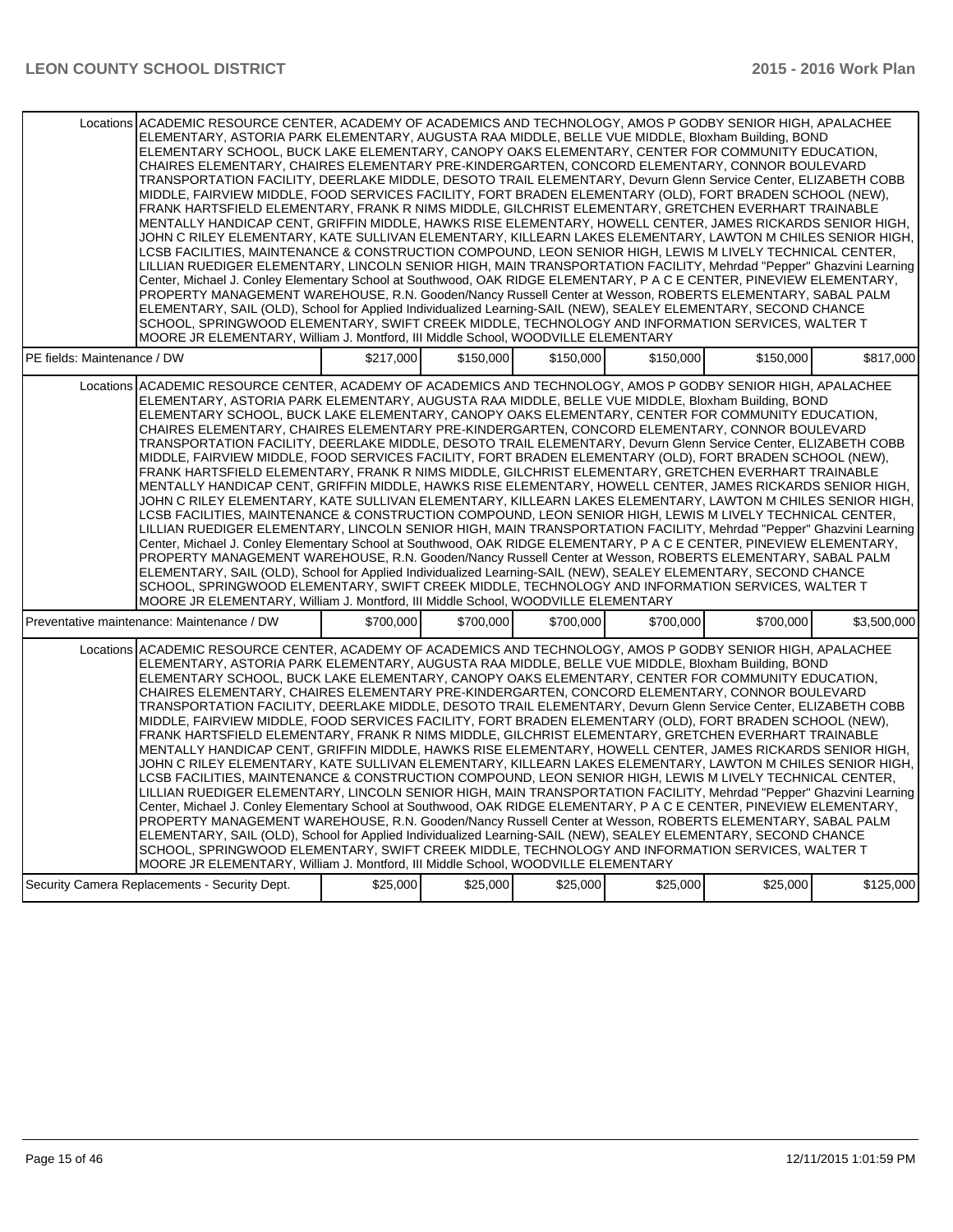| Locations ACADEMIC RESOURCE CENTER, ACADEMY OF ACADEMICS AND TECHNOLOGY, AMOS P GODBY SENIOR HIGH, APALACHEE<br>ELEMENTARY, ASTORIA PARK ELEMENTARY, AUGUSTA RAA MIDDLE, BELLE VUE MIDDLE, Bloxham Building, BOND<br>ELEMENTARY SCHOOL, BUCK LAKE ELEMENTARY, CANOPY OAKS ELEMENTARY, CENTER FOR COMMUNITY EDUCATION.<br>CHAIRES ELEMENTARY, CHAIRES ELEMENTARY PRE-KINDERGARTEN, CONCORD ELEMENTARY, CONNOR BOULEVARD<br>TRANSPORTATION FACILITY, DEERLAKE MIDDLE, DESOTO TRAIL ELEMENTARY, Devurn Glenn Service Center, ELIZABETH COBB<br>MIDDLE, FAIRVIEW MIDDLE, FOOD SERVICES FACILITY, FORT BRADEN ELEMENTARY (OLD), FORT BRADEN SCHOOL (NEW),<br>FRANK HARTSFIELD ELEMENTARY, FRANK R NIMS MIDDLE, GILCHRIST ELEMENTARY, GRETCHEN EVERHART TRAINABLE<br>MENTALLY HANDICAP CENT, GRIFFIN MIDDLE, HAWKS RISE ELEMENTARY, HOWELL CENTER, JAMES RICKARDS SENIOR HIGH,<br>JOHN C RILEY ELEMENTARY, KATE SULLIVAN ELEMENTARY, KILLEARN LAKES ELEMENTARY, LAWTON M CHILES SENIOR HIGH,<br>LCSB FACILITIES, MAINTENANCE & CONSTRUCTION COMPOUND, LEON SENIOR HIGH, LEWIS M LIVELY TECHNICAL CENTER,<br>LILLIAN RUEDIGER ELEMENTARY, LINCOLN SENIOR HIGH, MAIN TRANSPORTATION FACILITY, Mehrdad "Pepper" Ghazvini Learning<br>Center, Michael J. Conley Elementary School at Southwood, OAK RIDGE ELEMENTARY, P A C E CENTER, PINEVIEW ELEMENTARY,<br>PROPERTY MANAGEMENT WAREHOUSE, R.N. Gooden/Nancy Russell Center at Wesson, ROBERTS ELEMENTARY, SABAL PALM<br>ELEMENTARY, SAIL (OLD), School for Applied Individualized Learning-SAIL (NEW), SEALEY ELEMENTARY, SECOND CHANCE<br>SCHOOL, SPRINGWOOD ELEMENTARY, SWIFT CREEK MIDDLE, TECHNOLOGY AND INFORMATION SERVICES, WALTER T<br>MOORE JR ELEMENTARY, William J. Montford, III Middle School, WOODVILLE ELEMENTARY |             |             |             |             |             |              |  |  |  |
|---------------------------------------------------------------------------------------------------------------------------------------------------------------------------------------------------------------------------------------------------------------------------------------------------------------------------------------------------------------------------------------------------------------------------------------------------------------------------------------------------------------------------------------------------------------------------------------------------------------------------------------------------------------------------------------------------------------------------------------------------------------------------------------------------------------------------------------------------------------------------------------------------------------------------------------------------------------------------------------------------------------------------------------------------------------------------------------------------------------------------------------------------------------------------------------------------------------------------------------------------------------------------------------------------------------------------------------------------------------------------------------------------------------------------------------------------------------------------------------------------------------------------------------------------------------------------------------------------------------------------------------------------------------------------------------------------------------------------------------------------------------------------|-------------|-------------|-------------|-------------|-------------|--------------|--|--|--|
| Vehicles: Maintenance / DW                                                                                                                                                                                                                                                                                                                                                                                                                                                                                                                                                                                                                                                                                                                                                                                                                                                                                                                                                                                                                                                                                                                                                                                                                                                                                                                                                                                                                                                                                                                                                                                                                                                                                                                                                | \$0         | \$75,000    | \$75,000    | \$75,000    | \$75,000    | \$300,000    |  |  |  |
| Locations ACADEMIC RESOURCE CENTER, ACADEMY OF ACADEMICS AND TECHNOLOGY, AMOS P GODBY SENIOR HIGH, APALACHEE<br>ELEMENTARY, ASTORIA PARK ELEMENTARY, AUGUSTA RAA MIDDLE, BELLE VUE MIDDLE, Bloxham Building, BOND<br>ELEMENTARY SCHOOL, BUCK LAKE ELEMENTARY, CANOPY OAKS ELEMENTARY, CENTER FOR COMMUNITY EDUCATION,<br>CHAIRES ELEMENTARY, CHAIRES ELEMENTARY PRE-KINDERGARTEN, CONCORD ELEMENTARY, CONNOR BOULEVARD<br>TRANSPORTATION FACILITY, DEERLAKE MIDDLE, DESOTO TRAIL ELEMENTARY, Devurn Glenn Service Center, ELIZABETH COBB<br>MIDDLE, FAIRVIEW MIDDLE, FOOD SERVICES FACILITY, FORT BRADEN ELEMENTARY (OLD), FORT BRADEN SCHOOL (NEW),<br>FRANK HARTSFIELD ELEMENTARY, FRANK R NIMS MIDDLE, GILCHRIST ELEMENTARY, GRETCHEN EVERHART TRAINABLE<br>MENTALLY HANDICAP CENT, GRIFFIN MIDDLE, HAWKS RISE ELEMENTARY, HOWELL CENTER, JAMES RICKARDS SENIOR HIGH,<br>JOHN C RILEY ELEMENTARY, KATE SULLIVAN ELEMENTARY, KILLEARN LAKES ELEMENTARY, LAWTON M CHILES SENIOR HIGH,<br>LCSB FACILITIES, MAINTENANCE & CONSTRUCTION COMPOUND, LEON SENIOR HIGH, LEWIS M LIVELY TECHNICAL CENTER,<br>LILLIAN RUEDIGER ELEMENTARY, LINCOLN SENIOR HIGH, MAIN TRANSPORTATION FACILITY, Mehrdad "Pepper" Ghazvini Learning<br>Center, Michael J. Conley Elementary School at Southwood, OAK RIDGE ELEMENTARY, P A C E CENTER, PINEVIEW ELEMENTARY,<br>PROPERTY MANAGEMENT WAREHOUSE, R.N. Gooden/Nancy Russell Center at Wesson, ROBERTS ELEMENTARY, SABAL PALM<br>ELEMENTARY, SAIL (OLD), School for Applied Individualized Learning-SAIL (NEW), SEALEY ELEMENTARY, SECOND CHANCE<br>SCHOOL, SPRINGWOOD ELEMENTARY, SWIFT CREEK MIDDLE, TECHNOLOGY AND INFORMATION SERVICES, WALTER T<br>MOORE JR ELEMENTARY, William J. Montford, III Middle School, WOODVILLE ELEMENTARY |             |             |             |             |             |              |  |  |  |
| Maintenance Salaries: Maintenance / DW                                                                                                                                                                                                                                                                                                                                                                                                                                                                                                                                                                                                                                                                                                                                                                                                                                                                                                                                                                                                                                                                                                                                                                                                                                                                                                                                                                                                                                                                                                                                                                                                                                                                                                                                    | \$2,527,444 | \$2,527,444 | \$2,527,444 | \$2,527,444 | \$2,527,444 | \$12,637,220 |  |  |  |
| Locations ACADEMIC RESOURCE CENTER. ACADEMY OF ACADEMICS AND TECHNOLOGY. AMOS P GODBY SENIOR HIGH. APALACHEE<br>ELEMENTARY, ASTORIA PARK ELEMENTARY, AUGUSTA RAA MIDDLE, BELLE VUE MIDDLE, Bloxham Building, BOND<br>ELEMENTARY SCHOOL, BUCK LAKE ELEMENTARY, CANOPY OAKS ELEMENTARY, CENTER FOR COMMUNITY EDUCATION,<br>CHAIRES ELEMENTARY, CHAIRES ELEMENTARY PRE-KINDERGARTEN, CONCORD ELEMENTARY, CONNOR BOULEVARD<br>TRANSPORTATION FACILITY, DEERLAKE MIDDLE, DESOTO TRAIL ELEMENTARY, Devurn Glenn Service Center, ELIZABETH COBB<br>MIDDLE, FAIRVIEW MIDDLE, FOOD SERVICES FACILITY, FORT BRADEN ELEMENTARY (OLD), FORT BRADEN SCHOOL (NEW),<br>FRANK HARTSFIELD ELEMENTARY, FRANK R NIMS MIDDLE, GILCHRIST ELEMENTARY, GRETCHEN EVERHART TRAINABLE<br>MENTALLY HANDICAP CENT, GRIFFIN MIDDLE, HAWKS RISE ELEMENTARY, HOWELL CENTER, JAMES RICKARDS SENIOR HIGH,<br>JOHN C RILEY ELEMENTARY, KATE SULLIVAN ELEMENTARY, KILLEARN LAKES ELEMENTARY, LAWTON M CHILES SENIOR HIGH,<br>LCSB FACILITIES, MAINTENANCE & CONSTRUCTION COMPOUND, LEON SENIOR HIGH, LEWIS M LIVELY TECHNICAL CENTER,<br>LILLIAN RUEDIGER ELEMENTARY, LINCOLN SENIOR HIGH, MAIN TRANSPORTATION FACILITY, Mehrdad "Pepper" Ghazvini Learning<br>Center, Michael J. Conley Elementary School at Southwood, OAK RIDGE ELEMENTARY, P A C E CENTER, PINEVIEW ELEMENTARY,<br>PROPERTY MANAGEMENT WAREHOUSE, R.N. Gooden/Nancy Russell Center at Wesson, ROBERTS ELEMENTARY, SABAL PALM<br>ELEMENTARY, SAIL (OLD), School for Applied Individualized Learning-SAIL (NEW), SEALEY ELEMENTARY, SECOND CHANCE<br>SCHOOL, SPRINGWOOD ELEMENTARY, SWIFT CREEK MIDDLE, TECHNOLOGY AND INFORMATION SERVICES, WALTER T<br>MOORE JR ELEMENTARY, William J. Montford, III Middle School, WOODVILLE ELEMENTARY |             |             |             |             |             |              |  |  |  |
| Site acquisition: Facilities / DW                                                                                                                                                                                                                                                                                                                                                                                                                                                                                                                                                                                                                                                                                                                                                                                                                                                                                                                                                                                                                                                                                                                                                                                                                                                                                                                                                                                                                                                                                                                                                                                                                                                                                                                                         | \$0         | \$50,000    | \$50,000    | \$50,000    | \$50,000    | \$200,000    |  |  |  |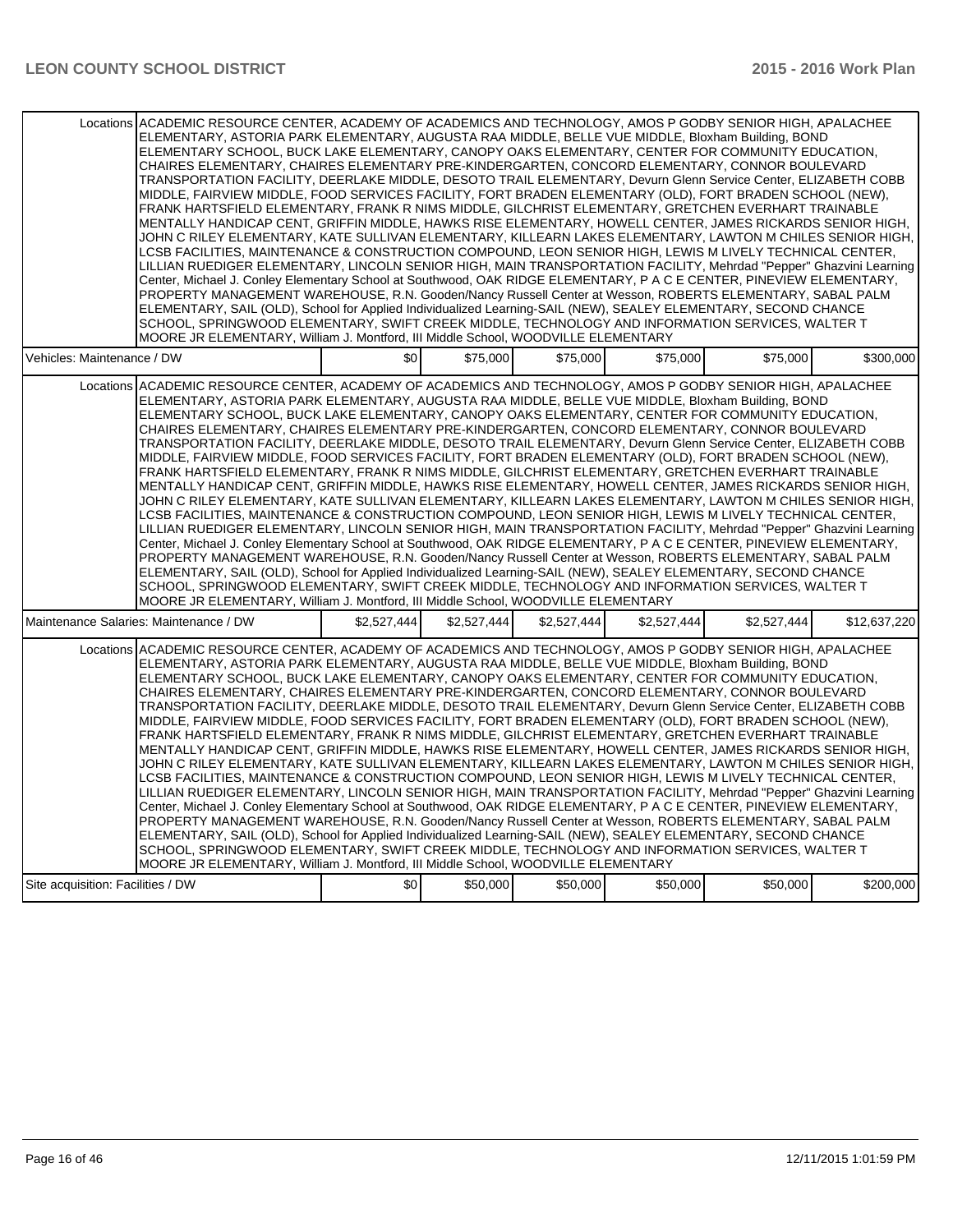|                                                                                                              | Locations ACADEMIC RESOURCE CENTER, ACADEMY OF ACADEMICS AND TECHNOLOGY, AMOS P GODBY SENIOR HIGH, APALACHEE<br>ELEMENTARY, ASTORIA PARK ELEMENTARY, AUGUSTA RAA MIDDLE, BELLE VUE MIDDLE, Bloxham Building, BOND<br>ELEMENTARY SCHOOL, BUCK LAKE ELEMENTARY, CANOPY OAKS ELEMENTARY, CENTER FOR COMMUNITY EDUCATION,<br>CHAIRES ELEMENTARY, CHAIRES ELEMENTARY PRE-KINDERGARTEN, CONCORD ELEMENTARY, CONNOR BOULEVARD<br>TRANSPORTATION FACILITY, DEERLAKE MIDDLE, DESOTO TRAIL ELEMENTARY, Devurn Glenn Service Center, ELIZABETH COBB<br>MIDDLE, FAIRVIEW MIDDLE, FOOD SERVICES FACILITY, FORT BRADEN ELEMENTARY (OLD), FORT BRADEN SCHOOL (NEW),<br>FRANK HARTSFIELD ELEMENTARY, FRANK R NIMS MIDDLE, GILCHRIST ELEMENTARY, GRETCHEN EVERHART TRAINABLE<br>MENTALLY HANDICAP CENT, GRIFFIN MIDDLE, HAWKS RISE ELEMENTARY, HOWELL CENTER, JAMES RICKARDS SENIOR HIGH,<br>JOHN C RILEY ELEMENTARY, KATE SULLIVAN ELEMENTARY, KILLEARN LAKES ELEMENTARY, LAWTON M CHILES SENIOR HIGH,<br>LCSB FACILITIES. MAINTENANCE & CONSTRUCTION COMPOUND. LEON SENIOR HIGH. LEWIS M LIVELY TECHNICAL CENTER.<br>LILLIAN RUEDIGER ELEMENTARY, LINCOLN SENIOR HIGH, MAIN TRANSPORTATION FACILITY, Mehrdad "Pepper" Ghazvini Learning<br>Center, Michael J. Conley Elementary School at Southwood, OAK RIDGE ELEMENTARY, P A C E CENTER, PINEVIEW ELEMENTARY,<br>PROPERTY MANAGEMENT WAREHOUSE, R.N. Gooden/Nancy Russell Center at Wesson, ROBERTS ELEMENTARY, SABAL PALM<br>ELEMENTARY, SAIL (OLD), School for Applied Individualized Learning-SAIL (NEW), SEALEY ELEMENTARY, SECOND CHANCE<br>SCHOOL, SPRINGWOOD ELEMENTARY, SWIFT CREEK MIDDLE, TECHNOLOGY AND INFORMATION SERVICES, WALTER T |          |           |           |           |           |           |  |  |
|--------------------------------------------------------------------------------------------------------------|--------------------------------------------------------------------------------------------------------------------------------------------------------------------------------------------------------------------------------------------------------------------------------------------------------------------------------------------------------------------------------------------------------------------------------------------------------------------------------------------------------------------------------------------------------------------------------------------------------------------------------------------------------------------------------------------------------------------------------------------------------------------------------------------------------------------------------------------------------------------------------------------------------------------------------------------------------------------------------------------------------------------------------------------------------------------------------------------------------------------------------------------------------------------------------------------------------------------------------------------------------------------------------------------------------------------------------------------------------------------------------------------------------------------------------------------------------------------------------------------------------------------------------------------------------------------------------------------------------------------------------------------------------------------------------------|----------|-----------|-----------|-----------|-----------|-----------|--|--|
|                                                                                                              | MOORE JR ELEMENTARY, William J. Montford, III Middle School, WOODVILLE ELEMENTARY                                                                                                                                                                                                                                                                                                                                                                                                                                                                                                                                                                                                                                                                                                                                                                                                                                                                                                                                                                                                                                                                                                                                                                                                                                                                                                                                                                                                                                                                                                                                                                                                    |          |           |           |           |           |           |  |  |
| Environmental mandates: Maintenance / DW                                                                     |                                                                                                                                                                                                                                                                                                                                                                                                                                                                                                                                                                                                                                                                                                                                                                                                                                                                                                                                                                                                                                                                                                                                                                                                                                                                                                                                                                                                                                                                                                                                                                                                                                                                                      | \$25,000 | \$100,000 | \$100,000 | \$100,000 | \$100.000 | \$425.000 |  |  |
| Locations ACADEMIC RESOURCE CENTER, ACADEMY OF ACADEMICS AND TECHNOLOGY, AMOS P GODBY SENIOR HIGH, APALACHEE | ELEMENTARY, ASTORIA PARK ELEMENTARY, AUGUSTA RAA MIDDLE, BELLE VUE MIDDLE, Bloxham Building, BOND<br>ELEMENTARY SCHOOL, BUCK LAKE ELEMENTARY, CANOPY OAKS ELEMENTARY, CENTER FOR COMMUNITY EDUCATION,<br>CHAIRES ELEMENTARY, CHAIRES ELEMENTARY PRE-KINDERGARTEN, CONCORD ELEMENTARY, CONNOR BOULEVARD<br>TRANSPORTATION FACILITY, DEERLAKE MIDDLE, DESOTO TRAIL ELEMENTARY, Devurn Glenn Service Center, ELIZABETH COBB<br>MIDDLE, FAIRVIEW MIDDLE, FOOD SERVICES FACILITY, FORT BRADEN ELEMENTARY (OLD), FORT BRADEN SCHOOL (NEW),<br>FRANK HARTSFIELD ELEMENTARY, FRANK R NIMS MIDDLE, GILCHRIST ELEMENTARY, GRETCHEN EVERHART TRAINABLE<br>MENTALLY HANDICAP CENT, GRIFFIN MIDDLE, HAWKS RISE ELEMENTARY, HOWELL CENTER, JAMES RICKARDS SENIOR HIGH,<br>JOHN C RILEY ELEMENTARY, KATE SULLIVAN ELEMENTARY, KILLEARN LAKES ELEMENTARY, LAWTON M CHILES SENIOR HIGH,<br>LCSB FACILITIES, MAINTENANCE & CONSTRUCTION COMPOUND, LEON SENIOR HIGH, LEWIS M LIVELY TECHNICAL CENTER,<br>LILLIAN RUEDIGER ELEMENTARY, LINCOLN SENIOR HIGH, MAIN TRANSPORTATION FACILITY, Mehrdad "Pepper" Ghazvini Learning<br>Center, Michael J. Conley Elementary School at Southwood, OAK RIDGE ELEMENTARY, P A C E CENTER, PINEVIEW ELEMENTARY,<br>PROPERTY MANAGEMENT WAREHOUSE, R.N. Gooden/Nancy Russell Center at Wesson, ROBERTS ELEMENTARY, SABAL PALM<br>ELEMENTARY, SAIL (OLD), School for Applied Individualized Learning-SAIL (NEW), SEALEY ELEMENTARY, SECOND CHANCE<br>SCHOOL, SPRINGWOOD ELEMENTARY, SWIFT CREEK MIDDLE. TECHNOLOGY AND INFORMATION SERVICES, WALTER T<br>MOORE JR ELEMENTARY, William J. Montford, III Middle School, WOODVILLE ELEMENTARY                            |          |           |           |           |           |           |  |  |
| Asbestos - D/W Maintenance                                                                                   |                                                                                                                                                                                                                                                                                                                                                                                                                                                                                                                                                                                                                                                                                                                                                                                                                                                                                                                                                                                                                                                                                                                                                                                                                                                                                                                                                                                                                                                                                                                                                                                                                                                                                      | \$25,000 | \$30,000  | \$30,000  | \$30,000  | \$30,000  | \$145,000 |  |  |
| Locations ACADEMIC RESOURCE CENTER. ACADEMY OF ACADEMICS AND TECHNOLOGY. AMOS P GODBY SENIOR HIGH. APALACHEE | ELEMENTARY, ASTORIA PARK ELEMENTARY, AUGUSTA RAA MIDDLE, BELLE VUE MIDDLE, Bloxham Building, BOND<br>ELEMENTARY SCHOOL, BUCK LAKE ELEMENTARY, CANOPY OAKS ELEMENTARY, CENTER FOR COMMUNITY EDUCATION,<br>CHAIRES ELEMENTARY, CHAIRES ELEMENTARY PRE-KINDERGARTEN, CONCORD ELEMENTARY, CONNOR BOULEVARD<br>TRANSPORTATION FACILITY, DEERLAKE MIDDLE, DESOTO TRAIL ELEMENTARY, Devurn Glenn Service Center, ELIZABETH COBB<br>MIDDLE, FAIRVIEW MIDDLE, FOOD SERVICES FACILITY, FORT BRADEN ELEMENTARY (OLD), FORT BRADEN SCHOOL (NEW),<br>FRANK HARTSFIELD ELEMENTARY, FRANK R NIMS MIDDLE, GILCHRIST ELEMENTARY, GRETCHEN EVERHART TRAINABLE<br>MENTALLY HANDICAP CENT, GRIFFIN MIDDLE, HAWKS RISE ELEMENTARY, HOWELL CENTER, JAMES RICKARDS SENIOR HIGH,<br>JOHN C RILEY ELEMENTARY, KATE SULLIVAN ELEMENTARY, KILLEARN LAKES ELEMENTARY, LAWTON M CHILES SENIOR HIGH,<br>LCSB FACILITIES, MAINTENANCE & CONSTRUCTION COMPOUND, LEON SENIOR HIGH, LEWIS M LIVELY TECHNICAL CENTER,<br>LILLIAN RUEDIGER ELEMENTARY, LINCOLN SENIOR HIGH, MAIN TRANSPORTATION FACILITY, Mehrdad "Pepper" Ghazvini Learning<br>Center, Michael J. Conley Elementary School at Southwood, OAK RIDGE ELEMENTARY, P A C E CENTER, PINEVIEW ELEMENTARY,<br>PROPERTY MANAGEMENT WAREHOUSE, R.N. Gooden/Nancy Russell Center at Wesson, ROBERTS ELEMENTARY, SABAL PALM<br>ELEMENTARY, SAIL (OLD), School for Applied Individualized Learning-SAIL (NEW), SEALEY ELEMENTARY, SECOND CHANCE<br>SCHOOL, SPRINGWOOD ELEMENTARY, SWIFT CREEK MIDDLE, TECHNOLOGY AND INFORMATION SERVICES, WALTER T<br>MOORE JR ELEMENTARY, William J. Montford, III Middle School, WOODVILLE ELEMENTARY                            |          |           |           |           |           |           |  |  |
| Telephone: Maintenance / DW                                                                                  |                                                                                                                                                                                                                                                                                                                                                                                                                                                                                                                                                                                                                                                                                                                                                                                                                                                                                                                                                                                                                                                                                                                                                                                                                                                                                                                                                                                                                                                                                                                                                                                                                                                                                      | \$25,000 | \$30,000  | \$30,000  | \$30,000  | \$30,000  | \$145,000 |  |  |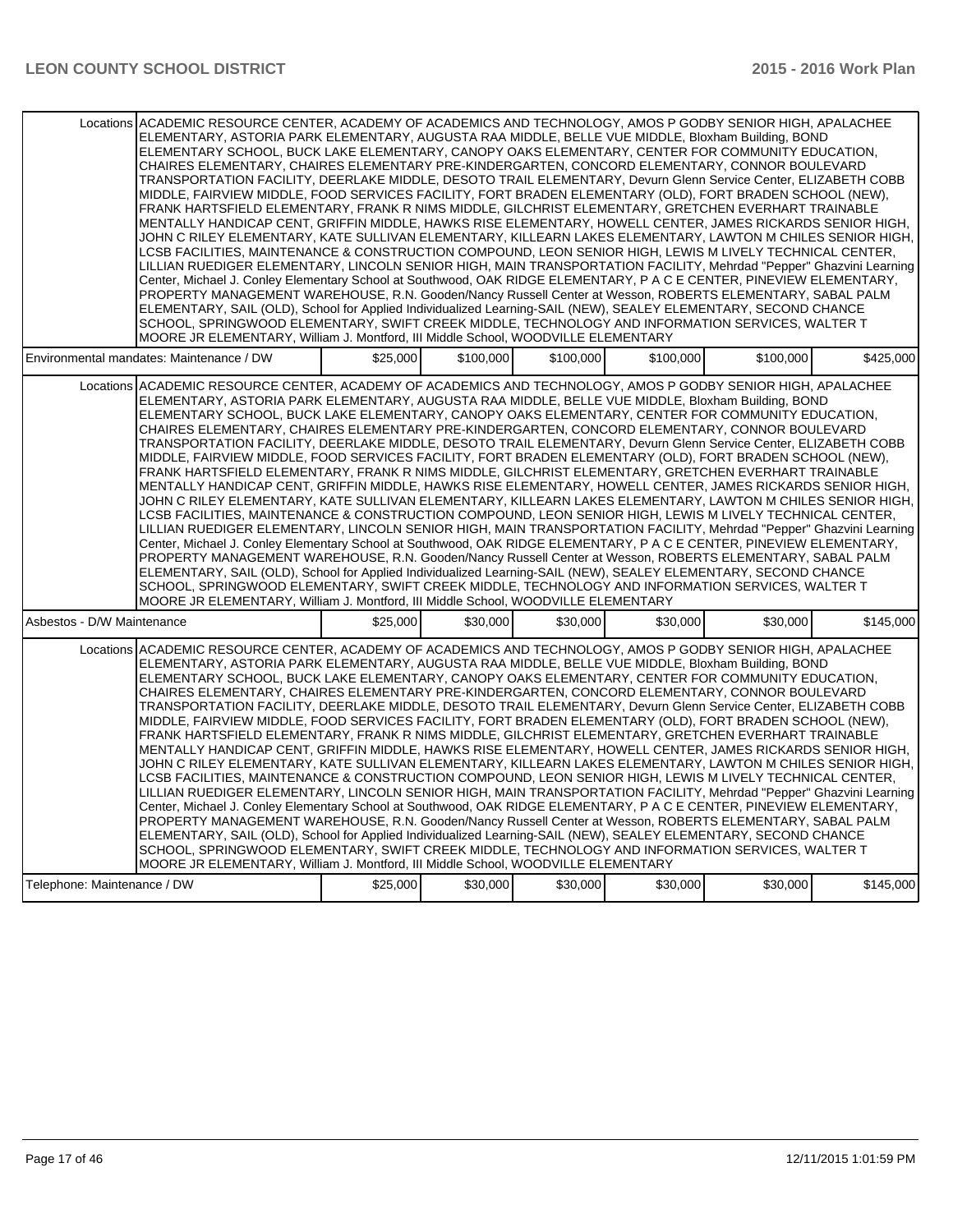| Locations ACADEMIC RESOURCE CENTER, ACADEMY OF ACADEMICS AND TECHNOLOGY, AMOS P GODBY SENIOR HIGH, APALACHEE<br>ELEMENTARY, ASTORIA PARK ELEMENTARY, AUGUSTA RAA MIDDLE, BELLE VUE MIDDLE, Bloxham Building, BOND<br>ELEMENTARY SCHOOL, BUCK LAKE ELEMENTARY, CANOPY OAKS ELEMENTARY, CENTER FOR COMMUNITY EDUCATION,<br>CHAIRES ELEMENTARY, CHAIRES ELEMENTARY PRE-KINDERGARTEN, CONCORD ELEMENTARY, CONNOR BOULEVARD<br>TRANSPORTATION FACILITY, DEERLAKE MIDDLE, DESOTO TRAIL ELEMENTARY, Devurn Glenn Service Center, ELIZABETH COBB<br>MIDDLE, FAIRVIEW MIDDLE, FOOD SERVICES FACILITY, FORT BRADEN ELEMENTARY (OLD), FORT BRADEN SCHOOL (NEW),<br>FRANK HARTSFIELD ELEMENTARY, FRANK R NIMS MIDDLE, GILCHRIST ELEMENTARY, GRETCHEN EVERHART TRAINABLE<br>MENTALLY HANDICAP CENT, GRIFFIN MIDDLE, HAWKS RISE ELEMENTARY, HOWELL CENTER, JAMES RICKARDS SENIOR HIGH,<br>JOHN C RILEY ELEMENTARY, KATE SULLIVAN ELEMENTARY, KILLEARN LAKES ELEMENTARY, LAWTON M CHILES SENIOR HIGH,<br>LCSB FACILITIES, MAINTENANCE & CONSTRUCTION COMPOUND, LEON SENIOR HIGH, LEWIS M LIVELY TECHNICAL CENTER,<br>LILLIAN RUEDIGER ELEMENTARY, LINCOLN SENIOR HIGH, MAIN TRANSPORTATION FACILITY, Mehrdad "Pepper" Ghazvini Learning<br>Center, Michael J. Conley Elementary School at Southwood, OAK RIDGE ELEMENTARY, P A C E CENTER, PINEVIEW ELEMENTARY,<br>PROPERTY MANAGEMENT WAREHOUSE, R.N. Gooden/Nancy Russell Center at Wesson, ROBERTS ELEMENTARY, SABAL PALM<br>ELEMENTARY, SAIL (OLD), School for Applied Individualized Learning-SAIL (NEW), SEALEY ELEMENTARY, SECOND CHANCE<br>SCHOOL, SPRINGWOOD ELEMENTARY, SWIFT CREEK MIDDLE, TECHNOLOGY AND INFORMATION SERVICES, WALTER T<br>MOORE JR ELEMENTARY, William J. Montford, III Middle School, WOODVILLE ELEMENTARY |         |          |          |          |          |           |  |  |  |
|---------------------------------------------------------------------------------------------------------------------------------------------------------------------------------------------------------------------------------------------------------------------------------------------------------------------------------------------------------------------------------------------------------------------------------------------------------------------------------------------------------------------------------------------------------------------------------------------------------------------------------------------------------------------------------------------------------------------------------------------------------------------------------------------------------------------------------------------------------------------------------------------------------------------------------------------------------------------------------------------------------------------------------------------------------------------------------------------------------------------------------------------------------------------------------------------------------------------------------------------------------------------------------------------------------------------------------------------------------------------------------------------------------------------------------------------------------------------------------------------------------------------------------------------------------------------------------------------------------------------------------------------------------------------------------------------------------------------------------------------------------------------------|---------|----------|----------|----------|----------|-----------|--|--|--|
| Small appliances: Maintenance / DW                                                                                                                                                                                                                                                                                                                                                                                                                                                                                                                                                                                                                                                                                                                                                                                                                                                                                                                                                                                                                                                                                                                                                                                                                                                                                                                                                                                                                                                                                                                                                                                                                                                                                                                                        | \$9.203 | \$6.000  | \$6.000  | \$6.000  | \$6.000  | \$33,203  |  |  |  |
| Locations ACADEMIC RESOURCE CENTER, ACADEMY OF ACADEMICS AND TECHNOLOGY, AMOS P GODBY SENIOR HIGH, APALACHEE<br>ELEMENTARY, ASTORIA PARK ELEMENTARY, AUGUSTA RAA MIDDLE, BELLE VUE MIDDLE, Bloxham Building, BOND<br>ELEMENTARY SCHOOL, BUCK LAKE ELEMENTARY, CANOPY OAKS ELEMENTARY, CENTER FOR COMMUNITY EDUCATION,<br>CHAIRES ELEMENTARY, CHAIRES ELEMENTARY PRE-KINDERGARTEN, CONCORD ELEMENTARY, CONNOR BOULEVARD<br>TRANSPORTATION FACILITY, DEERLAKE MIDDLE, DESOTO TRAIL ELEMENTARY, Devurn Glenn Service Center, ELIZABETH COBB<br>MIDDLE, FAIRVIEW MIDDLE, FOOD SERVICES FACILITY, FORT BRADEN ELEMENTARY (OLD), FORT BRADEN SCHOOL (NEW),<br>FRANK HARTSFIELD ELEMENTARY, FRANK R NIMS MIDDLE, GILCHRIST ELEMENTARY, GRETCHEN EVERHART TRAINABLE<br>MENTALLY HANDICAP CENT, GRIFFIN MIDDLE, HAWKS RISE ELEMENTARY, HOWELL CENTER, JAMES RICKARDS SENIOR HIGH,<br>JOHN C RILEY ELEMENTARY, KATE SULLIVAN ELEMENTARY, KILLEARN LAKES ELEMENTARY, LAWTON M CHILES SENIOR HIGH,<br>LCSB FACILITIES, MAINTENANCE & CONSTRUCTION COMPOUND, LEON SENIOR HIGH, LEWIS M LIVELY TECHNICAL CENTER,<br>LILLIAN RUEDIGER ELEMENTARY, LINCOLN SENIOR HIGH, MAIN TRANSPORTATION FACILITY, Mehrdad "Pepper" Ghazvini Learning<br>Center, Michael J. Conley Elementary School at Southwood, OAK RIDGE ELEMENTARY, P A C E CENTER, PINEVIEW ELEMENTARY,<br>PROPERTY MANAGEMENT WAREHOUSE, R.N. Gooden/Nancy Russell Center at Wesson, ROBERTS ELEMENTARY, SABAL PALM<br>ELEMENTARY, SAIL (OLD), School for Applied Individualized Learning-SAIL (NEW), SEALEY ELEMENTARY, SECOND CHANCE<br>SCHOOL, SPRINGWOOD ELEMENTARY, SWIFT CREEK MIDDLE, TECHNOLOGY AND INFORMATION SERVICES, WALTER T<br>MOORE JR ELEMENTARY, William J. Montford, III Middle School, WOODVILLE ELEMENTARY |         |          |          |          |          |           |  |  |  |
| Roofs: Facilities / DW                                                                                                                                                                                                                                                                                                                                                                                                                                                                                                                                                                                                                                                                                                                                                                                                                                                                                                                                                                                                                                                                                                                                                                                                                                                                                                                                                                                                                                                                                                                                                                                                                                                                                                                                                    | \$0     | \$50,000 | \$50,000 | \$50,000 | \$50,000 | \$200,000 |  |  |  |
| Locations ACADEMIC RESOURCE CENTER, ACADEMY OF ACADEMICS AND TECHNOLOGY, AMOS P GODBY SENIOR HIGH, APALACHEE<br>ELEMENTARY, ASTORIA PARK ELEMENTARY, AUGUSTA RAA MIDDLE, BELLE VUE MIDDLE, Bloxham Building, BOND<br>ELEMENTARY SCHOOL, BUCK LAKE ELEMENTARY, CANOPY OAKS ELEMENTARY, CENTER FOR COMMUNITY EDUCATION,<br>CHAIRES ELEMENTARY, CHAIRES ELEMENTARY PRE-KINDERGARTEN, CONCORD ELEMENTARY, CONNOR BOULEVARD<br>TRANSPORTATION FACILITY, DEERLAKE MIDDLE, DESOTO TRAIL ELEMENTARY, Devurn Glenn Service Center, ELIZABETH COBB<br>MIDDLE, FAIRVIEW MIDDLE, FOOD SERVICES FACILITY, FORT BRADEN ELEMENTARY (OLD), FORT BRADEN SCHOOL (NEW),<br>FRANK HARTSFIELD ELEMENTARY, FRANK R NIMS MIDDLE, GILCHRIST ELEMENTARY, GRETCHEN EVERHART TRAINABLE<br>MENTALLY HANDICAP CENT, GRIFFIN MIDDLE, HAWKS RISE ELEMENTARY, HOWELL CENTER, JAMES RICKARDS SENIOR HIGH,<br>JOHN C RILEY ELEMENTARY, KATE SULLIVAN ELEMENTARY, KILLEARN LAKES ELEMENTARY, LAWTON M CHILES SENIOR HIGH,<br>LCSB FACILITIES, MAINTENANCE & CONSTRUCTION COMPOUND, LEON SENIOR HIGH, LEWIS M LIVELY TECHNICAL CENTER,<br>LILLIAN RUEDIGER ELEMENTARY, LINCOLN SENIOR HIGH, MAIN TRANSPORTATION FACILITY, Mehrdad "Pepper" Ghazvini Learning<br>Center, Michael J. Conley Elementary School at Southwood, OAK RIDGE ELEMENTARY, P A C E CENTER, PINEVIEW ELEMENTARY,<br>PROPERTY MANAGEMENT WAREHOUSE, R.N. Gooden/Nancy Russell Center at Wesson, ROBERTS ELEMENTARY, SABAL PALM<br>ELEMENTARY, SAIL (OLD), School for Applied Individualized Learning-SAIL (NEW), SEALEY ELEMENTARY, SECOND CHANCE<br>SCHOOL, SPRINGWOOD ELEMENTARY, SWIFT CREEK MIDDLE, TECHNOLOGY AND INFORMATION SERVICES, WALTER T<br>MOORE JR ELEMENTARY, William J. Montford, III Middle School, WOODVILLE ELEMENTARY |         |          |          |          |          |           |  |  |  |
| Handicapped access: Facilities / DW                                                                                                                                                                                                                                                                                                                                                                                                                                                                                                                                                                                                                                                                                                                                                                                                                                                                                                                                                                                                                                                                                                                                                                                                                                                                                                                                                                                                                                                                                                                                                                                                                                                                                                                                       |         |          |          |          |          |           |  |  |  |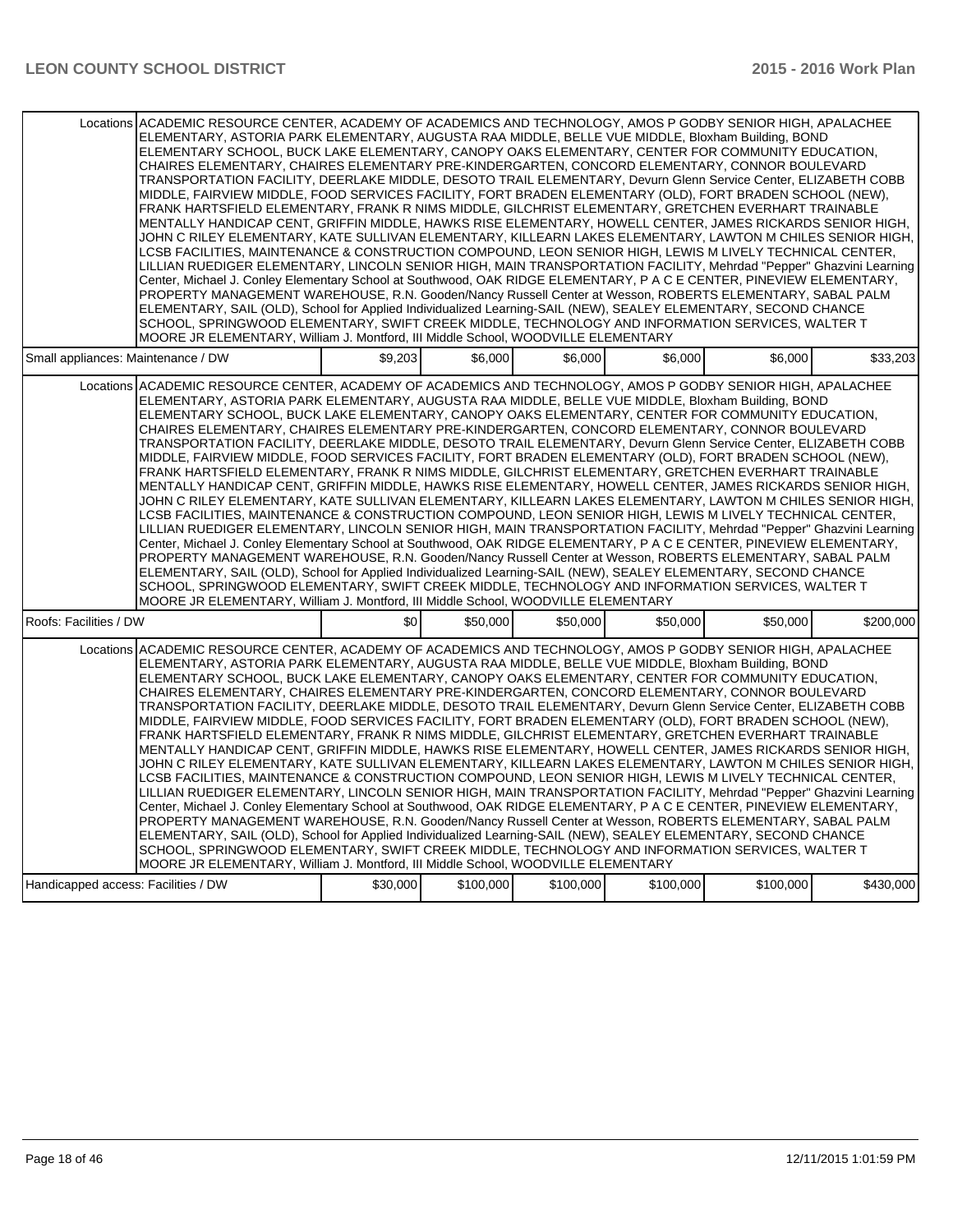| Locations ACADEMIC RESOURCE CENTER, ACADEMY OF ACADEMICS AND TECHNOLOGY, AMOS P GODBY SENIOR HIGH, APALACHEE<br>ELEMENTARY, ASTORIA PARK ELEMENTARY, AUGUSTA RAA MIDDLE, BELLE VUE MIDDLE, Bloxham Building, BOND<br>ELEMENTARY SCHOOL, BUCK LAKE ELEMENTARY, CANOPY OAKS ELEMENTARY, CENTER FOR COMMUNITY EDUCATION,<br>CHAIRES ELEMENTARY, CHAIRES ELEMENTARY PRE-KINDERGARTEN, CONCORD ELEMENTARY, CONNOR BOULEVARD<br>TRANSPORTATION FACILITY, DEERLAKE MIDDLE, DESOTO TRAIL ELEMENTARY, Devurn Glenn Service Center, ELIZABETH COBB<br>MIDDLE, FAIRVIEW MIDDLE, FOOD SERVICES FACILITY, FORT BRADEN ELEMENTARY (OLD), FORT BRADEN SCHOOL (NEW),<br>FRANK HARTSFIELD ELEMENTARY, FRANK R NIMS MIDDLE, GILCHRIST ELEMENTARY, GRETCHEN EVERHART TRAINABLE<br>MENTALLY HANDICAP CENT, GRIFFIN MIDDLE, HAWKS RISE ELEMENTARY, HOWELL CENTER, JAMES RICKARDS SENIOR HIGH,<br>JOHN C RILEY ELEMENTARY, KATE SULLIVAN ELEMENTARY, KILLEARN LAKES ELEMENTARY, LAWTON M CHILES SENIOR HIGH,<br>LCSB FACILITIES, MAINTENANCE & CONSTRUCTION COMPOUND, LEON SENIOR HIGH, LEWIS M LIVELY TECHNICAL CENTER,<br>LILLIAN RUEDIGER ELEMENTARY, LINCOLN SENIOR HIGH, MAIN TRANSPORTATION FACILITY, Mehrdad "Pepper" Ghazvini Learning<br>Center, Michael J. Conley Elementary School at Southwood, OAK RIDGE ELEMENTARY, P A C E CENTER, PINEVIEW ELEMENTARY,<br>PROPERTY MANAGEMENT WAREHOUSE, R.N. Gooden/Nancy Russell Center at Wesson, ROBERTS ELEMENTARY, SABAL PALM<br>ELEMENTARY, SAIL (OLD), School for Applied Individualized Learning-SAIL (NEW), SEALEY ELEMENTARY, SECOND CHANCE<br>SCHOOL, SPRINGWOOD ELEMENTARY, SWIFT CREEK MIDDLE, TECHNOLOGY AND INFORMATION SERVICES, WALTER T<br>MOORE JR ELEMENTARY, William J. Montford, III Middle School, WOODVILLE ELEMENTARY |           |           |           |           |           |             |  |  |  |
|---------------------------------------------------------------------------------------------------------------------------------------------------------------------------------------------------------------------------------------------------------------------------------------------------------------------------------------------------------------------------------------------------------------------------------------------------------------------------------------------------------------------------------------------------------------------------------------------------------------------------------------------------------------------------------------------------------------------------------------------------------------------------------------------------------------------------------------------------------------------------------------------------------------------------------------------------------------------------------------------------------------------------------------------------------------------------------------------------------------------------------------------------------------------------------------------------------------------------------------------------------------------------------------------------------------------------------------------------------------------------------------------------------------------------------------------------------------------------------------------------------------------------------------------------------------------------------------------------------------------------------------------------------------------------------------------------------------------------------------------------------------------------|-----------|-----------|-----------|-----------|-----------|-------------|--|--|--|
| Hazardous waste: Maintenance / DW                                                                                                                                                                                                                                                                                                                                                                                                                                                                                                                                                                                                                                                                                                                                                                                                                                                                                                                                                                                                                                                                                                                                                                                                                                                                                                                                                                                                                                                                                                                                                                                                                                                                                                                                         | \$25,000  | \$45,000  | \$45,000  | \$45,000  | \$45,000  | \$205,000   |  |  |  |
| Locations ACADEMIC RESOURCE CENTER, ACADEMY OF ACADEMICS AND TECHNOLOGY, AMOS P GODBY SENIOR HIGH, APALACHEE<br>ELEMENTARY, ASTORIA PARK ELEMENTARY, AUGUSTA RAA MIDDLE, BELLE VUE MIDDLE, Bloxham Building, BOND<br>ELEMENTARY SCHOOL, BUCK LAKE ELEMENTARY, CANOPY OAKS ELEMENTARY, CENTER FOR COMMUNITY EDUCATION,<br>CHAIRES ELEMENTARY, CHAIRES ELEMENTARY PRE-KINDERGARTEN, CONCORD ELEMENTARY, CONNOR BOULEVARD<br>TRANSPORTATION FACILITY, DEERLAKE MIDDLE, DESOTO TRAIL ELEMENTARY, Devurn Glenn Service Center, ELIZABETH COBB<br>MIDDLE, FAIRVIEW MIDDLE, FOOD SERVICES FACILITY, FORT BRADEN ELEMENTARY (OLD), FORT BRADEN SCHOOL (NEW),<br>FRANK HARTSFIELD ELEMENTARY, FRANK R NIMS MIDDLE, GILCHRIST ELEMENTARY, GRETCHEN EVERHART TRAINABLE<br>MENTALLY HANDICAP CENT, GRIFFIN MIDDLE, HAWKS RISE ELEMENTARY, HOWELL CENTER, JAMES RICKARDS SENIOR HIGH,<br>JOHN C RILEY ELEMENTARY, KATE SULLIVAN ELEMENTARY, KILLEARN LAKES ELEMENTARY, LAWTON M CHILES SENIOR HIGH,<br>LCSB FACILITIES, MAINTENANCE & CONSTRUCTION COMPOUND, LEON SENIOR HIGH, LEWIS M LIVELY TECHNICAL CENTER,<br>LILLIAN RUEDIGER ELEMENTARY, LINCOLN SENIOR HIGH, MAIN TRANSPORTATION FACILITY, Mehrdad "Pepper" Ghazvini Learning<br>Center, Michael J. Conley Elementary School at Southwood, OAK RIDGE ELEMENTARY, P A C E CENTER, PINEVIEW ELEMENTARY,<br>PROPERTY MANAGEMENT WAREHOUSE, R.N. Gooden/Nancy Russell Center at Wesson, ROBERTS ELEMENTARY, SABAL PALM<br>ELEMENTARY, SAIL (OLD), School for Applied Individualized Learning-SAIL (NEW), SEALEY ELEMENTARY, SECOND CHANCE<br>SCHOOL, SPRINGWOOD ELEMENTARY, SWIFT CREEK MIDDLE. TECHNOLOGY AND INFORMATION SERVICES, WALTER T<br>MOORE JR ELEMENTARY, William J. Montford, III Middle School, WOODVILLE ELEMENTARY |           |           |           |           |           |             |  |  |  |
| Energy efficiency: Management                                                                                                                                                                                                                                                                                                                                                                                                                                                                                                                                                                                                                                                                                                                                                                                                                                                                                                                                                                                                                                                                                                                                                                                                                                                                                                                                                                                                                                                                                                                                                                                                                                                                                                                                             | \$300,000 | \$250,000 | \$250,000 | \$250,000 | \$250,000 | \$1,300,000 |  |  |  |
| Locations ACADEMIC RESOURCE CENTER, ACADEMY OF ACADEMICS AND TECHNOLOGY, AMOS P GODBY SENIOR HIGH, APALACHEE<br>ELEMENTARY, ASTORIA PARK ELEMENTARY, AUGUSTA RAA MIDDLE, BELLE VUE MIDDLE, Bloxham Building, BOND<br>ELEMENTARY SCHOOL, BUCK LAKE ELEMENTARY, CANOPY OAKS ELEMENTARY, CENTER FOR COMMUNITY EDUCATION,<br>CHAIRES ELEMENTARY, CHAIRES ELEMENTARY PRE-KINDERGARTEN, CONCORD ELEMENTARY, CONNOR BOULEVARD<br>TRANSPORTATION FACILITY, DEERLAKE MIDDLE, DESOTO TRAIL ELEMENTARY, Devurn Glenn Service Center, ELIZABETH COBB<br>MIDDLE, FAIRVIEW MIDDLE, FOOD SERVICES FACILITY, FORT BRADEN ELEMENTARY (OLD), FORT BRADEN SCHOOL (NEW),<br>FRANK HARTSFIELD ELEMENTARY. FRANK R NIMS MIDDLE. GILCHRIST ELEMENTARY. GRETCHEN EVERHART TRAINABLE<br>MENTALLY HANDICAP CENT, GRIFFIN MIDDLE, HAWKS RISE ELEMENTARY, HOWELL CENTER, JAMES RICKARDS SENIOR HIGH,<br>JOHN C RILEY ELEMENTARY, KATE SULLIVAN ELEMENTARY, KILLEARN LAKES ELEMENTARY, LAWTON M CHILES SENIOR HIGH,<br>LCSB FACILITIES, MAINTENANCE & CONSTRUCTION COMPOUND, LEON SENIOR HIGH, LEWIS M LIVELY TECHNICAL CENTER,<br>LILLIAN RUEDIGER ELEMENTARY, LINCOLN SENIOR HIGH, MAIN TRANSPORTATION FACILITY, Mehrdad "Pepper" Ghazvini Learning<br>Center, Michael J. Conley Elementary School at Southwood, OAK RIDGE ELEMENTARY, P A C E CENTER, PINEVIEW ELEMENTARY,<br>PROPERTY MANAGEMENT WAREHOUSE, R.N. Gooden/Nancy Russell Center at Wesson, ROBERTS ELEMENTARY, SABAL PALM<br>ELEMENTARY, SAIL (OLD), School for Applied Individualized Learning-SAIL (NEW), SEALEY ELEMENTARY, SECOND CHANCE<br>SCHOOL, SPRINGWOOD ELEMENTARY, SWIFT CREEK MIDDLE, TECHNOLOGY AND INFORMATION SERVICES, WALTER T<br>MOORE JR ELEMENTARY, William J. Montford, III Middle School, WOODVILLE ELEMENTARY |           |           |           |           |           |             |  |  |  |
| Replace Auto Elec Defibrillator Pads and Batteries                                                                                                                                                                                                                                                                                                                                                                                                                                                                                                                                                                                                                                                                                                                                                                                                                                                                                                                                                                                                                                                                                                                                                                                                                                                                                                                                                                                                                                                                                                                                                                                                                                                                                                                        | \$0       | \$7,000   | \$7,000   | \$7,000   | \$7,000   | \$28,000    |  |  |  |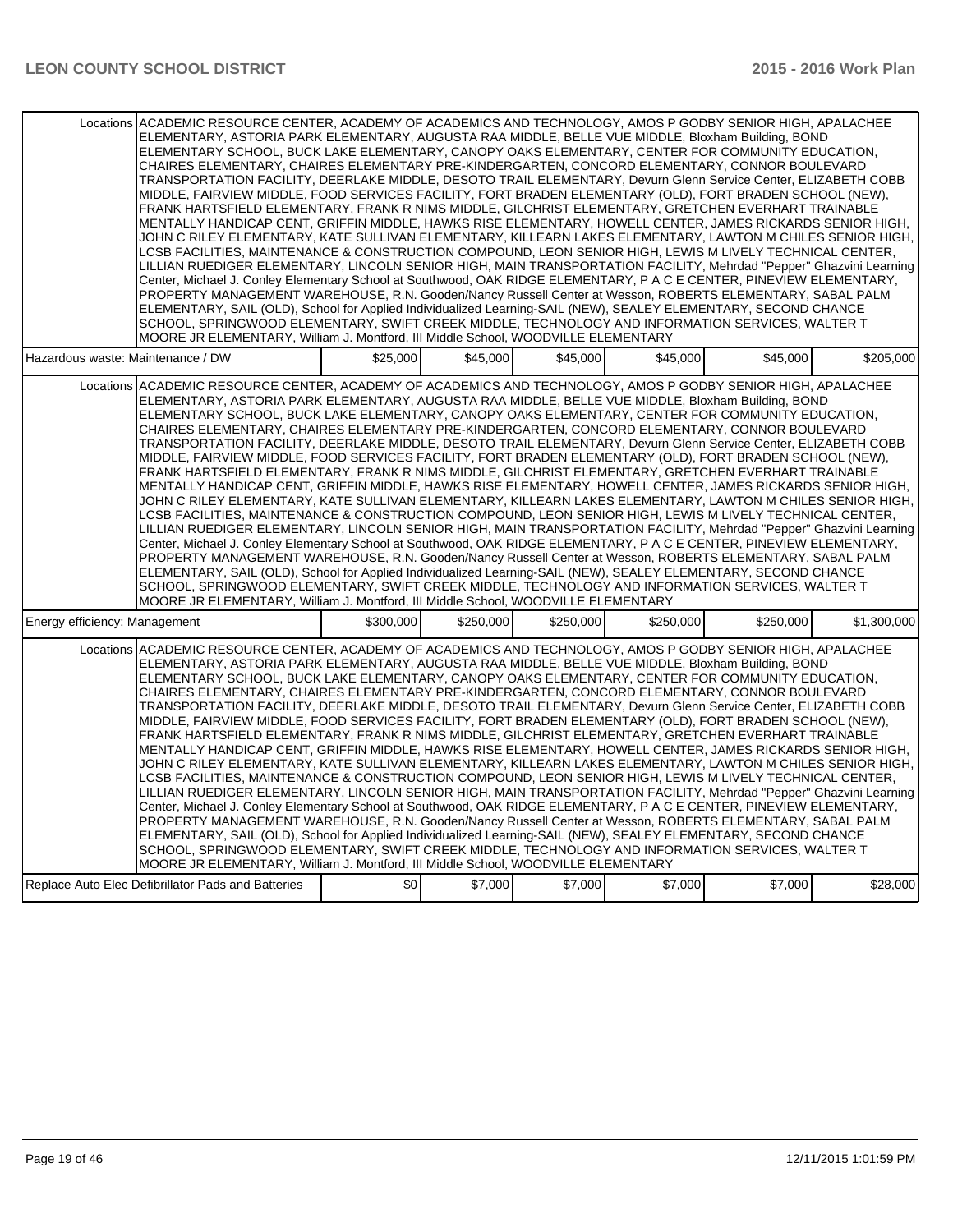| Locations ACADEMIC RESOURCE CENTER, ACADEMY OF ACADEMICS AND TECHNOLOGY, AMOS P GODBY SENIOR HIGH, APALACHEE<br>ELEMENTARY, ASTORIA PARK ELEMENTARY, AUGUSTA RAA MIDDLE, BELLE VUE MIDDLE, Bloxham Building, BOND<br>ELEMENTARY SCHOOL, BUCK LAKE ELEMENTARY, CANOPY OAKS ELEMENTARY, CENTER FOR COMMUNITY EDUCATION,<br>CHAIRES ELEMENTARY, CHAIRES ELEMENTARY PRE-KINDERGARTEN, CONCORD ELEMENTARY, CONNOR BOULEVARD<br>TRANSPORTATION FACILITY, DEERLAKE MIDDLE, DESOTO TRAIL ELEMENTARY, Devurn Glenn Service Center, ELIZABETH COBB<br>MIDDLE, FAIRVIEW MIDDLE, FOOD SERVICES FACILITY, FORT BRADEN ELEMENTARY (OLD), FORT BRADEN SCHOOL (NEW),<br>FRANK HARTSFIELD ELEMENTARY, FRANK R NIMS MIDDLE, GILCHRIST ELEMENTARY, GRETCHEN EVERHART TRAINABLE<br>MENTALLY HANDICAP CENT, GRIFFIN MIDDLE, HAWKS RISE ELEMENTARY, HOWELL CENTER, JAMES RICKARDS SENIOR HIGH,<br>JOHN C RILEY ELEMENTARY, KATE SULLIVAN ELEMENTARY, KILLEARN LAKES ELEMENTARY, LAWTON M CHILES SENIOR HIGH,<br>LCSB FACILITIES, MAINTENANCE & CONSTRUCTION COMPOUND, LEON SENIOR HIGH, LEWIS M LIVELY TECHNICAL CENTER,<br>LILLIAN RUEDIGER ELEMENTARY, LINCOLN SENIOR HIGH, MAIN TRANSPORTATION FACILITY, Mehrdad "Pepper" Ghazvini Learning<br>Center, Michael J. Conley Elementary School at Southwood, OAK RIDGE ELEMENTARY, P A C E CENTER, PINEVIEW ELEMENTARY,<br>PROPERTY MANAGEMENT WAREHOUSE, R.N. Gooden/Nancy Russell Center at Wesson, ROBERTS ELEMENTARY, SABAL PALM<br>ELEMENTARY, SAIL (OLD), School for Applied Individualized Learning-SAIL (NEW), SEALEY ELEMENTARY, SECOND CHANCE<br>SCHOOL, SPRINGWOOD ELEMENTARY, SWIFT CREEK MIDDLE, TECHNOLOGY AND INFORMATION SERVICES, WALTER T<br>MOORE JR ELEMENTARY, William J. Montford, III Middle School, WOODVILLE ELEMENTARY<br>\$25,000<br>\$50,000<br>\$50.000<br>\$50,000<br>Electrical D/W - Maintenance<br>\$50,000<br>Locations ACADEMIC RESOURCE CENTER, ACADEMY OF ACADEMICS AND TECHNOLOGY, AMOS P GODBY SENIOR HIGH, APALACHEE<br>ELEMENTARY, ASTORIA PARK ELEMENTARY, AUGUSTA RAA MIDDLE, BELLE VUE MIDDLE, Bloxham Building, BOND<br>ELEMENTARY SCHOOL, BUCK LAKE ELEMENTARY, CANOPY OAKS ELEMENTARY, CENTER FOR COMMUNITY EDUCATION,<br>CHAIRES ELEMENTARY, CHAIRES ELEMENTARY PRE-KINDERGARTEN, CONCORD ELEMENTARY, CONNOR BOULEVARD<br>TRANSPORTATION FACILITY, DEERLAKE MIDDLE, DESOTO TRAIL ELEMENTARY, Devurn Glenn Service Center, ELIZABETH COBB<br>MIDDLE, FAIRVIEW MIDDLE, FOOD SERVICES FACILITY, FORT BRADEN ELEMENTARY (OLD), FORT BRADEN SCHOOL (NEW),<br>FRANK HARTSFIELD ELEMENTARY, FRANK R NIMS MIDDLE, GILCHRIST ELEMENTARY, GRETCHEN EVERHART TRAINABLE<br>MENTALLY HANDICAP CENT, GRIFFIN MIDDLE, HAWKS RISE ELEMENTARY, HOWELL CENTER, JAMES RICKARDS SENIOR HIGH,<br>JOHN C RILEY ELEMENTARY, KATE SULLIVAN ELEMENTARY, KILLEARN LAKES ELEMENTARY, LAWTON M CHILES SENIOR HIGH,<br>LCSB FACILITIES, MAINTENANCE & CONSTRUCTION COMPOUND, LEON SENIOR HIGH, LEWIS M LIVELY TECHNICAL CENTER,<br>LILLIAN RUEDIGER ELEMENTARY, LINCOLN SENIOR HIGH, MAIN TRANSPORTATION FACILITY, Mehrdad "Pepper" Ghazvini Learning<br>Center, Michael J. Conley Elementary School at Southwood, OAK RIDGE ELEMENTARY, P A C E CENTER, PINEVIEW ELEMENTARY,<br>PROPERTY MANAGEMENT WAREHOUSE, R.N. Gooden/Nancy Russell Center at Wesson, ROBERTS ELEMENTARY, SABAL PALM<br>ELEMENTARY, SAIL (OLD), School for Applied Individualized Learning-SAIL (NEW), SEALEY ELEMENTARY, SECOND CHANCE<br>SCHOOL, SPRINGWOOD ELEMENTARY, SWIFT CREEK MIDDLE, TECHNOLOGY AND INFORMATION SERVICES, WALTER T<br>MOORE JR ELEMENTARY, William J. Montford, III Middle School, WOODVILLE ELEMENTARY<br>\$0<br>Structural: Facilities / DW<br>\$200,000<br>\$200,000<br>\$200,000<br>\$200,000<br>Locations ACADEMIC RESOURCE CENTER, ACADEMY OF ACADEMICS AND TECHNOLOGY, AMOS P GODBY SENIOR HIGH, APALACHEE<br>ELEMENTARY, ASTORIA PARK ELEMENTARY, AUGUSTA RAA MIDDLE, BELLE VUE MIDDLE, Bloxham Building, BOND<br>ELEMENTARY SCHOOL, BUCK LAKE ELEMENTARY, CANOPY OAKS ELEMENTARY, CENTER FOR COMMUNITY EDUCATION,<br>CHAIRES ELEMENTARY, CHAIRES ELEMENTARY PRE-KINDERGARTEN, CONCORD ELEMENTARY, CONNOR BOULEVARD<br>TRANSPORTATION FACILITY, DEERLAKE MIDDLE, DESOTO TRAIL ELEMENTARY, Devurn Glenn Service Center, ELIZABETH COBB<br>MIDDLE, FAIRVIEW MIDDLE, FOOD SERVICES FACILITY, FORT BRADEN ELEMENTARY (OLD), FORT BRADEN SCHOOL (NEW),<br>FRANK HARTSFIELD ELEMENTARY, FRANK R NIMS MIDDLE, GILCHRIST ELEMENTARY, GRETCHEN EVERHART TRAINABLE<br>MENTALLY HANDICAP CENT, GRIFFIN MIDDLE, HAWKS RISE ELEMENTARY, HOWELL CENTER, JAMES RICKARDS SENIOR HIGH,<br>JOHN C RILEY ELEMENTARY, KATE SULLIVAN ELEMENTARY, KILLEARN LAKES ELEMENTARY, LAWTON M CHILES SENIOR HIGH,<br>LCSB FACILITIES, MAINTENANCE & CONSTRUCTION COMPOUND, LEON SENIOR HIGH, LEWIS M LIVELY TECHNICAL CENTER,<br>LILLIAN RUEDIGER ELEMENTARY, LINCOLN SENIOR HIGH, MAIN TRANSPORTATION FACILITY, Mehrdad "Pepper" Ghazvini Learning<br>Center, Michael J. Conley Elementary School at Southwood, OAK RIDGE ELEMENTARY, P A C E CENTER, PINEVIEW ELEMENTARY,<br>PROPERTY MANAGEMENT WAREHOUSE, R.N. Gooden/Nancy Russell Center at Wesson, ROBERTS ELEMENTARY, SABAL PALM<br>ELEMENTARY, SAIL (OLD), School for Applied Individualized Learning-SAIL (NEW), SEALEY ELEMENTARY, SECOND CHANCE<br>SCHOOL, SPRINGWOOD ELEMENTARY, SWIFT CREEK MIDDLE, TECHNOLOGY AND INFORMATION SERVICES, WALTER T<br>MOORE JR ELEMENTARY, William J. Montford, III Middle School, WOODVILLE ELEMENTARY<br>\$0<br>\$150,000<br>\$150,000<br>\$150,000<br>Drainage/Asphalt: Facilities / DW<br>\$150,000 |  |  |  |           |
|---------------------------------------------------------------------------------------------------------------------------------------------------------------------------------------------------------------------------------------------------------------------------------------------------------------------------------------------------------------------------------------------------------------------------------------------------------------------------------------------------------------------------------------------------------------------------------------------------------------------------------------------------------------------------------------------------------------------------------------------------------------------------------------------------------------------------------------------------------------------------------------------------------------------------------------------------------------------------------------------------------------------------------------------------------------------------------------------------------------------------------------------------------------------------------------------------------------------------------------------------------------------------------------------------------------------------------------------------------------------------------------------------------------------------------------------------------------------------------------------------------------------------------------------------------------------------------------------------------------------------------------------------------------------------------------------------------------------------------------------------------------------------------------------------------------------------------------------------------------------------------------------------------------------------------------------------------------------------------------------------------------------------------------------------------------------------------------------------------------------------------------------------------------------------------------------------------------------------------------------------------------------------------------------------------------------------------------------------------------------------------------------------------------------------------------------------------------------------------------------------------------------------------------------------------------------------------------------------------------------------------------------------------------------------------------------------------------------------------------------------------------------------------------------------------------------------------------------------------------------------------------------------------------------------------------------------------------------------------------------------------------------------------------------------------------------------------------------------------------------------------------------------------------------------------------------------------------------------------------------------------------------------------------------------------------------------------------------------------------------------------------------------------------------------------------------------------------------------------------------------------------------------------------------------------------------------------------------------------------------------------------------------------------------------------------------------------------------------------------------------------------------------------------------------------------------------------------------------------------------------------------------------------------------------------------------------------------------------------------------------------------------------------------------------------------------------------------------------------------------------------------------------------------------------------------------------------------------------------------------------------------------------------------------------------------------------------------------------------------------------------------------------------------------------------------------------------------------------------------------------------------------------------------------------------------------------------------------------------------------------------------------------------------------------------------------------------------------------------------------------------------------------------------------------------------------------------------------------------------------------------------------------------------------------------------------------------------------------------------------------------------------------------------------------------------------------------------------------------------------------------------------------------------------------------------------------------------------------------------------------------------------------------------------------------------------------------------------------------------------------------------------------------------------------------------------------------------------------------------------------------------------------------------------------------------------------------------------------------------------------|--|--|--|-----------|
|                                                                                                                                                                                                                                                                                                                                                                                                                                                                                                                                                                                                                                                                                                                                                                                                                                                                                                                                                                                                                                                                                                                                                                                                                                                                                                                                                                                                                                                                                                                                                                                                                                                                                                                                                                                                                                                                                                                                                                                                                                                                                                                                                                                                                                                                                                                                                                                                                                                                                                                                                                                                                                                                                                                                                                                                                                                                                                                                                                                                                                                                                                                                                                                                                                                                                                                                                                                                                                                                                                                                                                                                                                                                                                                                                                                                                                                                                                                                                                                                                                                                                                                                                                                                                                                                                                                                                                                                                                                                                                                                                                                                                                                                                                                                                                                                                                                                                                                                                                                                                                                                                                                                                                                                                                                                                                                                                                                                                                                                                                                                                                                                                           |  |  |  |           |
|                                                                                                                                                                                                                                                                                                                                                                                                                                                                                                                                                                                                                                                                                                                                                                                                                                                                                                                                                                                                                                                                                                                                                                                                                                                                                                                                                                                                                                                                                                                                                                                                                                                                                                                                                                                                                                                                                                                                                                                                                                                                                                                                                                                                                                                                                                                                                                                                                                                                                                                                                                                                                                                                                                                                                                                                                                                                                                                                                                                                                                                                                                                                                                                                                                                                                                                                                                                                                                                                                                                                                                                                                                                                                                                                                                                                                                                                                                                                                                                                                                                                                                                                                                                                                                                                                                                                                                                                                                                                                                                                                                                                                                                                                                                                                                                                                                                                                                                                                                                                                                                                                                                                                                                                                                                                                                                                                                                                                                                                                                                                                                                                                           |  |  |  | \$225,000 |
|                                                                                                                                                                                                                                                                                                                                                                                                                                                                                                                                                                                                                                                                                                                                                                                                                                                                                                                                                                                                                                                                                                                                                                                                                                                                                                                                                                                                                                                                                                                                                                                                                                                                                                                                                                                                                                                                                                                                                                                                                                                                                                                                                                                                                                                                                                                                                                                                                                                                                                                                                                                                                                                                                                                                                                                                                                                                                                                                                                                                                                                                                                                                                                                                                                                                                                                                                                                                                                                                                                                                                                                                                                                                                                                                                                                                                                                                                                                                                                                                                                                                                                                                                                                                                                                                                                                                                                                                                                                                                                                                                                                                                                                                                                                                                                                                                                                                                                                                                                                                                                                                                                                                                                                                                                                                                                                                                                                                                                                                                                                                                                                                                           |  |  |  |           |
|                                                                                                                                                                                                                                                                                                                                                                                                                                                                                                                                                                                                                                                                                                                                                                                                                                                                                                                                                                                                                                                                                                                                                                                                                                                                                                                                                                                                                                                                                                                                                                                                                                                                                                                                                                                                                                                                                                                                                                                                                                                                                                                                                                                                                                                                                                                                                                                                                                                                                                                                                                                                                                                                                                                                                                                                                                                                                                                                                                                                                                                                                                                                                                                                                                                                                                                                                                                                                                                                                                                                                                                                                                                                                                                                                                                                                                                                                                                                                                                                                                                                                                                                                                                                                                                                                                                                                                                                                                                                                                                                                                                                                                                                                                                                                                                                                                                                                                                                                                                                                                                                                                                                                                                                                                                                                                                                                                                                                                                                                                                                                                                                                           |  |  |  | \$800,000 |
|                                                                                                                                                                                                                                                                                                                                                                                                                                                                                                                                                                                                                                                                                                                                                                                                                                                                                                                                                                                                                                                                                                                                                                                                                                                                                                                                                                                                                                                                                                                                                                                                                                                                                                                                                                                                                                                                                                                                                                                                                                                                                                                                                                                                                                                                                                                                                                                                                                                                                                                                                                                                                                                                                                                                                                                                                                                                                                                                                                                                                                                                                                                                                                                                                                                                                                                                                                                                                                                                                                                                                                                                                                                                                                                                                                                                                                                                                                                                                                                                                                                                                                                                                                                                                                                                                                                                                                                                                                                                                                                                                                                                                                                                                                                                                                                                                                                                                                                                                                                                                                                                                                                                                                                                                                                                                                                                                                                                                                                                                                                                                                                                                           |  |  |  |           |
|                                                                                                                                                                                                                                                                                                                                                                                                                                                                                                                                                                                                                                                                                                                                                                                                                                                                                                                                                                                                                                                                                                                                                                                                                                                                                                                                                                                                                                                                                                                                                                                                                                                                                                                                                                                                                                                                                                                                                                                                                                                                                                                                                                                                                                                                                                                                                                                                                                                                                                                                                                                                                                                                                                                                                                                                                                                                                                                                                                                                                                                                                                                                                                                                                                                                                                                                                                                                                                                                                                                                                                                                                                                                                                                                                                                                                                                                                                                                                                                                                                                                                                                                                                                                                                                                                                                                                                                                                                                                                                                                                                                                                                                                                                                                                                                                                                                                                                                                                                                                                                                                                                                                                                                                                                                                                                                                                                                                                                                                                                                                                                                                                           |  |  |  | \$600,000 |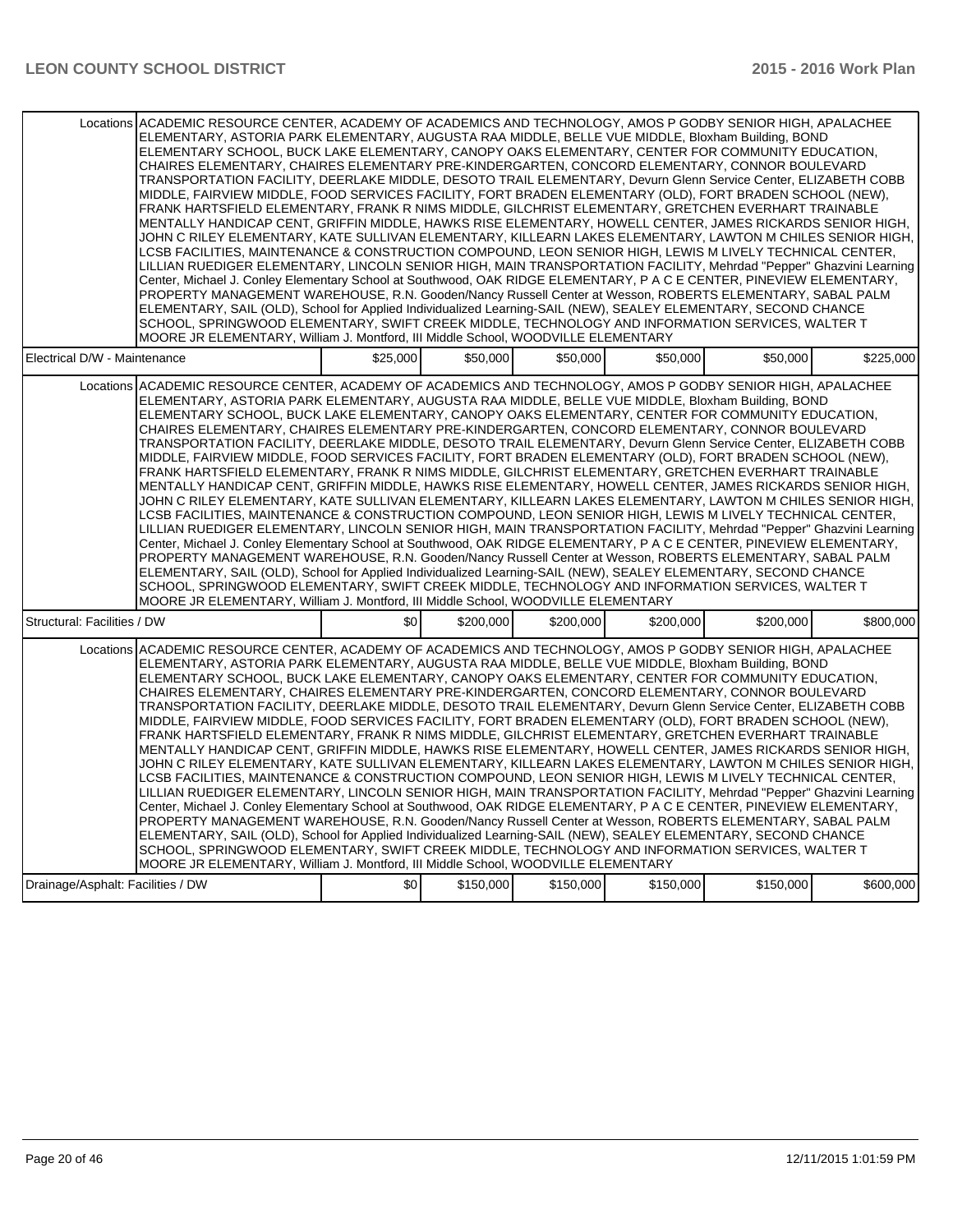| Locations ACADEMIC RESOURCE CENTER, ACADEMY OF ACADEMICS AND TECHNOLOGY, AMOS P GODBY SENIOR HIGH, APALACHEE<br>ELEMENTARY, ASTORIA PARK ELEMENTARY, AUGUSTA RAA MIDDLE, BELLE VUE MIDDLE, Bloxham Building, BOND<br>ELEMENTARY SCHOOL, BUCK LAKE ELEMENTARY, CANOPY OAKS ELEMENTARY, CENTER FOR COMMUNITY EDUCATION,<br>CHAIRES ELEMENTARY, CHAIRES ELEMENTARY PRE-KINDERGARTEN, CONCORD ELEMENTARY, CONNOR BOULEVARD<br>TRANSPORTATION FACILITY, DEERLAKE MIDDLE, DESOTO TRAIL ELEMENTARY, Devurn Glenn Service Center, ELIZABETH COBB<br>MIDDLE, FAIRVIEW MIDDLE, FOOD SERVICES FACILITY, FORT BRADEN ELEMENTARY (OLD), FORT BRADEN SCHOOL (NEW),<br>FRANK HARTSFIELD ELEMENTARY. FRANK R NIMS MIDDLE, GILCHRIST ELEMENTARY, GRETCHEN EVERHART TRAINABLE<br>MENTALLY HANDICAP CENT, GRIFFIN MIDDLE, HAWKS RISE ELEMENTARY, HOWELL CENTER, JAMES RICKARDS SENIOR HIGH,<br>JOHN C RILEY ELEMENTARY, KATE SULLIVAN ELEMENTARY, KILLEARN LAKES ELEMENTARY, LAWTON M CHILES SENIOR HIGH,<br>LCSB FACILITIES, MAINTENANCE & CONSTRUCTION COMPOUND, LEON SENIOR HIGH, LEWIS M LIVELY TECHNICAL CENTER,<br>LILLIAN RUEDIGER ELEMENTARY, LINCOLN SENIOR HIGH, MAIN TRANSPORTATION FACILITY, Mehrdad "Pepper" Ghazvini Learning<br>Center, Michael J. Conley Elementary School at Southwood, OAK RIDGE ELEMENTARY, P A C E CENTER, PINEVIEW ELEMENTARY,<br>PROPERTY MANAGEMENT WAREHOUSE, R.N. Gooden/Nancy Russell Center at Wesson, ROBERTS ELEMENTARY, SABAL PALM<br>ELEMENTARY, SAIL (OLD), School for Applied Individualized Learning-SAIL (NEW), SEALEY ELEMENTARY, SECOND CHANCE<br>SCHOOL, SPRINGWOOD ELEMENTARY, SWIFT CREEK MIDDLE, TECHNOLOGY AND INFORMATION SERVICES, WALTER T<br>MOORE JR ELEMENTARY, William J. Montford, III Middle School, WOODVILLE ELEMENTARY<br>\$50,000<br>\$50,000<br>\$50,000<br>\$50,000<br>\$0 <sub>0</sub> |             |             |             |             |             |              |  |  |  |
|-----------------------------------------------------------------------------------------------------------------------------------------------------------------------------------------------------------------------------------------------------------------------------------------------------------------------------------------------------------------------------------------------------------------------------------------------------------------------------------------------------------------------------------------------------------------------------------------------------------------------------------------------------------------------------------------------------------------------------------------------------------------------------------------------------------------------------------------------------------------------------------------------------------------------------------------------------------------------------------------------------------------------------------------------------------------------------------------------------------------------------------------------------------------------------------------------------------------------------------------------------------------------------------------------------------------------------------------------------------------------------------------------------------------------------------------------------------------------------------------------------------------------------------------------------------------------------------------------------------------------------------------------------------------------------------------------------------------------------------------------------------------------------------------------------------------------------------------------|-------------|-------------|-------------|-------------|-------------|--------------|--|--|--|
| Grounds: Maintenance / DW                                                                                                                                                                                                                                                                                                                                                                                                                                                                                                                                                                                                                                                                                                                                                                                                                                                                                                                                                                                                                                                                                                                                                                                                                                                                                                                                                                                                                                                                                                                                                                                                                                                                                                                                                                                                                     |             |             |             |             |             | \$200,000    |  |  |  |
| Locations ACADEMIC RESOURCE CENTER, ACADEMY OF ACADEMICS AND TECHNOLOGY, AMOS P GODBY SENIOR HIGH, APALACHEE<br>ELEMENTARY, ASTORIA PARK ELEMENTARY, AUGUSTA RAA MIDDLE, BELLE VUE MIDDLE, Bloxham Building, BOND<br>ELEMENTARY SCHOOL, BUCK LAKE ELEMENTARY, CANOPY OAKS ELEMENTARY, CENTER FOR COMMUNITY EDUCATION,<br>CHAIRES ELEMENTARY, CHAIRES ELEMENTARY PRE-KINDERGARTEN, CONCORD ELEMENTARY, CONNOR BOULEVARD<br>TRANSPORTATION FACILITY, DEERLAKE MIDDLE, DESOTO TRAIL ELEMENTARY, Devurn Glenn Service Center, ELIZABETH COBB<br>MIDDLE, FAIRVIEW MIDDLE, FOOD SERVICES FACILITY, FORT BRADEN ELEMENTARY (OLD), FORT BRADEN SCHOOL (NEW),<br>FRANK HARTSFIELD ELEMENTARY, FRANK R NIMS MIDDLE, GILCHRIST ELEMENTARY, GRETCHEN EVERHART TRAINABLE<br>MENTALLY HANDICAP CENT, GRIFFIN MIDDLE, HAWKS RISE ELEMENTARY, HOWELL CENTER, JAMES RICKARDS SENIOR HIGH,<br>JOHN C RILEY ELEMENTARY, KATE SULLIVAN ELEMENTARY, KILLEARN LAKES ELEMENTARY, LAWTON M CHILES SENIOR HIGH,<br>LCSB FACILITIES, MAINTENANCE & CONSTRUCTION COMPOUND, LEON SENIOR HIGH, LEWIS M LIVELY TECHNICAL CENTER,<br>LILLIAN RUEDIGER ELEMENTARY, LINCOLN SENIOR HIGH, MAIN TRANSPORTATION FACILITY, Mehrdad "Pepper" Ghazvini Learning<br>Center, Michael J. Conley Elementary School at Southwood, OAK RIDGE ELEMENTARY, P A C E CENTER, PINEVIEW ELEMENTARY,<br>PROPERTY MANAGEMENT WAREHOUSE, R.N. Gooden/Nancy Russell Center at Wesson, ROBERTS ELEMENTARY, SABAL PALM<br>ELEMENTARY, SAIL (OLD), School for Applied Individualized Learning-SAIL (NEW), SEALEY ELEMENTARY, SECOND CHANCE<br>SCHOOL, SPRINGWOOD ELEMENTARY, SWIFT CREEK MIDDLE, TECHNOLOGY AND INFORMATION SERVICES, WALTER T<br>MOORE JR ELEMENTARY, William J. Montford, III Middle School, WOODVILLE ELEMENTARY                                                                     |             |             |             |             |             |              |  |  |  |
| Total:                                                                                                                                                                                                                                                                                                                                                                                                                                                                                                                                                                                                                                                                                                                                                                                                                                                                                                                                                                                                                                                                                                                                                                                                                                                                                                                                                                                                                                                                                                                                                                                                                                                                                                                                                                                                                                        | \$5,992,444 | \$8,229,304 | \$8,234,304 | \$8,234,304 | \$8,234,304 | \$38,924,660 |  |  |  |

### **Local 1.50 Mill Expenditure For Maintenance, Repair and Renovation**

Anticipated expenditures expected from local funding sources over the years covered by the current work plan.

| Item                                                         | $2015 - 2016$<br><b>Actual Budget</b> | 2016 - 2017<br>Projected | 2017 - 2018<br>Projected | 2018 - 2019<br>Projected | 2019 - 2020<br>Projected | <b>Total</b>     |
|--------------------------------------------------------------|---------------------------------------|--------------------------|--------------------------|--------------------------|--------------------------|------------------|
| Remaining Maint and Repair from 1.5 Mills                    | \$5,188,449                           | \$7,103,711              | \$6,983,240              | \$6,751,549              | \$6,632,193              | \$32,659,142     |
| Maintenance/Repair Salaries                                  | \$1,250,000                           | \$1,250,000              | \$1,250,000              | \$1,250,000              | \$1,250,000              | \$6,250,000      |
| <b>School Bus Purchases</b>                                  | \$0                                   | \$1,000,000              | \$1,000,000              | \$1,000,000              | \$100,000                | \$3,100,000      |
| <b>Other Vehicle Purchases</b>                               | \$0                                   | \$0                      | \$0                      | \$0                      | \$0                      | \$0 <sub>1</sub> |
| Capital Outlay Equipment                                     | \$0                                   | \$0                      | \$0                      | \$0                      | \$0                      | \$0              |
| Rent/Lease Payments                                          | \$0                                   | \$0                      | \$0                      | \$0                      | \$0                      | \$0              |
| ICOP Debt Service                                            | \$11,532,568                          | \$11,319,927             | \$11,319,927             | \$11,319,927             | \$11,319,927             | \$56,812,276     |
| Rent/Lease Relocatables                                      | \$0                                   | \$0                      | \$0                      | \$0                      | \$0                      | \$0 <sub>1</sub> |
| I Environmental Problems                                     | \$0                                   | \$0                      | \$0                      | \$0                      | \$0                      | \$0              |
| s.1011.14 Debt Service                                       | \$0                                   | \$0                      | \$0                      | \$0                      | \$0                      | \$0              |
| Special Facilities Construction Account                      | \$0                                   | \$0                      | \$0                      | \$0                      | \$0                      | \$0              |
| Premiums for Property Casualty Insurance - 1011.71<br>(4a,b) | \$1,000,000                           | \$1,000,000              | \$1,000,000              | \$1,000,000              | \$1,000,000              | \$5,000,000      |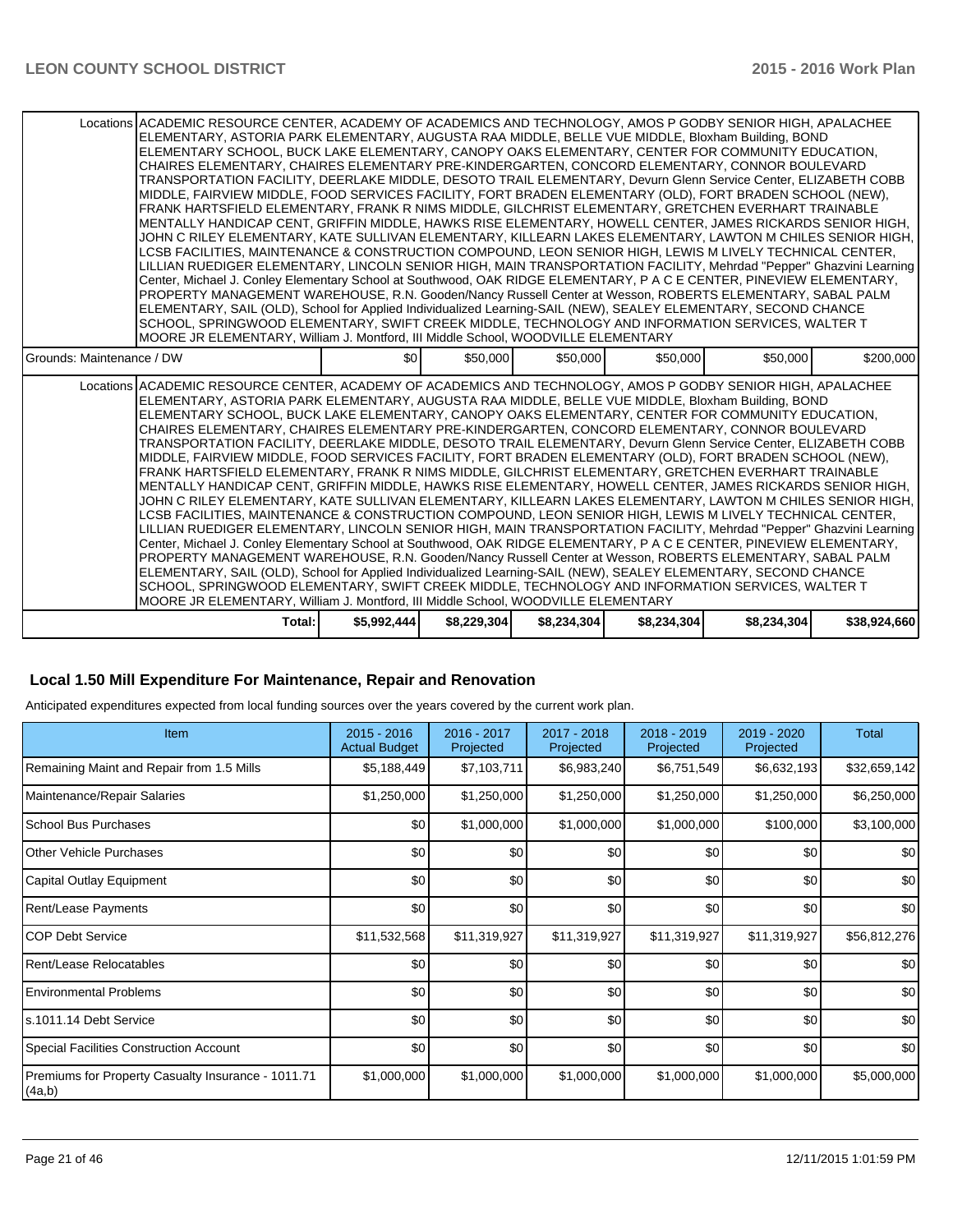| Qualified School Construction Bonds (QSCB) | \$0 <sub>1</sub> | \$0          | \$0          | \$0 <sub>0</sub> | \$0          | \$0           |
|--------------------------------------------|------------------|--------------|--------------|------------------|--------------|---------------|
| Qualified Zone Academy Bonds (QZAB)        | <b>SO</b>        | \$0          | \$0          | \$0              | \$0          | \$0           |
| Sales Tax Bond Payment                     | \$7,506,000      | \$7,506,000  | \$7,506,000  | \$7,506,000      | \$7,506,000  | \$37,530,000  |
| l Lease 55 CNG buses                       | \$991,397        | \$1,000,000  | \$1,000,000  | \$1,000,000      | \$1,000,000  | \$4,991,397   |
| Tax Anticipation Note (CNG Bus Loan)       | \$1,146,258      | \$1,200,000  | \$0          | \$0              | \$0          | \$2,346,258   |
| <b>ICharter School Disbursement HB7037</b> | \$162,415        | \$0          | \$0          | \$0 <sub>0</sub> | \$0          | \$162,415     |
| Local Expenditure Totals:                  | \$28,777,087     | \$31,379,638 | \$30,059,167 | \$29,827,476     | \$28,808,120 | \$148,851,488 |

# **Revenue**

## **1.50 Mill Revenue Source**

Schedule of Estimated Capital Outlay Revenue from each currently approved source which is estimated to be available for expenditures on the projects included in the tentative district facilities work program. All amounts are NET after considering carryover balances, interest earned, new COP's, 1011.14 and 1011.15 loans, etc. Districts cannot use 1.5-Mill funds for salaries except for those explicitly associated with maintenance/repair projects. (1011.71 (5), F.S.)

| <b>Item</b>                                                                         | Fund | $2015 - 2016$<br><b>Actual Value</b> | $2016 - 2017$<br>Projected | $2017 - 2018$<br>Projected | $2018 - 2019$<br>Projected | $2019 - 2020$<br>Projected | Total            |
|-------------------------------------------------------------------------------------|------|--------------------------------------|----------------------------|----------------------------|----------------------------|----------------------------|------------------|
| $(1)$ Non-exempt property<br>lassessed valuation                                    |      | \$15,713,181,211                     | \$16,205,276,929           | \$16,940,748,512           | \$17,753,615,269           | \$18,633,598,199           | \$85,246,420,120 |
| $(2)$ The Millege projected for<br>discretionary capital outlay per<br>ls.1011.71   |      | 1.50                                 | 1.50                       | 1.50                       | 1.50                       | 1.50                       |                  |
| $(3)$ Full value of the 1.50-Mill<br>discretionary capital outlay per<br>ls.1011.71 |      | \$26,398,144                         | \$27,224,865               | \$28,460,458               | \$29,826,074               | \$31,304,445               | \$143,213,986    |
| $(4)$ Value of the portion of the 1.50<br>-Mill ACTUALLY levied                     | 370  | \$22,626,981                         | \$23,335,599               | \$24,394,678               | \$25,565,206               | \$26,832,381               | \$122,754,845    |
| $(5)$ Difference of lines $(3)$ and $(4)$                                           |      | \$3,771,163                          | \$3,889,266                | \$4,065,780                | \$4,260,868                | \$4,472,064                | \$20,459,141     |

# **PECO Revenue Source**

The figure in the row designated "PECO Maintenance" will be subtracted from funds available for new construction because PECO maintenance dollars cannot be used for new construction.

| Item                                 | Fund | $2015 - 2016$<br><b>Actual Budget</b> | 2016 - 2017<br>Projected | 2017 - 2018<br>Projected | $2018 - 2019$<br>Projected | $2019 - 2020$<br>Projected | Total            |
|--------------------------------------|------|---------------------------------------|--------------------------|--------------------------|----------------------------|----------------------------|------------------|
| <b>IPECO New Construction</b>        | 340  | \$O I                                 | \$0 <sub>1</sub>         | \$0                      | \$0                        | \$0                        | \$0 <sub>1</sub> |
| <b>PECO Maintenance Expenditures</b> |      | \$803.995                             | \$1,125,593              | \$1,251,064              | \$1,482,755                | \$1,602,111                | \$6,265,518      |
|                                      |      | \$803,995                             | \$1,125,593              | \$1,251,064              | \$1,482,755                | \$1,602,111                | \$6,265,518      |

## **CO & DS Revenue Source**

Revenue from Capital Outlay and Debt Service funds.

| Item                                      | Fund  | $2015 - 2016$<br><b>Actual Budget</b> | 2016 - 2017<br>Projected | $2017 - 2018$<br>Proiected | $2018 - 2019$<br>Projected | $2019 - 2020$<br>Projected | Total       |
|-------------------------------------------|-------|---------------------------------------|--------------------------|----------------------------|----------------------------|----------------------------|-------------|
| ICO & DS Cash Flow-through<br>Distributed | 360 l | \$204,978                             | \$204.978                | \$204.978                  | \$204.978                  | \$204.978                  | \$1,024,890 |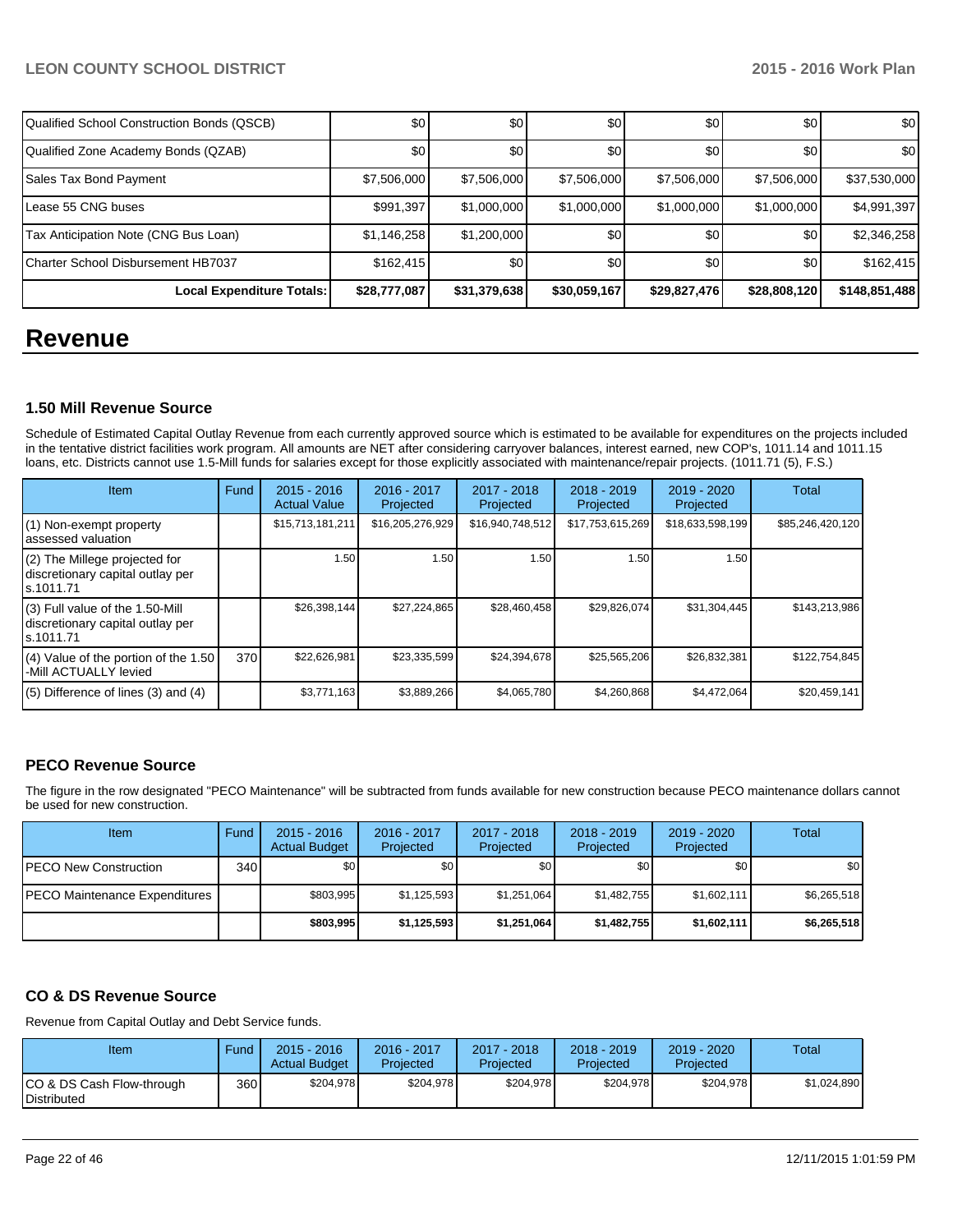No

| ICO & DS Interest on<br>Undistributed CO | 360 | \$9,425   | \$9,425   | \$9,425   | \$9,425   | \$9,425   | \$47,125    |
|------------------------------------------|-----|-----------|-----------|-----------|-----------|-----------|-------------|
|                                          |     | \$214,403 | \$214,403 | \$214,403 | \$214,403 | \$214,403 | \$1,072,015 |

#### **Fair Share Revenue Source**

All legally binding commitments for proportionate fair-share mitigation for impacts on public school facilities must be included in the 5-year district work program.

Nothing reported for this section.

#### **Sales Surtax Referendum**

Specific information about any referendum for a 1-cent or ½-cent surtax referendum during the previous year.

**Did the school district hold a surtax referendum during the past fiscal year 2014 - 2015?**

#### **Additional Revenue Source**

Any additional revenue sources

| Item                                                                                                   | $2015 - 2016$<br><b>Actual Value</b> | 2016 - 2017<br>Projected | 2017 - 2018<br>Projected | $2018 - 2019$<br>Projected | $2019 - 2020$<br>Projected | <b>Total</b> |
|--------------------------------------------------------------------------------------------------------|--------------------------------------|--------------------------|--------------------------|----------------------------|----------------------------|--------------|
| Proceeds from a s.1011.14/15 F.S. Loans                                                                | \$0                                  | \$0                      | \$0                      | \$0                        | \$0                        | \$0          |
| District Bonds - Voted local bond<br>referendum proceeds per s.9, Art VII<br><b>State Constitution</b> | \$0                                  | \$0                      | \$0                      | \$0                        | \$0                        | \$0          |
| Proceeds from Special Act Bonds                                                                        | \$0                                  | \$0                      | \$0                      | \$0                        | \$0                        | \$0          |
| Estimated Revenue from CO & DS Bond<br>Sale                                                            | \$0                                  | \$0                      | \$0                      | \$0                        | \$0                        | \$0          |
| Proceeds from Voted Capital<br>Improvements millage                                                    | \$0                                  | \$0                      | \$0                      | \$0                        | \$0                        | \$0          |
| Other Revenue for Other Capital Projects                                                               | \$0                                  | \$0                      | \$0                      | \$0                        | \$0                        | \$0          |
| Proceeds from 1/2 cent sales surtax<br>authorized by school board                                      | \$18,771,522                         | \$18,959,236             | \$18,959,236             | \$18,959,236               | \$18,959,236               | \$94,608,466 |
| Proceeds from local governmental<br>infrastructure sales surtax                                        | \$0                                  | \$0                      | \$0                      | \$0                        | \$0                        | \$0          |
| Proceeds from Certificates of<br>Participation (COP's) Sale                                            | \$0                                  | \$0                      | \$0                      | \$0                        | \$0                        | \$0          |
| Classrooms First Bond proceeds amount<br>authorized in FY 1997-98                                      | \$0                                  | \$0                      | \$0                      | \$0                        | \$0                        | \$0          |
| <b>Classrooms for Kids</b>                                                                             | \$0                                  | \$0                      | \$0                      | \$0                        | \$0                        | \$0          |
| <b>District Equity Recognition</b>                                                                     | \$0                                  | \$0                      | \$0                      | \$0                        | \$0                        | \$0          |
| <b>Federal Grants</b>                                                                                  | \$0                                  | \$0                      | \$0                      | \$0                        | \$0                        | \$0          |
| Proportionate share mitigation (actual<br>cash revenue only, not in kind donations)                    | \$0                                  | \$0                      | \$0                      | \$0                        | \$0                        | \$0          |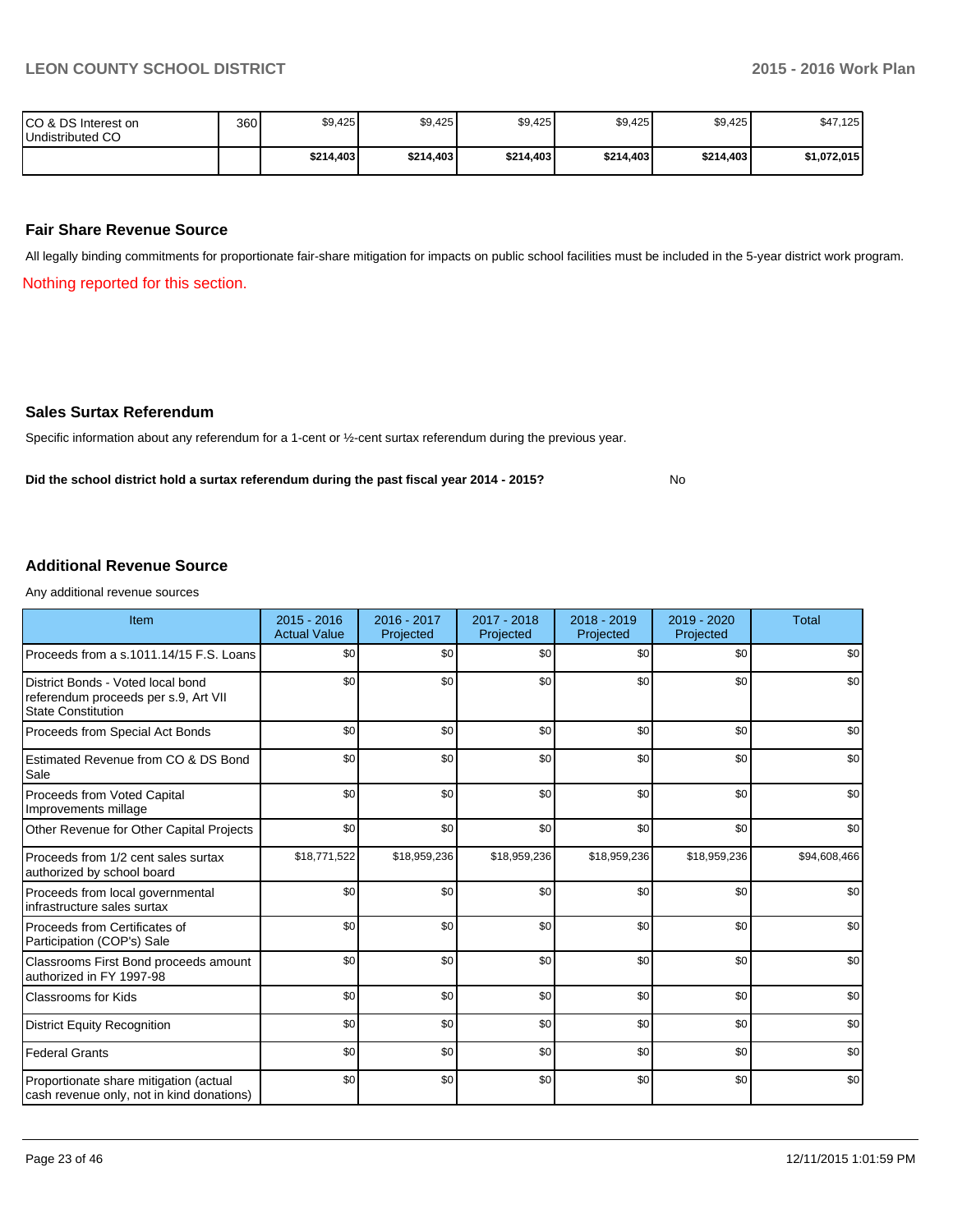| Impact fees received                                                                                                      | \$0              | \$0          | \$0          | \$0          | \$0          | \$0              |
|---------------------------------------------------------------------------------------------------------------------------|------------------|--------------|--------------|--------------|--------------|------------------|
| Private donations                                                                                                         | \$0              | \$0          | \$0          | \$0          | \$0          | \$0              |
| Grants from local governments or not-for-<br>profit organizations                                                         | \$0              | \$0          | \$0          | \$0          | \$0          | \$0              |
| Interest, Including Profit On Investment                                                                                  | \$0              | \$0          | \$0          | \$0          | \$0          | \$0              |
| Revenue from Bonds pledging proceeds<br>from 1 cent or 1/2 cent Sales Surtax                                              | \$0              | \$0          | \$0          | \$0          | \$0          | \$0              |
| <b>Total Fund Balance Carried Forward</b>                                                                                 | \$101,670,256    | \$12,428,434 | \$14,428,434 | \$14,428,434 | \$14,428,434 | \$157,383,992    |
| General Capital Outlay Obligated Fund<br><b>Balance Carried Forward From Total</b><br><b>Fund Balance Carried Forward</b> | $(\$37,355,310)$ | \$0          | \$0          | \$0          | \$0          | $(\$37,355,310)$ |
| <b>Special Facilities Construction Account</b>                                                                            | \$0              | \$0          | \$0          | \$0          | \$0          | \$0              |
| One Cent - 1/2 Cent Sales Surtax Debt<br>Service From Total Fund Balance Carried<br>Forward                               | \$0 <sub>1</sub> | \$0          | \$0          | \$0          | \$0          | \$0              |
| Capital Outlay Projects Funds Balance<br>Carried Forward From Total Fund<br><b>Balance Carried Forward</b>                | (\$58,987,713)   | \$0          | \$0          | \$0          | \$0          | (\$58,987,713)   |
| <b>Subtotal</b>                                                                                                           | \$24,098,755     | \$31,387,670 | \$33,387,670 | \$33,387,670 | \$33,387,670 | \$155,649,435    |

# **Total Revenue Summary**

| <b>Item Name</b>                                                  | $2015 - 2016$<br><b>Budget</b> | 2016 - 2017<br>Projected | 2017 - 2018<br>Projected | $2018 - 2019$<br>Projected | $2019 - 2020$<br>Projected | <b>Five Year Total</b> |
|-------------------------------------------------------------------|--------------------------------|--------------------------|--------------------------|----------------------------|----------------------------|------------------------|
| Local 1.5 Mill Discretionary Capital Outlay<br>Revenue            | \$22,626,981                   | \$23,335,599             | \$24,394,678             | \$25,565,206               | \$26,832,381               | \$122,754,845          |
| PECO and 1.5 Mill Maint and Other 1.5<br><b>Mill Expenditures</b> | $(\$28,777,087)$               | (\$31,379,638)           | (\$30,059,167)           | $(\$29,827,476)$           | (\$28,808,120)             | (\$148, 851, 488)      |
| PECO Maintenance Revenue                                          | \$803,995                      | \$1,125,593              | \$1,251,064              | \$1,482,755                | \$1,602,111                | \$6,265,518            |
| Available 1.50 Mill for New<br><b>Construction</b>                | ( \$6,150,106)                 | (\$8,044,039)            | (\$5,664,489)            | (\$4,262,270)              | (\$1,975,739)              | (\$26,096,643)         |
|                                                                   |                                |                          |                          |                            |                            |                        |
| <b>Item Name</b>                                                  | $2015 - 2016$<br><b>Budget</b> | 2016 - 2017<br>Projected | 2017 - 2018<br>Projected | $2018 - 2019$<br>Projected | 2019 - 2020<br>Projected   | <b>Five Year Total</b> |
| CO & DS Revenue                                                   | \$214,403                      | \$214,403                | \$214,403                | \$214,403                  | \$214,403                  | \$1,072,015            |
| PECO New Construction Revenue                                     | \$0                            | \$0                      | \$0                      | \$0                        | \$0                        | \$0                    |
| <b>Other/Additional Revenue</b>                                   | \$24,098,755                   | \$31,387,670             | \$33,387,670             | \$33,387,670               | \$33,387,670               | \$155,649,435          |
| <b>Total Additional Revenuel</b>                                  | \$24,313,158                   | \$31,602,073             | \$33,602,073             | \$33,602,073               | \$33,602,073               | \$156,721,450          |

**Total Available Revenue \$18,163,052 \$23,558,034 \$27,937,584 \$29,339,803 \$31,626,334 \$130,624,807**

# **Project Schedules**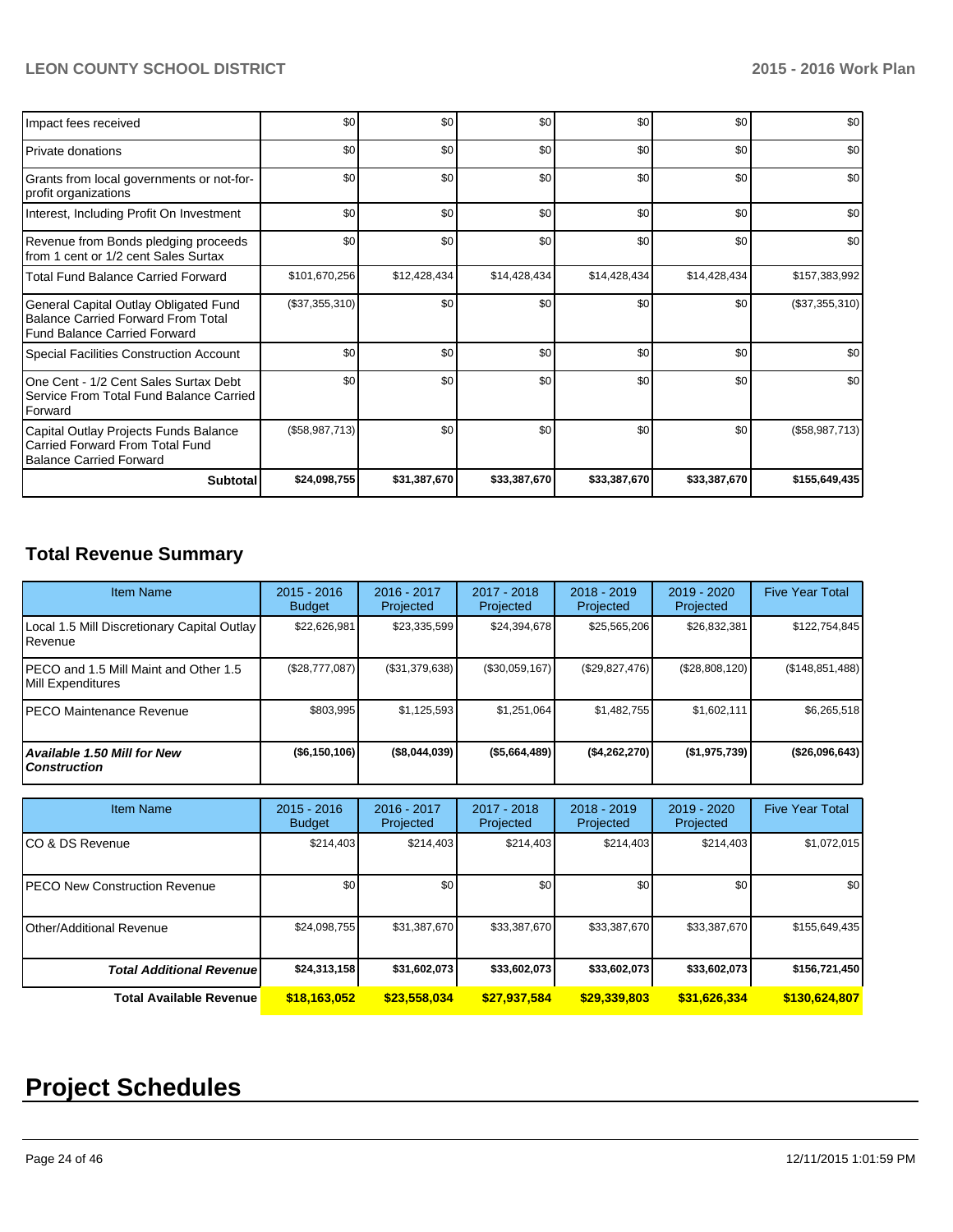# **Capacity Project Schedules**

A schedule of capital outlay projects necessary to ensure the availability of satisfactory classrooms for the projected student enrollment in K-12 programs.

| <b>Project Description</b>                                                                                                  | Location                                  |                          | 2015 - 2016 | 2016 - 2017 | 2017 - 2018    | 2018 - 2019 | 2019 - 2020    | <b>Total</b>    | Funded |
|-----------------------------------------------------------------------------------------------------------------------------|-------------------------------------------|--------------------------|-------------|-------------|----------------|-------------|----------------|-----------------|--------|
| 3 Intermediate<br>Classrooms, 2<br>Science Rooms, Art,<br>Music, Teacher<br>Planning,<br>Multipurpose and<br>related spaces | <b>ROBERTS</b><br><b>ELEMENTARY</b>       | Planned<br>Cost:         | \$0         | \$0         | \$2,310,110    | \$0         | \$0            | \$2,310,110 No  |        |
|                                                                                                                             |                                           | <b>Student Stations:</b> | $\mathbf 0$ | $\mathbf 0$ | 110            | $\pmb{0}$   | $\overline{0}$ | 110             |        |
|                                                                                                                             |                                           | <b>Total Classrooms:</b> | $\mathbf 0$ | 0           | 8              | $\mathbf 0$ | $\mathbf 0$    | 8               |        |
|                                                                                                                             |                                           | Gross Sq Ft:             | $\mathbf 0$ | 0           | 12,851         | $\mathbf 0$ | $\overline{0}$ | 12,851          |        |
| Remodel 27-001,27-<br>002 to 2 small<br>technology labs                                                                     | AMOS P GODBY<br><b>SENIOR HIGH</b>        | Planned<br>Cost:         | \$0         | \$0         | \$133,560      | \$0         | \$0            | \$133,560 No    |        |
|                                                                                                                             |                                           | <b>Student Stations:</b> | 0           | $\mathbf 0$ | 5              | $\mathbf 0$ | $\mathbf 0$    | 5               |        |
|                                                                                                                             |                                           | Total Classrooms:        | 0           | 0           | $\overline{c}$ | $\mathbf 0$ | $\mathbf 0$    | $\overline{2}$  |        |
|                                                                                                                             |                                           | Gross Sq Ft:             | 0           | 0           | 1,336          | $\mathbf 0$ | $\mathbf 0$    | 1,336           |        |
| 1 ESE PK, 1 ESE<br>Itinerant and related<br>spaces                                                                          | WOODVILLE<br><b>ELEMENTARY</b>            | Planned<br>Cost:         | \$0         | \$92,160    | \$0            | \$0         | \$0            | \$92,160 No     |        |
|                                                                                                                             |                                           | <b>Student Stations:</b> | $\mathbf 0$ | 5           | $\pmb{0}$      | $\mathbf 0$ | $\overline{0}$ | 5               |        |
|                                                                                                                             |                                           | <b>Total Classrooms:</b> | $\mathbf 0$ |             | $\pmb{0}$      | $\mathbf 0$ | $\mathbf 0$    |                 |        |
|                                                                                                                             |                                           | Gross Sq Ft:             | $\mathbf 0$ | 1,085       | $\mathbf 0$    | $\mathbf 0$ | $\overline{0}$ | 1,085           |        |
| 2 Primary<br>classrooms, 2<br>Primary Skills, 2<br>Resources and<br>related spaces                                          | <b>KATE SULLIVAN</b><br><b>ELEMENTARY</b> | Planned<br>Cost:         | \$0         | \$1,071,969 | \$0            | \$0         | \$0            | \$1,071,969 No  |        |
|                                                                                                                             |                                           | <b>Student Stations:</b> | $\mathbf 0$ | 51          | $\pmb{0}$      | $\pmb{0}$   | $\overline{0}$ | 51              |        |
|                                                                                                                             |                                           | <b>Total Classrooms:</b> | $\mathbf 0$ | 6           | $\pmb{0}$      | $\mathbf 0$ | $\mathbf 0$    | 6               |        |
|                                                                                                                             |                                           | Gross Sq Ft:             | $\mathbf 0$ | 7,508       | $\pmb{0}$      | $\mathbf 0$ | $\mathbf 0$    | 7,508           |        |
| 8 Classroom/Labs for  LEWIS M LIVELY <br>Health/Vocational                                                                  | <b>TECHNICAL</b><br><b>CENTER</b>         | Planned<br>Cost:         | \$0         | \$1,722,182 | \$0            | \$0         | \$0            | $$1,722,182$ No |        |
|                                                                                                                             |                                           | <b>Student Stations:</b> | $\mathbf 0$ | 101         | $\pmb{0}$      | $\pmb{0}$   | $\overline{0}$ | 101             |        |
|                                                                                                                             |                                           | Total Classrooms:        | $\pmb{0}$   | 8           | $\pmb{0}$      | $\pmb{0}$   | $\overline{0}$ | 8               |        |
|                                                                                                                             |                                           | Gross Sq Ft:             | $\mathbf 0$ | 17,222      | $\pmb{0}$      | $\pmb{0}$   | $\overline{0}$ | 17,222          |        |
| New High School<br>BBB                                                                                                      | Location not<br>specified                 | Planned<br>Cost:         | \$0         | \$0         | \$60,000,000   | \$0         | \$0            | \$60,000,000 No |        |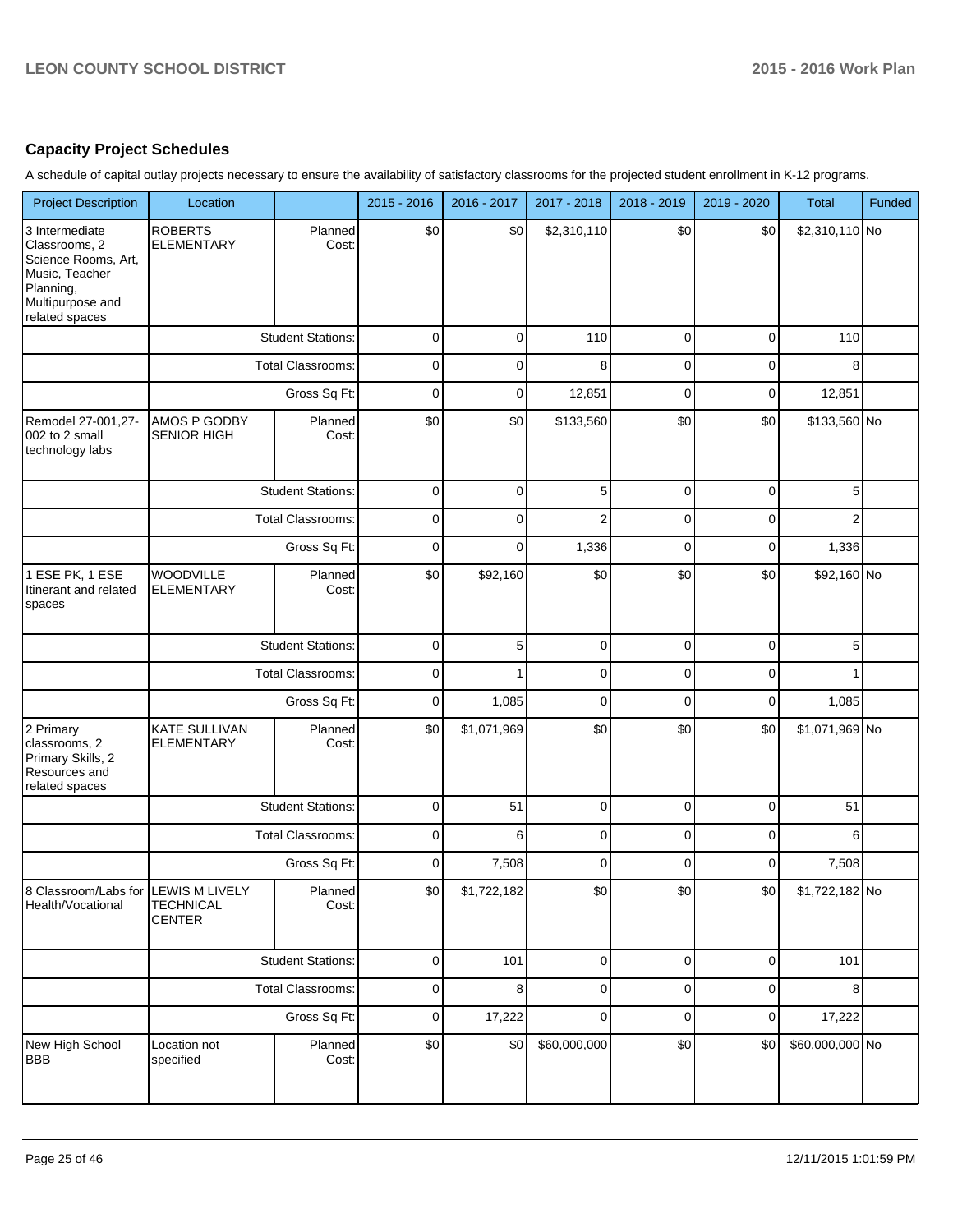|                                                     | <b>Student Stations:</b><br><b>Total Classrooms:</b> |                          | 0            | $\Omega$    | 1,365        | 0            | $\overline{0}$ | 1,365           |  |
|-----------------------------------------------------|------------------------------------------------------|--------------------------|--------------|-------------|--------------|--------------|----------------|-----------------|--|
|                                                     |                                                      |                          | 0            | 0           | 63           | 0            | 0              | 63              |  |
|                                                     |                                                      | Gross Sq Ft:             | 0            | 0           | 166,000      | $\mathbf 0$  | 0              | 166,000         |  |
| Convert o<br><b>Exceptional Student</b><br>Facility | <b>FAIRVIEW MIDDLE</b>                               | Planned<br>Cost:         | \$0          | \$0         | \$0          | \$0          | \$9,219,858    | \$9,219,858 No  |  |
|                                                     |                                                      | <b>Student Stations:</b> | 0            | 0           | $\mathbf 0$  | $\Omega$     | $-670$         | $-670$          |  |
|                                                     |                                                      | <b>Total Classrooms:</b> | 0            | 0           | $\mathbf 0$  | 0            | 20             | 20              |  |
|                                                     | Gross Sq Ft:                                         |                          | 0            | $\Omega$    | $\mathbf 0$  | $\mathbf 0$  | 47,000         | 47,000          |  |
| <b>Convert to Middle</b><br>School                  | <b>JAMES RICKARDS</b><br><b>SENIOR HIGH</b>          | Planned<br>Cost:         | \$0          | \$0         | \$0          | \$12,293,886 | \$0            | \$12,293,886 No |  |
|                                                     |                                                      | <b>Student Stations:</b> | 0            | 0           | $\mathbf 0$  | $-769$       | $\mathbf 0$    | $-769$          |  |
|                                                     |                                                      | <b>Total Classrooms:</b> | 0            | 0           | $\mathbf 0$  | 24           | $\mathbf 0$    | 24              |  |
|                                                     |                                                      | Gross Sq Ft:             | 0            | $\Omega$    | 0            | 26,272       | 0              | 26,272          |  |
|                                                     |                                                      | <b>Planned Cost:</b>     | \$0          | \$2,886,311 | \$62,443,670 | \$12,293,886 | \$9,219,858    | \$86,843,725    |  |
|                                                     |                                                      | <b>Student Stations:</b> | 0            | 157         | 1,480        | $-769$       | $-670$         | 198             |  |
|                                                     |                                                      | <b>Total Classrooms:</b> | $\mathbf{0}$ | 15          | 73           | 24           | 20             | 132             |  |

**Gross Sq Ft: 0 25,815 180,187 26,272 47,000 279,274**

# **Other Project Schedules**

Major renovations, remodeling, and additions of capital outlay projects that do not add capacity to schools.

| <b>Project Description</b>             | Location                                                       | $2015 - 2016$<br><b>Actual Budget</b> | 2016 - 2017<br>Projected | 2017 - 2018<br>Projected | $2018 - 2019$<br>Projected | 2019 - 2020<br>Projected | Total           | Funded |
|----------------------------------------|----------------------------------------------------------------|---------------------------------------|--------------------------|--------------------------|----------------------------|--------------------------|-----------------|--------|
| Bldg 5 - Remodel to science            | <b>CANOPY OAKS</b><br><b>ELEMENTARY</b>                        | \$0                                   | \$0                      | \$0                      | \$0                        | \$174,240                | \$174,240 Yes   |        |
| Bldg 1 - Renovate                      | <b>GILCHRIST</b><br><b>ELEMENTARY</b>                          | \$0                                   | \$0                      | \$0                      | \$0                        | \$1,000,000              | \$1,000,000 Yes |        |
| New multipurpose and related<br>spaces | <b>SEALEY ELEMENTARY</b>                                       | \$0                                   | \$0                      | \$364,802                | \$0                        | \$0                      | \$364,802 Yes   |        |
| Renovate                               | AMOS P GODBY<br><b>SENIOR HIGH</b>                             | \$0                                   | \$0                      | \$500,000                | \$0                        | \$1,114,508              | \$1,614,508 Yes |        |
| Renovations to Regional<br>Stadium     | JAMES RICKARDS<br><b>SENIOR HIGH</b>                           | \$0                                   | \$0                      | \$0                      | \$3,000,000                | \$1,999,680              | \$4,999,680 Yes |        |
| Printer upgrades                       | TECHNOLOGY AND<br><b>INFORMATION</b><br><b>SERVICES</b>        | \$0                                   | \$250,000                | \$250,000                | \$250,000                  | \$250,000                | \$1,000,000 Yes |        |
| <b>MS Enterprise Agreement</b>         | <b>TECHNOLOGY AND</b><br><b>INFORMATION</b><br><b>SERVICES</b> | \$260,000                             | \$260,000                | \$260,000                | \$260,000                  | \$260,000                | \$1,300,000 Yes |        |
| Core Networking                        | <b>TECHNOLOGY AND</b><br><b>INFORMATION</b><br><b>SERVICES</b> | \$950,000                             | \$350,000                | \$350,000                | \$350,000                  | \$350,000                | \$2,350,000 Yes |        |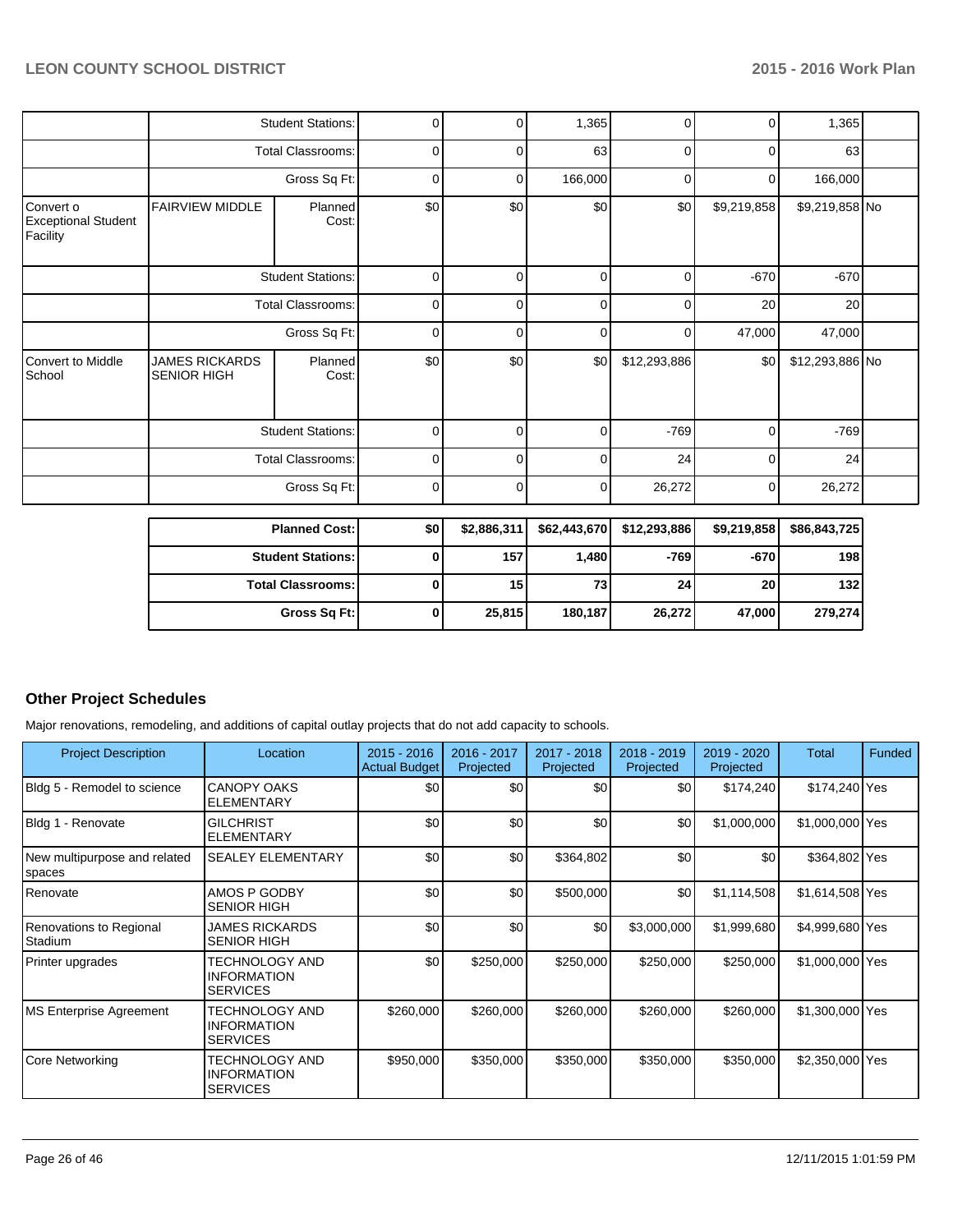| Central shared services                                                                               | <b>TECHNOLOGY AND</b><br><b>INFORMATION</b><br><b>SERVICES</b> | \$350,000 | \$50,000    | \$50,000    | \$50,000    | \$50,000    | \$550,000 Yes   |  |
|-------------------------------------------------------------------------------------------------------|----------------------------------------------------------------|-----------|-------------|-------------|-------------|-------------|-----------------|--|
| Parent Portal: Online access                                                                          | <b>TECHNOLOGY AND</b><br><b>INFORMATION</b><br><b>SERVICES</b> | \$0       | \$25,000    | \$25,000    | \$25,000    | \$25,000    | \$100,000 Yes   |  |
| Develop playareas                                                                                     | <b>CHAIRES ELEMENTARY</b>                                      | \$0       | \$0         | \$500,000   | \$0         | \$0         | \$500,000 Yes   |  |
| Site expansion: 3 acres                                                                               | <b>FRANK HARTSFIELD</b><br><b>ELEMENTARY</b>                   | \$0       | \$0         | \$500,000   | \$0         | \$0         | \$500,000 Yes   |  |
| Site expansion: 5 acres                                                                               | WALTER T MOORE JR<br><b>ELEMENTARY</b>                         | \$0       | \$0         | \$100,000   | \$0         | \$0         | \$100,000 Yes   |  |
| Prepare site for construction                                                                         | <b>SWIFT CREEK MIDDLE</b>                                      | \$0       | \$0         | \$1,000,000 | \$0         | \$0         | \$1,000,000 No  |  |
| Replace Halon System with<br>Sapphire                                                                 | <b>TECHNOLOGY AND</b><br><b>INFORMATION</b><br><b>SERVICES</b> | \$0       | \$0         | \$60,000    | \$0         | \$0         | \$60,000 Yes    |  |
| <b>New Construction DW</b><br>Supplement                                                              | Location not specified                                         | \$0       | \$1,000,000 | \$1,000,000 | \$1,000,000 | \$1,000,000 | \$4,000,000 Yes |  |
| Bldg 1 - Remodel 117 and 125<br>to 2 Primary Skills                                                   | <b>APALACHEE</b><br><b>ELEMENTARY</b>                          | \$0       | \$0         | \$169,200   | \$0         | \$0         | \$169,200 Yes   |  |
| Bldg 2 - remodel 201 and 204<br>to ESE PK and ESE PT                                                  | <b>APALACHEE</b><br><b>ELEMENTARY</b>                          | \$0       | \$0         | \$143,730   | \$0         | \$0         | \$143,730 Yes   |  |
| Bldg 3 Remodel 307 to Music                                                                           | <b>APALACHEE</b><br><b>ELEMENTARY</b>                          | \$0       | \$0         | \$86,220    | \$0         | \$0         | \$86,220 Yes    |  |
| Bldg 7 - remopdel 003 to ESE<br>PT/OT, ESE Observation and<br><b>ESE Itinerant</b>                    | <b>APALACHEE</b><br><b>ELEMENTARY</b>                          | \$0       | \$0         | \$79,380    | \$0         | \$0         | \$79,380 Yes    |  |
| <b>Renovate Campus</b>                                                                                | <b>ASTORIA PARK</b><br><b>ELEMENTARY</b>                       | \$0       | \$1,500,000 | \$0         | \$1,503,240 | \$0         | \$3,003,240 Yes |  |
| Renovate Campus                                                                                       | AUGUSTA RAA MIDDLE                                             | \$0       | \$0         | \$3,986,229 | \$2,500,000 | \$1,500,000 | \$7,986,229 Yes |  |
| Bldg 1 - Remodel 120 and 121<br>to 2 Primary Skills                                                   | <b>BOND ELEMENTARY</b><br><b>SCHOOL</b>                        | \$0       | \$210,060   | \$0         | \$0         | \$0         | \$210,060 Yes   |  |
| Bldg 2 - Remodel 201 to<br>Science                                                                    | <b>BOND ELEMENTARY</b><br><b>SCHOOL</b>                        | \$0       | \$108,720   | \$0         | \$0         | \$0         | \$108,720 Yes   |  |
| Bldg 3 - Remodel 302 to<br>Resource                                                                   | <b>BOND ELEMENTARY</b><br><b>SCHOOL</b>                        | \$0       | \$90,180    | \$0         | \$0         | \$0         | \$90,180 Yes    |  |
| Bldg 4 - Remodel 401 and 403<br>to ESE PK, ESE PT/OT, two<br><b>ESE Resource and ESE</b><br>Itinerant | <b>BOND ELEMENTARY</b><br><b>SCHOOL</b>                        | \$0       | \$108,360   | \$0         | \$0         | \$0         | \$108,360 Yes   |  |
| Bldg 5 - Remodel 512 and 514<br>to Primary Skills and two<br>resource                                 | <b>BOND ELEMENTARY</b><br><b>SCHOOL</b>                        | \$0       | \$180,360   | \$0         | \$0         | \$0         | \$180,360 Yes   |  |
| Bldgs 1, 2, 3, 4, 5, 6 and 7 -<br>Renovate                                                            | <b>BUCK LAKE</b><br><b>ELEMENTARY</b>                          | \$0       | \$0         | \$0         | \$2,500,000 | \$2,904,500 | \$5,404,500 Yes |  |
| Bldg 2 - Remodel 201 and 202<br>to ESE PK and ESE PT/OT                                               | <b>CANOPY OAKS</b><br><b>ELEMENTARY</b>                        | \$0       | \$0         | \$169,200   | \$0         | \$0         | \$169,200 Yes   |  |
| Bldg 6 - Remodel 605 to ESE<br>Resource, ESE Observation,<br><b>ESE Itinerant and storage</b>         | <b>CANOPY OAKS</b><br><b>ELEMENTARY</b>                        | \$0       | \$0         | \$84,600    | \$0         | \$0         | \$84,600 Yes    |  |
| <b>Renovate Campus</b>                                                                                | <b>CANOPY OAKS</b><br><b>ELEMENTARY</b>                        | \$0       | \$0         | \$2,759,800 | \$2,000,000 | \$0         | \$4,759,800 Yes |  |
| Bldgs 1, 2, 3, 4, 5, 6 and 7 -<br>Renovation                                                          | <b>CHAIRES ELEMENTARY</b>                                      | \$0       | \$2,764,760 | \$2,500,000 | \$0         | \$0         | \$5,264,760 Yes |  |
| Bldgs 2, 3, 4, 5, 6 and 7 -<br>Renovation                                                             | DEERLAKE MIDDLE                                                | \$0       | \$0         | \$0         | \$2,000,000 | \$1,976,676 | \$3,976,676 Yes |  |
| Bldgs 1, 2, 3, 4, 5, 6 and 7 -<br>Renovate                                                            | <b>DESOTO TRAIL</b><br><b>ELEMENTARY</b>                       | \$0       | \$0         | \$0         | \$0         | \$2,500,000 | \$2,500,000 Yes |  |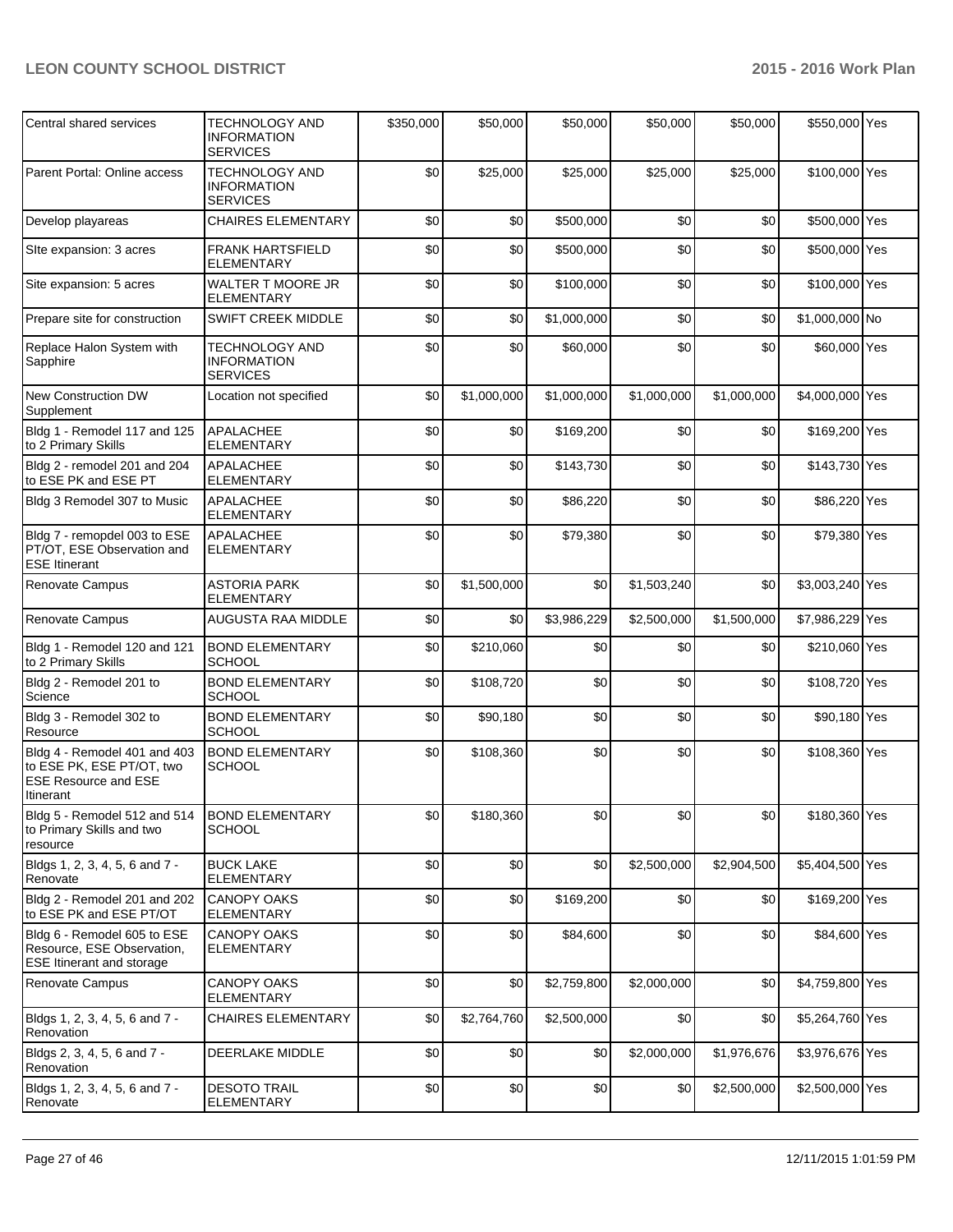| New restrooms and storage                                                                                                                                         | <b>FRANK HARTSFIELD</b><br><b>ELEMENTARY</b> | \$0 | \$143,200   | \$0         | \$0         | \$0         | \$143,200 Yes   |  |
|-------------------------------------------------------------------------------------------------------------------------------------------------------------------|----------------------------------------------|-----|-------------|-------------|-------------|-------------|-----------------|--|
| Bldg 4 - remodel 001 and 006<br>to Science                                                                                                                        | <b>FRANK HARTSFIELD</b><br><b>ELEMENTARY</b> | \$0 | \$150,480   | \$0         | \$0         | \$0         | \$150,480 Yes   |  |
| Bldg 6 - Remodel 014 to Skills<br>Lab                                                                                                                             | <b>FRANK HARTSFIELD</b><br><b>ELEMENTARY</b> | \$0 | \$70,560    | \$0         | \$0         | \$0         | \$70,560 Yes    |  |
| Bldg 10 - Remodel 104 and 801 FRANK HARTSFIELD<br>to Enclose Hallway                                                                                              | <b>ELEMENTARY</b>                            | \$0 | \$0         | \$0         | \$150,000   | \$0         | \$150,000 Yes   |  |
| Bldg 11 - remodel 801 to<br>enclose hallway                                                                                                                       | <b>FRANK HARTSFIELD</b><br><b>ELEMENTARY</b> | \$0 | \$386,280   | \$0         | \$0         | \$0         | \$386,280 Yes   |  |
| Bldg 12 - Remodel 127 to ESE<br>PT                                                                                                                                | <b>FRANK HARTSFIELD</b><br><b>ELEMENTARY</b> | \$0 | \$74,340    | \$0         | \$0         | \$0         | \$74,340 Yes    |  |
| Bldgs 1, 2, 3, 4, 5, 6, 7, 8, 9,<br>10, 11, 12 and 16 - renovate                                                                                                  | <b>FRANK HARTSFIELD</b><br><b>ELEMENTARY</b> | \$0 | \$0         | \$2,332,740 | \$0         | \$0         | \$2,332,740 Yes |  |
| Bldg 2, 3 and 4 - Renovate                                                                                                                                        | <b>GILCHRIST</b><br><b>ELEMENTARY</b>        | \$0 | \$0         | \$0         | \$0         | \$1,705,080 | \$1,705,080 Yes |  |
| Bldgs 3, 7, 8, 11 and 14 -<br>remove                                                                                                                              | <b>JAMES RICKARDS</b><br><b>SENIOR HIGH</b>  | \$0 | \$4,245,322 | \$0         | \$0         | \$0         | \$4,245,322 No  |  |
| Bldg 6 - Remodel 028, 030 and<br>031 to Primary Skills, Science,<br>ESE FT and related spaces                                                                     | <b>JOHN C RILEY</b><br>ELEMENTARY            | \$0 | \$224,010   | \$0         | \$0         | \$0         | \$224,010 Yes   |  |
| Bldg 12 - remodel 002 and<br>002B to ESE PK, ESE<br>Observation and related spaces                                                                                | JOHN C RILEY<br><b>ELEMENTARY</b>            | \$0 | \$0         | \$77,400    | \$0         | \$0         | \$77,400 Yes    |  |
| Bldgs 1, 6, 7, 9, 11 and 12 -<br>Renovate                                                                                                                         | JOHN C RILEY<br><b>ELEMENTARY</b>            | \$0 | \$0         | \$1,645,350 | \$0         | \$0         | \$1,645,350 Yes |  |
| Bldgs 1, 3 and 4 - Renovate                                                                                                                                       | <b>KATE SULLIVAN</b><br><b>ELEMENTARY</b>    | \$0 | \$0         | \$0         | \$1,721,817 | \$0         | \$1,721,817 Yes |  |
| Bldgs 1, 2, 3, 5, 6, 7 and 8 -<br>renovate                                                                                                                        | <b>LAWTON M CHILES</b><br><b>SENIOR HIGH</b> | \$0 | \$0         | \$200,000   | \$2,500,000 | \$2,500,000 | \$5,200,000 Yes |  |
| Bldgs 1, 7 and 30 - renovate                                                                                                                                      | LEON SENIOR HIGH                             | \$0 | \$2,462,233 | \$0         | \$0         | \$0         | \$2,462,233 No  |  |
| Bldg 14 - Remodel                                                                                                                                                 | <b>LEWIS M LIVELY</b><br>TECHNICAL CENTER    | \$0 | \$2,506,055 | \$0         | \$0         | \$0         | \$2,506,055 No  |  |
| Bldg 15 - Remodel                                                                                                                                                 | LEWIS M LIVELY<br>TECHNICAL CENTER           | \$0 | \$4,422,450 | \$0         | \$0         | \$0         | \$4,422,450 No  |  |
| Bldg 7 - Remodel                                                                                                                                                  | <b>LEWIS M LIVELY</b><br>TECHNICAL CENTER    | \$0 | \$408,948   | \$0         | \$0         | \$0         | \$408,948 No    |  |
| Campus HVAC - Replace<br>Chiller and Boiler                                                                                                                       | LEWIS M LIVELY<br><b>TECHNICAL CENTER</b>    | \$0 | \$0         | \$1,821,647 | \$2,000,000 | \$0         | \$3,821,647 Yes |  |
| Bldg 13 - remodel 109C to<br>expand covered play area                                                                                                             | LILLIAN RUEDIGER<br><b>ELEMENTARY</b>        | \$0 | \$0         | \$157,410   | \$0         | \$0         | \$157,410 Yes   |  |
| Bldgs 3, 4 and 5 - Renovate                                                                                                                                       | LINCOLN SENIOR HIGH                          | \$0 | \$2,707,443 | \$0         | \$0         | \$0         | \$2,707,443 Yes |  |
| Bldg 1 - Remodel 116-118, 120<br>and 123-125 to Science, ESE<br>PK, ESE PT/OT, ESE<br>Resource, ESE Supplementary,<br><b>ESE Observation and ESE</b><br>Itinerant | <b>OAK RIDGE</b><br><b>ELEMENTARY</b>        | \$0 | \$0         | \$421,480   | \$0         | \$0         | \$421,480 Yes   |  |
| Bldgs 1, 2, 3, 4, 5, 6 and 8 -<br>renovate                                                                                                                        | OAK RIDGE<br><b>ELEMENTARY</b>               | \$0 | \$0         | \$0         | \$2,388,984 | \$0         | \$2,388,984 Yes |  |
| Bldg 1 - remodel 007, 012, 013<br>-013C to Primary Skills, ESE<br>FT, ESE PT/OT, ESE<br>Observation, ESE Itinerant and<br>related spaces                          | <b>PINEVIEW</b><br><b>ELEMENTARY</b>         | \$0 | \$0         | \$265,500   | \$0         | \$0         | \$265,500 Yes   |  |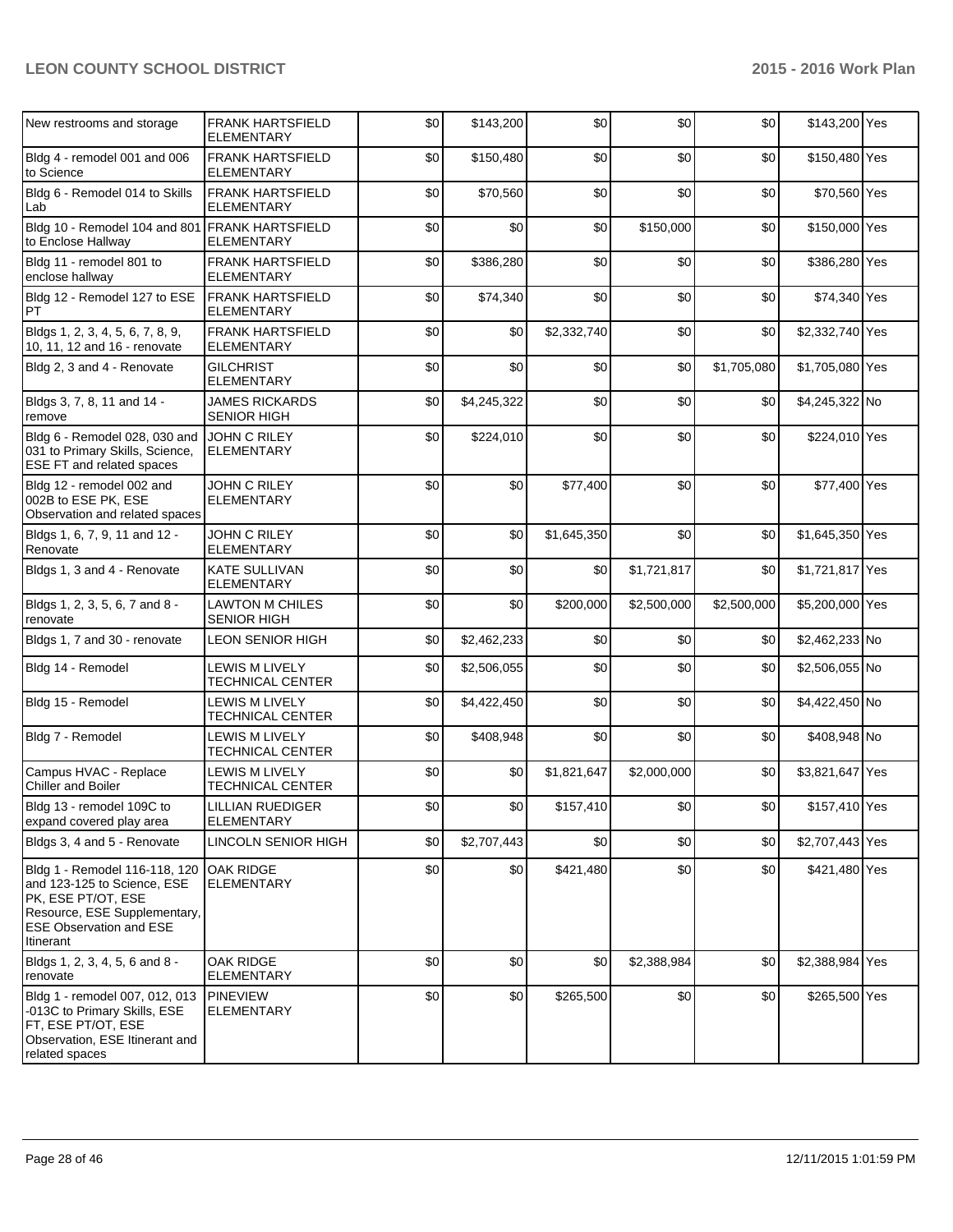| Bldg 2 - remodel 020, 020A,<br>022, 035, 035A, 036, 036A to<br><b>ESE PT, two ESE Resource</b><br>and related spaces                                | <b>PINEVIEW</b><br><b>ELEMENTARY</b>                         | \$0 | \$0         | \$291,330   | \$0         | \$0         | \$291,330 Yes   |  |
|-----------------------------------------------------------------------------------------------------------------------------------------------------|--------------------------------------------------------------|-----|-------------|-------------|-------------|-------------|-----------------|--|
| Bldg 4 - remodel 001 and 003<br>to Science                                                                                                          | <b>PINEVIEW</b><br><b>ELEMENTARY</b>                         | \$0 | \$130,320   | \$0         | \$0         | \$0         | \$130,320 Yes   |  |
| Bldgs 1, 2, 4, 5 and 6 -<br>renovate                                                                                                                | <b>PINEVIEW</b><br><b>ELEMENTARY</b>                         | \$0 | \$3,612,000 | \$0         | \$0         | \$0         | \$3,612,000 No  |  |
| Bldgs 1, 2, 3 and 4 - Renovate                                                                                                                      | <b>ROBERTS</b><br><b>ELEMENTARY</b>                          | \$0 | \$2,174,818 | \$2,000,000 | \$0         | \$1,924,820 | \$6,099,638 Yes |  |
| New Flammable Storage                                                                                                                               | School for Applied<br>Individualized Learning-<br>SAIL (NEW) | \$0 | \$0         | \$32,860    | \$0         | \$0         | \$32,860 Yes    |  |
| Bldg 1 - remodel 001A, 005,<br>005A and 008 to primary Skills,<br>two science and ESE FT                                                            | <b>SEALEY ELEMENTARY</b>                                     | \$0 | \$0         | \$0         | \$0         | \$285,930   | \$285,930 No    |  |
| Bldg 2 - remodel 201 and 202<br>to ESE PK, ESE PT/OT, ESE<br><b>Resource and ESE</b><br>Observation                                                 | <b>SEALEY ELEMENTARY</b>                                     | \$0 | \$0         | \$0         | \$0         | \$149,940   | \$149,940 No    |  |
| Bldg 7 - remodel 014 to Expand<br>Covered Play Area                                                                                                 | <b>SEALEY ELEMENTARY</b>                                     | \$0 | \$197,550   | \$0         | \$0         | \$0         | \$197,550 No    |  |
| Renovate Campus                                                                                                                                     | <b>SPRINGWOOD</b><br><b>ELEMENTARY</b>                       | \$0 | \$0         | \$0         | \$2,332,196 | \$3,691,864 | \$6,024,060 Yes |  |
| New - Expand Kitchen and<br>Serving Area, Bldg 2 - Remodel<br>to expand kitchen and serving<br>area                                                 | <b>SWIFT CREEK MIDDLE</b>                                    | \$0 | \$0         | \$2,002,615 | \$0         | \$0         | \$2,002,615 No  |  |
| Bldgs 1, 2, 3, 4, 5, 6, 7, 8 and 9<br>- Renovate                                                                                                    | <b>SWIFT CREEK MIDDLE</b>                                    | \$0 | \$0         | \$6,343,362 | \$0         | \$0         | \$6,343,362 No  |  |
| <b>Expand Media</b>                                                                                                                                 | WALTER T MOORE JR<br><b>ELEMENTARY</b>                       | \$0 | \$154,298   | \$0         | \$0         | \$0         | \$154,298 Yes   |  |
| Bldg 1 - remodel 016W - 016Z<br>to two resource, ESE PK, ESE<br>PT/OT, two ESE Resource,<br><b>ESE Observation, ESE Time-</b><br>out, ESE Itinerant | <b>WALTER T MOORE JR</b><br><b>ELEMENTARY</b>                | \$0 | \$271,010   | \$0         | \$0         | \$0         | \$271,010 Yes   |  |
| Bldg 1 - remodel 001 - 001M to<br>Primary classroom, two<br>resource and related spaces                                                             | WALTER T MOORE JR<br><b>ELEMENTARY</b>                       | \$0 | \$216,562   | \$0         | \$0         | \$0         | \$216,562 Yes   |  |
| Bldgs 1, 2, 3 and 5 - Renovate                                                                                                                      | WALTER T MOORE JR<br><b>ELEMENTARY</b>                       | \$0 | \$3,707,976 | \$0         | \$0         | \$0         | \$3,707,976 Yes |  |
| Bldg 4 - remodel to expand<br>Media                                                                                                                 | <b>WALTER T MOORE JR</b><br><b>ELEMENTARY</b>                | \$0 | \$471,960   | \$0         | \$0         | \$0         | \$471,960 Yes   |  |
| Bldg 5 - remodel 002 and 003<br>to ESE PT and ESE FT                                                                                                | WALTER T MOORE JR<br><b>ELEMENTARY</b>                       | \$0 | \$139,860   | \$0         | \$0         | \$0         | \$139,860 Yes   |  |
| New Referance, Robe Storage,<br>Sheet Music Storage, Music<br><b>Equipment Storage</b>                                                              | William J. Montford, III<br>Middle School                    | \$0 | \$0         | \$149,600   | \$0         | \$0         | \$149,600 No    |  |
| Bldg 1 - Remodel to Expand<br>Media                                                                                                                 | WOODVILLE<br><b>ELEMENTARY</b>                               | \$0 | \$559,800   | \$0         | \$0         | \$0         | \$559,800 Yes   |  |
| Renovate Campus                                                                                                                                     | <b>WOODVILLE</b><br><b>ELEMENTARY</b>                        | \$0 | \$2,000,000 | \$2,114,140 | \$0         | \$0         | \$4,114,140 Yes |  |
| Upgrade PE Fields                                                                                                                                   | SEALEY ELEMENTARY                                            | \$0 | \$25,535    | \$0         | \$0         | \$0         | \$25,535 No     |  |
| PE Fields, Covered Walkways                                                                                                                         | OAK RIDGE<br><b>ELEMENTARY</b>                               | \$0 | \$0         | \$0         | \$63,838    | \$0         | \$63,838 Yes    |  |
| Drainage; Parent Pick-up                                                                                                                            | <b>FRANK HARTSFIELD</b><br><b>ELEMENTARY</b>                 | \$0 | \$429,965   | \$0         | \$0         | \$0         | \$429,965 Yes   |  |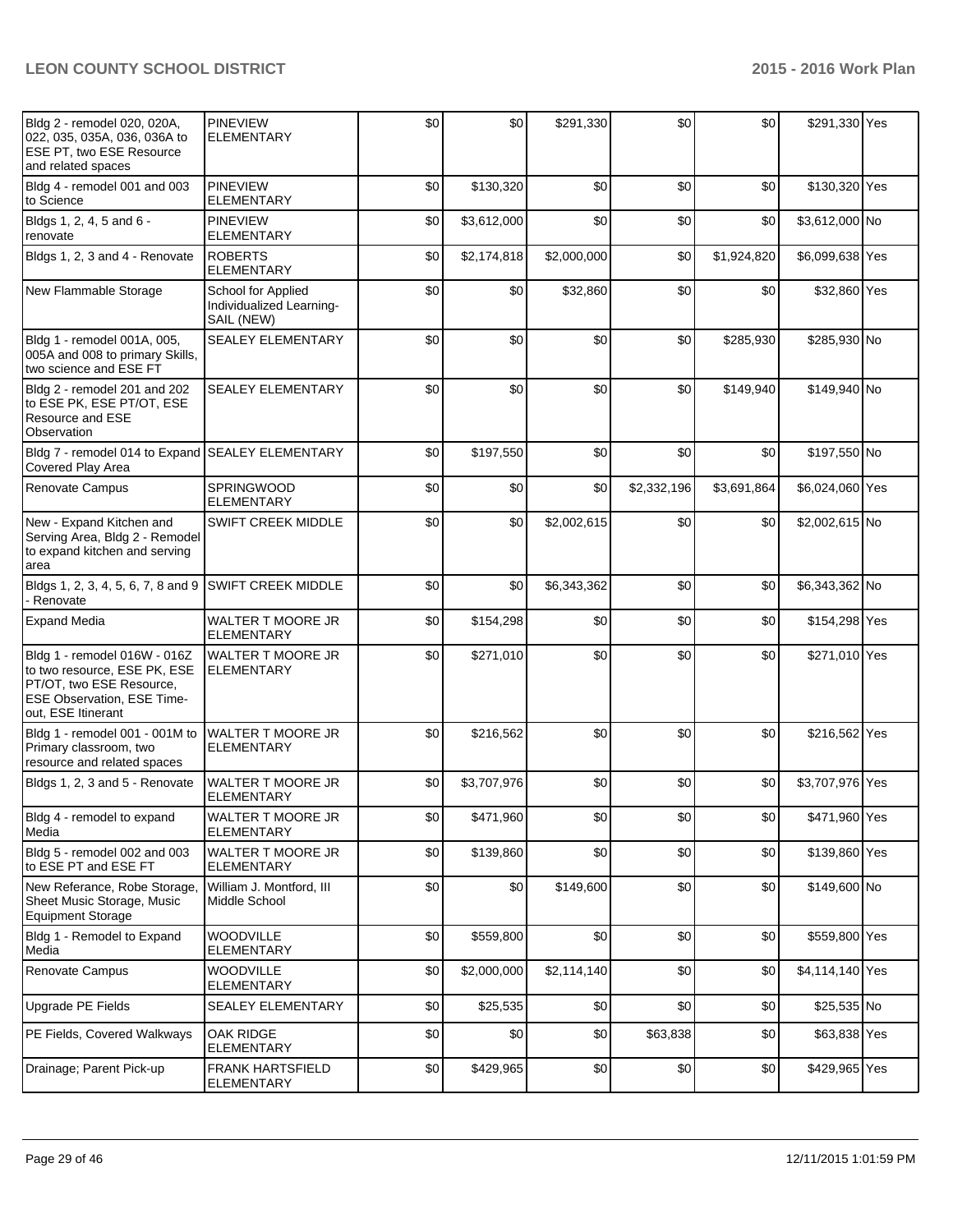| PE Fields; paving                                                                    | <b>LAWTON M CHILES</b><br><b>SENIOR HIGH</b>                   | \$0         | \$31,919    | \$0         | \$0         | \$0         | \$31,919 No     |                    |
|--------------------------------------------------------------------------------------|----------------------------------------------------------------|-------------|-------------|-------------|-------------|-------------|-----------------|--------------------|
| <b>Expand Bus Canopy</b>                                                             | <b>FRANK HARTSFIELD</b><br>ELEMENTARY                          | \$0         | \$71,781    | \$0         | \$0         | \$0         | \$71,781 Yes    |                    |
| Drainage; PE fields                                                                  | <b>SPRINGWOOD</b><br><b>ELEMENTARY</b>                         | \$0         | \$159,596   | \$0         | \$0         | \$0         | \$159,596 No    |                    |
| Correct Drainage, covered<br>walkway                                                 | <b>CHAIRES ELEMENTARY</b>                                      | \$0         | \$0         | \$0         | \$0         | \$156,404   | \$156,404 Yes   |                    |
| Water piping to include upgrade<br>to sewer main                                     | <b>ELIZABETH COBB</b><br><b>MIDDLE</b>                         | \$0         | \$0         | \$0         | \$344,728   | \$0         | \$344,728 Yes   |                    |
| PE Fields                                                                            | AMOS P GODBY<br><b>SENIOR HIGH</b>                             | \$0         | \$59,971    | \$100,000   | \$0         | \$0         | \$159,971 Yes   |                    |
| Overhead water piping and<br>plumbing fixtures                                       | <b>GRIFFIN MIDDLE</b>                                          | \$0         | \$0         | \$0         | \$0         | \$143,562   | \$143,562 Yes   |                    |
| Develop access; drainage; PE<br>fields; covered walks                                | SWIFT CREEK MIDDLE                                             | \$0         | \$100,000   | \$0         | \$0         | \$0         | \$100,000 Yes   |                    |
| Drainage; PE Fields                                                                  | <b>JAMES RICKARDS</b><br><b>SENIOR HIGH</b>                    | \$0         | \$70,000    | \$0         | \$0         | \$0         | \$70,000 No     |                    |
| PE Fields                                                                            | <b>FAIRVIEW MIDDLE</b>                                         | \$0         | \$35,890    | \$0         | \$0         | \$0         | \$35,890 No     |                    |
| Drainage; bus loop                                                                   | <b>LILLIAN RUEDIGER</b><br><b>ELEMENTARY</b>                   | \$0         | \$85,942    | \$0         | \$0         | \$0         | \$85,942 No     |                    |
| Replace fire alarm                                                                   | <b>FOOD SERVICES</b><br><b>FACILITY</b>                        | \$0         | \$15,960    | \$0         | \$0         | \$0         | \$15,960 Yes    |                    |
| Drainage; site development                                                           | <b>CANOPY OAKS</b><br><b>ELEMENTARY</b>                        | \$0         | \$159,596   | \$0         | \$0         | \$0         | \$159,596 No    |                    |
| Upgrade regional fields                                                              | <b>LAWTON M CHILES</b><br>SENIOR HIGH                          | \$0         | \$31,919    | \$39,742    | \$0         | \$0         | \$71,661 No     |                    |
| Drainage, parking, covered<br>walkway                                                | <b>MAIN</b><br><b>TRANSPORTATION</b><br><b>FACILITY</b>        | \$0         | \$178,748   | \$0         | \$0         | \$0         | \$178,748 No    |                    |
| drainage; bus loop, fencing                                                          | School for Applied<br>Individualized Learning-<br>SAIL (NEW)   | \$0         | \$0         | \$103,676   | \$0         | \$0         | \$103,676 Yes   |                    |
| Computer workstations                                                                | <b>TECHNOLOGY AND</b><br><b>INFORMATION</b><br><b>SERVICES</b> | \$0         | \$400,000   | \$400,000   | \$400,000   | \$400,000   | \$1,600,000 Yes |                    |
| <b>Renovations DW</b>                                                                | Location not specified                                         | \$400,000   | \$1,000,000 | \$1,000,000 | \$1,000,000 | \$1,000,000 | \$4,400,000 Yes |                    |
| Remodeling DW Supplement                                                             | Location not specified                                         | \$145,000   | \$1,000,000 | \$1,000,000 | \$1,000,000 | \$1,000,000 | \$4,145,000 Yes |                    |
| Renovate Campus                                                                      | FORT BRADEN SCHOOL<br>(NEW)                                    | \$0         | \$0         | \$0         | \$0         | \$4,000,000 | \$4,000,000 Yes |                    |
| Bldgs 1, 2, 3, 4, 5, 6 and 9 -<br>Renovate                                           | KILLEARN LAKES<br><b>ELEMENTARY</b>                            | \$0         | \$0         | \$0         | \$1,447,116 | \$0         | \$1,447,116 No  |                    |
| Security System: Exterior<br>Doors                                                   | <b>FRANK HARTSFIELD</b><br><b>ELEMENTARY</b>                   | \$0         | \$0         | \$35,890    | \$0         | \$0         | \$35,890 Yes    |                    |
| Expand & Remodel Kitchen,<br>Site                                                    | SPRINGWOOD<br><b>ELEMENTARY</b>                                | \$0         | \$0         | \$0         | \$0         | \$0         |                 | \$0 Yes            |
| <b>Security Fencing</b>                                                              | SWIFT CREEK MIDDLE                                             | \$0         | \$0         | \$0         | \$0         | \$0         |                 | \$0 <sup>Yes</sup> |
| Replace Playground equipment                                                         | <b>SEALEY ELEMENTARY</b>                                       | \$0         | \$0         | \$0         | \$0         | \$0         |                 | \$0 <sup>Yes</sup> |
| Contingency                                                                          | Location not specified                                         | \$1,029,972 | \$0         | \$0         | \$0         | \$0         | \$1,029,972 Yes |                    |
| New Food Service, Cafeteria<br>and Stage - Additional funds to<br>cover project cost | <b>WOODVILLE</b><br><b>ELEMENTARY</b>                          | \$892,750   | \$0         | \$0         | \$0         | \$0         | \$892,750 Yes   |                    |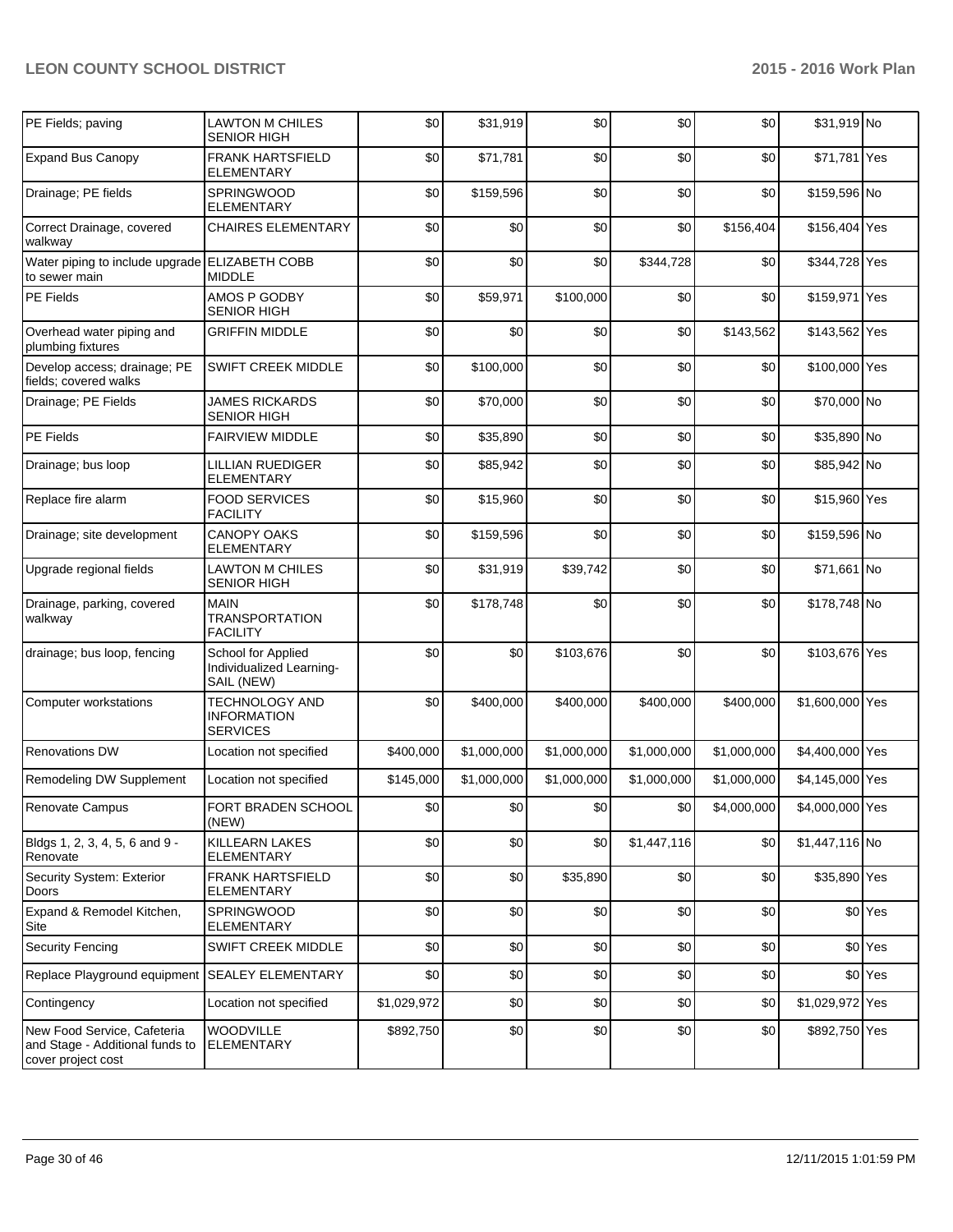| New Construction/Remodeling -<br>Expand Administration - HVAC<br>Buildings 1 and 5 - Additional<br>funds to cover project cost.               | <b>DEERLAKE MIDDLE</b>                                                                 | \$947,371    | \$0           | \$0          | \$0              | \$0 | \$947,371 Yes                |  |
|-----------------------------------------------------------------------------------------------------------------------------------------------|----------------------------------------------------------------------------------------|--------------|---------------|--------------|------------------|-----|------------------------------|--|
| Student Information System -<br><b>DW</b>                                                                                                     | TECHNOLOGY AND<br><b>INFORMATION</b><br><b>SERVICES</b>                                | \$2,300,000  | \$0           | \$0          | \$0              | \$0 | \$2,300,000 Yes              |  |
| <b>Additional Security Cameras</b>                                                                                                            | <b>ASTORIA PARK</b><br><b>ELEMENTARY</b>                                               | \$5,000      | \$0           | \$0          | \$0              | \$0 | \$5,000 Yes                  |  |
| Reader Card Sustem (Media<br>Entrance) for security                                                                                           | <b>ASTORIA PARK</b><br><b>ELEMENTARY</b>                                               | \$5,000      | \$0           | \$0          | \$0              | \$0 | \$5,000 Yes                  |  |
| <b>Additional Security Cameras</b>                                                                                                            | <b>ELIZABETH COBB</b><br><b>MIDDLE</b>                                                 | \$5,000      | \$0           | \$0          | \$0              | \$0 | \$5,000 Yes                  |  |
| 64 Seon Digital Video Camera<br>Systems for school buses                                                                                      | <b>MAIN</b><br><b>TRANSPORTATION</b><br><b>FACILITY</b>                                | \$288,320    | \$0           | \$0          | \$0              | \$0 | \$288,320 Yes                |  |
| Site Expansion                                                                                                                                | <b>WOODVILLE</b><br><b>ELEMENTARY</b>                                                  | \$350,000    | \$0           | \$0          | \$0              | \$0 | \$350,000 Yes                |  |
| <b>ADA Lock and Screen</b><br>replacement                                                                                                     | <b>BUCK LAKE</b><br><b>ELEMENTARY</b>                                                  | \$85,000     | \$0           | \$0          | \$0              | \$0 | \$85,000 Yes                 |  |
| ADA Lock and Screen<br>Replacement                                                                                                            | <b>CHAIRES ELEMENTARY</b>                                                              | \$85,000     | \$0           | \$0          | \$0              | \$0 | \$85,000 Yes                 |  |
| ADA Lock and Screen<br>Replacement                                                                                                            | <b>DESOTO TRAIL</b><br><b>ELEMENTARY</b>                                               | \$85,000     | \$0           | \$0          | \$0              | \$0 | \$85,000 Yes                 |  |
| Building 1 Roof and Canopy<br>Replacement                                                                                                     | OAK RIDGE<br><b>ELEMENTARY</b>                                                         | \$1,750,000  | \$0           | \$0          | \$0              | \$0 | \$1,750,000 Yes              |  |
| Additional funds to complete<br>classroom wing that was<br>funded 2014-15                                                                     | William J. Montford, III<br>Middle School                                              | \$938,755    | \$0           | \$0          | \$0              | \$0 | \$938,755 Yes                |  |
| Additional funds to complete<br>classroom wing that was<br>funded 2014-15                                                                     | <b>ROBERTS</b><br><b>ELEMENTARY</b>                                                    | \$1,133,136  | \$0           | \$0          | \$0              | \$0 | \$1,133,136 Yes              |  |
| Additional funds to complete<br>gym, expand kitchen and dining Individualized Learning-<br>and renovate building 7 that<br>was funded 2014-15 | School for Applied<br>SAIL (NEW)                                                       | \$750,000    | \$0           | \$0          | \$0              | \$0 | \$750,000 Yes                |  |
| Additional funds to complete<br>classroom wing, kitchen<br>expansion, remodeling and site<br>improvement that was funded<br>2014-15           | <b>BUCK LAKE</b><br><b>ELEMENTARY</b>                                                  | \$1,649,745  | \$0           | \$0          | \$0              | \$0 | \$1,649,745 Yes              |  |
| Additional funds to complete<br>classroom wing, multipurpose,<br>dining and kitchen expansion<br>that was funded 2014-15                      | <b>DESOTO TRAIL</b><br><b>ELEMENTARY</b>                                               | \$1,385,089  | $\mathcal{S}$ | \$0          | \$0 <sub>l</sub> | \$0 | \$1,385,089 Yes              |  |
| Additional funds to complete<br>classroom wing, multipurpose,<br>dining and kitchen expansion<br>that was funded 2014-15                      | <b>HAWKS RISE</b><br><b>ELEMENTARY</b>                                                 | \$1,127,592  | \$0           | \$0          | \$0              | \$0 | \$1,127,592 Yes              |  |
| Additional funds to complete<br>classroom wing that was<br>funded 2014-15                                                                     | <b>GILCHRIST</b><br><b>ELEMENTARY</b>                                                  | \$882,914    | \$0           | \$0          | \$0              | \$0 | \$882,914 Yes                |  |
| Computer Video System<br>Hardware - Safety and Security                                                                                       | LCSB FACILITIES,<br><b>MAINTENANCE &amp;</b><br><b>CONSTRUCTION</b><br><b>COMPOUND</b> | \$8,000      | \$0           | \$0          | \$0              | \$0 | \$8,000 Yes                  |  |
|                                                                                                                                               |                                                                                        | \$17,808,644 | \$42,191,737  | \$37,472,903 | \$30,786,919     |     | $$32,062,204$ $$160,322,407$ |  |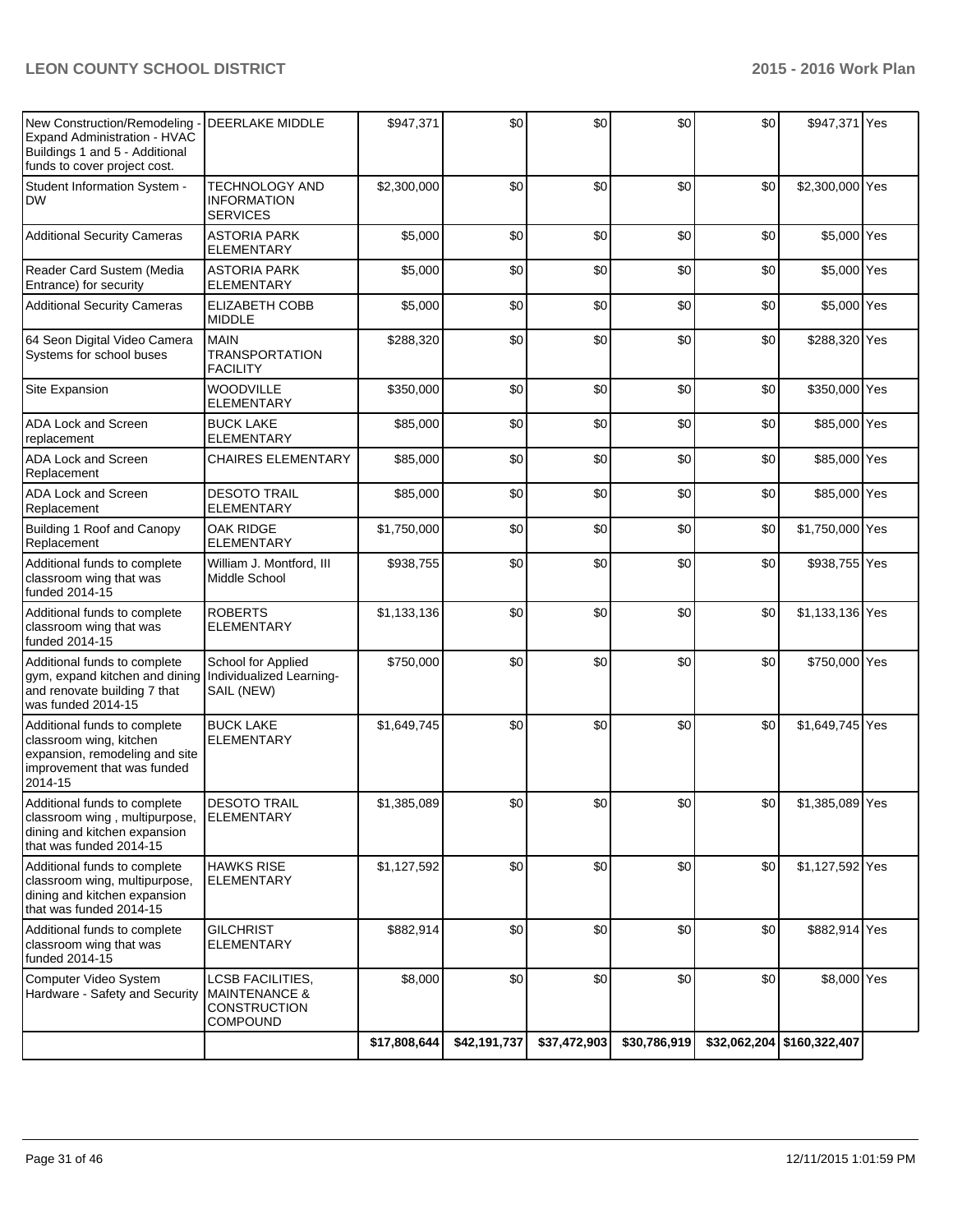### **Additional Project Schedules**

Any projects that are not identified in the last approved educational plant survey.

Nothing reported for this section.

### **Non Funded Growth Management Project Schedules**

Schedule indicating which projects, due to planned development, that CANNOT be funded from current revenues projected over the next five years.

Nothing reported for this section.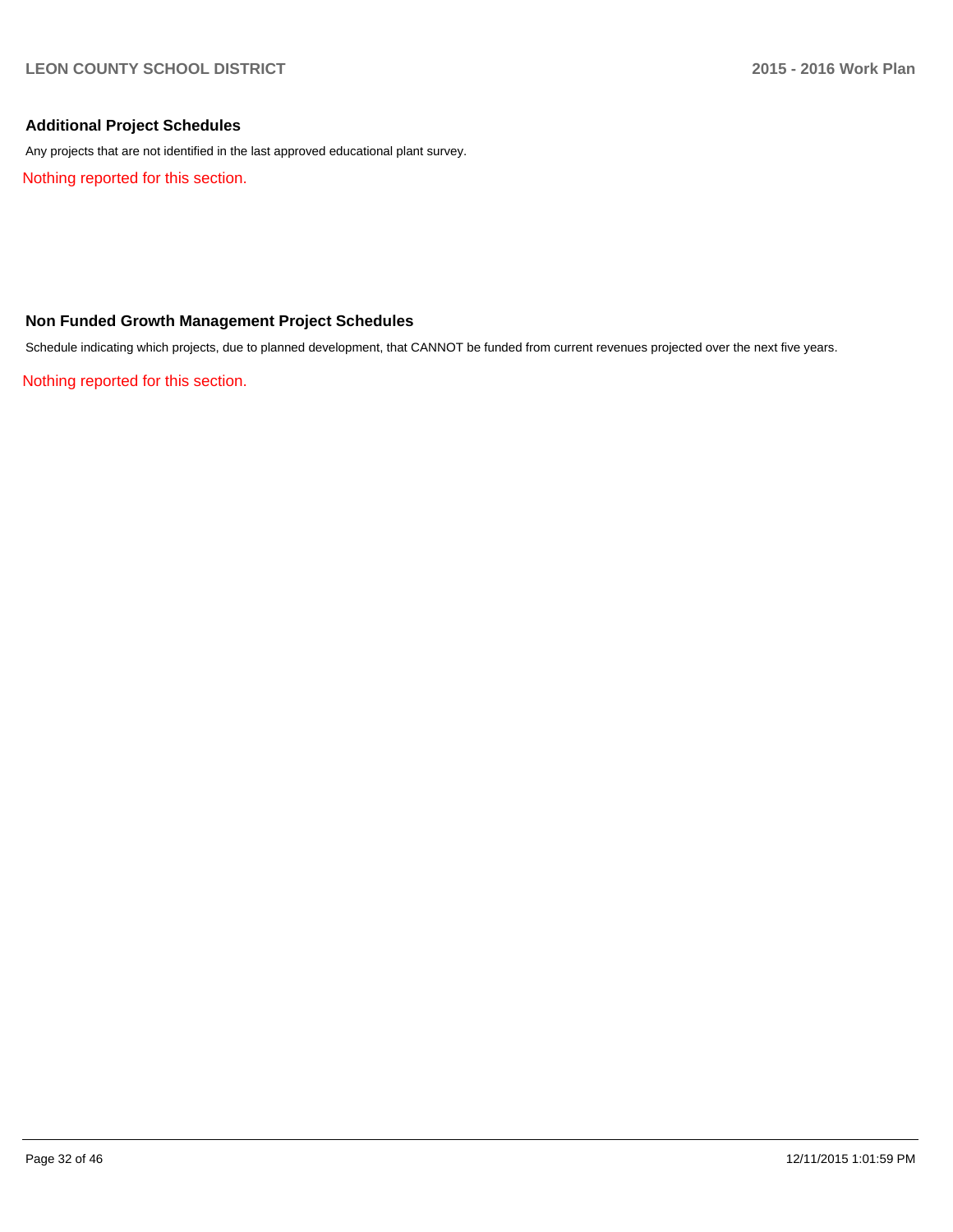# **Capacity Tracking**

| Location                                                     | $2015 -$<br>2016 Satis.<br>Stu. Sta. | Actual<br>$2015 -$<br><b>2016 FISH</b><br>Capacity | Actual<br>$2014 -$<br>2015<br><b>COFTE</b> | # Class<br>Rooms | Actual<br>Average<br>$2015 -$<br>2016 Class<br><b>Size</b> | Actual<br>$2015 -$<br>2016<br><b>Utilization</b> | <b>New</b><br>Stu.<br>Capacity | <b>New</b><br>Rooms to<br>be<br>Added/Re<br>moved | Projected<br>$2019 -$<br>2020<br><b>COFTE</b> | Projected<br>$2019 -$<br>2020<br><b>Utilization</b> | Projected<br>$2019 -$<br>2020 Class<br><b>Size</b> |
|--------------------------------------------------------------|--------------------------------------|----------------------------------------------------|--------------------------------------------|------------------|------------------------------------------------------------|--------------------------------------------------|--------------------------------|---------------------------------------------------|-----------------------------------------------|-----------------------------------------------------|----------------------------------------------------|
| <b>LEON SENIOR HIGH</b>                                      | 2,033                                | 1,931                                              | 1,975                                      | 84               | 24                                                         | 102.00 %                                         | $-232$                         | $-11$                                             | 1,643                                         | 97.00%                                              | 23                                                 |
| <b>KATE SULLIVAN</b><br><b>ELEMENTARY</b>                    | 891                                  | 891                                                | 907                                        | 47               | 19                                                         | 102.00 %                                         | $-250$                         | $-11$                                             | 1,643                                         | 256.00%                                             | 46                                                 |
| <b>ELIZABETH COBB</b><br><b>MIDDLE</b>                       | 1,038                                | 934                                                | 854                                        | 48               | 18                                                         | 91.00 %                                          | $-54$                          | $-3$                                              | 810                                           | 92.00 %                                             | 18                                                 |
| <b>FRANK HARTSFIELD</b><br><b>ELEMENTARY</b>                 | 651                                  | 651                                                | 430                                        | 35               | 12                                                         | 66.00 %                                          | $-83$                          | -5                                                | 502                                           | 88.00%                                              | 17                                                 |
| <b>JAMES RICKARDS</b><br><b>SENIOR HIGH</b>                  | 1,775                                | 1,686                                              | 1,227                                      | 75               | 16                                                         | 73.00 %                                          | $-875$                         | $-30$                                             | 745                                           | 92.00 %                                             | 17                                                 |
| R.N. Gooden/Nancy<br><b>Russell Center at Wesson</b>         | 382                                  | 382                                                | 46                                         | 19               | $\overline{2}$                                             | 12.00 %                                          | $-78$                          | $-4$                                              | 200                                           | 66.00 %                                             | 13                                                 |
| <b>SABAL PALM</b><br>ELEMENTARY                              | 822                                  | 822                                                | 552                                        | 44               | 13                                                         | 67.00 %                                          | $-204$                         | -9                                                | 575                                           | 93.00 %                                             | 16                                                 |
| School for Applied<br>Individualized Learning-<br>SAIL (NEW) | 537                                  | 537                                                | 384                                        | 24               | 16                                                         | 71.00 %                                          | 0                              | $\Omega$                                          | 313                                           | 58.00 %                                             | 13                                                 |
| <b>LILLIAN RUEDIGER</b><br><b>ELEMENTARY</b>                 | 651                                  | 651                                                | 490                                        | 35               | 14                                                         | 75.00 %                                          | $-13$                          | $-1$                                              | 498                                           | 78.00 %                                             | 15                                                 |
| AUGUSTA RAA MIDDLE                                           | 1,191                                | 1,071                                              | 878                                        | 54               | 16                                                         | 82.00 %                                          | $-66$                          | $-3$                                              | 1,137                                         | 113.00 %                                            | 22                                                 |
| <b>CHAIRES ELEMENTARY</b><br>PRE-KINDERGARTEN                | 0                                    | 0                                                  | $\Omega$                                   | $\mathbf 0$      | $\overline{0}$                                             | 0.00%                                            | 0                              | $\mathbf 0$                                       | $\mathbf 0$                                   | 0.00%                                               | $\mathbf 0$                                        |
| <b>WOODVILLE</b><br><b>ELEMENTARY</b>                        | 543                                  | 543                                                | 440                                        | 29               | 15                                                         | 81.00 %                                          | $-75$                          | $-4$                                              | 430                                           | 92.00%                                              | 17                                                 |
| <b>FORT BRADEN</b><br>ELEMENTARY (OLD)                       | 0                                    | $\Omega$                                           | $\Omega$                                   | $\mathbf 0$      | $\Omega$                                                   | 0.00%                                            | $\mathbf 0$                    | $\Omega$                                          | $\Omega$                                      | 0.00%                                               | $\Omega$                                           |
| CONCORD<br><b>ELEMENTARY</b>                                 | 0                                    | $\Omega$                                           | $\Omega$                                   | 0                | $\Omega$                                                   | 0.00%                                            | $\Omega$                       | $\Omega$                                          | $\Omega$                                      | 0.00%                                               | $\mathbf 0$                                        |
| AMOS P GODBY<br><b>SENIOR HIGH</b>                           | 1,777                                | 1,678                                              | 1,238                                      | 74               | 17                                                         | 74.00 %                                          | 0                              | $\Omega$                                          | 1,612                                         | 96.00 %                                             | 22                                                 |
| <b>OAK RIDGE</b><br><b>ELEMENTARY</b>                        | 713                                  | 713                                                | 530                                        | 38               | 14                                                         | 74.00 %                                          | $-85$                          | $-5$                                              | 530                                           | 84.00%                                              | 16                                                 |
| <b>SECOND CHANCE</b><br><b>SCHOOL</b>                        | 0                                    | $\Omega$                                           | $\Omega$                                   | 0                | $\overline{0}$                                             | 0.00%                                            | $\Omega$                       | $\Omega$                                          | $\mathbf 0$                                   | 0.00%                                               | $\mathbf 0$                                        |
| SAIL (OLD)                                                   | 155                                  | 0                                                  | $\Omega$                                   | 12               | $\overline{0}$                                             | $0.00 \%$                                        | $\overline{0}$                 | $\mathbf 0$                                       | 0                                             | $0.00 \%$                                           | $\mathbf 0$                                        |
| <b>GRIFFIN MIDDLE</b>                                        | 587                                  | 528                                                | 509                                        | 26               | 20                                                         | 96.00 %                                          | -44                            | $-2$                                              | 399                                           | 82.00 %                                             | 17                                                 |
| JOHN C RILEY<br><b>ELEMENTARY</b>                            | 663                                  | 663                                                | 591                                        | 35               | 17                                                         | 89.00 %                                          | $-68$                          | -4                                                | 514                                           | 86.00 %                                             | 17                                                 |
| <b>FRANK R NIMS MIDDLE</b>                                   | 1,059                                | 953                                                | 449                                        | 46               | 10 <sup>1</sup>                                            | 47.00 %                                          | $-22$                          | $-1$                                              | 514                                           | 55.00 %                                             | 11                                                 |
| <b>PINEVIEW</b><br><b>ELEMENTARY</b>                         | 667                                  | 667                                                | 405                                        | 37               | 11                                                         | 61.00 %                                          | $-95$                          | $-5$                                              | 532                                           | 93.00 %                                             | 17                                                 |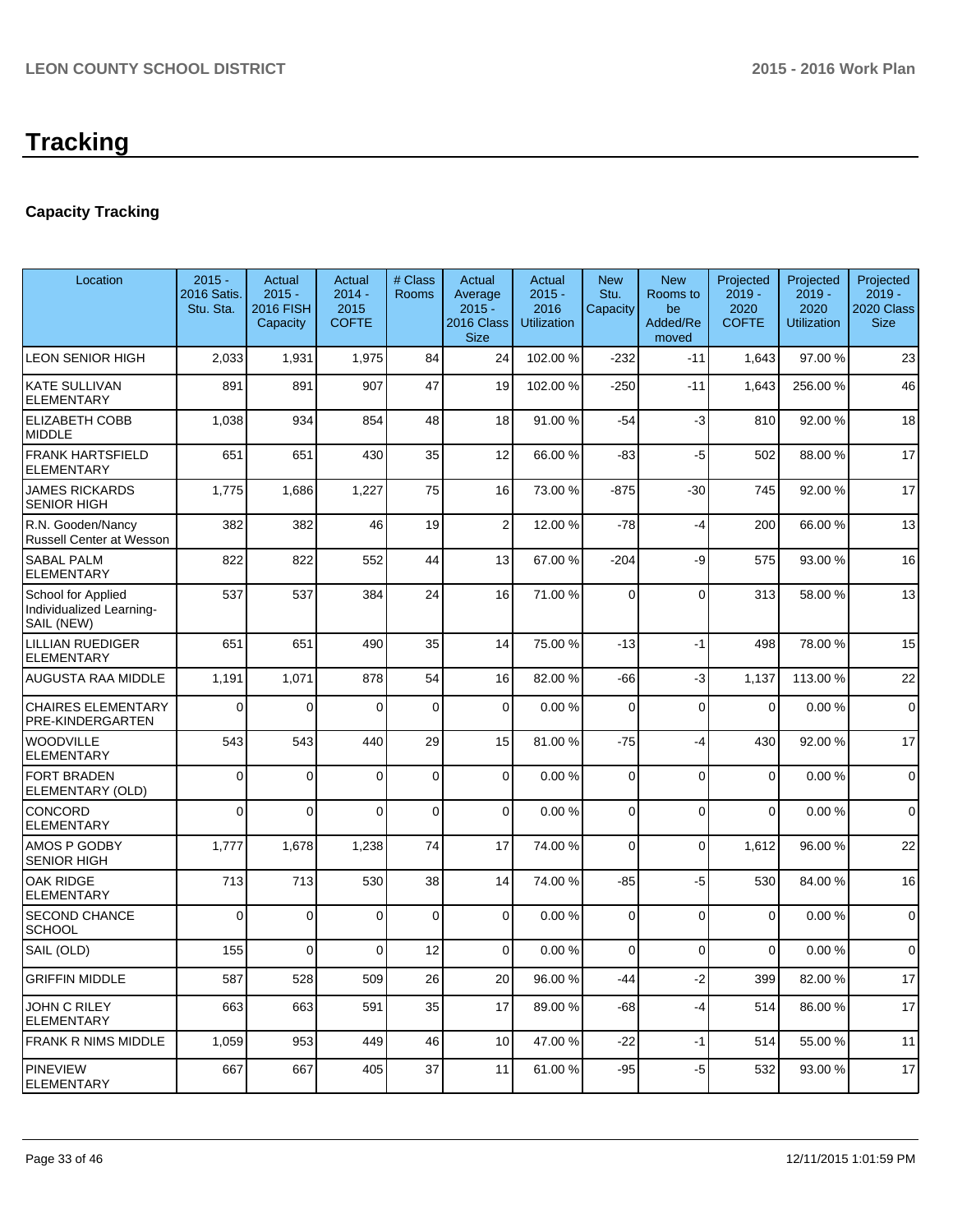| <b>LEWIS M LIVELY</b><br><b>TECHNICAL CENTER</b>                        | 965   | 1,158       | 85             | 63 | $\mathbf{1}$   | 7.00 %   | $-214$         | -8          | 100         | 11.00 % | $\overline{2}$ |
|-------------------------------------------------------------------------|-------|-------------|----------------|----|----------------|----------|----------------|-------------|-------------|---------|----------------|
| <b>GILCHRIST</b><br><b>ELEMENTARY</b>                                   | 1,121 | 1,121       | 1,035          | 58 | 18             | 92.00 %  | $-288$         | $-10$       | 845         | 101.00% | 18             |
| <b>BELLE VUE MIDDLE</b>                                                 | 913   | $\mathbf 0$ | $\Omega$       | 41 | $\Omega$       | 0.00%    | $\Omega$       | $\mathbf 0$ | 0           | 0.00%   | $\mathbf 0$    |
| ASTORIA PARK<br><b>ELEMENTARY</b>                                       | 699   | 699         | 600            | 37 | 16             | 86.00 %  | $-108$         | $-5$        | 573         | 97.00 % | 18             |
| IGRETCHEN EVERHART<br><b>TRAINABLE MENTALLY</b><br><b>HANDICAP CENT</b> | 371   | 371         | 183            | 36 | 5 <sup>1</sup> | 49.00 %  | $-40$          | $-2$        | 278         | 84.00%  | 8              |
| <b>WALTER T MOORE JR</b><br>ELEMENTARY                                  | 713   | 713         | 582            | 38 | 15             | 82.00 %  | $-78$          | $-2$        | 615         | 97.00 % | 17             |
| <b>SEALEY ELEMENTARY</b>                                                | 677   | 677         | 546            | 36 | 15             | 81.00 %  | $-107$         | $-5$        | 473         | 83.00 % | 15             |
| <b>APALACHEE</b><br><b>ELEMENTARY</b>                                   | 676   | 676         | 588            | 36 | 16             | 87.00 %  | $-150$         | -6          | 500         | 95.00 % | 17             |
| <b>FAIRVIEW MIDDLE</b>                                                  | 1,039 | 935         | 802            | 50 | 16             | 86.00 %  | $-854$         | $-39$       | 90          | 111.00% | 8              |
| P A C E CENTER                                                          | 263   | 263         | 53             | 24 | 2              | 20.00 %  | $-263$         | $-24$       | $\mathbf 0$ | 0.00%   | $\mathbf 0$    |
| <b>KILLEARN LAKES</b><br><b>ELEMENTARY</b>                              | 1,053 | 1,053       | 858            | 56 | 15             | 81.00 %  | $-188$         | -6          | 875         | 101.00% | 18             |
| <b>CHAIRES ELEMENTARY</b>                                               | 739   | 739         | 473            | 41 | 12             | 64.00 %  | $-129$         | $-6$        | 530         | 87.00 % | 15             |
| <b>SPRINGWOOD</b><br><b>ELEMENTARY</b>                                  | 735   | 735         | 678            | 39 | 17             | 92.00 %  | $-115$         | $-5$        | 496         | 80.00%  | 15             |
| <b>DESOTO TRAIL</b><br><b>ELEMENTARY</b>                                | 653   | 653         | 660            | 36 | 18             | 101.00 % | $-22$          | $-1$        | 635         | 101.00% | 18             |
| <b>BUCK LAKE</b><br><b>ELEMENTARY</b>                                   | 961   | 961         | 679            | 52 | 13             | 71.00 %  | $-150$         | -6          | 700         | 86.00 % | 15             |
| <b>DEERLAKE MIDDLE</b>                                                  | 1,305 | 1,174       | 924            | 56 | 17             | 79.00 %  | -44            | $-2$        | 931         | 82.00%  | 17             |
| <b>FORT BRADEN SCHOOL</b><br>(NEW)                                      | 1,064 | 957         | 771            | 51 | 15             | 81.00 %  | -88            | $-4$        | 760         | 87.00 % | 16             |
| LINCOLN SENIOR HIGH                                                     | 2,316 | 2,200       | 2,013          | 98 | 21             | 92.00 %  | $-182$         | -8          | 1,952       | 97.00%  | 22             |
| <b>CENTER FOR</b><br><b>COMMUNITY</b><br><b>EDUCATION</b>               | 473   | 709         | $\Omega$       | 21 | $\Omega$       | 0.00%    | $\Omega$       | $\Omega$    | $\Omega$    | 0.00%   | $\mathbf 0$    |
| <b>HAWKS RISE</b><br><b>ELEMENTARY</b>                                  | 1,000 | 1,000       | 872            | 53 | 16             | 87.00 %  | $-54$          | -3          | 830         | 88.00 % | 17             |
| <b>LAWTON M CHILES</b><br>SENIOR HIGH                                   | 2.046 | 1,943       | 1,992          | 83 | 24             | 103.00 % | $-50$          | $-2$        | 1,819       | 96.00 % | 22             |
| <b>SWIFT CREEK MIDDLE</b>                                               | 1,071 | 963         | 749            | 48 | 16             | 78.00 %  | $\overline{0}$ | $\mathbf 0$ | 738         | 77.00 % | 15             |
| CANOPY OAKS<br><b>ELEMENTARY</b>                                        | 742   | 742         | 703            | 39 | 18             | 95.00 %  | $-49$          | $-2$        | 642         | 93.00 % | 17             |
| <b>ROBERTS</b><br><b>ELEMENTARY</b>                                     | 1,168 | 1,168       | 834            | 63 | 13             | 71.00 %  | $-102$         | $-5$        | 875         | 82.00%  | 15             |
| Mehrdad "Pepper"<br>Ghazvini Learning Center                            | 492   | 492         | 328            | 25 | 13             | 67.00 %  | 0              | $\mathbf 0$ | 345         | 70.00%  | 14             |
| <b>BOND ELEMENTARY</b><br><b>SCHOOL</b>                                 | 826   | 826         | 673            | 44 | 15             | 81.00 %  | $-141$         | $-6$        | 556         | 81.00%  | 15             |
| <b>ACADEMIC RESOURCE</b><br><b>CENTER</b>                               | 120   | 0           | $\overline{0}$ | 10 | $\overline{0}$ | 0.00%    | $-120$         | $-10$       | 0           | 0.00%   | $\mathbf 0$    |
| <b>ACADEMY OF</b><br><b>ACADEMICS AND</b><br><b>TECHNOLOGY</b>          | 186   | $\mathbf 0$ | 0              | 12 | $\overline{0}$ | 0.00%    | $-186$         | $-12$       | 0           | 0.00%   | $\pmb{0}$      |
| Michael J. Conley<br>Elementary School at Sout                          | 1,019 | 1,019       | 875            | 55 | 16             | 86.00 %  | $-76$          | $-3$        | 850         | 90.00%  | 16             |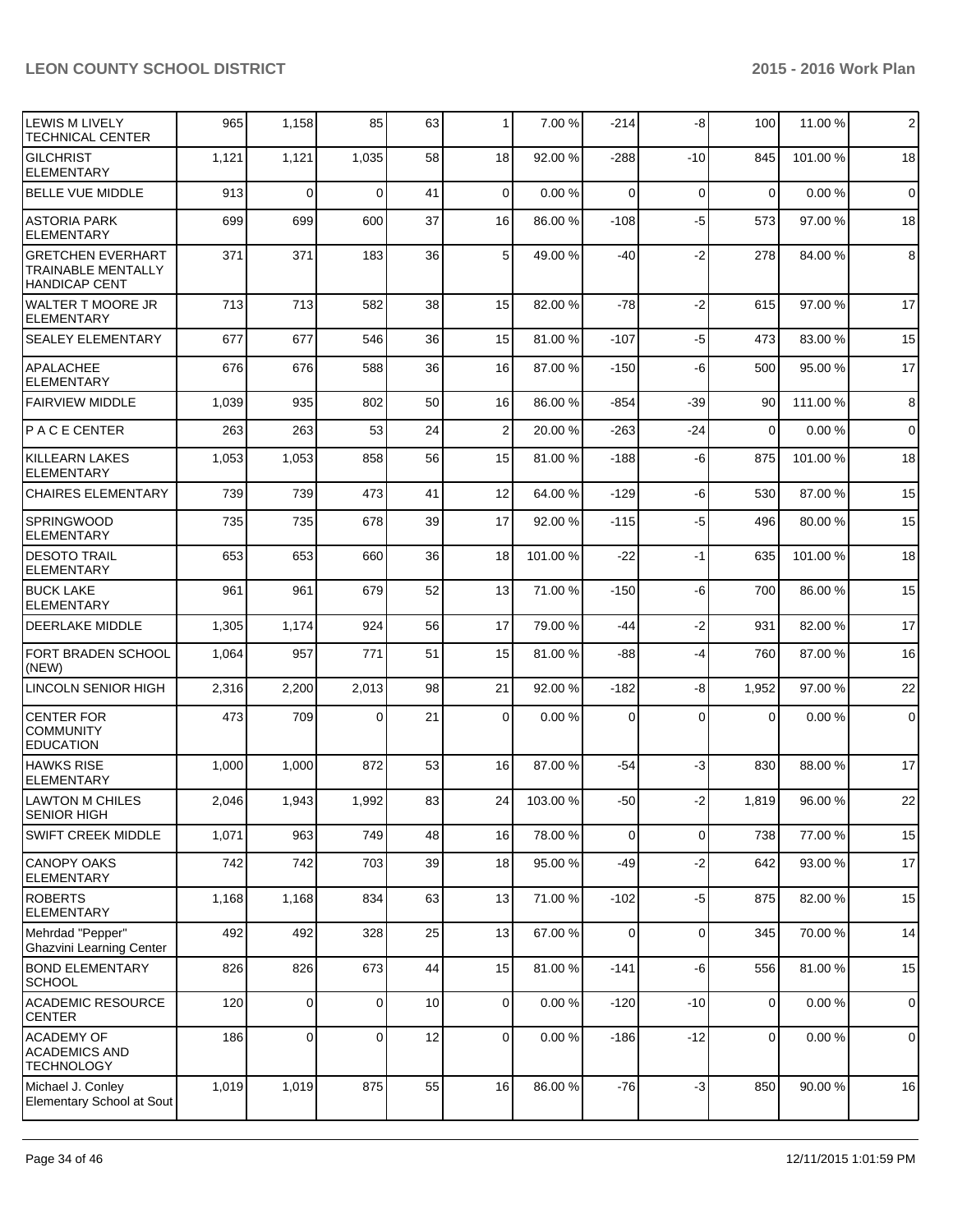| William J. Montford, III<br>Middle School | .028   | 925    | .039   | 45    | 231             | 112.00 % | $-176$   | - -  | 865    | 115.00 % | າາ<br>ںے  |
|-------------------------------------------|--------|--------|--------|-------|-----------------|----------|----------|------|--------|----------|-----------|
|                                           | 42,569 | 40.173 | 31,495 | 2,108 | 15 <sup>1</sup> | 78.40 %  | $-6.218$ | -288 | 30,470 | 89.74 %  | 47<br>. . |

The COFTE Projected Total (30,470) for 2019 - 2020 must match the Official Forecasted COFTE Total (31,402 ) for 2019 - 2020 before this section can be completed. In the event that the COFTE Projected Total does not match the Official forecasted COFTE, then the Balanced Projected COFTE Table should be used to balance COFTE.

| Projected COFTE for 2019 - 2020 |        |  |
|---------------------------------|--------|--|
| Elementary (PK-3)               | 10,437 |  |
| Middle (4-8)                    | 12,136 |  |
| High (9-12)                     | 8,830  |  |
|                                 | 31,402 |  |

| <b>Grade Level Type</b> | <b>Balanced Projected</b><br>COFTE for 2019 - 2020 |
|-------------------------|----------------------------------------------------|
| Elementary (PK-3)       | -4,982                                             |
| Middle (4-8)            | 6,652                                              |
| High (9-12)             | -737                                               |
|                         | 31,403                                             |

### **Relocatable Replacement**

Number of relocatable classrooms clearly identified and scheduled for replacement in the school board adopted financially feasible 5-year district work program.

| Location                                   | $2015 - 2016$  | 2016 - 2017 | 2017 - 2018 | 2018 - 2019 | 2019 - 2020 | Year 5 Total   |
|--------------------------------------------|----------------|-------------|-------------|-------------|-------------|----------------|
| <b>LEON SENIOR HIGH</b>                    | 0              |             |             |             | 4           | 10             |
| IKATE SULLIVAN ELEMENTARY                  | 2              |             | 0           |             | 0           | $\overline{4}$ |
| <b>IELIZABETH COBB MIDDLE</b>              | 0              |             | U           |             | 0           | 1              |
| <b>IFRANK HARTSFIELD ELEMENTARY</b>        | $\Omega$       |             | ŋ           | ŋ           | 0           | 1              |
| JAMES RICKARDS SENIOR HIGH                 | $\mathbf{0}$   | n           |             | $\Omega$    | 0           | $\overline{7}$ |
| R.N. Gooden/Nancy Russell Center at Wesson | $\Omega$       |             |             | ŋ           | 0           | 11             |
| <b>SABAL PALM ELEMENTARY</b>               | $\overline{2}$ | n           |             | O           | 0           | $\overline{4}$ |
| LILLIAN RUEDIGER ELEMENTARY                | $\Omega$       | n           |             | O           | 0           | 1 <sup>1</sup> |
| AUGUSTA RAA MIDDLE                         | $\Omega$       |             | O           | $\Omega$    | 0           | 3              |
| FORT BRADEN ELEMENTARY (OLD)               |                | ∩           | U           | 0           | 0           | 1 <sup>1</sup> |
| LAMOS P GODBY SENIOR HIGH                  | $\Omega$       |             | U           | $\Omega$    | 0           | $\overline{4}$ |
| <b>OAK RIDGE ELEMENTARY</b>                | $\Omega$       |             | 0           | $\Omega$    | 0           | 1              |
| <b>SECOND CHANCE SCHOOL</b>                |                | ∩           | 0           | $\Omega$    | 0           | 4              |
| SAIL (OLD)                                 | 2              | ∩           | 0           | 0           | 0           | 2 <sub>1</sub> |
| JOHN C RILEY ELEMENTARY                    | $\Omega$       | 3           | U           | $\Omega$    | 0           | 3              |
| <b>IFRANK R NIMS MIDDLE</b>                | 2              | $\Omega$    | $\Omega$    | $\Omega$    | 0           | 2 <sub>1</sub> |
| LEWIS M LIVELY TECHNICAL CENTER            | $\Omega$       |             | $\Omega$    | $\Omega$    | 0           | $\overline{2}$ |
| <b>GILCHRIST ELEMENTARY</b>                | 8              |             |             | $\Omega$    | 0           | 13             |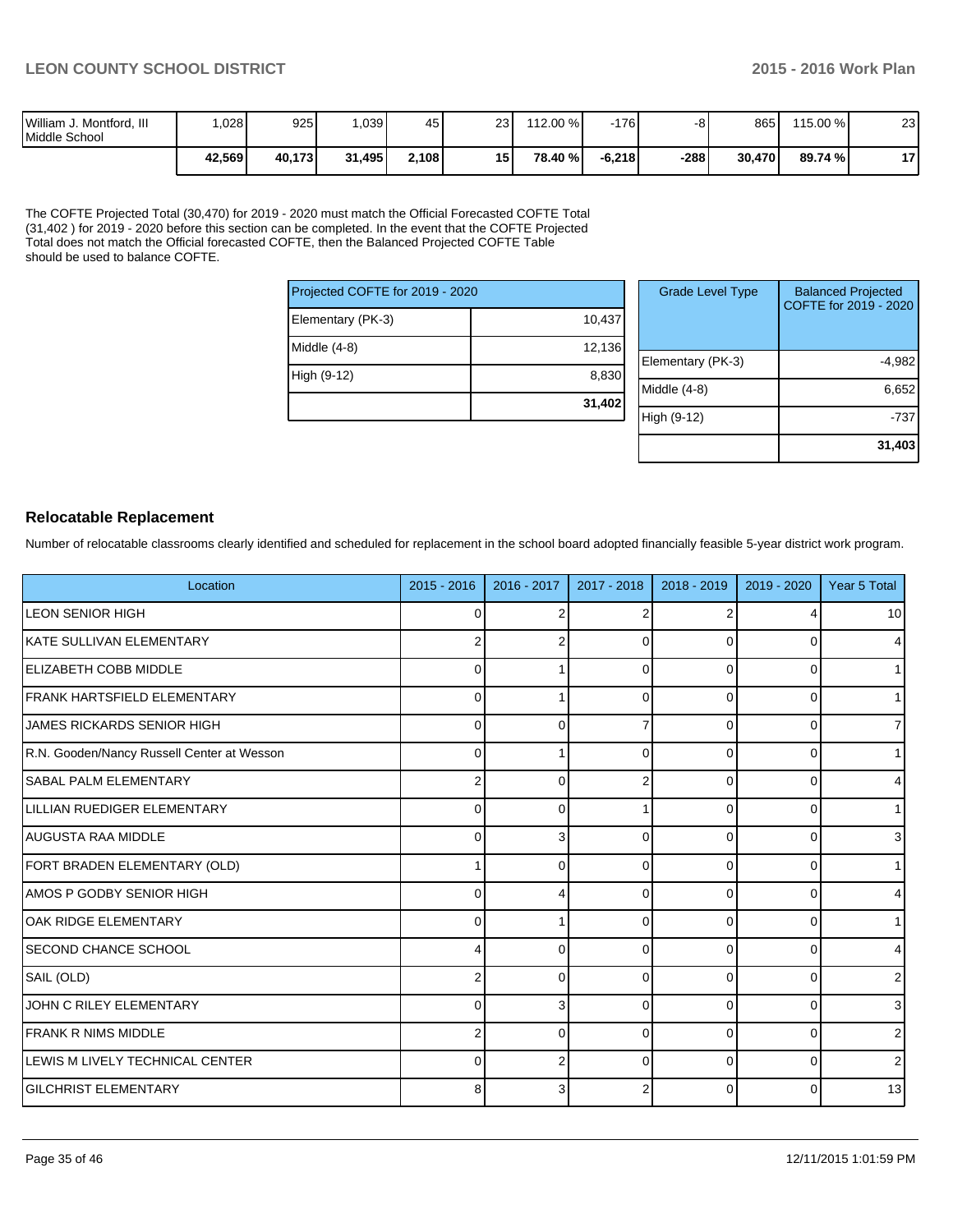| <b>ASTORIA PARK ELEMENTARY</b>                                      | 0              | 3              | $\Omega$       | 0              | $\mathbf 0$ | 3   |
|---------------------------------------------------------------------|----------------|----------------|----------------|----------------|-------------|-----|
| <b>GRETCHEN EVERHART TRAINABLE MENTALLY HANDICAP</b><br><b>CENT</b> | $\Omega$       | 2              | 0              | 0              |             |     |
| WALTER T MOORE JR ELEMENTARY                                        | 0              |                | $\Omega$       | $\Omega$       | $\Omega$    |     |
| <b>SEALEY ELEMENTARY</b>                                            | $\overline{0}$ | $\Omega$       | $\overline{2}$ | $\overline{2}$ |             | 5   |
| APALACHEE ELEMENTARY                                                | $\Omega$       | $\overline{2}$ | $\Omega$       | $\Omega$       | $\Omega$    | 2   |
| <b>FAIRVIEW MIDDLE</b>                                              | $\overline{2}$ | $\overline{2}$ | $\overline{2}$ | $\Omega$       | $\Omega$    | 6   |
| PACECENTER                                                          | $\overline{0}$ | $\Omega$       | $\Omega$       | $\Omega$       | 39          | 39  |
| KILLEARN LAKES ELEMENTARY                                           | 0              | 2              | 2              | $\Omega$       | 0           | 4   |
| <b>CHAIRES ELEMENTARY</b>                                           | $\mathbf{0}$   |                | $\Omega$       | $\Omega$       | $\Omega$    |     |
| SPRINGWOOD ELEMENTARY                                               | $\overline{0}$ | $\Omega$       | 3              | 3              |             | 7   |
| <b>DESOTO TRAIL ELEMENTARY</b>                                      | 1              | $\Omega$       | $\Omega$       | $\Omega$       | $\Omega$    |     |
| <b>BUCK LAKE ELEMENTARY</b>                                         | 4              | 3              | $\Omega$       | $\Omega$       | $\Omega$    | 7   |
| <b>DEERLAKE MIDDLE</b>                                              | 0              |                | $\Omega$       | $\Omega$       | $\Omega$    |     |
| FORT BRADEN SCHOOL (NEW)                                            | 0              | 4              | $\overline{2}$ | $\Omega$       | $\Omega$    | 6   |
| <b>LINCOLN SENIOR HIGH</b>                                          | 0              | $\mathbf{0}$   | 5              | 6              | $\Omega$    | 11  |
| CENTER FOR COMMUNITY EDUCATION                                      | 0              | $\Omega$       | 5              | $\Omega$       | $\Omega$    | 5   |
| <b>HAWKS RISE ELEMENTARY</b>                                        | $\overline{2}$ | 3              | $\Omega$       | $\Omega$       | $\Omega$    | 5   |
| LAWTON M CHILES SENIOR HIGH                                         | 0              | $\Omega$       | 3              | $\Omega$       | $\Omega$    | 3   |
| SWIFT CREEK MIDDLE                                                  | $\mathbf{0}$   |                | $\Omega$       | $\Omega$       | 0           |     |
| <b>ROBERTS ELEMENTARY</b>                                           | 4              | $\overline{2}$ |                | 0              | O           | 7   |
| Mehrdad "Pepper" Ghazvini Learning Center                           | $\mathbf{0}$   | $\Omega$       | 8              | $\Omega$       | $\Omega$    | 8   |
| Michael J. Conley Elementary School at Southwood                    | $\mathbf 0$    | $\mathbf{0}$   | 3              | 3              |             | 7   |
| William J. Montford, III Middle School                              | $\Omega$       | Δ              | $\Omega$       | $\Omega$       | O           |     |
| <b>Total Relocatable Replacements:</b>                              | 34             | 54             | 50             | 16             | 46          | 200 |

# **Charter Schools Tracking**

Information regarding the use of charter schools.

| Location-Type                                                                 | # Relocatable<br>units or<br>permanent<br>classrooms | Owner             | Year Started or <b>I</b><br>Scheduled | <b>Student</b><br><b>Stations</b> | <b>Students</b><br>Enrolled | Years in<br>Contract | <b>Total Charter</b><br><b>Students</b><br>projected for<br>2019 - 2020 |
|-------------------------------------------------------------------------------|------------------------------------------------------|-------------------|---------------------------------------|-----------------------------------|-----------------------------|----------------------|-------------------------------------------------------------------------|
| Arts and Sciences                                                             |                                                      | 15 <b>PRIVATE</b> | 1999                                  | 344 l                             | 344                         | 11                   | 344                                                                     |
| Imagine School at Evening rose                                                |                                                      | 37 PRIVATE        | 2008                                  | 674                               | 251                         |                      | 728                                                                     |
| Governor's Charter Academy                                                    |                                                      | 45 PRIVATE        | 2012                                  | 1.015                             | 729                         |                      | 1,099                                                                   |
| Woodville Middle School of<br>Leadership through History and<br><b>Civics</b> |                                                      | 6 PRIVATE         | 2014                                  | 132                               | 124                         |                      | 264                                                                     |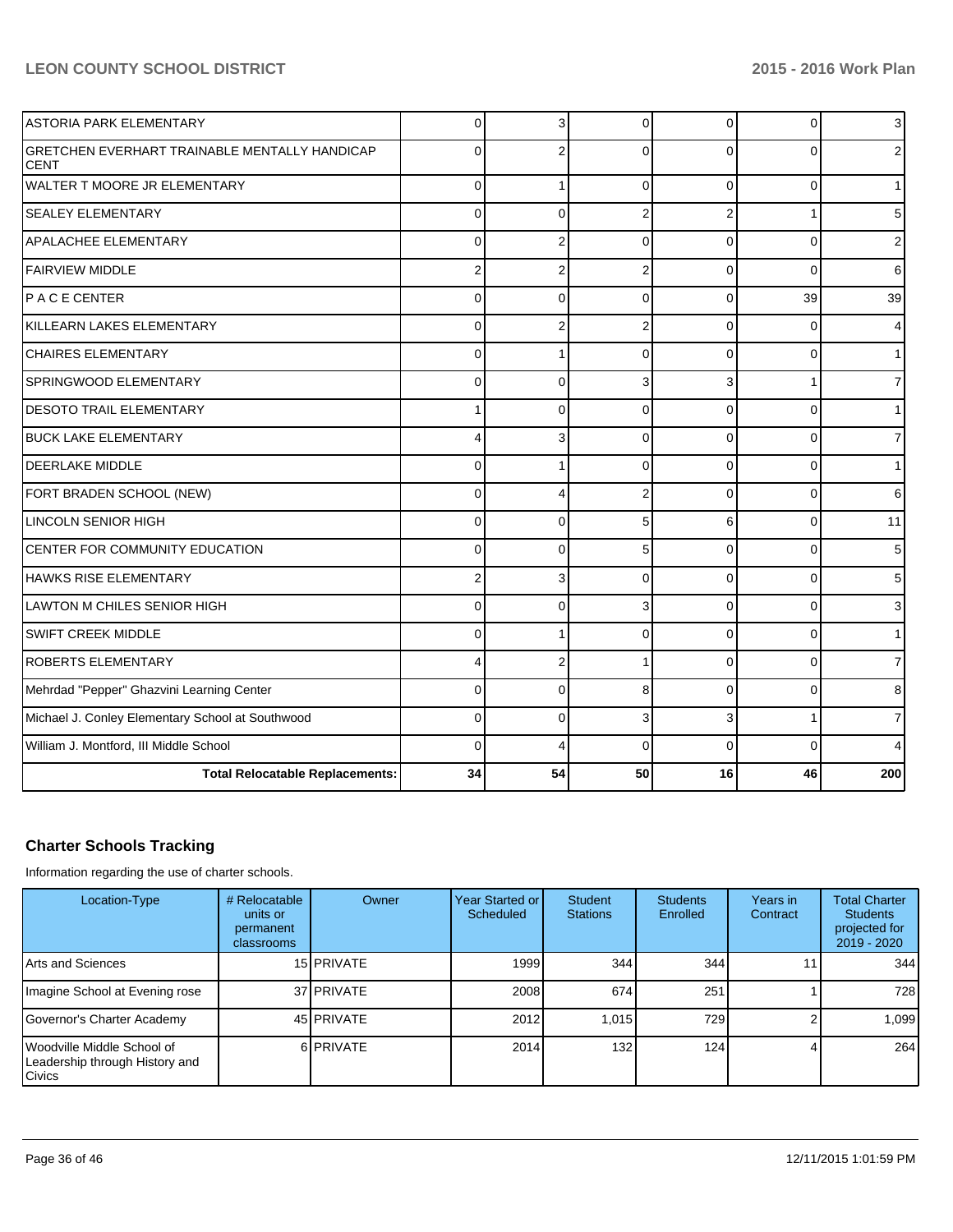| School of Arts and Sciences<br>Center     |                  | 6 PRIVATE  | 2015 | 150 <sup>1</sup> | 138   |   | 450   |
|-------------------------------------------|------------------|------------|------|------------------|-------|---|-------|
| Tallahassee School of Math and<br>Science |                  | 21 PRIVATE | 2015 | 474 l            | 328   | 5 | 600   |
|                                           | 130 <sup>1</sup> |            |      | 2,789            | 1,914 |   | 3,485 |

## **Special Purpose Classrooms Tracking**

The number of classrooms that will be used for certain special purposes in the current year, by facility and type of classroom, that the district will, 1), not use for educational purposes, and 2), the co-teaching classrooms that are not open plan classrooms and will be used for educational purposes.

| School                                                   | School Type | # of Elementary<br>K-3 Classrooms | # of Middle 4-8<br>Classrooms | # of High 9-12<br><b>Classrooms</b> | # of ESE<br>Classrooms | # of Combo<br><b>Classrooms</b> | <b>Total</b><br><b>Classrooms</b> |
|----------------------------------------------------------|-------------|-----------------------------------|-------------------------------|-------------------------------------|------------------------|---------------------------------|-----------------------------------|
| PINEVIEW ELEMENTARY                                      | Educational | 0                                 | 1                             | $\Omega$                            | 0                      | $\Omega$                        | 1 <sup>1</sup>                    |
| <b>BELLE VUE MIDDLE</b>                                  | Educational | 0                                 | 39                            | $\Omega$                            | 6                      | 0                               | 45                                |
| SWIFT CREEK MIDDLE                                       | Educational | $\Omega$                          | $\overline{2}$                | $\Omega$                            |                        | $\mathbf 0$                     | 3                                 |
| ROBERTS ELEMENTARY                                       | Educational |                                   |                               | $\Omega$                            |                        | $\mathbf 0$                     | 3                                 |
| CENTER FOR COMMUNITY<br><b>EDUCATION</b>                 | Educational | $\Omega$                          | $\mathbf{0}$                  |                                     | $\Omega$               | $\Omega$                        | $\mathbf{1}$                      |
| AMOS P GODBY SENIOR HIGH                                 | Educational | 0                                 | $\mathbf{0}$                  | 4                                   | 0                      | 0                               | $\overline{4}$                    |
| OAK RIDGE ELEMENTARY                                     | Educational | $\Omega$                          | $\mathbf 2$                   | $\Omega$                            | $\Omega$               | $\mathbf{0}$                    | $\overline{\mathbf{c}}$           |
| SECOND CHANCE SCHOOL                                     | Educational | 0                                 | $\Omega$                      | $\Omega$                            | 3                      | $\mathbf 0$                     | 3                                 |
| SAIL (OLD)                                               | Educational | $\Omega$                          | $\Omega$                      | 5                                   | 9                      | 0                               | 14                                |
| School for Applied Individualized<br>Learning-SAIL (NEW) | Educational | $\mathbf{0}$                      | $\mathbf{0}$                  |                                     | 0                      | 0                               | 1                                 |
| AUGUSTA RAA MIDDLE                                       | Educational | 0                                 |                               | $\Omega$                            | $\Omega$               | 0                               | $\mathbf{1}$                      |
| ELIZABETH COBB MIDDLE                                    | Educational | 0                                 |                               | $\Omega$                            | 0                      | 0                               | $\mathbf{1}$                      |
| R.N. Gooden/Nancy Russell Center<br>at Wesson            | Educational | 9                                 | 10                            | $\Omega$                            | $\overline{0}$         | $\mathbf{0}$                    | 19                                |
| SABAL PALM ELEMENTARY                                    | Educational | 3                                 | 4                             | $\Omega$                            | $\overline{2}$         | 0                               | 9                                 |
| <b>BOND ELEMENTARY SCHOOL</b>                            | Educational | 0                                 |                               | $\Omega$                            | 0                      | 0                               | 1                                 |
| ACADEMIC RESOURCE CENTER                                 | Educational | 0                                 | $\mathbf{0}$                  | $\Omega$                            | 10                     | 0                               | 10                                |
| DEERLAKE MIDDLE                                          | Educational | 0                                 | $\overline{2}$                | $\Omega$                            | $\Omega$               | $\mathbf 0$                     | $\overline{2}$                    |
| <b>LINCOLN SENIOR HIGH</b>                               | Educational | $\mathbf{0}$                      | $\Omega$                      | 9                                   | 0                      | 0                               | 9                                 |
| Mehrdad "Pepper" Ghazvini<br>Learning Center             | Educational |                                   | 6                             |                                     |                        | 5                               | 17                                |
| PACE CENTER                                              | Educational | 0                                 | 0                             | $\Omega$                            | 4                      | 0                               | 4                                 |
| KILLEARN LAKES ELEMENTARY                                | Educational |                                   | $\Omega$                      | $\Omega$                            | 0                      | $\mathbf{0}$                    | 1                                 |
| <b>CHAIRES ELEMENTARY</b>                                | Educational | 1                                 | 1                             | $\Omega$                            | 2                      | $\mathbf 0$                     | 4                                 |
| <b>DESOTO TRAIL ELEMENTARY</b>                           | Educational | 1                                 | $\overline{0}$                | $\overline{0}$                      | 0                      | $\mathbf{0}$                    | $\mathbf{1}$                      |
| <b>ASTORIA PARK ELEMENTARY</b>                           | Educational |                                   | 0                             | $\Omega$                            | 0                      | 0                               | $\mathbf{1}$                      |
| APALACHEE ELEMENTARY                                     | Educational | $\Omega$                          |                               | $\Omega$                            | 0                      | $\Omega$                        | $\mathbf{1}$                      |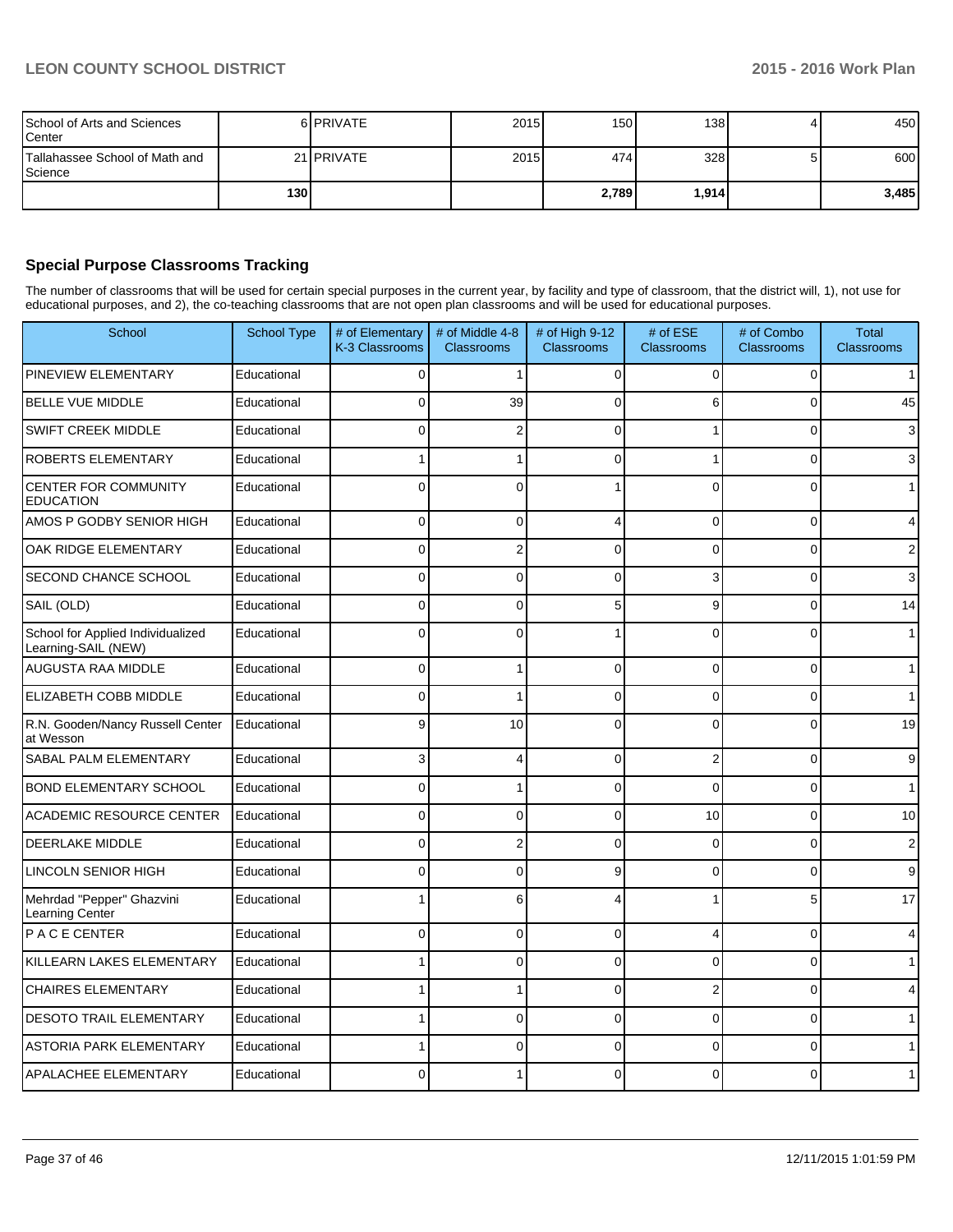| <b>FAIRVIEW MIDDLE</b>                    | Educational                          |                                   |                                      | ∩                                   | <sup>n</sup>                  | 0                               | $\mathbf 1$                       |
|-------------------------------------------|--------------------------------------|-----------------------------------|--------------------------------------|-------------------------------------|-------------------------------|---------------------------------|-----------------------------------|
|                                           | <b>Total Educational Classrooms:</b> | 18                                | 73                                   | 24                                  | 39                            | 5 <sub>1</sub>                  | 159                               |
|                                           |                                      |                                   |                                      |                                     |                               |                                 |                                   |
| School                                    | <b>School Type</b>                   | # of Elementary<br>K-3 Classrooms | # of Middle 4-8<br><b>Classrooms</b> | # of High 9-12<br><b>Classrooms</b> | # of ESE<br><b>Classrooms</b> | # of Combo<br><b>Classrooms</b> | <b>Total</b><br><b>Classrooms</b> |
| <b>FRANK R NIMS MIDDLE</b>                | Co-Teaching                          | $\Omega$                          | 10 <sup>1</sup>                      |                                     | U                             | 0                               | 10                                |
| <b>PINEVIEW ELEMENTARY</b>                | Co-Teaching                          | 0                                 | 32                                   |                                     | $\Omega$                      | $\Omega$                        | 32                                |
| <b>SWIFT CREEK MIDDLE</b>                 | Co-Teaching                          | 0                                 | 13                                   | C                                   | 0                             | 0                               | 13                                |
| <b>CANOPY OAKS ELEMENTARY</b>             | Co-Teaching                          |                                   | 2                                    | ∩                                   | $\Omega$                      | $\Omega$                        | 6                                 |
| <b>HAWKS RISE ELEMENTARY</b>              | Co-Teaching                          |                                   |                                      |                                     |                               | 0                               | $\overline{7}$                    |
| AMOS P GODBY SENIOR HIGH                  | Co-Teaching                          | $\Omega$                          | 0                                    |                                     | $\Omega$                      | 0                               | 1 <sup>1</sup>                    |
| OAK RIDGE ELEMENTARY                      | Co-Teaching                          | $\Omega$                          | 0                                    | ∩                                   |                               | 0                               | $\mathbf{1}$                      |
| <b>GRIFFIN MIDDLE</b>                     | Co-Teaching                          | $\Omega$                          | 6                                    | $\Omega$                            | $\Omega$                      | $\Omega$                        | 6                                 |
| AUGUSTA RAA MIDDLE                        | Co-Teaching                          | $\Omega$                          | 32                                   | U                                   | 0                             | 0                               | 32                                |
| KATE SULLIVAN ELEMENTARY                  | Co-Teaching                          |                                   | 2                                    |                                     | <sup>0</sup>                  | 0                               | 6                                 |
| <b>IELIZABETH COBB MIDDLE</b>             | Co-Teaching                          | U                                 | 8                                    | ∩                                   | $\Omega$                      | 0                               | 8                                 |
| <b>DEERLAKE MIDDLE</b>                    | Co-Teaching                          | U                                 | 4                                    | ∩                                   | $\Omega$                      | 0                               | 4                                 |
| FORT BRADEN SCHOOL (NEW)                  | Co-Teaching                          | $\Omega$                          | 0                                    | $\Omega$                            |                               | $\Omega$                        | $\mathbf{1}$                      |
| <b>CHAIRES ELEMENTARY</b>                 | Co-Teaching                          |                                   |                                      |                                     | 6                             | 0                               | 8                                 |
| <b>FAIRVIEW MIDDLE</b>                    | Co-Teaching                          | U                                 |                                      | ∩                                   | $\Omega$                      | $\Omega$                        | $\mathbf{1}$                      |
| William J. Montford, III Middle<br>School | Co-Teaching                          | O                                 | O                                    |                                     |                               | 0                               | $\mathbf{1}$                      |
|                                           | <b>Total Co-Teaching Classrooms:</b> | 13                                | 113                                  |                                     | 10                            | $\Omega$                        | 137                               |

#### **Infrastructure Tracking**

**Necessary offsite infrastructure requirements resulting from expansions or new schools. This section should include infrastructure information related to capacity project schedules and other project schedules (Section 4).**

Roads, sewer, storm water and utilities for New High School

**Proposed location of planned facilities, whether those locations are consistent with the comprehensive plans of all affected local governments, and recommendations for infrastructure and other improvements to land adjacent to existing facilities. Provisions of 1013.33(12), (13) and (14) and 1013.36 must be addressed for new facilities planned within the 1st three years of the plan (Section 5).**

New High School location to be determined (Southeast)

**Consistent with Comp Plan?** Yes

#### **Net New Classrooms**

The number of classrooms, by grade level and type of construction, that were added during the last fiscal year.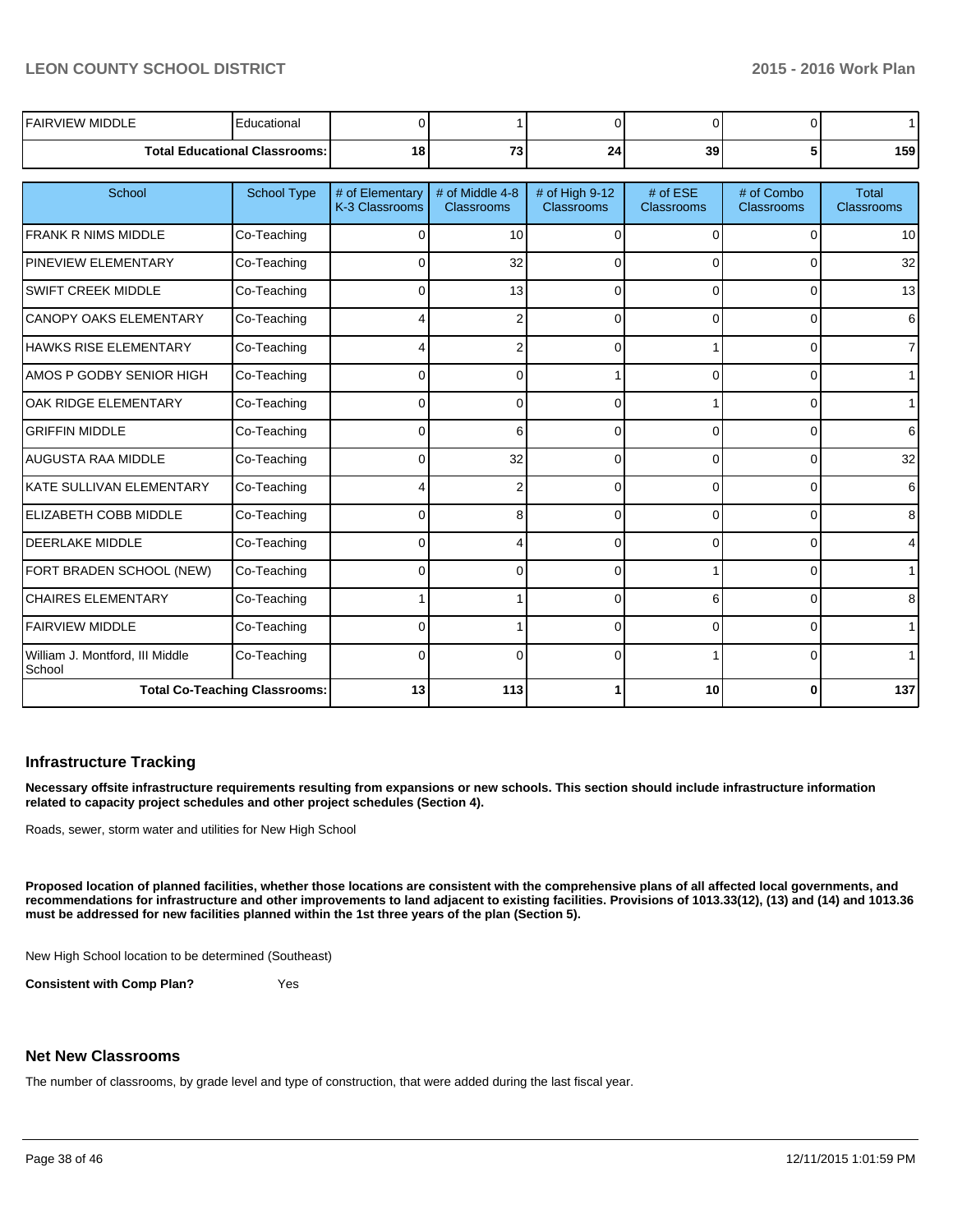| List the net new classrooms added in the 2014 - 2015 fiscal year.                                                                                       |                               |                            |                                                          |    | Llist the net new classrooms to be added in the 2015 - 2016 fiscal<br>Ivear. |                            |                                |                        |
|---------------------------------------------------------------------------------------------------------------------------------------------------------|-------------------------------|----------------------------|----------------------------------------------------------|----|------------------------------------------------------------------------------|----------------------------|--------------------------------|------------------------|
| "Classrooms" is defined as capacity carrying classrooms that are added to increase<br>capacity to enable the district to meet the Class Size Amendment. |                               |                            |                                                          |    | Totals for fiscal year 2015 - 2016 should match totals in Section 15A.       |                            |                                |                        |
| Location                                                                                                                                                | $2014 - 2015 \#$<br>Permanent | $2014 - 2015$ #<br>Modular | $2014 - 2015$ #<br>$2014 - 2015$<br>Relocatable<br>Total |    |                                                                              | $2015 - 2016$ #<br>Modular | $2015 - 2016$ #<br>Relocatable | $2015 - 2016$<br>Total |
| Elementary (PK-3)                                                                                                                                       | 37                            |                            |                                                          | 37 |                                                                              |                            |                                |                        |
| Middle $(4-8)$                                                                                                                                          | 26                            |                            |                                                          | 26 |                                                                              |                            |                                |                        |
| High (9-12)                                                                                                                                             |                               |                            |                                                          |    |                                                                              |                            |                                |                        |
|                                                                                                                                                         | 63                            |                            |                                                          | 63 |                                                                              |                            |                                |                        |

## **Relocatable Student Stations**

Number of students that will be educated in relocatable units, by school, in the current year, and the projected number of students for each of the years in the workplan.

| <b>Site</b>                                              | $2015 - 2016$ | 2016 - 2017  | 2017 - 2018  | 2018 - 2019 | 2019 - 2020    | 5 Year Average |
|----------------------------------------------------------|---------------|--------------|--------------|-------------|----------------|----------------|
| JOHN C RILEY ELEMENTARY                                  | 54            | 54           | 0            | 0           | $\mathbf 0$    | 22             |
| <b>FRANK R NIMS MIDDLE</b>                               | 22            | 0            | 0            | $\Omega$    | 0              | 4              |
| <b>PINEVIEW ELEMENTARY</b>                               | 0             | $\Omega$     | 0            | $\Omega$    | $\Omega$       | $\overline{0}$ |
| LEWIS M LIVELY TECHNICAL CENTER                          | 21            | 21           | $\Omega$     | 0           | 0              | 8              |
| <b>GILCHRIST ELEMENTARY</b>                              | 288           | 90           | 36           | $\Omega$    | 0              | 83             |
| <b>BELLE VUE MIDDLE</b>                                  | 0             | $\Omega$     | $\Omega$     | $\Omega$    | $\overline{0}$ | $\mathbf 0$    |
| LAWTON M CHILES SENIOR HIGH                              | 50            | 50           | 50           | $\Omega$    | $\overline{0}$ | 30             |
| <b>SWIFT CREEK MIDDLE</b>                                | 22            | 22           | $\Omega$     | $\Omega$    | 0              | 9              |
| CANOPY OAKS ELEMENTARY                                   | $\Omega$      | $\Omega$     | $\mathbf{0}$ | $\Omega$    | $\mathbf 0$    | $\overline{0}$ |
| ROBERTS ELEMENTARY                                       | 188           | 54           | 18           | $\Omega$    | $\Omega$       | 52             |
| <b>CENTER FOR COMMUNITY EDUCATION</b>                    | $\Omega$      | $\Omega$     | $\Omega$     | $\Omega$    | $\Omega$       | $\overline{0}$ |
| HAWKS RISE ELEMENTARY                                    | 72            | 54           | $\Omega$     | $\Omega$    | $\Omega$       | 25             |
| AMOS P GODBY SENIOR HIGH                                 | 10            | $\Omega$     | $\mathbf{0}$ | $\Omega$    | $\Omega$       | $\overline{2}$ |
| lOAK RIDGE ELEMENTARY                                    | 18            | 18           | $\Omega$     | $\Omega$    | $\mathbf 0$    | $\overline{7}$ |
| <b>SECOND CHANCE SCHOOL</b>                              | 0             | $\mathbf 0$  | 0            | $\Omega$    | 0              | $\mathbf 0$    |
| SAIL (OLD)                                               | 40            | $\mathbf 0$  | 0            | $\Omega$    | 0              | $\bf 8$        |
| <b>GRIFFIN MIDDLE</b>                                    | 0             | 0            | $\Omega$     | $\Omega$    | $\overline{0}$ | $\mathbf 0$    |
| School for Applied Individualized Learning-SAIL<br>(NEW) | 0             | $\mathbf{0}$ | $\Omega$     | $\Omega$    | $\Omega$       | $\overline{0}$ |
| LILLIAN RUEDIGER ELEMENTARY                              | 40            | 22           | 18           | $\Omega$    | $\overline{0}$ | 16             |
| AUGUSTA RAA MIDDLE                                       | 120           | 66           | 0            | $\Omega$    | 0              | 37             |
| CHAIRES ELEMENTARY PRE-KINDERGARTEN                      | $\Omega$      | $\Omega$     | $\Omega$     | $\Omega$    | $\Omega$       | $\overline{0}$ |
| WOODVILLE ELEMENTARY                                     | 0             | $\Omega$     | $\Omega$     | $\Omega$    | $\Omega$       | $\mathbf{0}$   |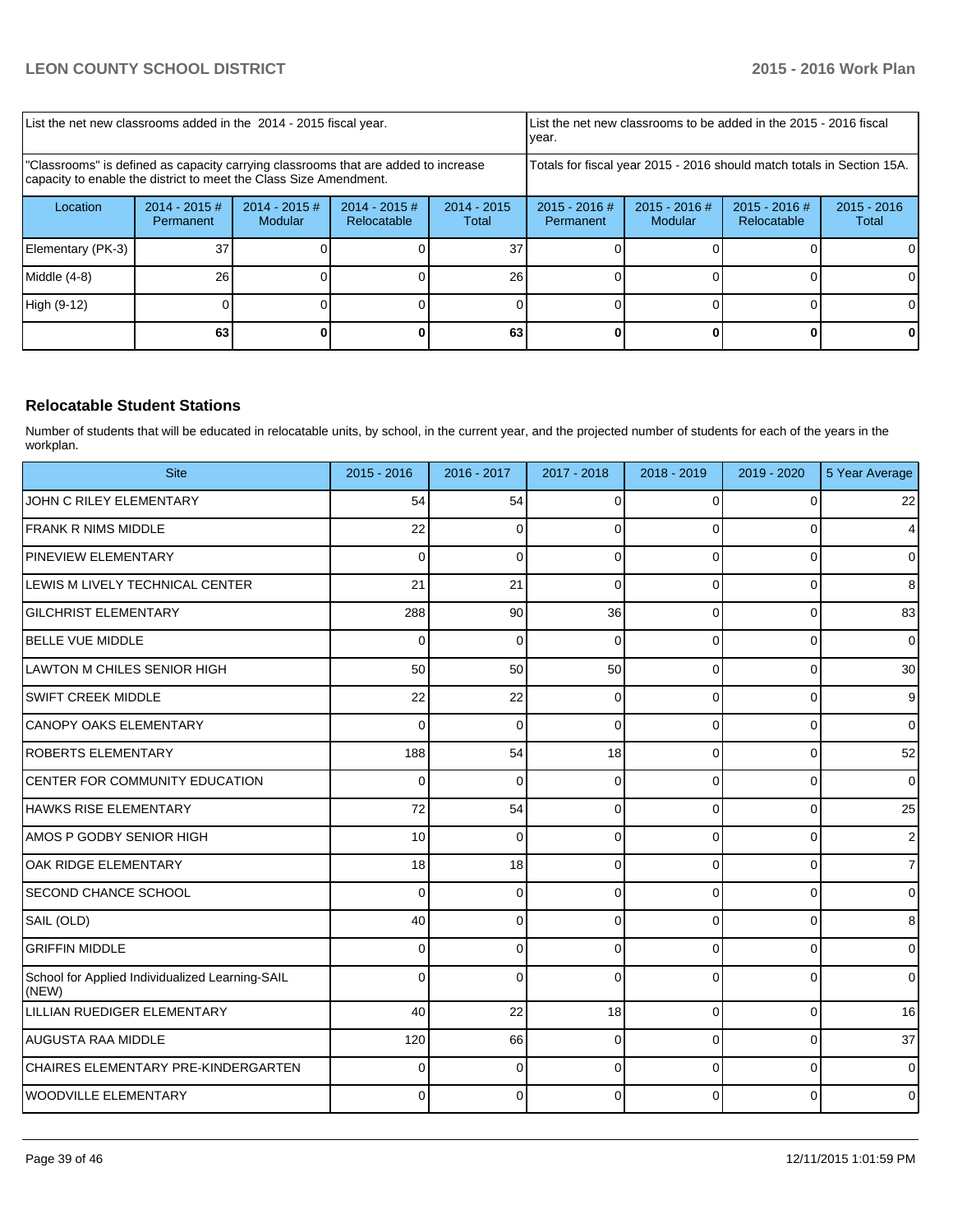| KATE SULLIVAN ELEMENTARY                                            | 68       | 36          | 0           | $\overline{0}$ | 0              | 21             |
|---------------------------------------------------------------------|----------|-------------|-------------|----------------|----------------|----------------|
| ELIZABETH COBB MIDDLE                                               | 22       | 22          | 0           | 0              | $\Omega$       | 9              |
| FRANK HARTSFIELD ELEMENTARY                                         | 36       | 18          | 0           | $\Omega$       | 0              | 11             |
| JAMES RICKARDS SENIOR HIGH                                          | 70       | 70          | 0           | $\Omega$       | 0              | 28             |
| R.N. Gooden/Nancy Russell Center at Wesson                          | 22       | 0           | 0           | $\Omega$       | 0              | $\overline{4}$ |
| SABAL PALM ELEMENTARY                                               | 106      | 36          | 36          | 28             | $\Omega$       | 41             |
| <b>BOND ELEMENTARY SCHOOL</b>                                       | 36       | 0           | 0           | 0              | 0              | $\overline{7}$ |
| <b>ACADEMIC RESOURCE CENTER</b>                                     | 0        | 0           | 0           | $\Omega$       | $\Omega$       | $\overline{0}$ |
| ACADEMY OF ACADEMICS AND TECHNOLOGY                                 | 0        | 0           | O           | 0              | $\Omega$       | $\overline{0}$ |
| <b>LEON SENIOR HIGH</b>                                             | 232      | 232         | 200         | 150            | 100            | 183            |
| <b>DEERLAKE MIDDLE</b>                                              | 44       | 22          | O           | 0              | 0              | 13             |
| FORT BRADEN SCHOOL (NEW)                                            | 164      | 132         | 44          | $\Omega$       | 0              | 68             |
| <b>LINCOLN SENIOR HIGH</b>                                          | 182      | 182         | 150         | 0              | 0              | 103            |
| Mehrdad "Pepper" Ghazvini Learning Center                           | 145      | 145         | 145         | 0              | 0              | 87             |
| PACE CENTER                                                         | 263      | 100         | 100         | 100            | 100            | 133            |
| KILLEARN LAKES ELEMENTARY                                           | 94       | 72          | 36          | 0              | 0              | 40             |
| <b>CHAIRES ELEMENTARY</b>                                           | 22       | 0           | C           | 0              | $\Omega$       | $\overline{4}$ |
| SPRINGWOOD ELEMENTARY                                               | 146      | 126         | 126         | 72             | 18             | 98             |
| <b>DESOTO TRAIL ELEMENTARY</b>                                      | 36       | 0           | O           | 0              | 0              | $\overline{7}$ |
| <b>BUCK LAKE ELEMENTARY</b>                                         | 152      | 54          | 0           | $\Omega$       | 0              | 41             |
| <b>ASTORIA PARK ELEMENTARY</b>                                      | 54       | 36          | 0           | 0              | 0              | 18             |
| <b>GRETCHEN EVERHART TRAINABLE MENTALLY</b><br><b>HANDICAP CENT</b> | 20       | 20          | 0           | 0              | 0              | 8              |
| WALTER T MOORE JR ELEMENTARY                                        | 22       | 22          | $\mathbf 0$ | $\Omega$       | $\Omega$       | 9              |
| <b>SEALEY ELEMENTARY</b>                                            | 109      | 90          | 90          | 54             | 18             | 72             |
| <b>APALACHEE ELEMENTARY</b>                                         | 58       | 18          | 18          | $\overline{0}$ | $\overline{0}$ | 19             |
| <b>FAIRVIEW MIDDLE</b>                                              | 154      | 88          | 44          | $\Omega$       | $\Omega$       | 57             |
| Michael J. Conley Elementary School at Southwood                    | 152      | 126         | 126         | 72             | 18             | 99             |
| William J. Montford, III Middle School                              | 62       | 62          | 0           | $\overline{0}$ | $\overline{0}$ | 25             |
| FORT BRADEN ELEMENTARY (OLD)                                        | $\Omega$ | $\mathbf 0$ | 0           | $\Omega$       | $\overline{0}$ | $\overline{0}$ |
| CONCORD ELEMENTARY                                                  | $\Omega$ | $\mathbf 0$ | 0           | $\overline{0}$ | $\overline{0}$ | $\overline{0}$ |
| Totals for LEON COUNTY SCHOOL DISTRICT                              |          |             |             |                |                |                |
| Total students in relocatables by year.                             | 3,416    | 2,160       | 1,237       | 476            | 254            | 1,509          |
| Total number of COFTE students projected by year.                   | 31,466   | 31,588      | 31,413      | 31,374         | 31,402         | 31,449         |
| Percent in relocatables by year.                                    | 11 %     | $7\%$       | 4 %         | 2%             | $1\%$          | 5 %            |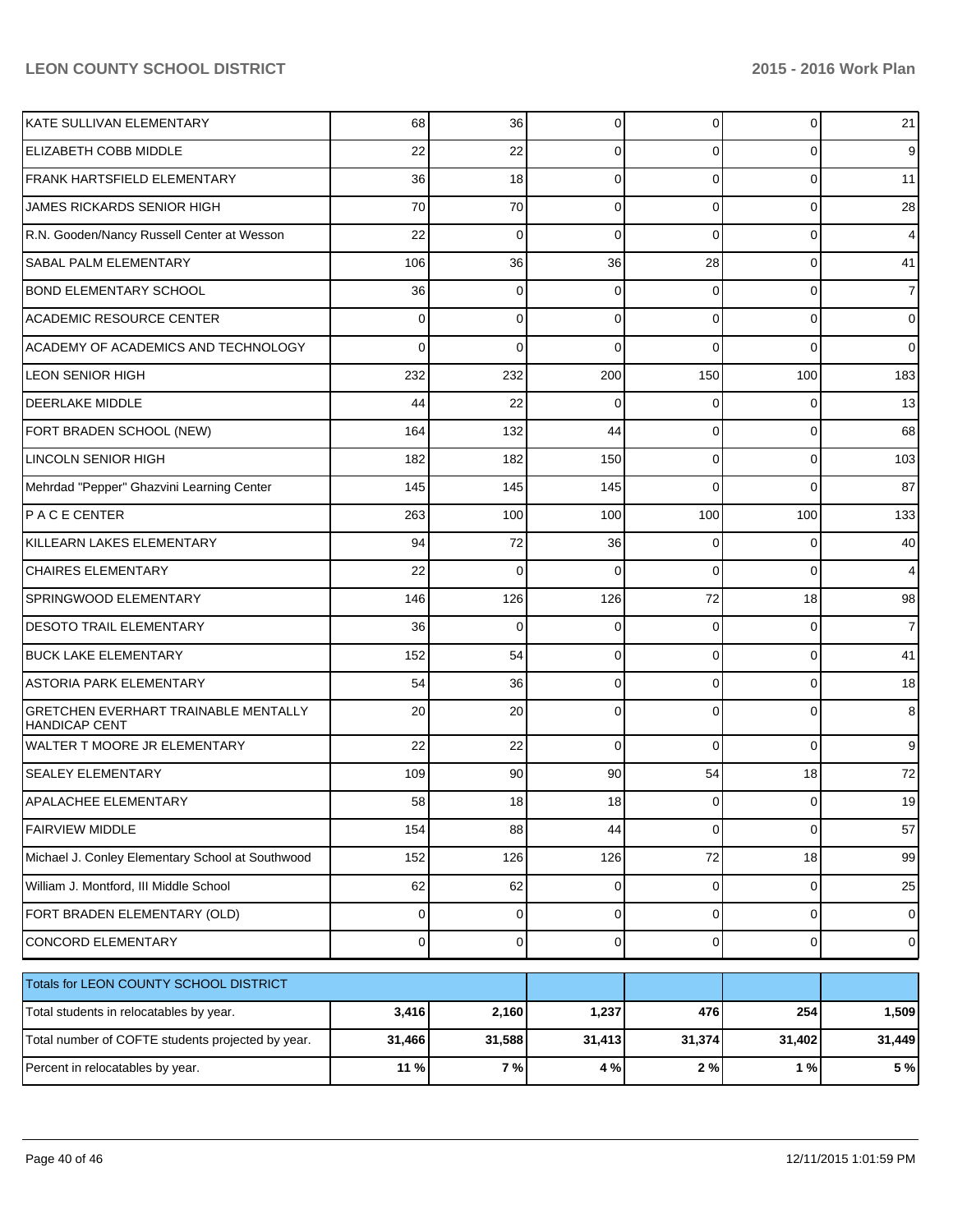# **Leased Facilities Tracking**

Exising leased facilities and plans for the acquisition of leased facilities, including the number of classrooms and student stations, as reported in the educational plant survey, that are planned in that location at the end of the five year workplan.

| Location                                                            | # of Leased<br>Classrooms 2015 -<br>2016 | <b>FISH Student</b><br><b>Stations</b> | Owner                                       | # of Leased<br>Classrooms 2019 -<br>2020 | <b>FISH Student</b><br><b>Stations</b> |
|---------------------------------------------------------------------|------------------------------------------|----------------------------------------|---------------------------------------------|------------------------------------------|----------------------------------------|
| <b>DEERLAKE MIDDLE</b>                                              | $\Omega$                                 |                                        | 0 Wms. Scottsman /<br>Modspace / M<br>Space | 0                                        | $\overline{0}$                         |
| <b>DESOTO TRAIL ELEMENTARY</b>                                      | 1                                        |                                        | 18 William Scotsman                         | $\Omega$                                 | 0                                      |
| <b>IPACE CENTER</b>                                                 |                                          |                                        | 25 William Scotsman                         | $\Omega$                                 | 0                                      |
| <b>CONCORD ELEMENTARY</b>                                           | $\Omega$                                 | $\Omega$                               |                                             | $\Omega$                                 | $\overline{0}$                         |
| AMOS P GODBY SENIOR HIGH                                            | $\mathbf 0$                              | $\Omega$                               |                                             | $\Omega$                                 | $\overline{0}$                         |
| OAK RIDGE ELEMENTARY                                                | $\mathbf 0$                              |                                        | 0 William Scotsman                          | $\Omega$                                 | $\overline{0}$                         |
| SECOND CHANCE SCHOOL                                                | $\mathbf 0$                              | $\Omega$                               |                                             | $\Omega$                                 | 0                                      |
| SAIL (OLD)                                                          | $\Omega$                                 | $\Omega$                               |                                             | $\Omega$                                 | $\overline{0}$                         |
| SABAL PALM ELEMENTARY                                               | $\Omega$                                 | $\Omega$                               |                                             | $\Omega$                                 | 0                                      |
| School for Applied Individualized Learning-SAIL (NEW)               | $\mathbf 0$                              | $\mathbf{0}$                           |                                             | $\Omega$                                 | $\overline{0}$                         |
| LILLIAN RUEDIGER ELEMENTARY                                         | $\mathbf 0$                              | $\Omega$                               |                                             | $\Omega$                                 | $\overline{0}$                         |
| IAUGUSTA RAA MIDDLE                                                 | 3                                        |                                        | 54 William Scotsman                         | $\Omega$                                 | $\overline{0}$                         |
| CHAIRES ELEMENTARY PRE-KINDERGARTEN                                 | $\mathbf 0$                              | $\Omega$                               |                                             | $\Omega$                                 | 0                                      |
| <b>WOODVILLE ELEMENTARY</b>                                         | $\Omega$                                 | $\Omega$                               |                                             | $\Omega$                                 | $\overline{0}$                         |
| KILLEARN LAKES ELEMENTARY                                           | $\Omega$                                 | $\mathbf{0}$                           |                                             | $\Omega$                                 | 0                                      |
| <b>CHAIRES ELEMENTARY</b>                                           | $\mathbf 0$                              | $\Omega$                               |                                             | $\Omega$                                 | $\overline{0}$                         |
| <b>SPRINGWOOD ELEMENTARY</b>                                        | $\mathbf 0$                              |                                        | 0 William Scotsman                          | $\Omega$                                 | $\overline{0}$                         |
| <b>BELLE VUE MIDDLE</b>                                             | $\mathbf 0$                              | $\Omega$                               |                                             | $\Omega$                                 | $\overline{0}$                         |
| <b>ASTORIA PARK ELEMENTARY</b>                                      | $\overline{0}$                           | $\Omega$                               |                                             | $\Omega$                                 | $\overline{0}$                         |
| <b>GRETCHEN EVERHART TRAINABLE MENTALLY</b><br><b>HANDICAP CENT</b> | $\Omega$                                 | $\Omega$                               |                                             | O                                        | 0                                      |
| <b>WALTER T MOORE JR ELEMENTARY</b>                                 | $\Omega$                                 | 0                                      |                                             | 0                                        | $\overline{0}$                         |
| <b>SEALEY ELEMENTARY</b>                                            | 0                                        | 0                                      |                                             | U                                        | $\overline{0}$                         |
| <b>APALACHEE ELEMENTARY</b>                                         | $\mathbf 0$                              | 0                                      |                                             | 0                                        | $\overline{0}$                         |
| <b>GRIFFIN MIDDLE</b>                                               | 0                                        | 0                                      |                                             | 0                                        | $\overline{0}$                         |
| JOHN C RILEY ELEMENTARY                                             | 3                                        |                                        | 54 William Scotsman                         | 0                                        | $\overline{0}$                         |
| <b>FRANK R NIMS MIDDLE</b>                                          | 0                                        | 0                                      |                                             | 0                                        | $\overline{0}$                         |
| PINEVIEW ELEMENTARY                                                 | 0                                        | 0                                      |                                             | 0                                        | $\overline{0}$                         |
| LEWIS M LIVELY TECHNICAL CENTER                                     | $\mathbf 0$                              | 0                                      |                                             | 0                                        | $\overline{0}$                         |
| <b>GILCHRIST ELEMENTARY</b>                                         | 0                                        | 0                                      |                                             | 0                                        | $\overline{0}$                         |
| FORT BRADEN ELEMENTARY (OLD)                                        | $\pmb{0}$                                | 0                                      |                                             | 0                                        | $\overline{0}$                         |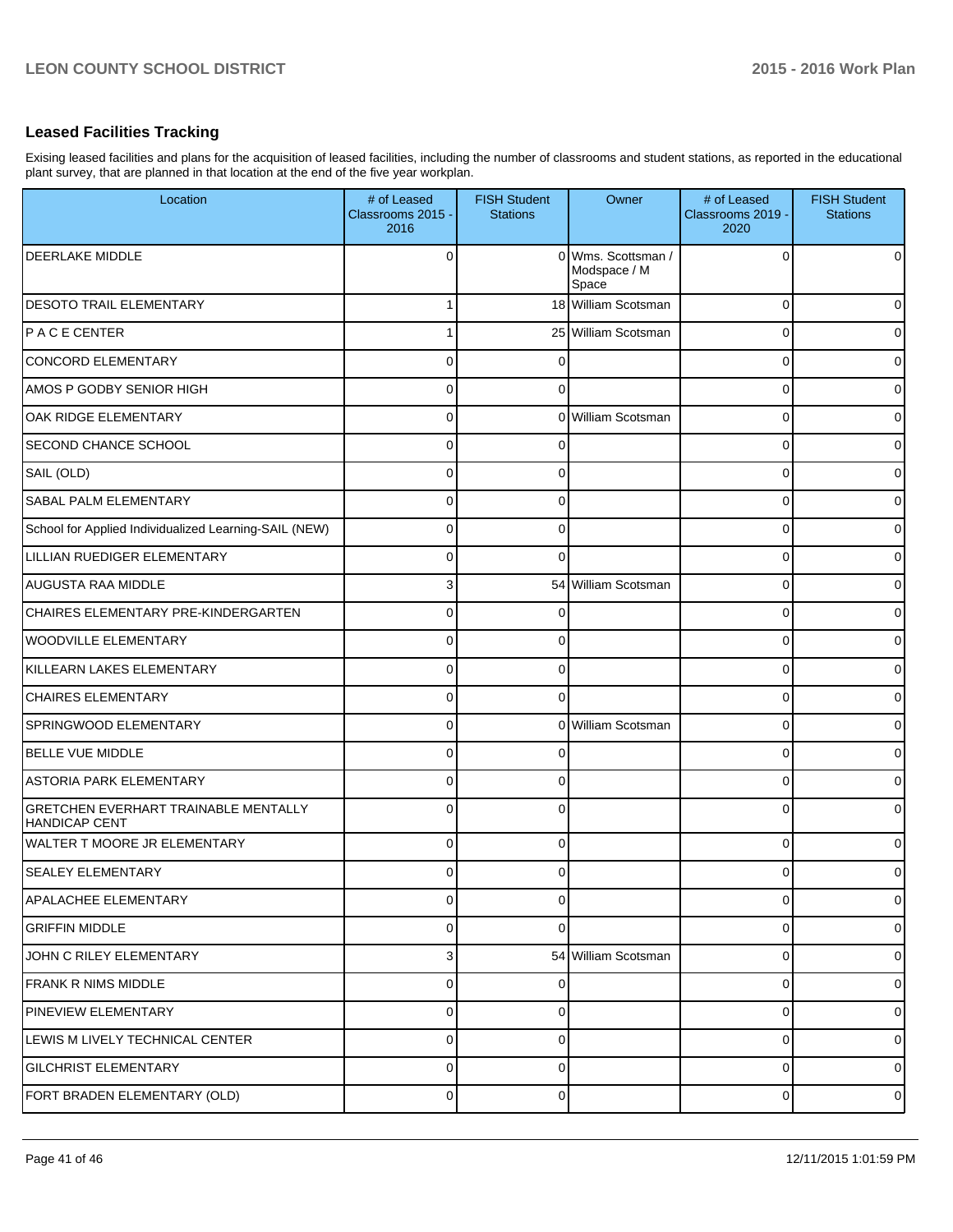| <b>LEON SENIOR HIGH</b>                          | $\Omega$ | n        |                     | $\Omega$ | ٥l |
|--------------------------------------------------|----------|----------|---------------------|----------|----|
| KATE SULLIVAN ELEMENTARY                         | $\Omega$ | $\Omega$ |                     | 0        | ი  |
| <b>ELIZABETH COBB MIDDLE</b>                     | 0        | 0        |                     | 0        | 0  |
| FRANK HARTSFIELD ELEMENTARY                      | $\Omega$ | ∩        |                     | $\Omega$ | 0  |
| <b>JAMES RICKARDS SENIOR HIGH</b>                | $\Omega$ | $\Omega$ |                     | 0        | 0  |
| R.N. Gooden/Nancy Russell Center at Wesson       | $\Omega$ | $\Omega$ |                     | 0        | 0  |
| Michael J. Conley Elementary School at Southwood | $\Omega$ | $\Omega$ |                     | $\Omega$ | 0  |
| William J. Montford, III Middle School           | 3        |          | 62 William Scotsman | $\Omega$ | 0  |
| <b>BOND ELEMENTARY SCHOOL</b>                    | $\Omega$ |          |                     | 0        | 0  |
| ACADEMIC RESOURCE CENTER                         | $\Omega$ | 0        |                     | $\Omega$ | 0  |
| ACADEMY OF ACADEMICS AND TECHNOLOGY              | $\Omega$ | $\Omega$ |                     | $\Omega$ | 0  |
| <b>LAWTON M CHILES SENIOR HIGH</b>               | 0        | $\Omega$ |                     | $\Omega$ | 0  |
| SWIFT CREEK MIDDLE                               | 0        | $\Omega$ |                     | 0        | 0  |
| <b>CANOPY OAKS ELEMENTARY</b>                    | $\Omega$ | ∩        |                     | $\Omega$ | 0  |
| <b>ROBERTS ELEMENTARY</b>                        | 3        |          | 54 William Scotsman | $\Omega$ | 0  |
| Mehrdad "Pepper" Ghazvini Learning Center        | 0        | 0        |                     | 0        | 0  |
| CENTER FOR COMMUNITY EDUCATION                   | $\Omega$ |          |                     | $\Omega$ | 0  |
| <b>HAWKS RISE ELEMENTARY</b>                     | $\Omega$ | $\Omega$ |                     | $\Omega$ | 0  |
| <b>BUCK LAKE ELEMENTARY</b>                      | $\Omega$ | ∩        |                     | $\Omega$ | 0  |
| FORT BRADEN SCHOOL (NEW)                         | 3        |          | 54 William Scotsman | $\Omega$ | 0  |
| <b>LINCOLN SENIOR HIGH</b>                       | $\Omega$ | $\Omega$ |                     | 0        | 0  |
| <b>FAIRVIEW MIDDLE</b>                           |          |          | 44 William Scotsman | $\Omega$ | 0  |
|                                                  | 19       | 365      |                     | 0        | 0  |

## **Failed Standard Relocatable Tracking**

Relocatable units currently reported by school, from FISH, and the number of relocatable units identified as 'Failed Standards'.

Nothing reported for this section.

# **Planning**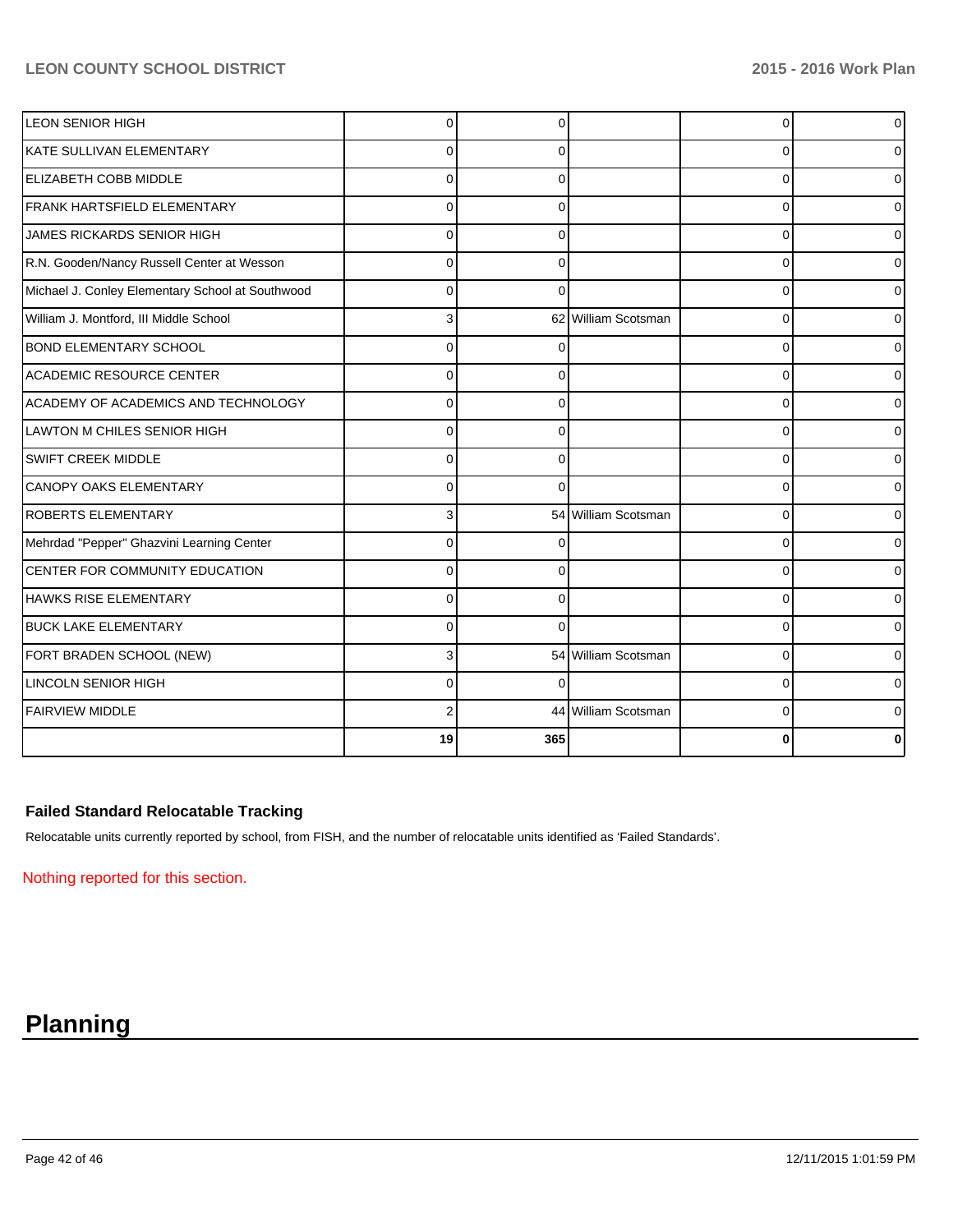#### **Class Size Reduction Planning**

**Plans approved by the school board that reduce the need for permanent student stations such as acceptable school capacity levels, redistricting, busing, year-round schools, charter schools, magnet schools, public-private partnerships, multitrack scheduling, grade level organization, block scheduling, or other alternatives.**

The current Educational Plant Survey for Leon District schools indicates that class size reduction targets can be achieved through a combination of new classroom construction at existing schools, promoting magnet programs at selected schools, and redistricting.

#### **School Closure Planning**

**Plans for the closure of any school, including plans for disposition of the facility or usage of facility space, and anticipated revenues.**

The current Educational Plant Survey for Leon District schools recommends...

As much as \$28 million may be realized through the sale of The Technology and Information Services building and the Howell Center as described in the Plant Survey.

Spot survey 4.5 (not yet approved by DOE) recommends that we discontinue use of the PACE campus and transfer students into Fairview Middle.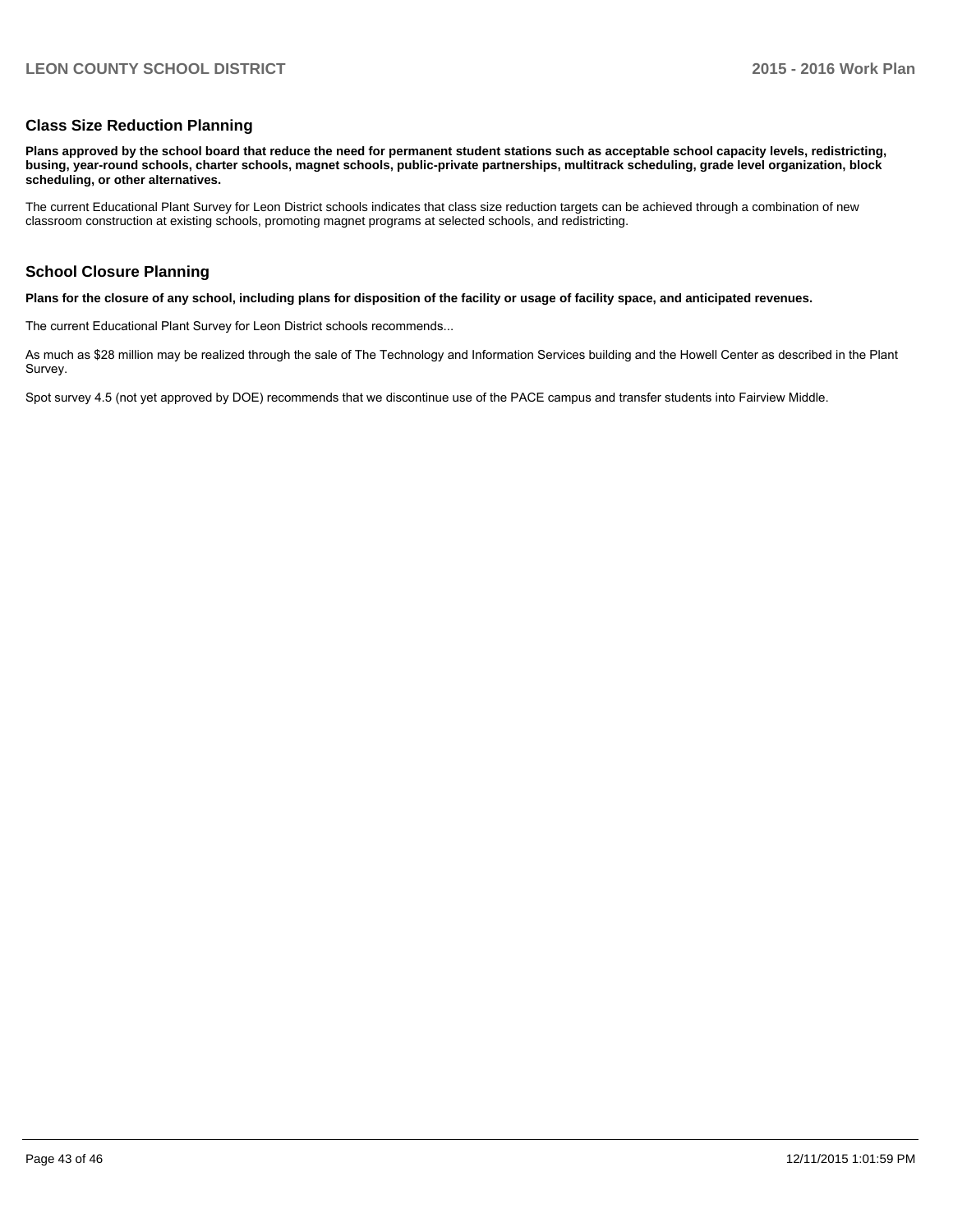# **Long Range Planning**

#### **Ten-Year Maintenance**

District projects and locations regarding the projected need for major renovation, repair, and maintenance projects within the district in years 6-10 beyond the projects plans detailed in the five years covered by the work plan.

Nothing reported for this section.

#### **Ten-Year Capacity**

Schedule of capital outlay projects projected to ensure the availability of satisfactory student stations for the projected student enrollment in K-12 programs for the future 5 years beyond the 5-year district facilities work program.

Nothing reported for this section.

#### **Ten-Year Planned Utilization**

Schedule of planned capital outlay projects identifying the standard grade groupings, capacities, and planned utilization rates of future educational facilities of the district for both permanent and relocatable facilities.

| <b>Grade Level Projections</b>  | <b>FISH</b><br><b>Student</b><br><b>Stations</b> | <b>Actual 2014 -</b><br>2015 FISH<br>Capacity | Actual<br>$2014 -$<br>2015<br><b>COFTE</b> | Actual 2014 - 2015<br><b>Utilization</b> | Actual 2015 - 2016 / 2024 - 2025 new<br>Student Capacity to be added/removed | Projected 2024<br>2025 COFTE | $-$ Projected 2024 -<br>2025 Utilization |
|---------------------------------|--------------------------------------------------|-----------------------------------------------|--------------------------------------------|------------------------------------------|------------------------------------------------------------------------------|------------------------------|------------------------------------------|
| Elementary - District<br>Totals | 18.293                                           | 18,293                                        | 14.781.00                                  | 80.80%                                   |                                                                              | 14.900                       | 81.45 %                                  |
| Middle - District Totals        | 10.071                                           | 9.059                                         | 7.011.00                                   | 77.39 %                                  |                                                                              | 7.500                        | 82.79 %                                  |
| High - District Totals          | 10.633                                           | 10.099                                        | 7.914.00                                   | 78.36 %                                  | 1.200                                                                        | 8.000                        | 70.80 %                                  |
| Other - ESE, etc                | 5,223                                            | 4,374                                         | .002.00                                    | 22.91 %                                  |                                                                              | 1.100                        | 25.15 %                                  |
|                                 | 44,220                                           | 41,825                                        | 30.708.00                                  | 73.42 %                                  | 1,200                                                                        | 31,500                       | 73.21 %                                  |

**Combination schools are included with the middle schools for student stations, capacity, COFTE and utilization purposes because these facilities all have a 90% utilization factor. Use this space to explain or define the grade groupings for combination schools.**

No comments to report.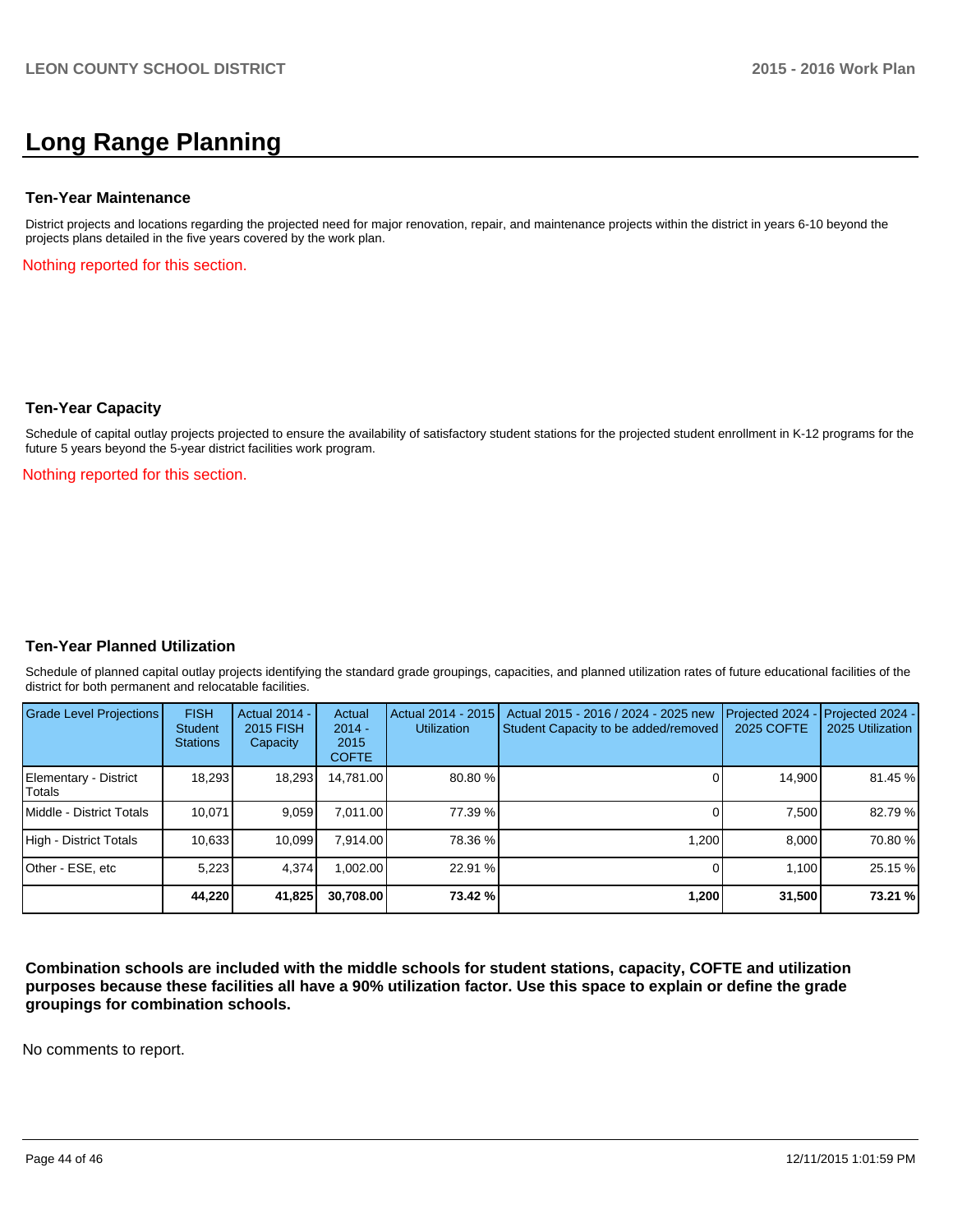#### **Ten-Year Infrastructure Planning**

**Proposed Location of Planned New, Remodeled, or New Additions to Facilities in 06 thru 10 out years (Section 28).**

Nothing reported for this section.

Plans for closure of any school, including plans for disposition of the facility or usage of facility space, and anticipated revenues in the 06 thru 10 out **years (Section 29).**

Nothing reported for this section.

#### **Twenty-Year Maintenance**

District projects and locations regarding the projected need for major renovation, repair, and maintenance projects within the district in years 11-20 beyond the projects plans detailed in the five years covered by the work plan.

Nothing reported for this section.

### **Twenty-Year Capacity**

Schedule of capital outlay projects projected to ensure the availability of satisfactory student stations for the projected student enrollment in K-12 programs for the future 11-20 years beyond the 5-year district facilities work program.

Nothing reported for this section.

#### **Twenty-Year Planned Utilization**

Schedule of planned capital outlay projects identifying the standard grade groupings, capacities, and planned utilization rates of future educational facilities of the district for both permanent and relocatable facilities.

| <b>Grade Level Projections</b>   | <b>FISH</b><br><b>Student</b><br><b>Stations</b> | <b>Actual 2014 -</b><br>2015 FISH<br>Capacity | Actual<br>$2014 -$<br>2015<br><b>COFTE</b> | Actual 2014 - 2015<br><b>Utilization</b> | Actual 2015 - 2016 / 2034 - 2035 new<br>Student Capacity to be added/removed | Projected 2034<br>2035 COFTE | Projected 2034 -<br>2035 Utilization |
|----------------------------------|--------------------------------------------------|-----------------------------------------------|--------------------------------------------|------------------------------------------|------------------------------------------------------------------------------|------------------------------|--------------------------------------|
| Elementary - District<br> Totals | 18,293                                           | 18,293                                        | 14.781.00                                  | 80.80%                                   |                                                                              | 16,000                       | 87.47 %                              |
| Middle - District Totals         | 10.071                                           | 9,059                                         | 7.011.00                                   | 77.39 %                                  | 1.000                                                                        | 9.000                        | 89.47 %                              |
| High - District Totals           | 10.633                                           | 10.099                                        | 7.914.00                                   | 78.36 %                                  | 1.200                                                                        | 9.500                        | 84.08%                               |
| Other - ESE, etc                 | 5,223                                            | 4,374                                         | 002.00                                     | 22.91 %                                  |                                                                              | 1,200                        | 27.43 %                              |
|                                  | 44,220                                           | 41,825                                        | 30,708.00                                  | 73.42 %                                  | 2,200                                                                        | 35,700                       | 81.09 %                              |